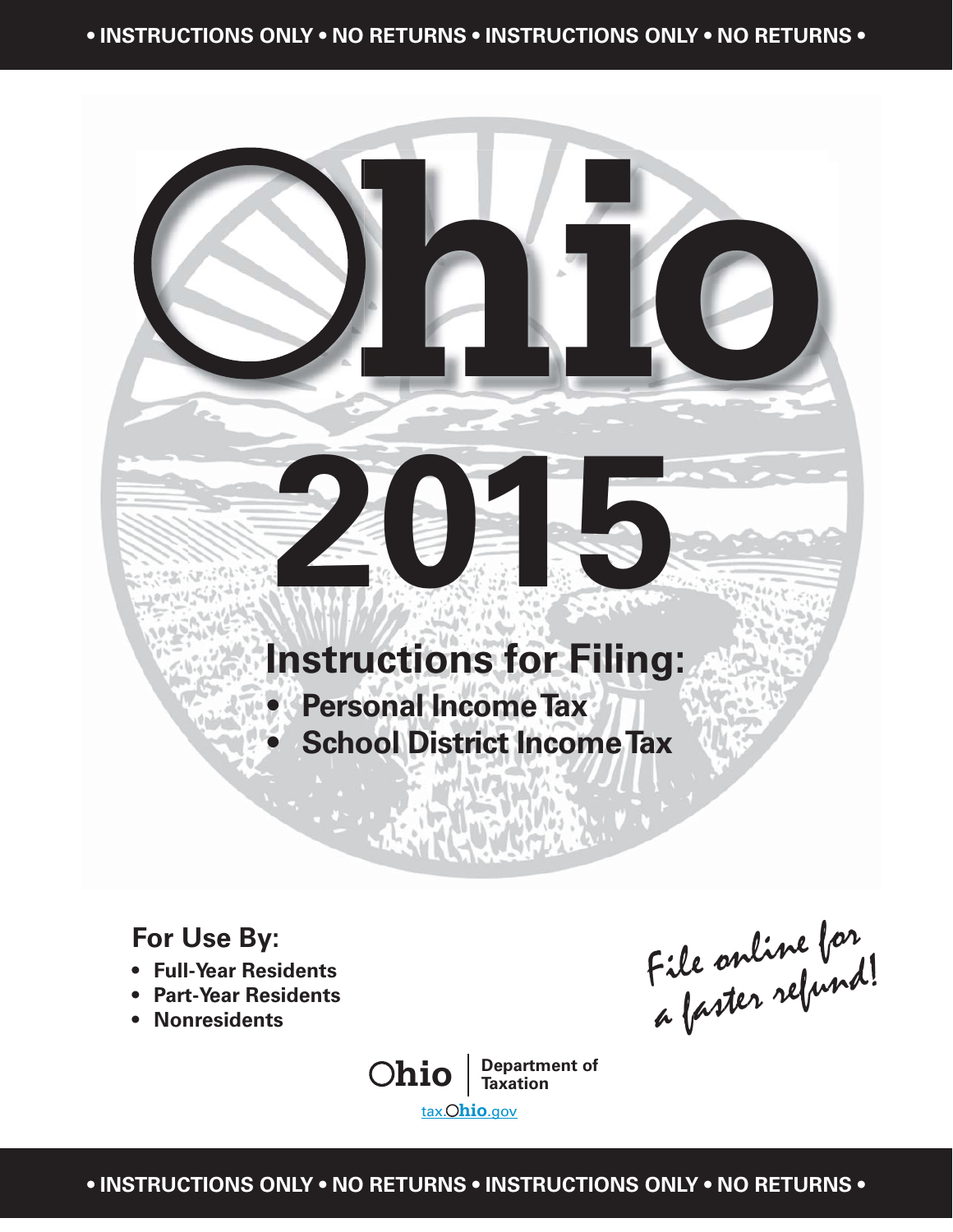# **A Message From the Ohio Tax Commissioner**

Dear Ohio Taxpayers,

I want to offer my sincere thanks for your assistance with our efforts to fight the increase in attempted tax fraud in Ohio. The federal government and all states with an income tax continue to see an onslaught of fraudulent tax returns using stolen personal identification information to try to illegally obtain tax refunds.

Last year, Ohio intercepted a record number of fraudulent returns. We expect no let-up in this illegal activity and so we've strengthened our security efforts in coordination with the IRS, tax preparers and the banking community.

This year, Ohio will again be using an Identity Confirmation Quiz to help ensure that tax refunds are paid only to legitimate filers. The quiz is an invaluable tool, and we have incorporated changes that are designed to make the experience smoother for all those taxpayers asked to take the quiz.

On an exciting note, the 2015 tax return reflects new tax cuts for most individuals and small business taxpayers. For individuals, tax rates have been reduced 6.3%. For many business owners and investors, the small business deduction has been enhanced to help them strengthen and grow their businesses. They will again be entitled to deduct 75% of the first \$250,000 of net business income and then for the first time in Ohio, a flat tax – with a low rate of  $3\%$  – will apply to business income above \$250,000.

The department is continuously looking for ways to simplify the personal income tax filing process. This year, several tax forms have been revamped to make the process easier. The IT 1040, IT 1040EZ and amended IT 1040X forms have been combined into one Universal IT 1040 tax return. Likewise, the regular SD 100 and amended SD 100X school district forms became the Universal SD 100 tax return.

We are encouraged that more than 86% of returns were filed online last year and urge you to consider the benefits of filing electronically if you haven't already made the switch from paper. Refunds are issued faster, errors are reduced, and processing costs are cut significantly.

We expect that this publication will give you all you need to successfully and easily prepare and file your return. However, if you still have questions, please visit our Web site at **[tax.ohio.gov](http://tax.ohio.gov/)** or call 1-800-282-1780 for personal taxpayer assistance. The department also maintains a 24-hour refund hotline at 1-800-282-1784.

Together, with your help, we will continue to make Ohio a better place to live and work.

Sincerely,

Joe W. Testa Ohio Tax Commissioner

# **Our Mission**

"To provide quality service to Ohio taxpayers by helping them comply with their tax responsibilities and by fairly applying the tax law."

The tax commissioner is looking for ideas on how the Ohio Department of Taxation can better serve taxpayers. Contact him at contactthecommissioner@tax.state.oh.us.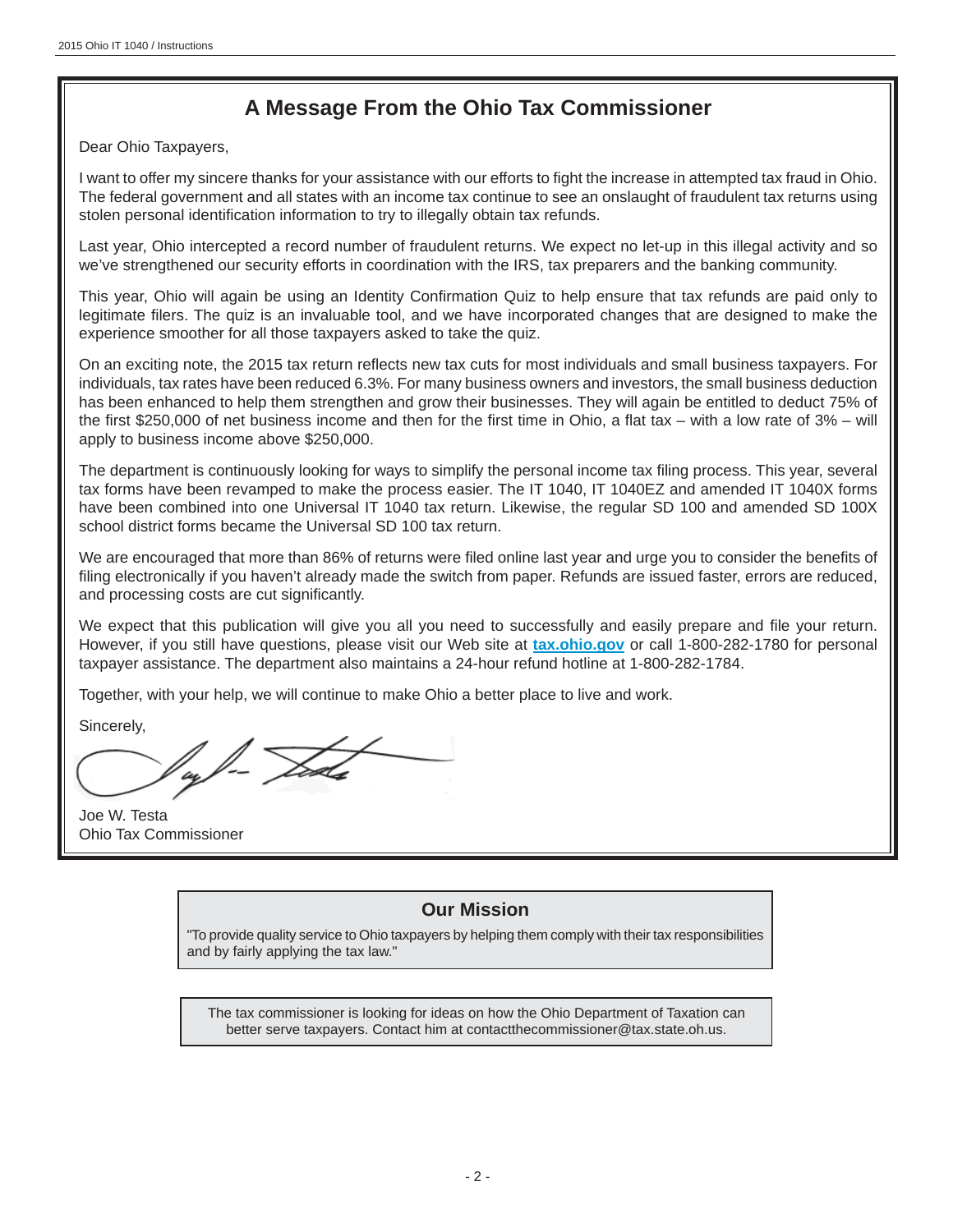# **Do You Need Tax Forms or Help?**

**Back**

<span id="page-2-0"></span>

**Visit Us on Our Web Site at <b>tax.ohio.gov** – Check the status of your 2015 Ohio income tax refund, get answers to the most frequently asked tax questions and download the most requested tax forms, publications, information releases, tax rules and statistics.



**For General Tax Information –** Visit our Web site at **[tax.ohio.gov](http://tax.ohio.gov/)** or call our automated phone system toll-free at 1-800-282-1780. Our automated system is available 24 hours a day, seven days a week. Tax agents are also available to assist you Monday through Friday from 8 a.m. until 5 p.m.

The tax commissioner is looking for ideas on how the Ohio Department of Taxation can better serve taxpayers. Contact him at contactthecommissioner@tax.state.oh.us.

**For Law References About Income Taxes –** To see the sections of the Ohio Revised Code that relate to the line items on Ohio IT 1040, go to our Web site at:

**<http://tax.ohio.gov/lawreferences/2015pitlawreferences.stm>**



**For Refund Status Information –** You can check the status of your Ohio income tax refund at **[tax.ohio.gov](http://tax.ohio.gov/)** or by calling 1-800-282-1784. You can also check your status from a smart phone by using the "Ohio Tax Mobile App," which can be downloaded through your phone's app store. More infor-t

mation can be found on our Web site under "Helpful Resources." You will be required to provide your Social Security number, date of birth and the type of tax return. Refund processing of paper returns takes from eight to 10 weeks. However, if you file your paper return in mid-April, receiving your refund may take additional time. Generally, refund status information is available

24 hours a day. Occasionally, this information is not available due to system maintenance. In this case, please try again later.

**For Forms –** Visit our Web site at **[tax.ohio.gov](http://tax.ohio.gov/)** to easily download our forms.



**To Write or E-mail Us –** You can write to us at the Ohio Department of Taxation, Taxpayer Services Division, P.O. Box 182382, Columbus, OH 43218-2382. You can also contact us through our Web site at **[tax.ohio.gov.](http://tax.ohio.gov/)** Write or e-mail us if you are responding to W a notice or a bill or if you want a written or

e-mail response to a tax question. If you write requesting specific information about your account, be sure to include your Social Security number, full name and address.

**Walk In –** The Ohio Department of Taxation offers taxpayer assistance Monday through Friday, 8 a.m. – 5 p.m. We are located at 4485 Northland Ridge Blvd., 1st Floor, Columbus, OH 43229- 6596.

#### **Specialized Assistance**

**VITA/TCE –** The IRS Volunteer Income Tax Assistance (VITA) and the Tax Counseling for the Elderly (TCE) programs offer free tax help for taxpayers who qualify. For further information call 1-800-906-9887 or visit their Web site at:

**[http://www.irs.gov/Individuals/Free-Tax-Return-Prepara](http://www.irs.gov/Individuals/Free-Tax-Return-Preparation-for-You-by-Volunteers)[tion-for-You-by-Volunteers](http://www.irs.gov/Individuals/Free-Tax-Return-Preparation-for-You-by-Volunteers)**

**AARP** – Trained and certified AARP tax aide volunteer counselors assist low- to middle-income taxpayers, with special attention to those age 60 and older. For further information, call 1-888-227-7669 or visit their Web site at:

**[http://www.aarp.org/money/taxes/aarp\\_taxaide/](http://www.aarp.org/money/taxes/aarp_taxaide/)**

# **Federal Privacy Act Notice**

Because we require you to provide us with a Social Security number, the *Federal Privacy Act of 1974* requires us to inform you that providing us with your Social Security number is mandatory. Ohio Revised Code sections 5703.05, 5703.057 and 5747.08 authorize us to request this information. We need your Social Security number in order to administer this tax.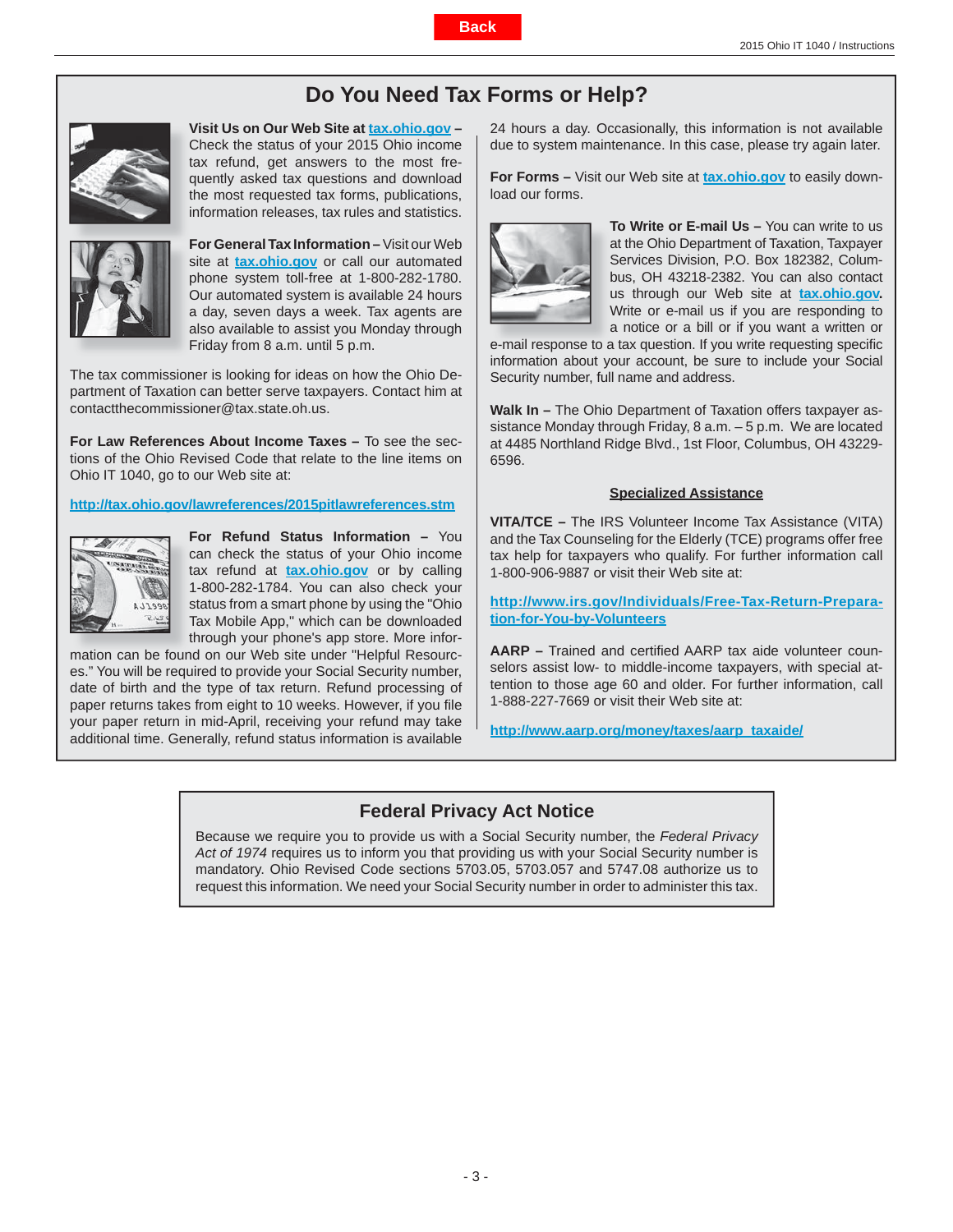# **Highlights for 2015**

 **Ohio Dependent Schedule.** Ohio Schedule J is used **NEW** to capture information on dependents being claimed on an Ohio income tax return. Beginning with the 2015 tax return, the dependent "relationship" has been added to the schedule. As of the 2014 return, dependents cannot claim a personal exemption if another taxpayer claims them on their return ................................

....................................... **See Ohio Schedule J o[n tax.ohio.gov](http://tax.ohio.gov/)**

**NEW Business Income Deduction.** For tax year 2015, the business income deduction on Ohio Schedule A of the Ohio IT 1040 income tax return will remain at 75%, continuing to free up additional funds for private sector jobs creators to further invest in growing their business ...........................................................................**See page 20**

 **Means Testing.** The retirement income credit, lump sum **NEW** retirement credit, senior citizen credit and lump sum distribution credit are now based on your adjusted gross income less exemption amount .................................................**See page 27**

**NEW** Wishes for Sick Children Donation. A new donation has been added to the Ohio IT 1040 income tax return. Monies donated to the fund will be used to grant the wishes of children under the age of 18 who have been diagnosed with a life-threatening medical condition ................................................................**See page 36**

**NEW Tax Rate Reduction.** The income tax rate has been reduced by 6.3% compared to the 2014 rates ..................**See pages 37-43** 

**NEW Tax Forms.** Beginning with the 2015 filing year, the Ohio IT 1040, IT 1040EZ and IT1040X forms are consolidated into one form, the Ohio Universal IT 1040. Likewise, the Ohio SD 100 and SD 100X forms are consolidated into one form, the Ohio Universal SD 100. To amend the return, taxpayers can simply mark "Yes" on

the amended return checkbox on page 1. All nonrefundable and refundable credits have been consolidated into an Ohio Schedule of Credits. The new Ohio Schedule of Credits encompasses line items that were previously individual line items on the IT 1040, as well as all lines/credits from Schedules B, C, D and E. Due to the new Ohio Schedule of Credits, Schedules B, C, D and E are no longer available for 2015 personal income tax filing. The Ohio Schedule E is still available for pass-through entity filings.

**Mobile App Available.** Did you know that Ohio has created a mobile application for your smart phones and devices that will allow you to check the status of your refund? You can check your status by using the "Ohio Tax Mobile App," which can be downloaded through your device's app store. More information can be found on our Web site under "Helpful Resources."

**Income Tax Online Services.** Create a user name and password through our secure site so that you may:

- Electronically view outstanding tax liabilities and returns on file with the Ohio Department of Taxation.
- Electronically file tax returns and/or view them in pending status.

For more information on these new services, as well as information on your electronic file and pay options, go to our Web site at **[tax.ohio.gov.](http://tax.ohio.gov/)**

**Refund Information.** Most taxpayers who file their returns electronically and request direct deposit will receive their refunds in approximately 15 business days. Paper returns will take approximately 30 days to process.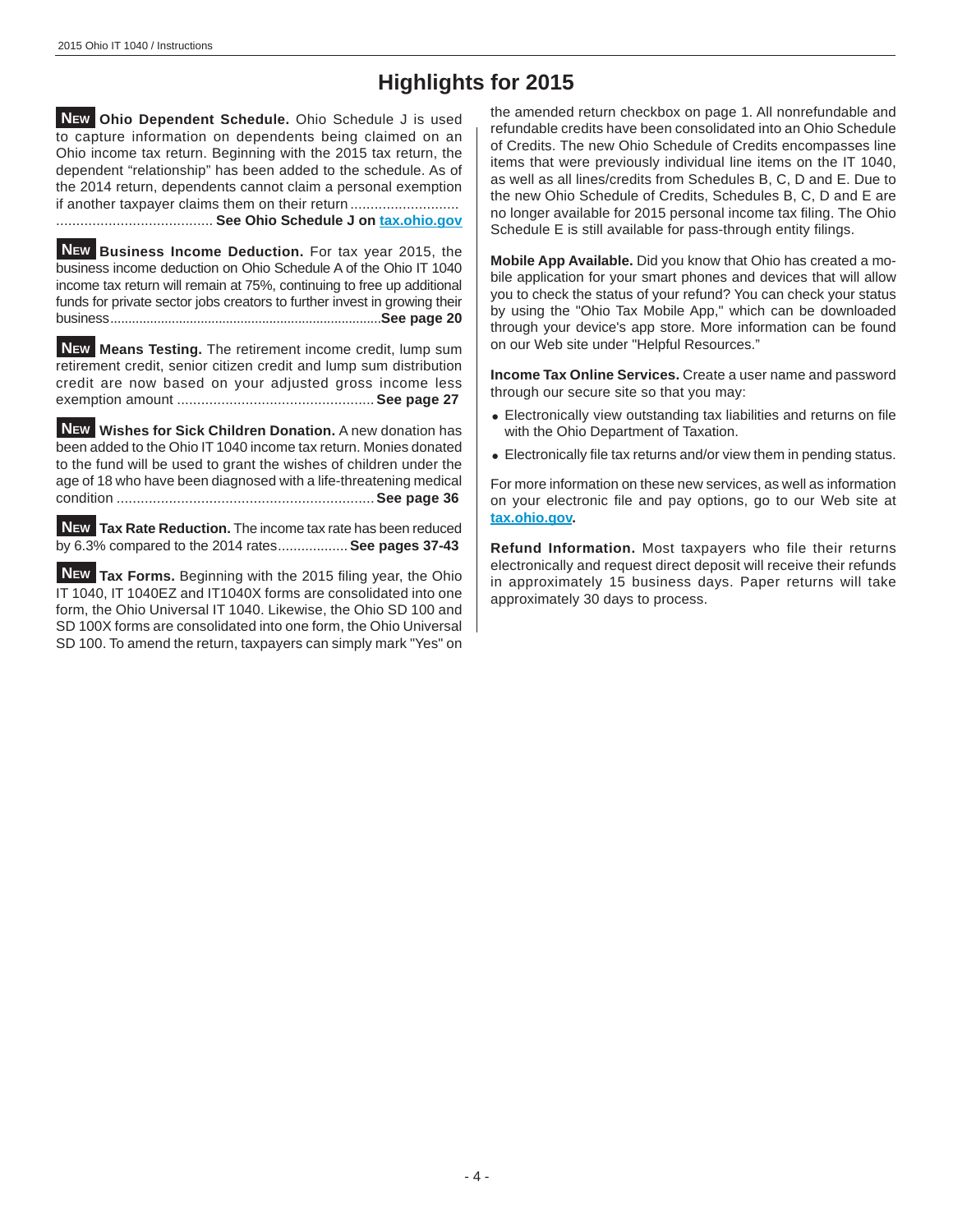**Note:** This booklet contains instructions for Ohio personal and school district income taxes. Follow the index tabbing as you see at the right of this page for the proper location of the instructions throughout the book.

|                                         | rapie                                       |
|-----------------------------------------|---------------------------------------------|
| A                                       |                                             |
| Accident and health insurance premiums  | Interest / penaltie                         |
|                                         |                                             |
|                                         |                                             |
| Allocation and apportionment of         | Joint filing credit.                        |
| B                                       | Line instructions                           |
|                                         |                                             |
| $\mathbf C$                             | IT 1040                                     |
| Child care and dependent care           | SD 100                                      |
|                                         | Lump sum distrik                            |
|                                         | Lump sum retire                             |
| Correcting your return 11, SD 3         |                                             |
| D                                       | Mailing informati                           |
|                                         | Medical savings                             |
| Direct deposit options Back cover       |                                             |
| Disability and survivorship             | Military                                    |
|                                         | Military injury r<br><b>Resident Milita</b> |
| Displaced worker training credit  28    | outside Ohio                                |
|                                         | Nonresident m                               |
| E                                       | and their sp                                |
|                                         | Ohio National                               |
| Electronic filing options 6, Back cover | .                                           |
| Estimated tax payments 10, SD 3         | Ohio resident v                             |
|                                         | Ohio resident r                             |
| F.                                      | Uniformed ser<br>.                          |
|                                         |                                             |
|                                         | Need more time                              |
|                                         | Nonresident / pa                            |
|                                         | credit or adjus                             |
| н                                       |                                             |
|                                         | <b>Ohio National Gu</b>                     |

ſ

| <b>Table of Contents</b>                                           |
|--------------------------------------------------------------------|
| I                                                                  |
| 11, 17, SD 2, SD 4, SD 5                                           |
| J                                                                  |
|                                                                    |
| Ĺ.                                                                 |
| Line instructions for:                                             |
|                                                                    |
|                                                                    |
| Lump sum distribution credit27                                     |
| Lump sum retirement credit27                                       |
| M                                                                  |
|                                                                    |
| Medical savings account                                            |
| Military                                                           |
| Military injury relief fund  12, 22, 36                            |
| Resident Military personnel stationed<br>outside Ohio 12, 21       |
| Nonresident military servicemembers<br>and their spouses  12, 22   |
| Ohio National Guard and reserves                                   |
| Ohio resident veterans bonus12                                     |
| Ohio resident military personnel  12, 21                           |
| Uniformed services retirement income                               |
| N                                                                  |
| Need more time to file  9, SD 2                                    |
| Nonresident / part-year resident<br>credit or adjustments 32, SD 6 |
|                                                                    |
| Ohio National Guard deduction  22                                  |

| Р                                                                |
|------------------------------------------------------------------|
|                                                                  |
| Political contributions credit29                                 |
| R                                                                |
|                                                                  |
|                                                                  |
| Retirement income credit 27                                      |
| S                                                                |
| School district<br>Business income deduction add-back            |
| Districts with a traditional tax base<br><u>SD 1, SD 4, SD 5</u> |
| Districts with an earned income tax<br>base SD 1, SD 4, SD 6     |
| Districts with an income tax for 2015                            |
| General information SD 1                                         |
| Numbers by county  45-50                                         |
| Senior citizen credit <b>27, SD 4</b>                            |
| Social Security and certain railroad                             |
|                                                                  |
|                                                                  |
| Taxpayer assistance  Inside back cover                           |
| Tuition expenses / investments  19, 23                           |
| U                                                                |
| Unemployment compensation 11                                     |
| Use (sales) tax 17, 34, 35                                       |
| W                                                                |
|                                                                  |
| Withholding forms 14, 15, SD 5                                   |

**Personal Income Tax**

Personal Income Tax

- 5 -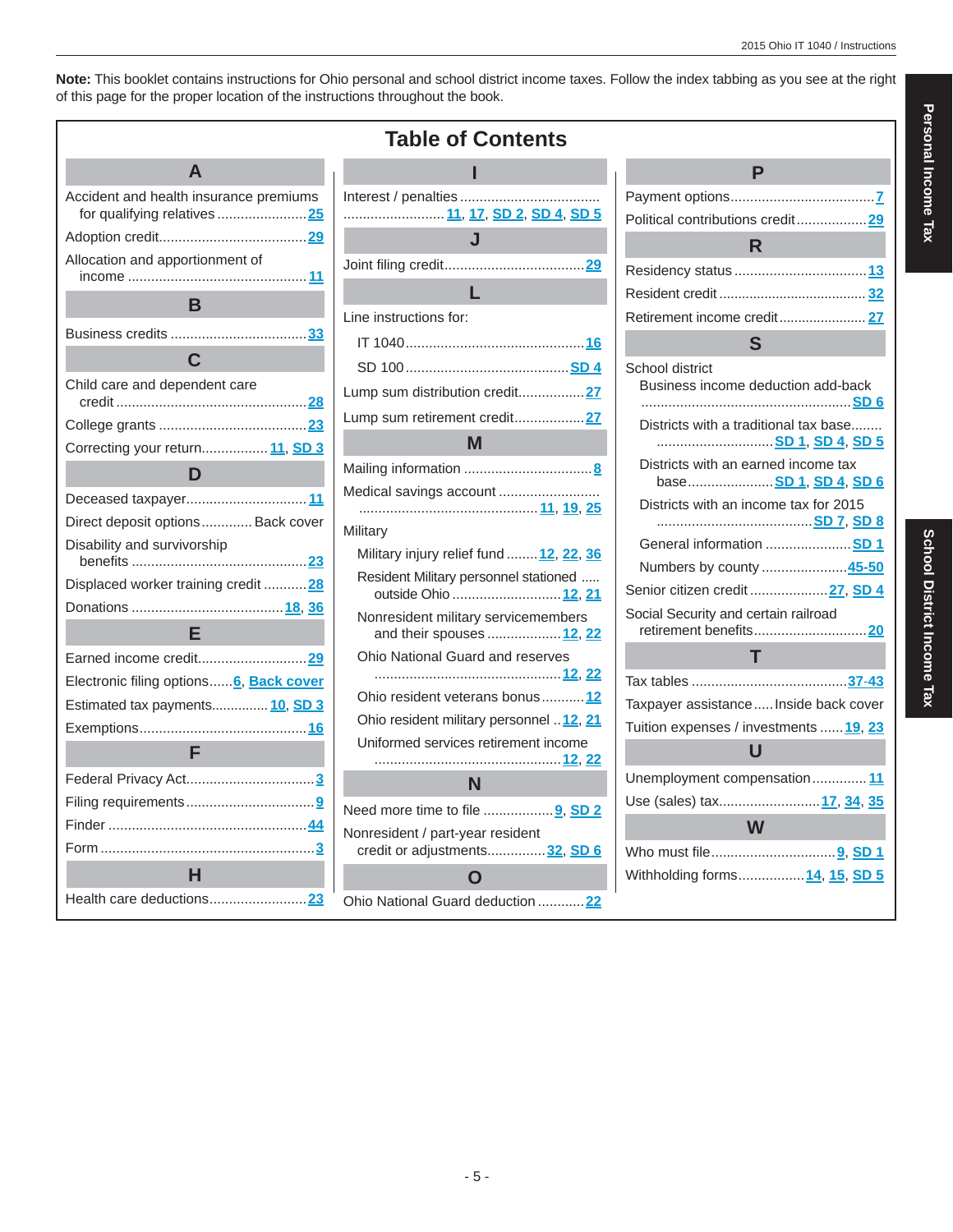# **Do's and Don'ts for Paper Tax Filers**

**Read the instructions carefully and review your return before fi ling. To avoid a delay in processing your tax return, please . . .**



- <span id="page-5-0"></span>**+** Correct your address. If you use a tax preparer to file your return electronically, and you have moved since last year's filing, make sure that your current address is on file with the preparer.
- $\blacklozenge$  Use the correct tax form for the year you are filing. And be sure to enter the school district number for the taxable year for which you are filing your return.
- $\blacktriangleright$  When filing the new Ohio IT 1040, include if applicable Ohio Schedule A, pages 1 and 2 and/or Ohio Schedule of Credits, pages 1 and 2 and/or Ohio Schedule J. Place any supporting documents or wage statements after the last page of your return.
- Include Ohio Schedule A, pages 1 and 2, if you are claiming any adjustments on Ohio IT 1040, line 2a (Additions) or line 2b (Deductions). Be sure to fill in the total lines for both additions and deductions of this schedule and send in all pages of the return.
- Include Ohio Schedule of Credits, pages 1 and 2, if you are claiming any nonrefundable credits/grants on Ohio IT 1040, line 9 or any refundable credits on line 16. Be sure to fill in lines 35, nonrefundable credits/grants, and line 41, refundable credits, for this schedule and send in all pages of the return.
- Include Ohio Schedule J if you are claiming any dependents on Ohio IT 1040, line 4, personal and dependent exemption deduction.
- Check the **full-year resident** box on page 1 of Ohio IT 1040 if you qualify as "resident military personnel stationed outside Ohio" and you are taking the Ohio Schedule A, line 24 deduction.
- Sign your tax return and place your W-2(s), W-2G(s) and/or 1099-R(s) after the last page of your return.
- $\blacktriangleright$  Write legibly if you file a paper return.
- Protect yourself from identity theft by doing the following: ٠
	- Protect your Social Security number.
	- Be careful if choosing a tax preparer to file your taxes.
	- Report identity theft immediately to the Ohio Department of Taxation (800-282-1780) and IRS (800-908-4490).
		- If you are an identity theft victim, see our Web site at **[tax.ohio.gov](http://tax.ohio.gov/)** and the IRS' Web site at **[irs.gov](http://www.irs.gov)** for more information.

# **Make sure that you DON'T...**

- Use the Ohio IT 40P voucher to pay your school district income tax due (instead, use Ohio SD 40P).
- Staple W-2(s), W-2G(s), 1099-R(s) checks and/or forms to your return.
- Use the Ohio SD 40P voucher to pay your individual income tax due (instead, use Ohio IT 40P).

# **Go Paperless This Year: Have You Considered Filing Electronically?**

Electronic filing has become the preferred method used by taxpayers, with more than 85% of all Ohio income tax returns filed electronically for taxable year 2014. The electronic options available for filing a 2015 income tax return are:

# **Online Services/Ohio I-File**

Use your computer to file your **Ohio individual and/or school district income tax returns.**



Ohio I-File is a free filing service that guides you through a series of questions and information

requests. Based upon the information you provide, I-File computes your refund or balance due, electronically submits the tax information, provides you with a copy, gives you a filing confirmation number and directs you to the electronic payment options. **See Online**  Services at **tax.ohio.gov.** 



IRS e-file is a way to prepare and file your return electronically with the IRS and Ohio. More information, including a free federal e-filing program for qualified individuals, is available at **www.irs.gov**. You can also e-file through an approved, commercially available software program or you can have your return prepared and transmitted by an authorized tax professional. You may be required to pay fees to use these private services.



**Most electronic** ost enversive<br>filers receive filers repunds in<br>their refunds in their refunce<br>their refuncedy 15<br>approximately by **busines** direc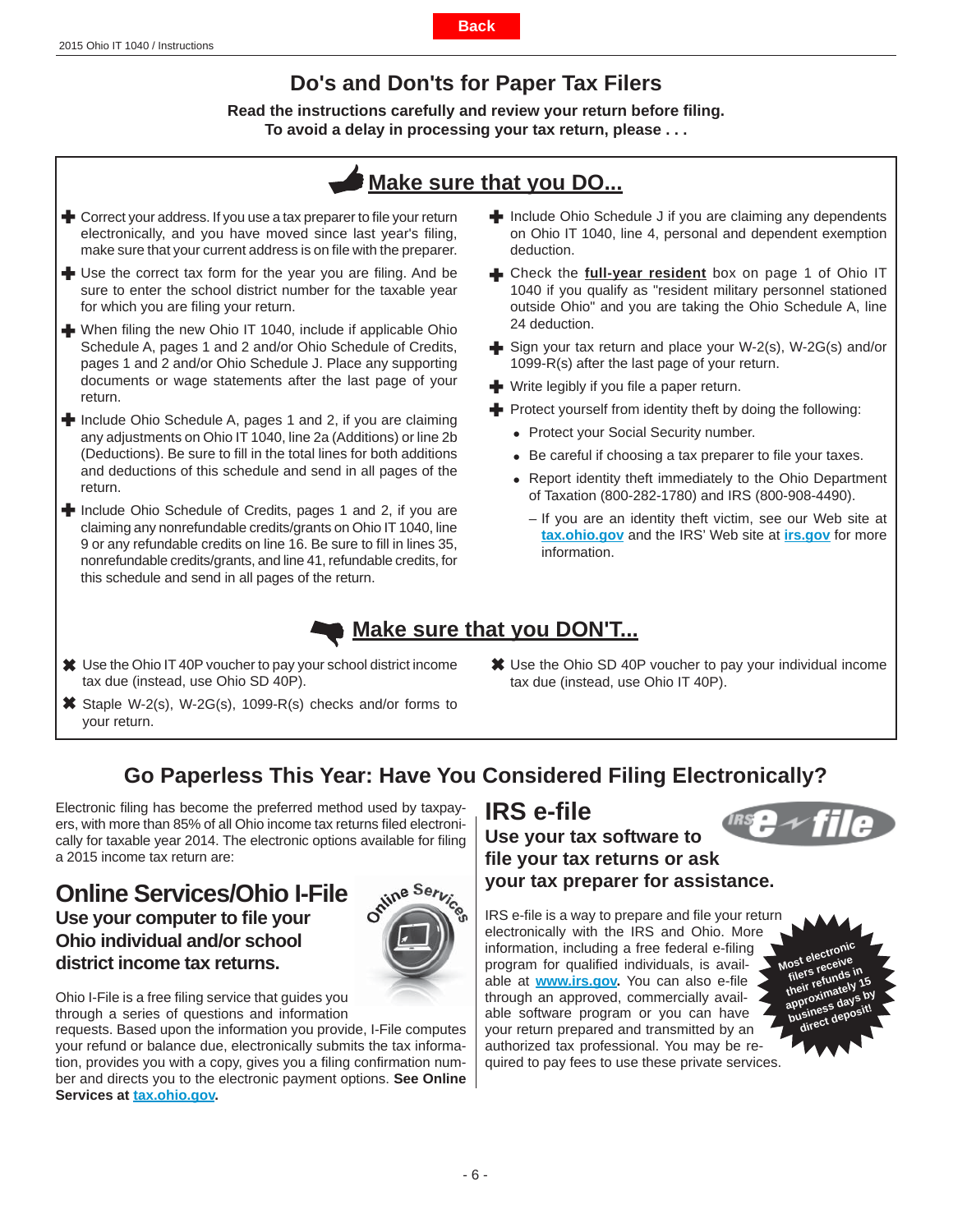# **Payment Options for Ohio Personal and School District Income Tax**

**Back**

<span id="page-6-0"></span>Several options are available for paying your Ohio and/or school district income tax. **If you are remitting for both Ohio and school district income taxes, you must remit each payment as a separate transaction.** 

By law, all tax is due on April 18, 2016 except for certain members of the military.

While the Ohio Department of Taxation is not authorized to set up payment plans, if you submit partial payments they will be applied to the outstanding balance. Partial payments will not stop the imposition of additional interest and penalties. Partial payments will also not stop our billing process from progressing, including possible referral of the account to the Ohio Attorney General's Office for collection; however, partial payments will reduce the amount of interest and penalties that you will be charged.

You may pay by any one of the following three methods:

# **■ Credit Card**

You may use your Discover, VISA, MasterCard or American Express card to pay your income taxes. You may make the credit card payments by either visiting **[tax.ohio.gov](http://tax.ohio.gov/)** or calling **1-800-2PAY-TAX** (1-800-272-9829). The Ohio jurisdiction code is 6446.

Whether you visit our Web site or pay by telephone, Official Payments Corporation will provide the credit card services. Official Payments Corporation will bill your credit card account a convenience fee equal to 2.5% (or \$1, whichever is greater) of the tax payment. **The state of Ohio and your school district do not receive any portion of this fee.**

**When will my payment be posted?** Your payment will be effective the date you charge it.

**What happens if I change my mind?** If you pay your tax liability by credit card and you subsequently reverse the credit card transaction, you may be subject to penalties, interest and other fees imposed by the Ohio Department of Taxation for nonpayment or late payment of your tax liability.

**Whom should I call if I have a problem with my credit card pay**ment? Call Official Payments Corporation toll-free at 1-866-621-4109.

**How do I use my credit card and my telephone to pay my Ohio and/or school district income tax?** Once you have determined how much you owe, follow the steps below:

- $\checkmark$  Complete lines 2 through 12 on this page;
- Use your touch-tone telephone to call toll-free **1-800-2PAY-TAX** (1-800-272-9829). When prompted, enter the Ohio jurisdiction code, 6446.

**How do I use my credit card and the Internet to pay my Ohio and/or school district income tax?** Once you have determined how much you owe, follow the steps below:

- Complete lines 2 through 12 on this page;
- Go to **www.offi [cialpayments.com](http://www.officialpayments.com)**. Select **"State Payments"** and enter the Ohio jurisdiction code, 6446. Or you may visit Online Services on our Web site at **[tax.ohio.gov.](http://tax.ohio.gov/)**

When paying by credit card, complete the following worksheet before contacting Official Payments Corporation.

- 1. Ohio jurisdiction code
	- **6 4 4 6**
- 2. Amount you are paying (round to the nearest whole dollar)
	- **\$ , . 0 0**
- $\overline{0}$   $\overline{0}$  (For your Ohio IT 1040, if applicable.)

(For your Ohio SD 100, if applicable.)

- 3. Your school district number (if applicable)
- 4. Your Social Security number
- 5. The first three letters of your last name
- 6. Your spouse's Social Security number (only if joint return)
- 7. The first three letters of your spouse's last name (only if joint return)
- 8. The taxable year for which you are paying

**2 0 1 5**

9. Telephone number

10. Your credit card number

**/**

- 11. Credit card expiration date (MM/YY)
- 12. ZIP code for the address where your credit card bills are sent
- 13. At the end of your call or Internet visit, you will be given a payment confirmation number. Write it here and keep this page for your records.

(Confirmation number for Ohio IT 1040, if applicable.)

(Confirmation number for Ohio SD 100, if applicable.)

#### *Keep this page for your records.*

# **■ Electronic Check**

You can eliminate writing a check for your Ohio and/or school district income tax due amount(s) by using the free, expanded electronic check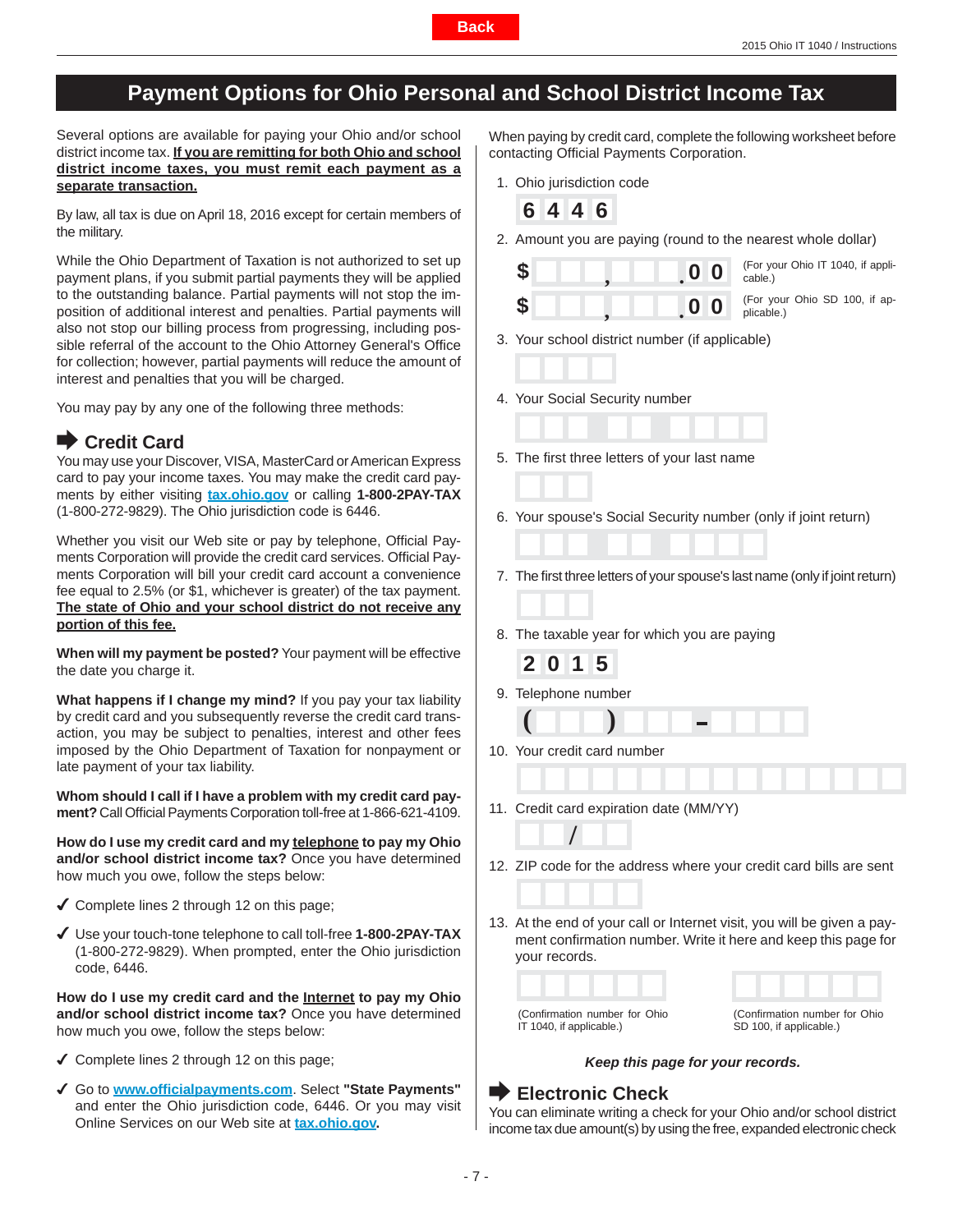# <span id="page-7-0"></span>**Payment Options for Ohio Personal and School District Income Tax...cont.**

payment option that is available to all taxpayers. If you make a payment using an electronic check, it is the equivalent of using a debit card to withdraw money directly from your checking or savings account.

The authorized amount will be withdrawn from your account within 24 hours unless you elect to delay payment. You can delay payment until the payment deadline of April 18, 2016.

When paying by electronic check, you must first determine your filing method:

- **Ohio I-File –** Follow the payment instruction prompts that you receive during Ohio I-File.
- **IRS e-file –** If you are electronically filing your Ohio individual income tax return and/or your school district income tax return using an approved software program, follow the

payment instruction prompts for making payments by electronic check.

◆ Paper Filing – If you are filing by paper (Ohio IT 1040 and/or Ohio SD 100), you can still use the electronic check payment option. Go to our Web site at **[tax.ohio.gov.](http://tax.ohio.gov/)**

You may also *file* and **pay** your quarterly 2016 Ohio and/or school **district estimated income tax with the electronic check method.** Go to our Web site at **[tax.ohio.gov.](http://tax.ohio.gov/)**

# **Paper Check or Money Order**

If you do not want to use a credit card or electronic check to make your payment, you may send in a personal check or money order with the IT 40P / IT 40XP payment voucher for your Ohio income tax and/or SD 40P / SD 40XP payment voucher for your school district income tax. Both of these vouchers can be found on our Web site at **[tax.ohio.gov.](http://tax.ohio.gov/)**

# **Where Should I Mail My Return and/or Payment?**

See the chart below for mailing information. Be sure to sign your return before mailing. If you are enclosing a payment with your return, be sure to enclose Ohio IT 40P / IT 40XP or SD 40P / SD 40XP (found on our Web site at **[tax.ohio.gov](http://tax.ohio.gov/)**) with your check or money order. This will ensure proper crediting of your payment.

| If Submitting Ohio Form                             | Mail To:                                                                  |
|-----------------------------------------------------|---------------------------------------------------------------------------|
| IT 1040without payment                              | Ohio Department of Taxation<br>P.O. Box 2679<br>Columbus, OH 43270-2679   |
| IT 1040with payment (enclose Ohio IT 40P / IT 40XP) | Ohio Department of Taxation<br>P.O. Box 2057<br>Columbus, OH 43270-2057   |
| SD 100without payment                               | Ohio Department of Taxation<br>P.O. Box 182197<br>Columbus, OH 43218-2197 |
| SD 100with payment (enclose Ohio SD 40P / SD 40XP)  | Ohio Department of Taxation<br>P.O. Box 182389<br>Columbus, OH 43218-2389 |
| If Only Submitting Payment With Voucher             | Mail To:                                                                  |
| IT 40P / IT 40XP                                    | Ohio Department of Taxation<br>P.O. Box 182131<br>Columbus, OH 43218-2131 |
| SD 40P / SD 40XP                                    | Ohio Department of Taxation<br>P.O. Box 182389<br>Columbus, OH 43218-2389 |

**Back**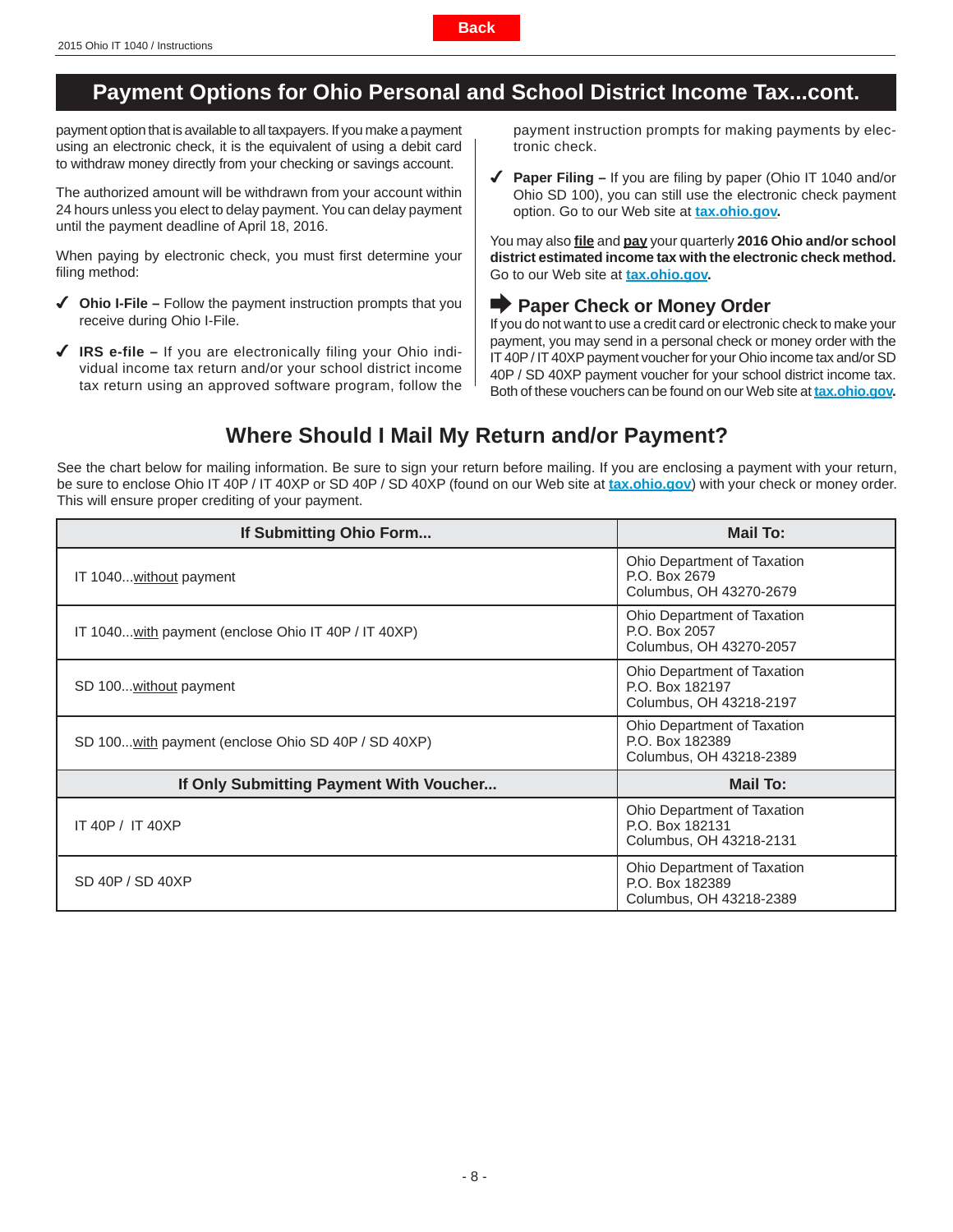# <span id="page-8-0"></span>**Who Must File an Ohio Income Tax Return?**

Every Ohio resident and every part-year resident (see page 13 for a discussion of "residency status") is subject to the Ohio income tax. Every nonresident having Ohio-sourced income must also file. Examples of Ohio-sourced income include the following:

- Wages earned in Ohio (see "Exception" below);
- Ohio lottery winnings;
- All Ohio casino gaming winnings;
- Income or gain from Ohio property;
- Income or gain from a sole proprietorship doing business in Ohio;
- Income or gain from a pass-through entity doing business in Ohio.

**Exception:** A full-year nonresident living in a border state does not have to file if the nonresident's only Ohio-sourced income is wages received from an unrelated employer.

### You do not have to file an Ohio income **tax return if...**

- you are single **and** your federal adjusted gross income is less than or equal to \$12,200 **and** you have no Ohio Schedule A adjustments.
- you are married, filing jointly **and** you are not claimed as a dependent on another return **and** your federal adjusted gross income is less than or equal to \$14,400 **and** you have no Ohio Schedule A adjustments.
- your exemption amount (Ohio IT 1040, line 4) is the same as or more than your Ohio adjusted gross income (line 3) **and** you have no Ohio Schedule A adjustments.
- your only source of income is retirement income that is eligible for the retirement income credit (Ohio Schedule of Credits, line 2) **and** the credit is the same or larger than your tax before credits (Ohio IT 1040, line 8c).

# **When Do I Have To File?**

For calendar year 2015 most taxpayers must file on or before April 18, 2016 (for exceptions, see "What if I Need More Time To File?" on page 9 and "Income Taxes and the Military" on page 12). Returns for fiscal year filers are due on the 15th day of the fourth month following the close of your taxable year. Even if you are unable to pay the full amount of tax, you must file your return by the due date.

# **Filing Requirements**

**Back**

# **What Tax Records Do I Need To Keep?**

Keep a copy of your completed Ohio income tax return. Also keep copies of any documents and/or payment records that you used to prepare your return. Keep these records for at least four years from the later of the filing due date or the date that you filed the return. If the Ohio Department of Taxation audits your tax return, you must be able to prove all claims and items listed on your return.

# **What If I Need More Time To File?**

If you need more time to file, you can extend the due date for filing. You must first qualify for an IRS extension of time to file. Ohio does not have an Ohio extension request form, but honors the IRS extension. You should include with the Ohio income tax return a copy of your IRS extension or your extension confirmation number or a printed copy of the IRS acknowledgment. Additionally, you should check the box on the Ohio IT 1040 indicating that you have filed a federal extension form 4868. **An extension of time**  to file does not extend the time for pay**ment of the tax due.** So, except as set forth below, you must make extension payments by April 18, 2016 on Ohio IT 40P (available on our Web site at **[tax.ohio.gov](http://tax.ohio.gov/)**). Interest will accrue on any tax not paid by April 18, 2016, and penalties may also apply.

# **How Do I Round to the Nearest Dollar?**

Ohio law requires you to round to the nearest whole dollar. When completing the Ohio income tax return, drop any cents less than 50 cents and increase amounts from 50 cents to 99 cents to the next highest dollar.

# **Do Both Nonresident, Married Filing Jointly Taxpayers Have To Sign the Return?**

**General Rule: If your filing status on your** federal income tax return is married filing jointly, then **both** spouses must sign the Ohio income tax return (see "Filing Status" on page 13 for more information about your filing status for your Ohio income tax return).

**Exception to the General Rule:** Your spouse does not have to sign a married filing jointly return **only** if all three of the following apply:

- Your spouse resided outside Ohio for the entire year; AND
- Your spouse did not earn any income in Ohio; AND

 Your spouse did not receive any income in Ohio.

See Ohio Administrative Code (Ohio Rule) 5703-7-18, which is on our Web site at **[tax.ohio.gov.](http://tax.ohio.gov/)**

# **Do I Have To File a School District Income Tax Form?**

Many Ohio school districts have an additional income tax. These school districts are marked with an asterisk (\*) on pages 45-50. If during 2015 you were a full-year or part-year Ohio domiciliary and you either lived in or were domiciled in one of these districts during all or part of the year, then by the due date for filing your Ohio income tax return you must also file an Ohio SD 100, School District Income Tax Return, with the Ohio Department of Taxation. You can electronically file your school **district return** or you can get Ohio SD 100 from our Web site at **[tax.ohio.gov](http://tax.ohio.gov/)**, from your local school board office or by calling toll-free 1-800-282-1782.

# **Do I Need To Enclose a Copy of My Federal Income Tax Return?**

Enclose a copy of your federal income tax return if the amount shown on Ohio IT 1040, line 1 is zero or a negative amount.

# **Does Ohio Follow the Alternative Preparer Signature Procedures?**

The Ohio Department of Taxation follows federal Notice 2004-54, which provides for alternative preparer signature procedures for federal income tax paper returns that paid practitioners prepare on behalf of their clients. See Ohio Revised Code sections 5703.262(B) and 5747.08(F).

**Exception:** The paid preparer should **print** (rather than sign) his/her name and include their Preparer Tax Identification Number (PTIN) on the form if the taxpayer checks "Yes" to the question, "Do you authorize your preparer to contact us regarding this return?"

Preparers should provide their PTIN on the paper and/or electronically filed returns if available.

# **Can My Tax Preparer Contact the Tax Department About My Tax Return?**

Yes. Just check the "Yes" box below your tax preparer's name on the bottom of page 2 of Ohio IT 1040. By checking the "Yes" box, you are authorizing your preparer to contact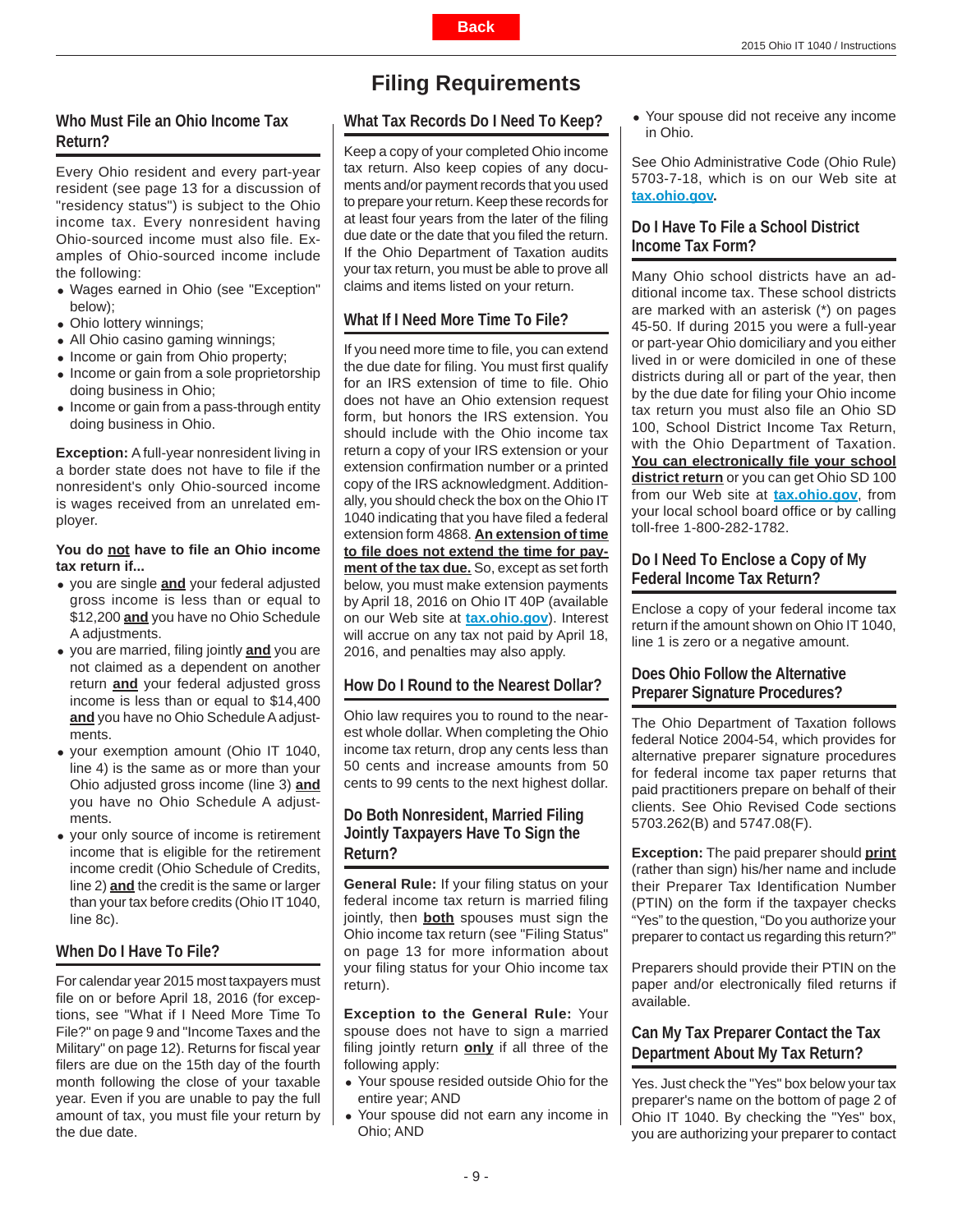<span id="page-9-0"></span>the Ohio Department of Taxation concerning questions that arise during the processing of your Ohio income tax return.

Checking "Yes" also authorizes your preparer to provide the department with information that is missing from the return, to contact the department for information about the processing of the return or the status of your refund or payments, and to respond to mathematical error notices, offsets and return preparation notices that you have received from the department and have shown your preparer.

#### **Should I Make Estimated Tax Payments in 2016?**

You have to make estimated Ohio income tax payments for year 2016 only if the sum of (i) your year 2015 overpayment credited to year 2016 (Ohio IT 1040, line 25) and (ii) your year 2016 Ohio income tax withholding is not equal to or greater than either of the following:

- 100% of the year 2015 Ohio income tax (see Ohio IT 1040, line 10 minus line 18); OR
- 90% of the year 2016 tax.

For purposes of these tests, you must reduce your year 2015 overpayment credited to year 2016 by any year 2015 tax payment that you made after April 18, 2016.

If you don't meet either of the tests above, you must timely pay enough estimated Ohio income tax so that the sum of (i) your year 2015 overpayment credited to year 2016, (ii) your year 2016 withholdings and (iii) your timely made estimated Ohio income tax payments is not less than either of the two tests above.

If you are required to make estimated payments and do not, you may be subject to an interest penalty on your underpayment of estimated taxes.

Quarterly estimated payments can be made electronically on our Web site at **[tax.ohio.gov.](http://tax.ohio.gov/)** Or you can obtain Ohio IT 1040ES from our Web site at **[tax.ohio.gov.](http://tax.ohio.gov/)**

#### **2016 Estimated Tax Payment Due Dates**

 1st quarter – April 18, 2016 2nd quarter  $-$  June 15, 2016 3rd quarter – Sept. 15, 2016 4th quarter  $-$  Jan. 17, 2017

**TIP** – If you don't want to make estimated payments, increase the amount of Ohio tax that your employer withholds from your wages. To do this, file a revised Ohio IT 4, Employee's Withholding Exemption Certificate (available at **[tax.ohio.gov](http://tax.ohio.gov/))** with your employer.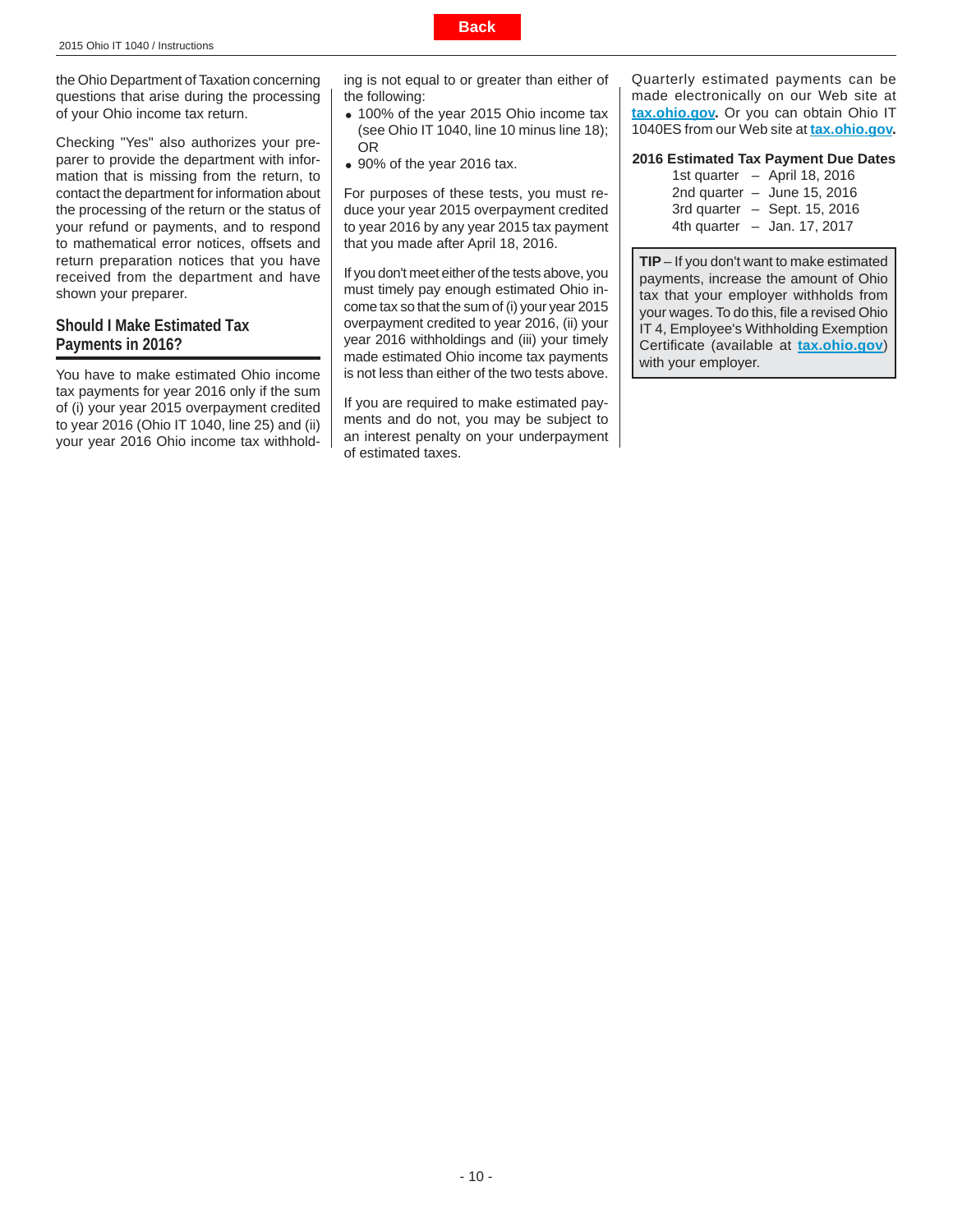# **General Information for Ohio IT 1040**

# <span id="page-10-0"></span>**Is Unemployment Compensation Taxable to Ohio?**

In general, unemployment compensation that is included in federal adjusted gross income is taxable to Ohio. For taxable year 2015, the total unemployment compensation paid to you in 2015 and included in federal adjusted gross income is taxable. For additional information, see the FAQs on our Web site at **[tax.ohio.gov](http://tax.ohio.gov/)**.

### **Can Dependent Children Claim Themselves if They File Their Own Tax Return?**

No. Children being claimed as dependents on their parents' Ohio income tax return may no longer claim the personal exemption on their own return.

# **What if a Taxpayer Is Deceased?**

The taxpayer's personal representative has to file and sign the return on behalf of the taxpayer who died. A personal representative can be the executor, administrator or anyone who is in charge of the deceased taxpayer's property.

Important:

- Use the same filing status as shown on the federal income tax return.
- Check the "Deceased" box after the applicable Social Security number on Ohio IT 1040, page 1.
- If you are filing on behalf of a deceased taxpayer, you can properly sign on his/ her behalf by signing the deceased taxpayer's name on the "Your signature" line. Sign your name on the "Spouse's signature" line and print your title. Also include your daytime telephone number.
- We cannot rewrite a decedent's refund check by making it payable to the estate of the decedent.

# **How Should Full-Year Nonresidents and Part-Year Residents Engaged in Business in Ohio Apportion Income?**

Each full-year nonresident and each partyear resident who is engaged in business (as a sole proprietor or through a partnership, S corporation or limited liability company) in Ohio must apportion his/her business income inside and outside of Ohio. If you file Ohio IT 1040, use Ohio IT NRC (income allocation and apportionment schedule) from our Web site at **[tax.ohio.gov](http://tax.ohio.gov/)** to determine the proper amount of credit to claim on the Ohio Schedule of Credits. See page 13 for an explanation of "residency status."

# **What if I Move After Filing My Tax Return and I'm Due a Refund?**

If you move after filing your tax return and are expecting a refund, notify the post office servicing your old address by filling out a change-of-address form. This does not guarantee that your refund will be forwarded because post offices are not required to forward government checks. You should also notify our department of your address change.

# **What if I Want a Receipt To Prove That I Paid?**

Your cancelled check or credit card statement can be used as proof of our receipt of your tax payment. If you make payment with a money order, be sure to keep a copy for your records.

# **How Do I Correct My Income Tax Return After I Have Already Filed?**

Make any corrections to your return by filing an amended income tax return for the year that you are correcting. Mark "yes" on the amended return checkbox on Ohio IT 1040 to indicate when filing an amended return. The amended return should reflect the total of the new values rather than the change in value. To speed up the processing of your amended return:

- $\bullet$  Include a copy of your W-2(s), W-2G(s) and 1099-R(s) if there was Ohio income tax withheld; AND
- Include documentation to support any adjustments to line items.

If you correct your federal income tax return or if you are audited by the IRS, you must file an Ohio amended income tax return within 60 days of the final determination of the IRS correction.



**The IRS tells us about all changes it makes to your federal income tax return. To avoid penalties, be sure to file your Ohio amended** 

**income tax return within 60 days of the fi nal determination of the federal change.** 

# **Do I Owe Penalties and Interest?**

A **failure-to-file** penalty, the greater of \$50 per month up to a maximum of \$500, or 5% per month up to a maximum of 50% of the tax, may be charged if you fail to *file* your Ohio income tax return by the due date.

A **failure-to-pay** penalty of double the interest charged generally will apply if you do not **pay** the tax by April 18, 2016.

An additional \$50 bad-check charge may be imposed against any taxpayer whose payment is dishonored by the bank.

Except for certain military servicemembers (see "Income Taxes and the Military" on page 12), interest is due from April 18, 2016 until the date the tax is paid.

If you file your return after the due date and if you paid and/or will pay any tax after the due date, you owe interest **unless** your refund, if any, is greater than any tax you paid after the due date. Interest is due on late-paid tax even if the IRS has granted you a filing extension. The interest rate for calendar year 2016 is 3%.

# **What Is the Difference Between Income Tax Table 1 and Income Tax Table 2?**

Income Tax Table 1, which begins on page 37, shows the tax amount for \$50 increments of income. The tax is calculated on the midpoint income for all of the income in that \$50 range. The tax amount listed on Income Tax Table 1 may be slightly lower or higher than the tax amount computed by using Income Tax Table 2, which is shown on page 43.

# **How Should Investors in a Pass-Through Entity Report Income?**

A pass-through entity is a partnership, S corporation or limited liability company treated as a partnership or an S corporation for federal income tax purposes. Unless the exception below applies, each investor in any pass-through entity doing business in Ohio must file Ohio IT 1040.

**Exception:** Such investors do not have to file Ohio IT 1040 if **all** of the following apply:

- The investor is a full-year nonresident; AND
- The pass-through entity files Ohio IT 4708, annual composite income tax return, on behalf of the investor; AND
- The investor has no other Ohio-sourced income or, if the investor has other Ohiosourced income, and that income is also reported on another Ohio IT 4708.

### **What Is a Medical Savings Account and What Are the Qualifi cations?**

A medical savings account is used to pay eligible medical expenses of the accountholder or the account-holder's spouse and/ or dependents. A medical savings account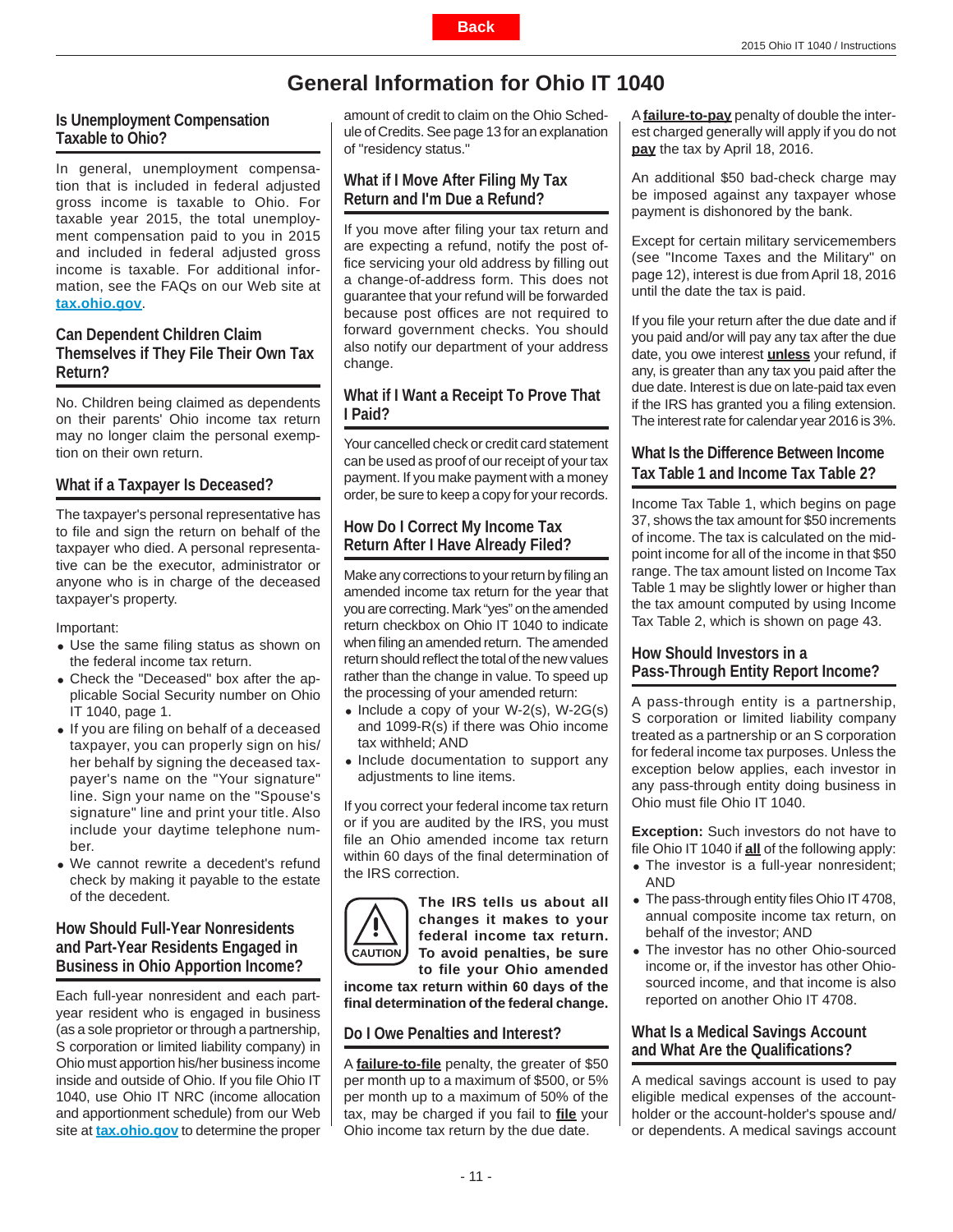<span id="page-11-0"></span>can be opened by or on behalf of a person that participates in a sickness and accident plan, a plan offered by a health maintenance organization or a self-funded, employersponsored health-benefit plan pursuant to the federal *Employee Retirement Income Security Act.*

State and federal income tax laws contain special provisions for members of the military and their families. Details on some of the major issues facing military families during the income tax filing season can be found below.

For more details regarding income taxes and the military, visit our Web site at **[tax.ohio.gov.](http://tax.ohio.gov/)**

You can also reach us by e-mail at Military-Info@tax.state.oh.us.

#### **Key Issues**

#### **Ohio Resident Military Personnel**

Military pay and allowances for Ohio resident servicemembers who are stationed inside Ohio, and their spouses, will continue to be subject to Ohio individual income tax. These amounts will also be subject to school district income tax if the servicemember was domiciled in a taxing school district.

For an additional explanation, see page 21.

#### **Resident Military Personnel Stationed Outside Ohio**

Although military pay earned while on active duty and stationed outside of Ohio is exempt from Ohio income tax and may be deducted to the extent that it is included in federal adjusted gross income, you are still required to file an Ohio personal income tax return.

Ohio Revised Code section 5747.01(A) (24) provides that for taxable years beginning on and after Jan. 1, 2007, an Ohio resident servicemember can deduct active duty military pay and allowances that are included in federal adjusted gross income if those amounts are received for active duty service while the servicemember is stationed outside Ohio.

The term "stationed" refers to an Ohio resident servicemember's permanent duty station. For purposes of this exemption, "permanent duty station" has the same meaning as specified in Ohio Revised

You must designate an administrator for the medical savings account at the time you open the account. Account-holders are generally permitted to withdraw the funds at any time for any reason. However, **account administrators cannot return any funds deposited during the year of deposit except for reimbursement of eligible medical expenses.**

# **Income Taxes and the Military**

Code 5103.20, Article II, Subparagraph (U), that is, it means the military installation where an active duty servicemember  $-$  or, concerning this exemption, an Ohio resident servicemember in the Ohio National Guard or military reserve forces – is currently assigned and is physically located under competent orders that do not specify the duty as temporary. Periods of training in which a servicemember, either individually or as part of a unit, departs from his/her permanent place of duty and then returns following the completion of the training, are not included in the definition of "stationed." However, periods of active duty outside Ohio for purposes other than training, or periods of training greater than 30 days outside Ohio, as described on page 21, qualify a servicemember for this exemption.

For an additional explanation, see pages 13 and 21.

#### **Nonresident Military Servicemembers and Their Spouses**

A November 2009 federal law exempts military spouses who are not residents of a state where they are living with their spouse from the income taxes of the state, provided they are a resident of the same state as their spouse. However, nonresident military and nonresident spouses serving in Ohio are strongly encouraged to file Ohio IT 10 each year to avoid a possible billing notice from the state of Ohio. You must also file by June 1, 2016, Ohio IT DA, Affidavit of Non-Ohio Residency/Domicile for Taxable Year 2015. Ohio IT 10 and the affidavit are available on our Web site at **[tax.ohio.gov.](http://tax.ohio.gov/)**

For an additional explanation, see page 22.

#### **Ohio National Guard and Reserves**

Ohio resident members of the Ohio National Guard and reserves are entitled to the deduction for military pay received while stationed outside the state, if eligible.

Also, resident members of the Ohio National Guard and reserves are eligible for certain tax extensions and other benefits, if Any withdrawals for a nonqualifying medical purpose may result in increased Ohio taxes. An "eligible medical expense" includes any expense for a service rendered by or for an article, device or drug prescribed by a licensed health care provider or provided by a Christian Science practitioner. See page 25, line 33 for a more detailed explanation.

stationed in a combat zone. The uniformed services military retirement pay received for Ohio National Guard and reserves service is also exempt from Ohio income taxes.

For an additional explanation, see page 22.

#### **Uniformed Services Retirement Income**

Retirement pay received for service on military active duty or the Ohio National Guard or reserves, as well as pay received by a surviving spouse through the Survivor Benefit Plan, is exempt from the Ohio income tax.

For an additional explanation, see page 22.

#### **Military Injury Relief Fund**

You do not have to include in federal adjusted gross income any military injury relief fund amounts you received on account of physical injuries or psychological injuries, such as post-traumatic stress disorder, if those injuries are a direct result of military action in Operation Iraqi Freedom or Operation Enduring Freedom. But you must include in federal adjusted gross income any other military injury relief fund amounts you received. These amounts are deductible for Ohio adjusted gross income.

For an additional explanation, see pages 22 and 36.

#### **Ohio Resident Veterans Bonus**

You do not have to include in federal adjusted gross income any bonuses that the Ohio Department of Veterans Services paid to, or made on behalf of, resident veterans of the Persian Gulf, Afghanistan and Iraq conflicts during the taxable year.

Payments that the state of Ohio makes under the Ohio Veterans Bonus Program are excludable from the recipient's federal adjusted gross income. Therefore, the taxpayer cannot deduct from Ohio adjusted gross income any portion of the bonus because no portion of the bonus is included in federal adjusted gross income.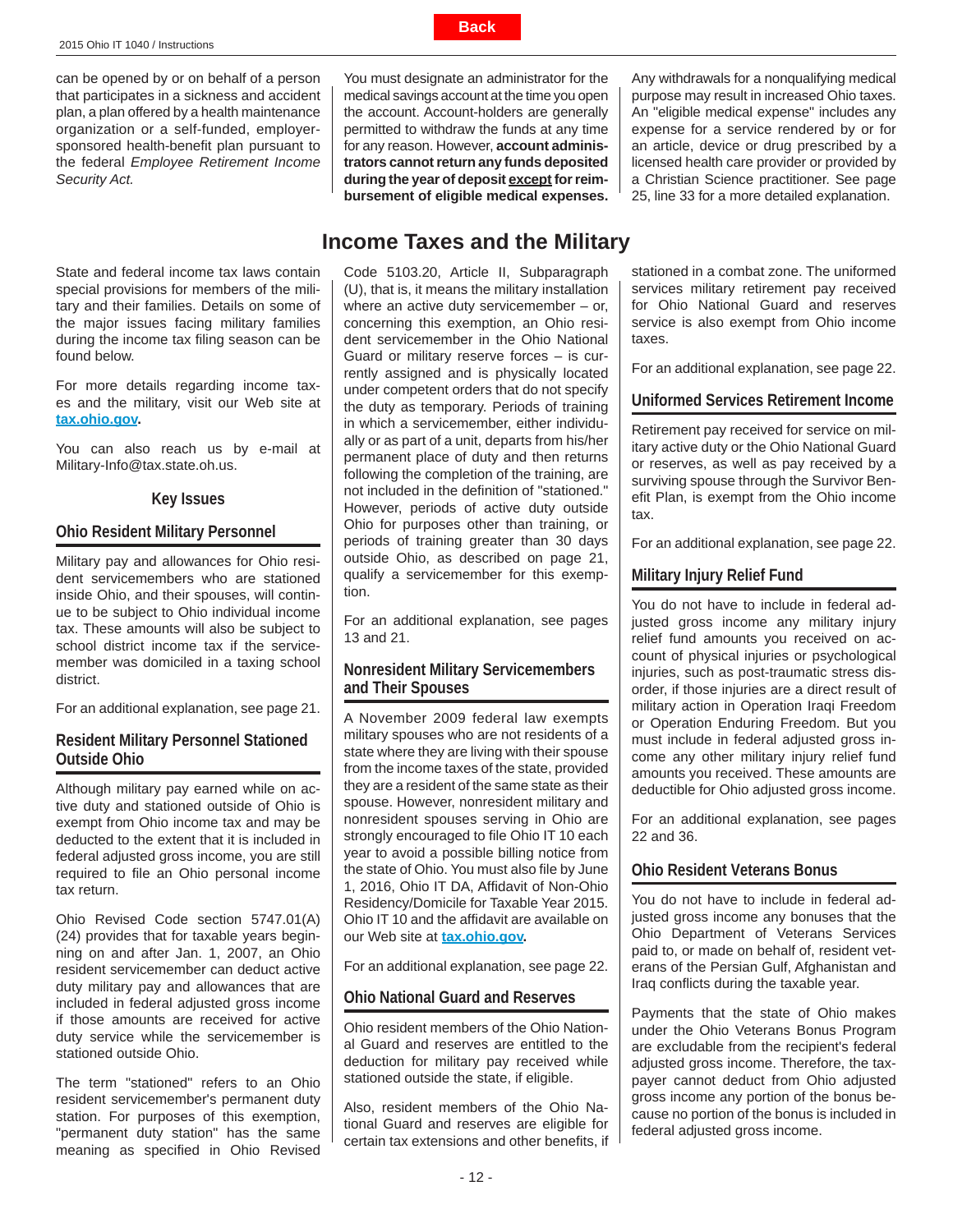# **Completing the Top Portion of Ohio IT 1040**

### <span id="page-12-0"></span>**How To Complete Your Income Tax Return**

Ohio IT 1040 has been designed for electronic scanning, which allows for faster processing with fewer errors. In order to avoid unnecessary delays caused by manual processing, taxpayers should use the following guidelines:

- 1. Use black ink **ONLY.**
- 2. Use this form **ONLY** for the taxable year **2015.**
- 3. Round numbers to the nearest dollar. Do not print over the preprinted zeros in the boxes on the far right of the return, which designate cents (.00).
- 4. Print your numbers and letters (**UPPER-CASE** only) inside the boxes as shown below:

# 23 ANY STREET

If the boxes don't appear on your return, do **not** hand-draw the boxes.

**Amended Return Check Box.** Mark the "Yes" box if you are amending your previously filed return and attach the 2015 Ohio IT RE, Reason and Explanation of Corrections with your amended income tax return. Otherwise, mark "No."

**Net Operating Loss (NOL).** Mark the "Yes" box if you are amending for an NOL and attach Ohio Schedule IT NOL with your income tax return. Otherwise mark "No."

**Name(s), Address and Social Security Number(s).** Enter your name and address on page 1 and your Social Security number on pages 1 and 2.

**Ohio School District Number.** Every Ohio public school district has an identification number. These numbers are listed on pages 45-50. Look up the number for the Ohio school district in which you were domiciled for the majority of the year and write it in the space provided. Nondomiciliaries should enter 9999.

If you were domiciled in a taxing school district during 2015, you are required to file Ohio SD 100. If you are unsure of your Ohio

school district, use The Finder on our Web site as described on page 44.

# **County**

If your home address is an Ohio home address, indicate on page 1 of the return the county for that address.

# **Ohio Residency Status**

If your filing status is married filing jointly, each spouse must indicate his/her residency.

- **Resident.** Mark this box if you were a resident of Ohio all year. If you were away temporarily, you were a full-year resident of Ohio. Mark this box if you qualify as "resident military personnel stationed outside Ohio" **and** you are taking the deduction on Ohio Schedule A, line 24.
- **Part-year Resident.** Mark this box if you permanently moved into or out of Ohio during 2015, not counting being away temporarily. **Part-year residents should use the nonresident credit in Ohio Schedule of Credits for income earned while they were a resident of another state.**
- **Nonresident.** Mark this box if you resided outside of Ohio all year. Write the two-letter abbreviation of the state where you resided for 2015 in the space provided. For more information, see our information release 2007-08 entitled "Personal Income Tax: Residency Guidelines," which is available on our Web site at **[tax.ohio.gov.](http://tax.ohio.gov/)**

Nonresidents who earn and receive all income outside of Ohio will not have an Ohio tax liability. Nonresidents who earn or receive income within Ohio will be able to claim the nonresident credit with respect to all items of income not earned and not received in Ohio.

**Military Personnel.** If you are currently a member of the military and you have questions about your residency status, see page 12 for a detailed explanation regarding some of the key issues facing military families during the income tax filing season.

# **Filing Status**

Your filing status must be the same as your federal income tax filing status for 2015 with the following two exceptions:

• If you marked the box labeled "Qualifying widow(er) with dependent child" on your federal income tax return, then mark the "Single, head of household or qualifying widow(er)" box on your Ohio income tax return.



**If you and your spouse fi led a joint federal income tax return, you must file a joint Ohio income tax return. Even if you are both Ohio nonresi-**

**dents, if you fi led a joint federal income tax return, you must file a joint Ohio income tax return, but you may claim the nonresident credit (Ohio Schedule of Credits) for income neither earned nor received in Ohio. If you and your spouse fi led separate federal income tax returns, you must fi le separate Ohio income tax returns.**

# **Ohio Political Party Fund**

The Ohio General Assembly established this fund to support public financing of Ohio political parties. Monies from this fund can only be used for administrative costs associated with party headquarters and party fund-raising drives, organization of voter registration and get-out-the-vote campaigns not related to any particular candidate or election.

If your filing status is single, head of household, qualifying widow(er) or married filing separately and your tax (Ohio IT 1040, line 13) is \$1 or more, you can choose to have \$1 go to this fund by checking the "Yes" box on the return. If your filing status is married filing jointly and your tax (Ohio IT 1040, line 13) is \$2 or more, each of you can choose to have \$1 go to this fund by checking the "Yes" boxes on the return. Checking "Yes" will neither increase the tax due nor reduce the refund shown on your return.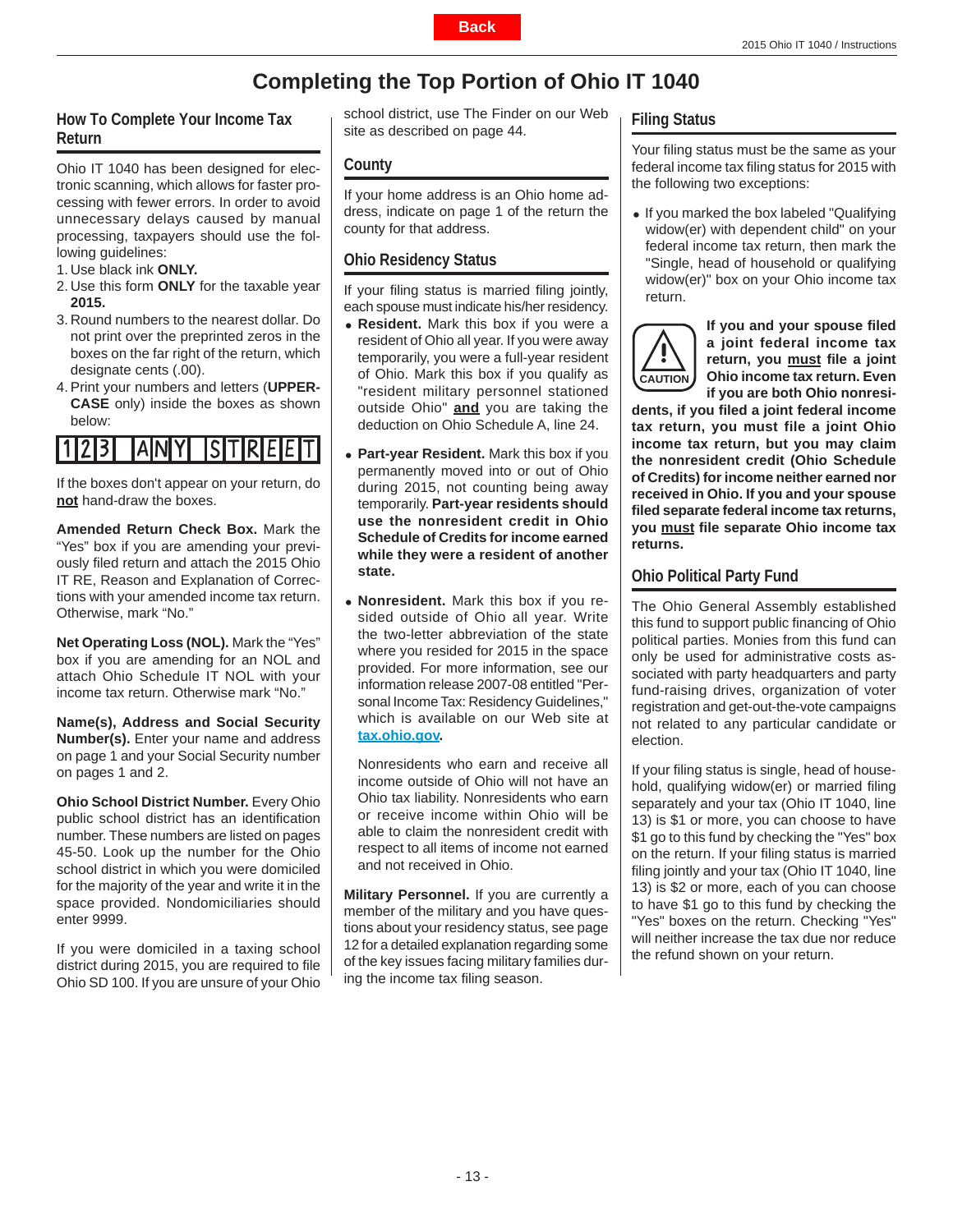# <span id="page-13-0"></span>**Sample W-2 – This form reports taxpayers' wages and withholding**

#### **See "Ohio Income Tax Withheld" on page 17 of these instructions.**

**Place all W-2 documents after the last page of your Ohio IT 1040. Do not staple or otherwise attach.**

|                                                                                                   |                                                                           | a Employee's social security number |                                |                                                                           |                                                     |
|---------------------------------------------------------------------------------------------------|---------------------------------------------------------------------------|-------------------------------------|--------------------------------|---------------------------------------------------------------------------|-----------------------------------------------------|
|                                                                                                   | 22222                                                                     |                                     | OMB No. 1545-0008              |                                                                           |                                                     |
| <b>Box <math>b</math></b> – Employer<br>identification number                                     | <b>b</b> Employer identification number (EIN)<br>$\rightarrow$ XX-XXXXXXX |                                     |                                | 1 Wages, tips, other compensation                                         | 2 Federal income tax withheld                       |
|                                                                                                   | c Employer's name, accress, and ZIP code                                  |                                     |                                | 3 Social security wages                                                   | 4 Social security tax withheld                      |
|                                                                                                   |                                                                           |                                     |                                | 5 Medicare wages and tips                                                 | 6 Medicare tax withheld                             |
|                                                                                                   |                                                                           |                                     |                                | 7 Social security tips                                                    | 8 Allocated tips                                    |
|                                                                                                   | d Control number                                                          |                                     |                                | 9                                                                         | 10 Dependent care benefits                          |
|                                                                                                   | e Employee's first name and initial                                       | Last name                           | Suff.                          | 11 Nonqualified plans                                                     | 12a                                                 |
|                                                                                                   |                                                                           |                                     |                                | 13 Statutory<br>employee<br>Retirement<br>Third-party<br>sick pay<br>plan | 12 <sub>b</sub>                                     |
|                                                                                                   |                                                                           |                                     |                                | 14 Other                                                                  | 12c                                                 |
| <b>Box 15</b> $-$ If this shows<br>a state other than OHIO                                        | f Employee's address and ZIP code                                         |                                     |                                |                                                                           | 12d                                                 |
| or OH, do not include<br>the amount in box 17 as                                                  | er s state ID numb<br>Employ<br>XX-XXXXXX<br>►OHÌ                         | State wages, tips, etc              | State income tax<br>\$X,XXX.XX | 18 Local wages, tips, etc.                                                | 19 Local income tax<br>20 Locality name             |
| part of your Ohio income<br>tax withholding.                                                      |                                                                           |                                     |                                |                                                                           |                                                     |
|                                                                                                   | <b>Wage and Tax</b><br><b>Statement</b><br>Form                           |                                     | 5072                           |                                                                           | Department of the Treasury-Internal Revenue Service |
| <b>Box 16 - Your state</b><br>wages, tips, etc.                                                   | Copy 1-For State, City, or Local Tax Department                           |                                     |                                |                                                                           |                                                     |
| <b>Box 17 - Your state</b><br>income tax withholding                                              |                                                                           |                                     |                                |                                                                           |                                                     |
| <b>Box 19</b> – Do <b>not</b> include this amount as<br>part of your Ohio income tax withholding. |                                                                           |                                     |                                |                                                                           |                                                     |

# **Sample W-2G – This form reports taxpayers' gambling winnings/withholding**

# **See "Ohio Income Tax Withheld" on page 17 of these instructions.**

**Place all W-2G documents after the last page of your Ohio IT 1040. Do not staple or otherwise attach.**

|                                                      |                                                                                                                                                                                                                                                                                                                                       | <b>VOID</b><br>CORRECTED |                                            |                                                       |                                  |
|------------------------------------------------------|---------------------------------------------------------------------------------------------------------------------------------------------------------------------------------------------------------------------------------------------------------------------------------------------------------------------------------------|--------------------------|--------------------------------------------|-------------------------------------------------------|----------------------------------|
|                                                      | PAYER'S name, street address, city or town, province or state, country, and<br>ZIP or foreign postal code                                                                                                                                                                                                                             |                          | 1 Gross winnings                           | 2 Date won                                            | OMB No. 1545-0238                |
| <b>Box 1</b> – Your gross<br>winnings                |                                                                                                                                                                                                                                                                                                                                       |                          | $\frac{1}{s}$ \$ XX, XXX. XX               |                                                       | 2015                             |
|                                                      |                                                                                                                                                                                                                                                                                                                                       |                          |                                            | 4 Federal income tax withheld                         | Form W-2G                        |
|                                                      |                                                                                                                                                                                                                                                                                                                                       |                          |                                            | \$                                                    | Certain                          |
|                                                      |                                                                                                                                                                                                                                                                                                                                       |                          | 5 Transaction                              | 6 Race                                                | Gambling                         |
|                                                      |                                                                                                                                                                                                                                                                                                                                       |                          | 7 Winnings from identical wagers           | 8 Cashier                                             | Winnings                         |
|                                                      | PAYER'S federal identification number                                                                                                                                                                                                                                                                                                 | PAYER'S telephone number | \$                                         |                                                       |                                  |
| Payer's federal<br>identification number             | $\rightarrow$ XX-XXXXXXX                                                                                                                                                                                                                                                                                                              |                          | 9 Winner's taxpayer identification no.     | 10 Window                                             |                                  |
|                                                      | WINNER'S name                                                                                                                                                                                                                                                                                                                         |                          | 11 First I.D.                              | 12 Second I.D.                                        |                                  |
| <b>Box 13</b> $-$ If this shows                      |                                                                                                                                                                                                                                                                                                                                       |                          |                                            |                                                       | Copy 1                           |
| a state other than OHIO<br>or OH, do not include     | Street address (including apt. no.)                                                                                                                                                                                                                                                                                                   |                          | ication no.<br>OH XX-XXXXXX                | 14 State winnings                                     | For State, City,<br>or Local Tax |
| the amount in box 15 as                              |                                                                                                                                                                                                                                                                                                                                       |                          |                                            |                                                       | <b>Department</b>                |
| part of your Ohio income<br>tax withholding.         | City or town, province or state, country, and ZIP or foreign postal code                                                                                                                                                                                                                                                              |                          | 15 State income tax withheld<br>\$X,XXX.XX | 16 Local winnings                                     |                                  |
| <b>Box 15</b> – Your state<br>income tax withholding |                                                                                                                                                                                                                                                                                                                                       |                          | 17 Local indome tax withheld               | 18 Name of locality                                   |                                  |
|                                                      | Under penalties of perjury, I declare that, to the best of my knowledge and belief, the name, address, and taxpayer identification number that I have furnished<br>correctly identify me as the recipient of this payment and any payments from identical wagers, and that no other person is entitled to any part of these payments. |                          |                                            |                                                       |                                  |
|                                                      | Signature ▶                                                                                                                                                                                                                                                                                                                           |                          | Date $\blacktriangleright$                 |                                                       |                                  |
|                                                      | Form $W$ -2G                                                                                                                                                                                                                                                                                                                          | www.irs.gov/w2g          |                                            | Department of the Treasury - Internal Revenue Service |                                  |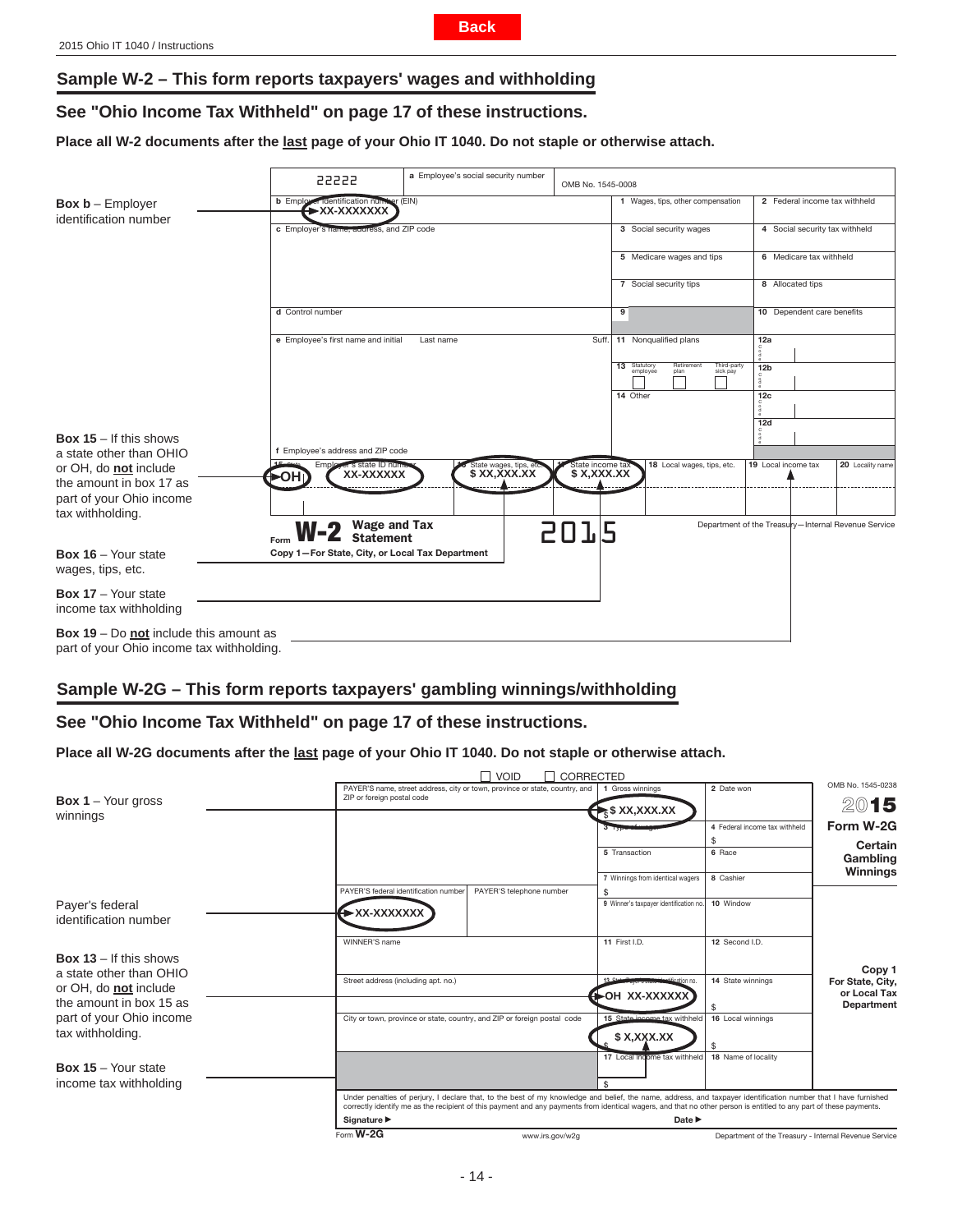# <span id="page-14-0"></span>**Sample 1099-R – This form reports taxpayers' retirement/pension income/withholding**

# **See "Ohio Income Tax Withheld" on page 17 of these instructions.**

**Place all 1099-R documents after the last page of your Ohio IT 1040. Do not staple or otherwise attach.**

|                                                                                  |                                                                                                           | <b>VOID</b><br><b>CORRECTED</b>                                             |                      |                                                                                                 |              |                                         |                              |                                                                                                                                 |
|----------------------------------------------------------------------------------|-----------------------------------------------------------------------------------------------------------|-----------------------------------------------------------------------------|----------------------|-------------------------------------------------------------------------------------------------|--------------|-----------------------------------------|------------------------------|---------------------------------------------------------------------------------------------------------------------------------|
| Box 1 or $2a - Your$<br>taxable distribution                                     | PAYER'S name, street address, city or town, state or province,<br>country, and ZIP or foreign postal code |                                                                             | \$<br>2a             | 1 Gross dietribution<br>►\$ XX,XXX.XX)<br>Tax<br>i <del>c difficul</del><br><b>-\$XX,XXX.XX</b> |              | OMB No. 1545-0119<br>2015               |                              | <b>Distributions From</b><br>Pensions, Annuities,<br><b>Retirement or</b><br><b>Profit-Sharing</b><br>Plans, IRAs,<br>Insurance |
|                                                                                  |                                                                                                           |                                                                             | \$<br>2 <sub>b</sub> | Taxable amount                                                                                  |              | Form 1099-R<br>Total                    |                              | Contracts, etc.                                                                                                                 |
|                                                                                  |                                                                                                           |                                                                             |                      | not determined                                                                                  |              |                                         | distribution                 | Copy 1<br>For                                                                                                                   |
| Payer's federal<br>identification number                                         | PAYER'S federal identification<br>number<br>$\blacktriangleright$ XX-XXXXXX                               | RECIPIENT'S identification<br>number                                        |                      | 3 Capital gain (included<br>in box 2a)                                                          |              | 4 Federal income tax<br>withheld        |                              | State, City,<br>or Local<br><b>Tax Department</b>                                                                               |
|                                                                                  |                                                                                                           |                                                                             | \$                   |                                                                                                 | \$           |                                         |                              |                                                                                                                                 |
|                                                                                  | RECIPIENT'S name                                                                                          |                                                                             | 5                    | Employee contributions<br>/Designated Roth<br>contributions or<br>insurance premiums            | 6            | Net unrealized<br>appreciation in       | employer's securities        |                                                                                                                                 |
|                                                                                  | \$<br>\$                                                                                                  |                                                                             |                      |                                                                                                 |              |                                         |                              |                                                                                                                                 |
|                                                                                  | Street address (including apt. no.)                                                                       |                                                                             | 7                    | Distribution<br>IRA/<br>SEP/<br>code(s)<br><b>SIMPLE</b>                                        | 8<br>\$      | Other                                   | %                            |                                                                                                                                 |
|                                                                                  |                                                                                                           | City or town, state or province, country, and ZIP or foreign postal code 9a |                      | Your percentage of total<br>distribution                                                        | 9b<br>$%$ \$ |                                         | Total employee contributions |                                                                                                                                 |
| Box 12 - Your state                                                              | 10 Amount allocable to IRR<br>within 5 years                                                              | 11 1st year of desig. Roth contrib. 12                                      |                      | State tax withhere<br>$\blacktriangleright$ \$ X, XXX. XX                                       | 13           | State/Payer's state no.<br>OH XX-XXXXXX |                              | 14 State distribution                                                                                                           |
| income tax withholding                                                           | \$                                                                                                        |                                                                             | Φ<br>\$              |                                                                                                 |              |                                         |                              | $\overline{\mathfrak{s}}$<br>\$                                                                                                 |
| <b>Box 13</b> $-$ If this shows                                                  | Account number (see instructions)                                                                         |                                                                             | \$                   | 15 Local tax withheld                                                                           |              | 16 Name of locality                     |                              | 17 Local distribution<br>\$                                                                                                     |
| a state other than OHIO<br>or OH, do not include                                 | Form 1099-R                                                                                               | www.irs.gov/form1099r                                                       | \$                   |                                                                                                 |              |                                         |                              | \$<br>Department of the Treasury - Internal Revenue Service                                                                     |
| the amount in box 12 as<br>part of your Ohio income<br>tax withholding.          |                                                                                                           |                                                                             |                      |                                                                                                 |              |                                         |                              |                                                                                                                                 |
| <b>Box 15</b> – Do not include<br>this amount as part of<br>vour Ohio income tax |                                                                                                           |                                                                             |                      |                                                                                                 |              |                                         |                              |                                                                                                                                 |

withholding.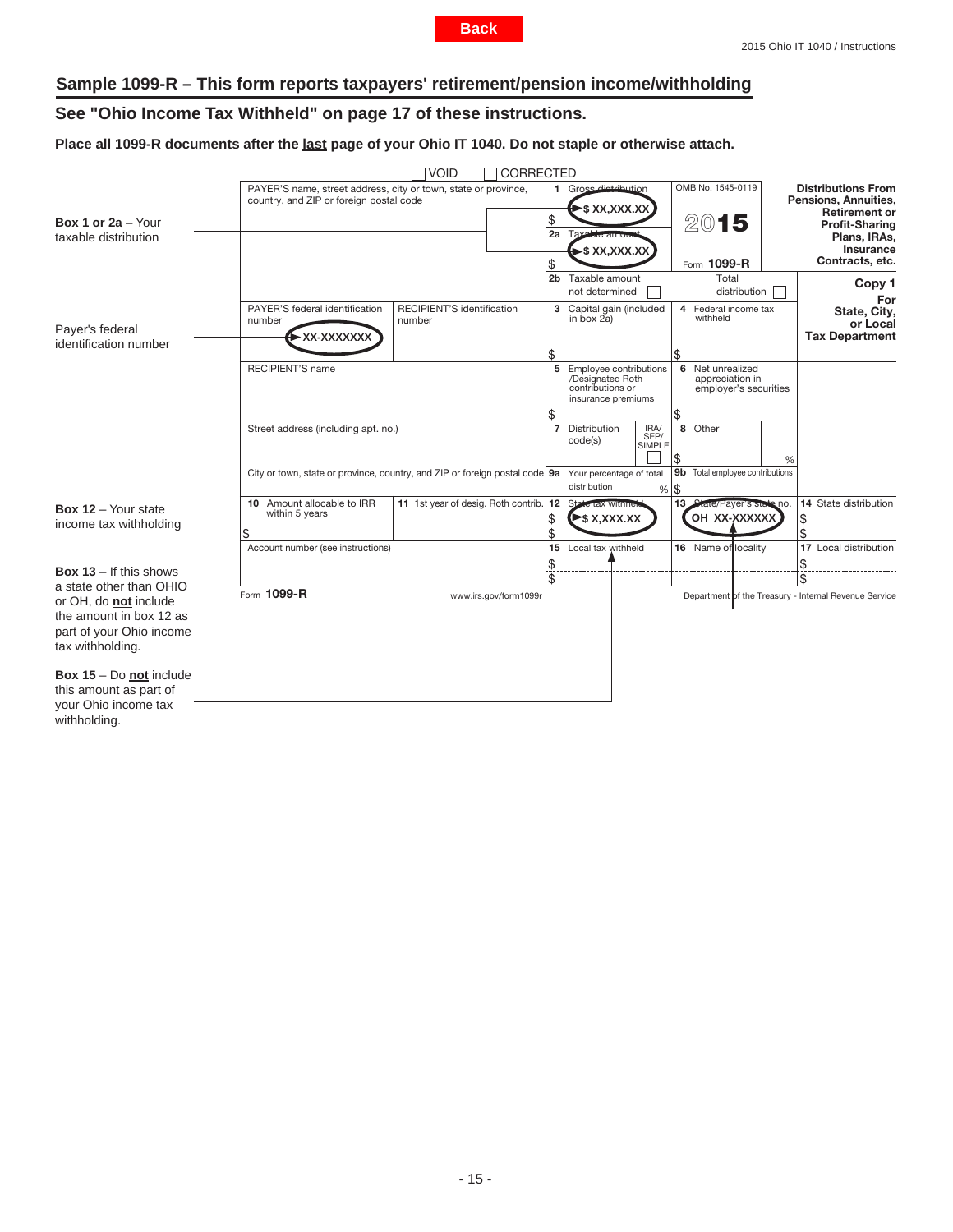# <span id="page-15-0"></span>**Line 1 – Federal Adjusted Gross Income**

Enter the amount from your 2015 federal income tax return:

 Federal 1040, line 37; **OR** Federal 1040A, line 21; **OR** Federal 1040EZ, line 4; **OR** Federal 1040NR, line 36; **OR** Federal 1040NR-EZ, line 10



**In all cases, line 1 of your Ohio income tax return must match your federal adjusted gross**  income as defined in the In**ternal Revenue Code. Federal** 

**adjusted gross income includes, but is not limited to, wages, salaries, commissions, gambling income, interest, dividends, business income, capital gains/losses, pensions, rents and miscellaneous income. Failure to report all items of income may result in the application of a penalty.**

**Zero or Negative Federal Adjusted Gross Income.** If you have a zero or negative federal adjusted gross income, you must include a copy of page 1 of federal 1040, 1040A, 1040EZ, 1040NR, 1040NR-EZ or 1042-S or equivalent with your Ohio IT 1040 return.

**Nonresident Taxpayers.** If you and/or your spouse are not residents of Ohio and your filing status for federal income tax purposes is married filing jointly, then you must show the same adjusted gross income as on your federal income tax return. You must show this amount even if you or your spouse did not earn or receive any income in Ohio. See Ohio Administrative Code (Ohio Rule) 5703-7-18, which is on our Web site at **[tax.ohio.gov.](http://tax.ohio.gov/)**

# **Line 2a – Ohio Adjustments (Additions)**

Ohio Schedule A lists the additions to your federal adjusted gross income. See pages 19-20 in this booklet to read about the adjustments you may be required to make.

- If you have no additions to your Ohio income, leave line 2a blank.
- Any additions listed on this line must be supported by the applicable Ohio Schedule A line item(s). Copy the total additions amount from Ohio Schedule A, line 11 to Ohio IT 1040, line 2a.

# **Line 2b – Ohio Adjustments (Deductions)**

Ohio Schedule A lists the deductions to your federal adjusted gross income. See pages 20-26 in this booklet to read about the adjustments you must make.

**Line Instructions for Ohio IT 1040**

- **.** If you have no deductions to your Ohio income, leave line 2b blank.
- Any deductions listed on this line must be supported by the applicable Ohio Schedule A line item(s). Copy the total deductions amount from Ohio Schedule A, line 35 to Ohio IT 1040, line 2b.

### **Line 4 – Personal and Dependent Exemptions**

You may claim a personal exemption amount for yourself and, if filing a joint return, your spouse can claim an additional exemption amount.

HB 483 implemented a change to the exemption amount claimed beginning with the 2014 tax return. The personal and dependent exemption is now a graduated amount based on your Ohio adjusted gross income. See chart below:

| <b>Ohio Adjusted</b><br><b>Gross Income</b>          | Personal/<br><b>Dependent</b><br><b>Exemption</b> |
|------------------------------------------------------|---------------------------------------------------|
| \$40,000 or less                                     | \$2,200                                           |
| More than \$40,000,<br>but not more than<br>\$80,000 | \$1.950                                           |
| More than<br>\$80,000                                | \$1,700                                           |

**Dependent Exemptions.** Ohio allows a dependent exemption for dependent children and persons other than yourself and your spouse to whom you provide support and claim on your federal tax return. **Note:** You must complete Ohio Schedule J to take advantage of the dependent exemption. The form can be found at **[tax.ohio.gov.](http://tax.ohio.gov/)**

Please multiply the appropriate exemption amount from the chart above by the number of personal/dependents you are claiming on the return.

**Ohio Schedule J.** You must complete and enclose Ohio Schedule J, Dependents Claimed on the Ohio IT 1040 Return, listing every child for whom you are claiming this exemption. Enter the first, middle and last name, Social Security number (SSN), dependent's relationship and birthdate of each child claimed for this exemption. If your dependent has an individual tax identification number (ITIN) or adopted taxpayer identification number (ATIN), enter that number in the

boxes for the dependent's Social Security number. Please verify the information submitted on Ohio Schedule J.

If the dependent information is not provided, incomplete or contains errors, you may be asked for supporting documentation.

#### **What Personal and Dependent Exemption Can I Claim?**

You must claim the same number of personal and dependent exemptions on your Ohio return that you claimed on your federal income tax return. **Note: Children being claimed as dependents on their parents' Ohio income tax return may no longer claim the personal exemption on their own return.**

Locate your Ohio adjusted gross income on the adjacent chart and multiply the number of personal/dependents by the exemption amount on the table. Enter this number on line 4 of your income tax return.

**Example:** John and Mary file a joint tax return and claim their 17-year-old son Patrick as an exemption on their federal income tax return. John and Mary's Ohio adjusted gross income is \$75,000. Based on these facts, they claim three exemptions of \$1,950 each on their return, for a total of \$5,850 on line 4. Patrick works at the local grocery after school and will also file his own return. Since Patrick's parents are taking the exemption for him, he will not be eligible for the exemption amount and will report \$0 on line 4.

#### **Line 5 – Ohio Income Tax Base**

Subtract line 4 from line 3:

 Your exemption amount on line 4 may be more than your Ohio adjusted gross income on line 3. If so, enter -0- on lines 5 through 11. If you had Ohio income tax withheld or made an estimated or extension payment, you must complete and file this return to receive any overpayment.

**Note:** If the amount on this line is \$10,000 or less, you owe no tax. Be sure to enter the \$88 credit on line 7 of the Ohio Schedule of Credits. Enter on line 9 the amount you show on Ohio Schedule of Credits, line 35 and attach the schedule.

#### **Line 6 – Taxable Business Income**

Enter your taxable business income from Ohio IT BUS, line 13 on this line. If the amount is less than -0-, enter -0-.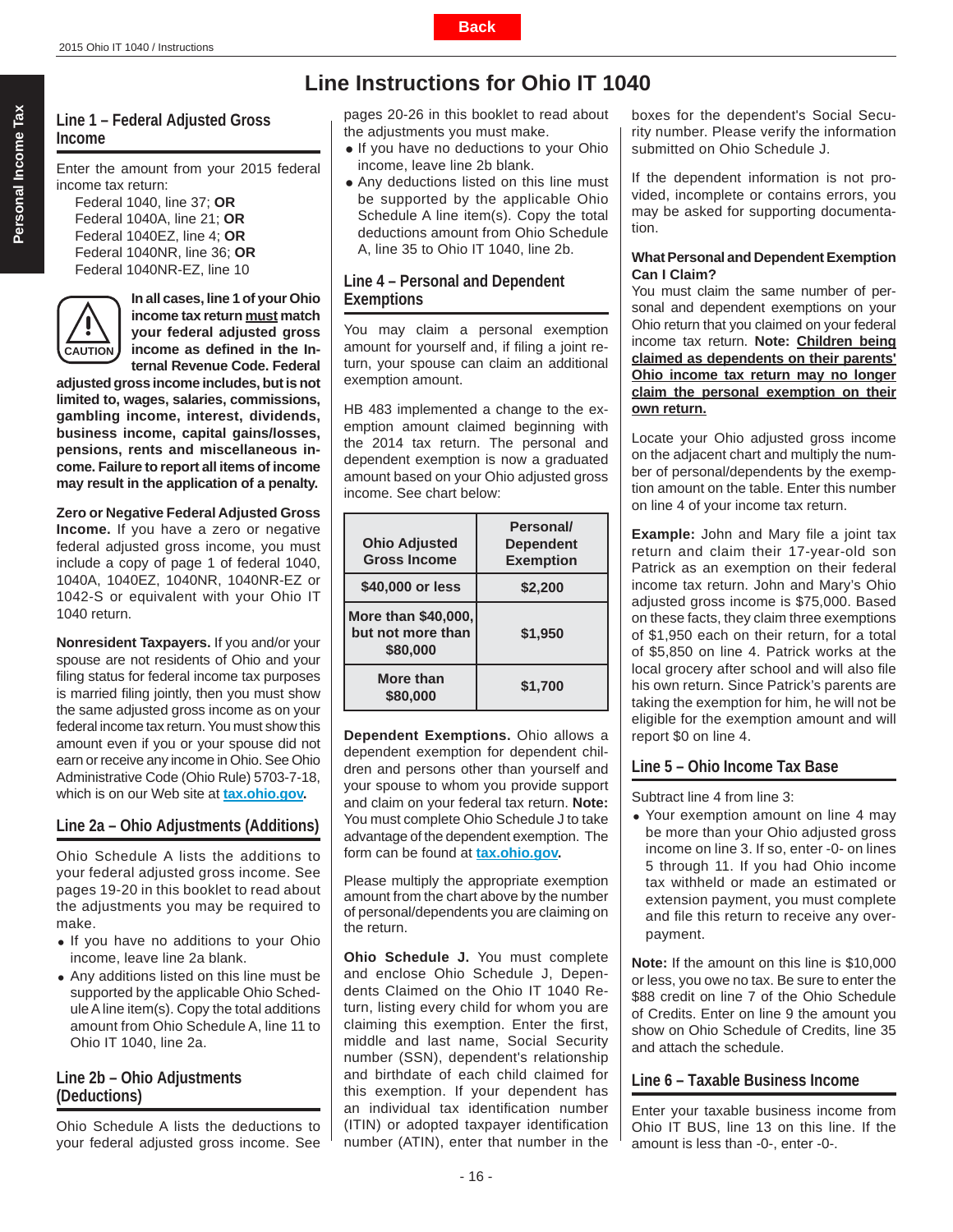# <span id="page-16-0"></span>**Line 8a – Tax on Line 7a**

Using the income tax tables on pages 37-43, calculate your tax on your Ohio income tax base less business income.

- If your nonbusiness taxable income is less than \$100,000, your tax has been calculated for you as shown on Income Tax Table 1, or you can use Income Tax Table 2.
- If your nonbusiness taxable income is \$100,000 or more, you **must** use Income Tax Table 2.

**Note:** Income Tax Table 1 shows the tax amount for \$50 increments of income and is calculated on the midpoint income for all of the income in that \$50 range. The tax amount listed on Income Tax Table 1 may be slightly lower or higher than the tax amount computed by using Income Tax Table 2.

# **Line 8b – Business Income Tax Liability**

Using the Income Tax Table 3 found in the separate instructions for the Ohio IT BUS, calculate the tax on your business income. Enter your business income tax liability from line 14 of the Ohio IT BUS on this line.

### **Line 9 – Nonrefundable Credits**

Enter your total nonrefundable credits and grants from Ohio Schedule of Credits, line 35 on this line. Beginning tax year 2015, Schedules B, C, D and E are consolidated into the Ohio Schedule of Credits. This new line reflects the amounts previously reported as individual items on the Ohio IT 1040, as well as on Schedules B, C, D and E.

# **Line 11 – Interest Penalty**

If line 10 minus line 14 and your 2014 overpayment credited to 2015 is \$500 or less, enter -0- on line 11. If line 10 minus line 14 and your 2014 overpayment credited to 2015 is greater than \$500, you may owe an interest penalty. You must complete Ohio IT/SD 2210 to determine if a penalty is due. This form is available on our Web site at **[tax.ohio.gov.](http://tax.ohio.gov/)**

# **Line 12 – Unpaid Use (Sales) Tax**

Use Ohio IT 1040, line 12 to report the amount of unpaid use (sales) tax, if any, that you may owe from out-of-state purchases that you made in 2015 (for example, mail order or Internet purchases). Complete the worksheet on page 35. A detailed explanation of the Ohio use tax is on page 34.

If you did not make any out-of-state purchases during 2015, enter -0- on line 12. If you did make any out-of-state purchase during 2015 and if you paid **no** sales tax on that purchase, then you are required to complete the use tax worksheet on page 35 to determine the amount of Ohio use tax you owe (which is the sales tax on that purchase).

**Back**

# **Line 14 – Ohio Income Tax Withheld**

Enter the total amount of Ohio income tax withheld. This is normally shown on your tax statement form (W-2, box 17; W-2G, box 15; or 1099-R, box 12). See the sample W-2 and W-2G on page 14 and the sample 1099-R on page 15.

- Place **legible state copies** of your W-2(s), W-2G(s) or 1099-R(s) after the last page of Ohio IT 1040. Do not staple or otherwise attach.
- You cannot claim on the Ohio return any taxes withheld for another state, a city or a school district.
- If you are a direct or indirect investor in a pass-through entity, you **cannot** claim on this line taxes withheld on your behalf by a pass-through entity. For proper reporting of taxes withheld on your behalf by a pass-through entity, see Ohio Schedule of Credits, line 38.

# **Line 15 – Estimated and Extension Payments and Credit Carryforward From Previous Year Return**

Enter the total estimated income tax payments submitted with your 2015 Ohio IT 1040ES, extension payment(s) made with Ohio IT 40P plus any overpayment you credited to 2015 from your 2014 Ohio IT 1040, line 26.

- You **cannot** claim as an estimated payment a prior year's refund that you requested but did not receive. Instead, contact us about any refund you requested but did not receive.
- If you are a direct or indirect investor in a pass-through entity, you **cannot** claim on this line estimated taxes paid by a passthrough entity. For proper reporting of the amount of tax paid on your behalf by a pass-through entity, see Ohio Schedule of Credits, line 38.

# **Line 16 – Refundable Credits**

Enter your total refundable credits from Ohio Schedule of Credits, line 41 on this line. This new line reflects the amounts previously reported as individual items on the Ohio IT 1040.

# **Line 17 – Amount Previously Paid (Amended Returns Only)**

This line is only to be used for amended returns. Enter on this line the amount previously paid with your original and/or amended return on line 21.

# **Line 19 – Overpayment Previously Received (Amended Returns Only)**

This line is only to be used for amended returns. Enter the amount previously overpaid on your original and/or amended return, line 24. Enter on this line all of the following:

- Refunds you claimed on previously filed returns for the year shown on this form – even if you have not yet received the refund;
- Donations you made on your previously filed return; AND
- Amounts you previously claimed as an overpayment credit to the following year

Reduce the amount on this line by the interest penalty (line 11) and interest and penalty (line 22) shown on your originally filed return.

### **Line 22 – Interest and Penalty Due**

Except for certain military servicemembers (see "Income Taxes and the Military" on page 12), interest is due from April 18, 2016 until the date the tax is paid.

If you file your return after the due date and you paid and/or will pay any tax after the due date, you owe interest **unless** the refund, if any, shown on line 24 is greater than any tax you paid after the due date. Interest is due on late-paid tax even if the IRS has granted you a filing extension. The interest rate for calendar year 2016 is 3%.

Penalty may be due on late-filed returns and/or late-paid tax. For more information, see "Do I Owe Penalties and Interest?" on page 11.

# **Line 23 – Total Amount Due**

Add lines 21 and 22 to calculate the amount you owe.

- Do **not** mail cash.
- Make payment by electronic check or credit card (see page 7); OR
- Make your paper check or money order payable to "Ohio Treasurer of State." Write the last four numbers of your Social Security number on your paper check or money order and include Ohio IT 40P or IT 40XP (see our Web site at **[tax.ohio.](http://tax.ohio.gov/) [gov](http://tax.ohio.gov/)**) and your payment with Ohio IT 1040.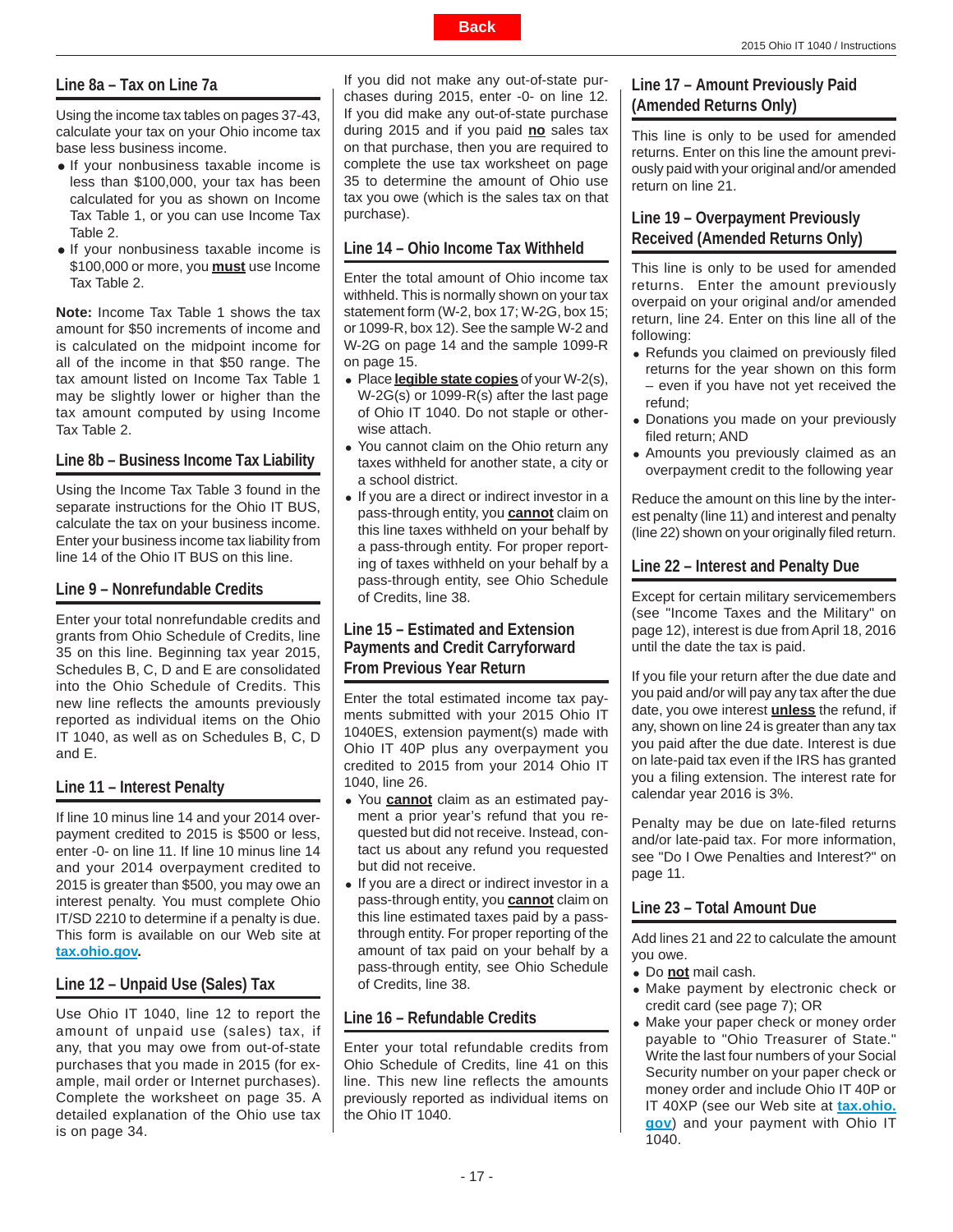<span id="page-17-0"></span>If you cannot pay the amount you owe, you still must file the return by April 18, 2016 to avoid the late filing penalty (for an exception, see "Income Taxes and the Military" on page 12). For additional information regarding payments, see page 7.

#### **Line 26 – Donations**



**A donation will reduce the amount of the refund that you are due. If you decide to donate,** 

**this decision is fi nal. If you do not want to donate, leave lines 26a-f blank. If you do not have an overpayment on line 24** 

**but you want to donate, you may do so by writing a check and mailing it directly to the fund. See page 36 for more information.** 

**Back**

#### **Line 27 – Your Refund**

This is your refund after any reductions from your overpayment (line 24) minus credit carryforward (line 25) and donations (line 26g). If line 22 is more than the overpayment shown on line 24, you will have an amount due. Enter this amount on line 23 and follow instructions.



**If you move after fi ling your tax return and are expecting a refund, notify the post offi ce servicing your old address by filling out a change-of-**

**address form. This does not guarantee that your refund will be forwarded because post offi ces are not required to forward government checks. You should also notify our department of your address change.**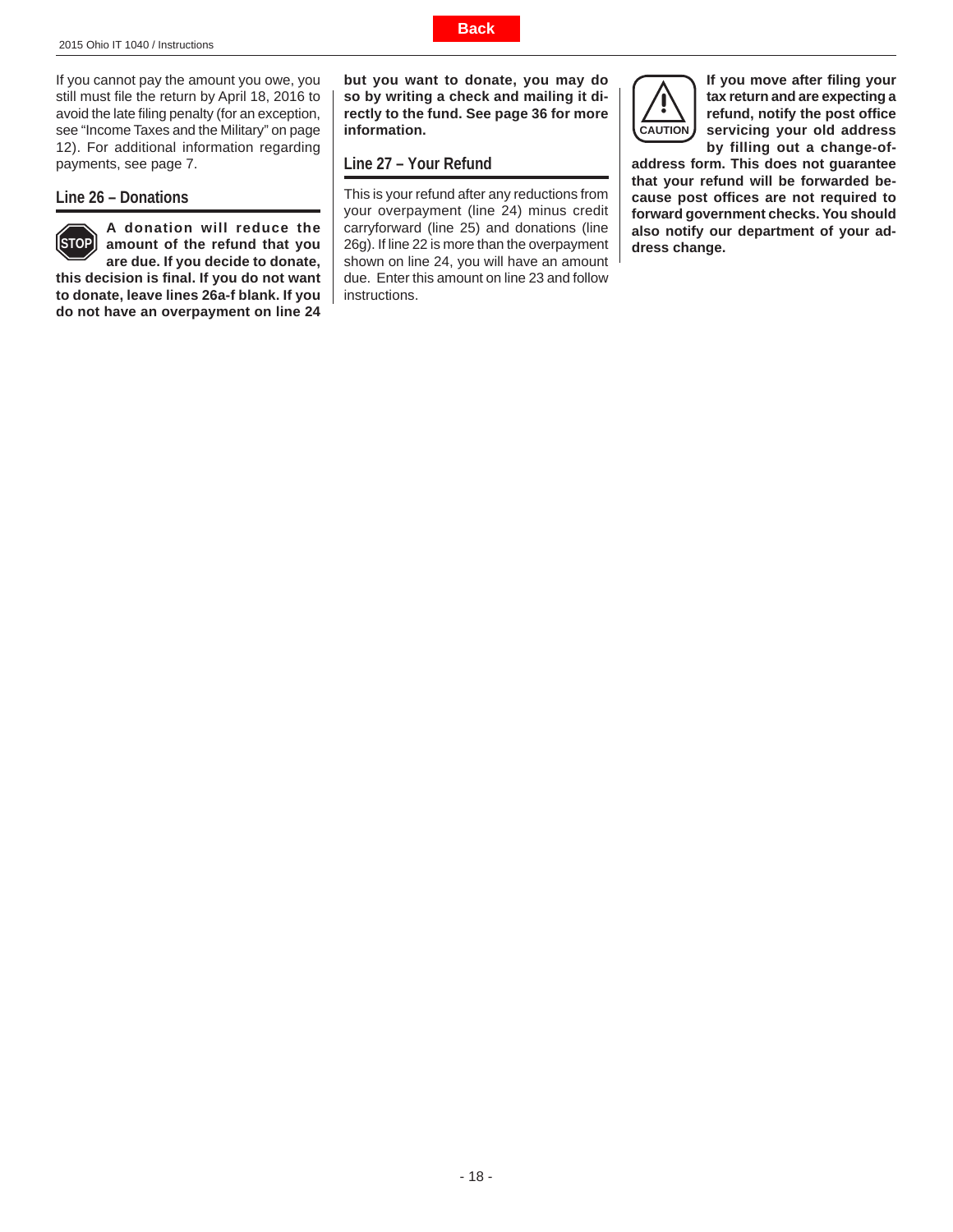# **Ohio Schedule A – Adjustments**

**Read the line instructions on pages 19-26 if you claim any adjustments on Ohio IT 1040, line 2a and/or line 2b.**

# <span id="page-18-0"></span>**Line 1 – Non-Ohio State or Local Government Interest and Dividends**

Enter the total amount of interest and/or dividends you received from obligations or securities issued by non-Ohio state governments, their local governments and/ or their authorities if the interest and/or dividends are not included in your federal adjusted gross income. Do not enter interest or dividend amounts from Puerto Rico obligations as it has not officially entered statehood of the U.S. Also include on this line the amortized portion of the original issue discount on such obligations and securities.

# **Line 2 – Pass-Through Entity Add-Back**

Enter Ohio pass-through entity and financial institutions taxes (which should be shown on your federal K-1[s]) to the extent that those taxes were deducted in arriving at your federal adjusted gross income.

**Line 3 – College Tuition Expenses**

Enter any reimbursement received during the taxable year of any amount deducted for college tuition and fees in any previous taxable year to the extent that the amount is not otherwise included in Ohio adjusted gross income.

If you received a distribution during 2015 reported to you on a 2015 federal 1099-Q from the CollegeAdvantage program and any portion of such distribution was **not** used to pay for qualified higher-education expenses and was **not** due to the beneficiary's death. disability or receipt of a scholarship, you may be required to include an adjustment on line 3. Follow the instructions for items 1 through 3 below for such distributions.

- 1. You do not have to show on this line the amount of distributions relating to the cost of tuition credits or units that you purchased before Jan. 1, 2000.
- 2. If you are the CollegeAdvantage account owner or beneficiary, and a portion of the distribution reported to you on your CollegeAdvantage year 2015 1099-Q relates to original contributions or purchases by the account owner (or beneficiary) that are not excluded under item 1 above, then the nonearnings por-

tion (usually the original contribution or purchase price unless the account has declined in value below these amounts) related to such portion of the distribution must be included in Ohio adjusted gross income to the extent that either the account owner or the beneficiary has taken an Ohio contribution deduction for such contributions or purchases in this or a prior taxable year. Add this adjustment to the total reported for line 3.

3. Include on line 3 the earnings portion of the distribution reported to you on federal 1099-Q to the extent that you have not otherwise included these earnings in Ohio adjusted gross income (Ohio IT 1040, line 3) for either the current taxable year or for any previous taxable year(s).

 **Contribution Carryovers:** CollegeAdvantage account owners or beneficiaries should also reduce any contribution deduction carryovers to future years to the extent that the nonearnings distributions in item 2 above (i) exceed contribution deductions taken in this and prior years and (ii) are reflected in your contribution deduction carryover to future years' returns.

# **Line 4 – Ohio Public Obligations**

Enter any loss resulting from the sale/disposition of Ohio public obligations to the extent that such losses have been deducted in determining federal adjusted gross income.

# **Line 5 – Medical Savings Account**

Enter net withdrawals made from a medical savings account (Ohio Schedule A, line 33) for nonmedical purposes if the amount of the withdrawal was deducted on a previous year's Ohio income tax return. See the medical savings account worksheet below.

# **Line 6 – Reimbursement of Expenses**

Enter reimbursements received in 2015 for any expenses that you deducted on a previously filed Ohio income tax return if the amount of the reimbursement was not included in federal adjusted gross income for 2015.

# **Line 7 – Lump Sum Distribution**

Enter any lump sum distribution amount that you reported on federal 4972. For information about miscellaneous federal tax adjustments, see our Web site at **[tax.ohio.gov.](http://tax.ohio.gov/)**

# **Medical Savings Account Worksheet for Ohio Schedule A, Lines 5 and 33**

| 1. Amount you contributed during 2015, but no more than \$4,636. Do<br>not include on this line any amount you entered on federal 1040, line                                                |                 |
|---------------------------------------------------------------------------------------------------------------------------------------------------------------------------------------------|-----------------|
| 2. If joint return, amount your spouse contributed to a separate account                                                                                                                    |                 |
| 3. Amount of medical savings account earnings included on your 2015                                                                                                                         |                 |
|                                                                                                                                                                                             |                 |
| 5. 2015 withdrawals from the account for nonmedical purposes  5.                                                                                                                            | <b>Contract</b> |
| 6. If line 5 is less than line 4, subtract line 5 from line 4 and enter here                                                                                                                |                 |
| 7. If line 4 is less than line 5, subtract line 4 from line 5 and enter here                                                                                                                |                 |
| Note for lines 1 and 2: Do not show on either line any contribution to medical savings accounts if the contribution<br>is excluded from box #1 on your federal W-2, Wage and Tax Statement. |                 |
| $\mathbf{M}$ , and a second contract the contract of the contract of the second property and a second contract $\mathbf{A}$ . $\mathbf{A}$                                                  |                 |

**Note for line 5:** If any prior year contribution exceeded the deductible limit for that year, contact the Ohio Department of Taxation at 1-800-282-1780 to help you determine the amount you should enter on line 5 of this worksheet.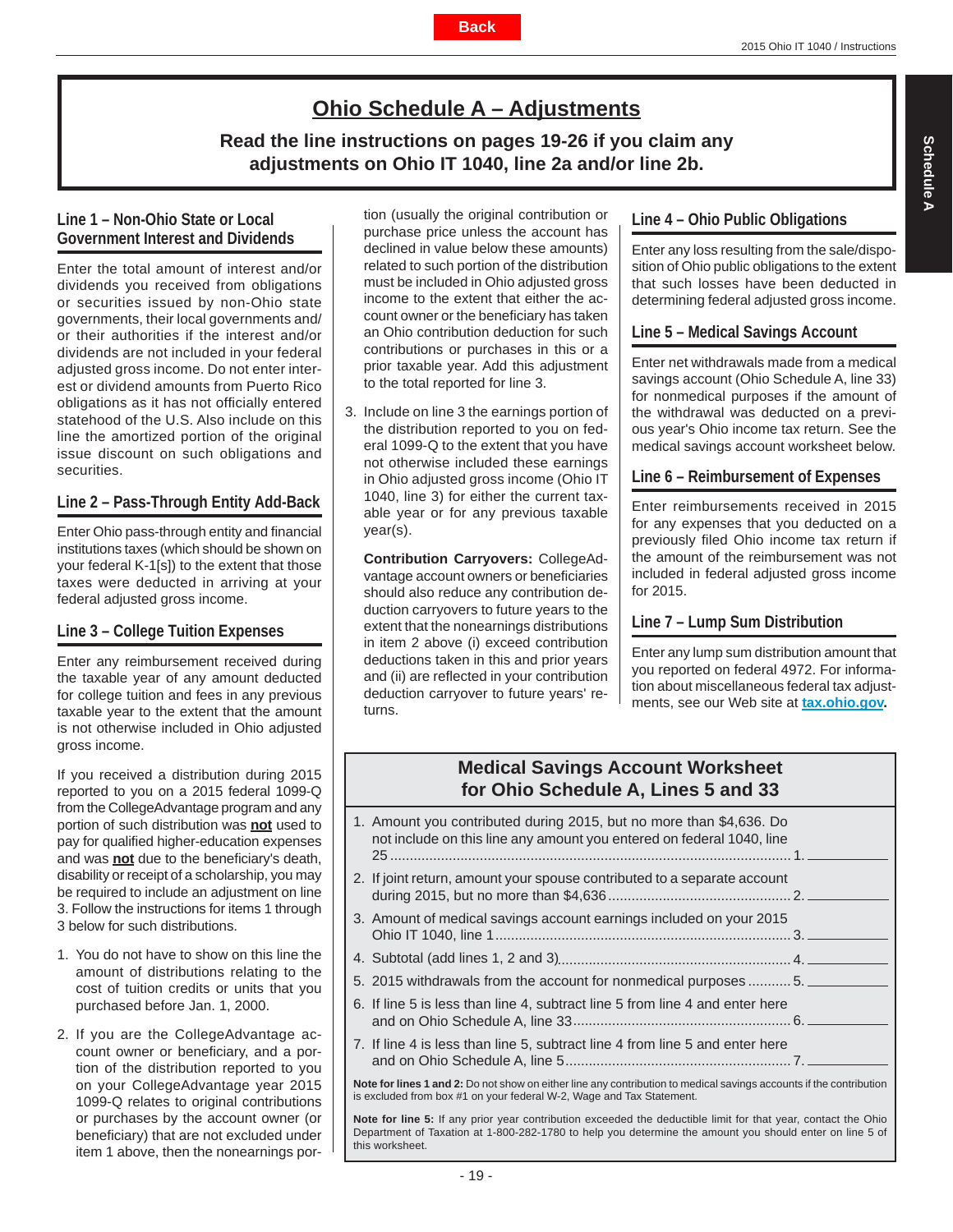# <span id="page-19-0"></span>**Line 8 – Accelerated Depreciation**

Add 5/6 of Internal Revenue Code section 168(k) bonus depreciation allowed under the Internal Revenue Code in effect on Dec. 15, 2010. Also add 5/6 of the excess of the Internal Revenue Code section 179 depreciation expense allowed under the Internal Revenue Code in effect on Dec. 15, 2010 over the amount of section 179 depreciation expense that would have been allowed based upon Internal Revenue Code section 179 in effect on Dec. 31, 2002. Replace "5/6" with "2/3" for employers who increased their Ohio income taxes withheld by an amount equal to or greater than 10% over the previous year. Replace "5/6" with "6/6" for taxpayers who incur a net operating loss for federal income tax purposes if the loss was a result of the 168(k) and/or 179 depreciation expenses. No add-back is required for employers who increased their Ohio income taxes withheld over the previous year by an amount greater than or equal to the sum of the 168(k) or 179 depreciation expenses. No add-back is required for 168(k) and/or 179 depreciation amounts related to a pass-through entity in which the taxpayer has less than 5% ownership. See Ohio Revised Code section 5747.01(A)(20) as amended by the 129th General assembly in HB 365 and our information release IT 2002-02 entitled "Ohio Bonus Depreciation Adjustments," which is available on our Web site at **[tax.ohio.gov.](http://tax.ohio.gov/)**

# **Line 9 – Federal Interest and Dividends**

Enter interest or dividends on obligations of the United States government that are exempt from federal taxation but are not exempt from state taxation.

# **Line 10 – Miscellaneous Additions**

For information about miscellaneous federal tax adjustments, see our Web site at **[www.](http://tax.ohio.gov/other/Update.aspx) [tax.ohio.gov/other/Update.aspx](http://tax.ohio.gov/other/Update.aspx)**.

# **Line 12 – Business Income Deduction**

In order to take this deduction, you must complete the Ohio IT BUS – Business Income Schedule (available at **[tax.ohio.gov](http://tax.ohio.gov/)**). Enter the amount from Ohio IT BUS , line 11 on this line.

#### **Line 13 – Residents of Neighboring States**

Because of reciprocity agreements that Ohio has with the border states of Indiana, Kentucky, West Virginia, Michigan and Pennsylvania, you do not have to file an Ohio income tax return if the following two conditions apply:

- You were a full-year resident of one of these states; AND
- Your only source of income within Ohio was from wages, salaries, tips or other employee compensation.

If Ohio income tax was withheld on this income and you meet the two conditions set forth above, you can file an Ohio income tax return to get a full refund. Enter the amount from Ohio IT 1040, line 1 onto line 2b and onto Ohio Schedule A, line 13.

**Exceptions:** Nonresidents and part-year residents must enter -0- on line 13 if either of the following circumstances applies:

- 1. You were a part-year resident of Ohio or you had additional sources of income from Ohio or do not meet the two conditions set forth above. If so, you must file Ohio IT 1040 and claim the nonresident/part-year resident credit on the Ohio Schedule of Credits; OR
- 2. The reciprocal agreements do not apply. These agreements do not apply to you if you own directly or indirectly at least 20% of a pass-through entity having nexus in Ohio. Ohio Revised Code section 5733.40(A)(7) reclassifies compensation from such pass-through entities to a distributive share of the income from the pass-through entity. You must claim the nonresident/ part-year resident credit on the Ohio Schedule of Credits. Also, see "How Should Full-Year Nonresidents and Part-Year Residents Engaged in Business in Ohio Apportion Income?" on page 11.

### **Line 14 – State or Municipal Income Tax Overpayments**

Did you file a 2015 federal 1040A or 1040EZ? If "Yes," you do not qualify for this deduction.

If you filed a federal 1040, then you may be eligible for the state or local income tax refund deduction on Ohio Schedule A, line 14.

Refer to your 2015 federal 1040, line 10 and enter this amount. If line 10 is blank, you are not entitled to this deduction.

# **Line 15 – Social Security and Certain Railroad Retirement Benefi ts**

Deduct the following benefits only to the extent that they are included in your federal adjusted gross income:

- Social Security benefits
- Tier I and Tier II railroad retirement ben $eff<sub>S</sub>$
- Supplemental railroad retirement benefits
- Dual railroad retirement benefits
- Railroad disability

### **Line 16 – Interest Income from Ohio Public Obligations**

Deduct interest income earned from Ohio public obligations and Ohio purchase obligations if the interest income was included in your federal adjusted gross income. You can also deduct any gains resulting from the sale or disposition of Ohio public obligations to the extent that the gain was included in your federal adjusted gross income.

Deduct income from providing public services under a contract through an Ohio state project (including highway services) if the income was included in your federal adjusted gross income. You can also deduct income from a certain transfer agreement or an enterprise transferred under that agreement if the income was included in your federal adjusted gross income. See Ohio Revised Code section 4313.02.

# **Line 17 – Individual Development Accounts**

You can deduct matching contributions that you made to another person's Individual Development Account when the account has been established by a county department of human services. For further information, contact your local county department of human services.

# **Line 18 – Federal Interest and Dividends**

Enter interest and dividend income (included on Ohio IT 1040, line 1) from obligations issued by the United States government or its possessions/territories that are exempt from Ohio tax by federal law. Examples include U.S. savings bonds (Series E, EE, H or I), Treasury notes, bills and bonds, and Sallie Maes.

Examples of interest income that are **not** deductible:

- Interest paid by the IRS on a federal income tax refund.
- Interest income from Fannie Maes or Ginnie Maes.

For a more complete listing, see our information release IT 1992-01 entitled "Exempt Federal Interest Income," which is available on our Web site at **[tax.ohio.gov.](http://tax.ohio.gov/)**

# **Line 19 – Depreciation Expense**

Deduct 1/5, 1/2 or 1/6 of the Internal Revenue Code sections 168(k) and 179 depreciation adjustments that you added back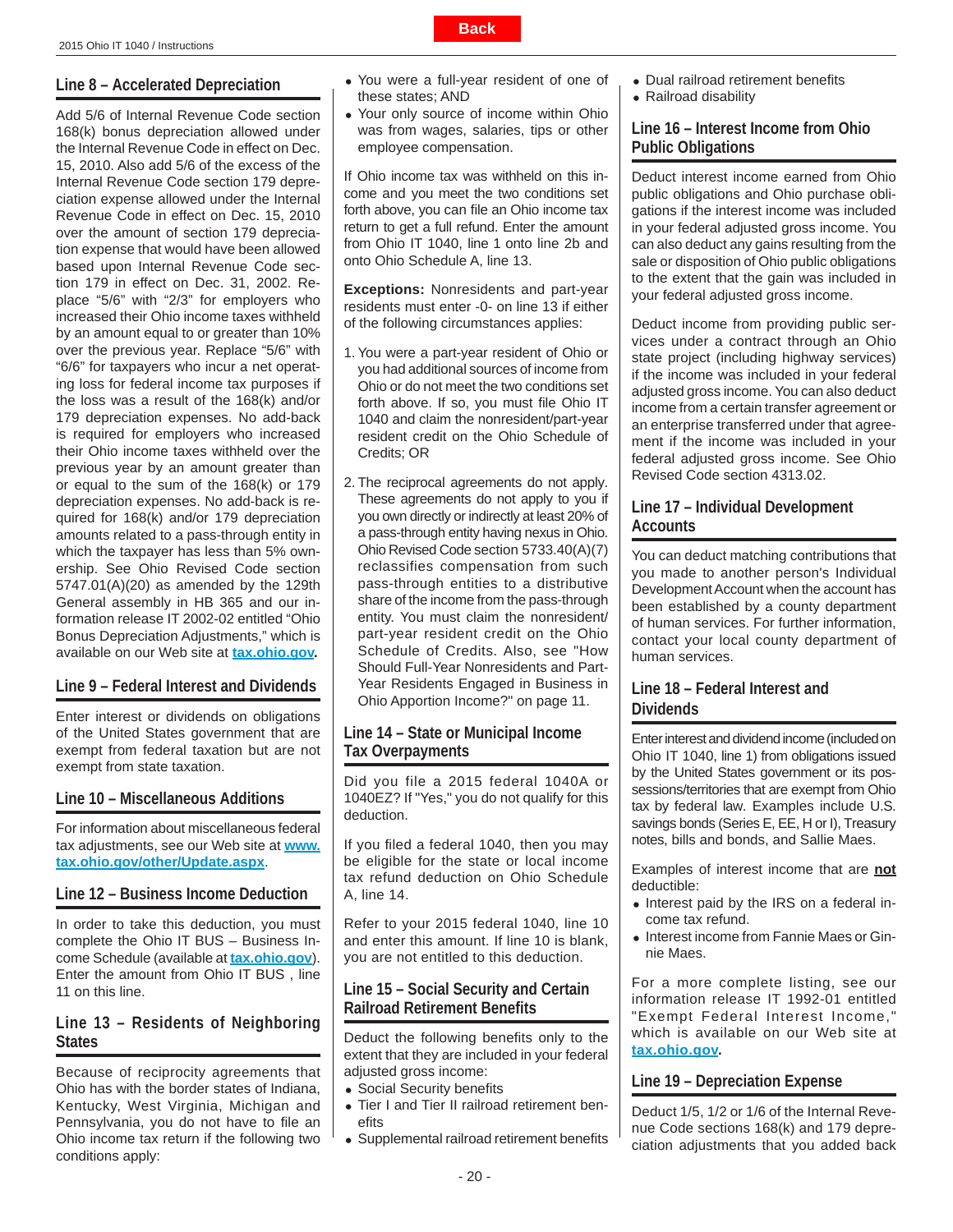<span id="page-20-0"></span>on your previous Ohio income tax returns. The fraction used depends on the fraction used when the add-back took place. Deduct 1/5 of amounts that resulted from a 5/6 add-back. Deduct 1/2 of amounts that resulted from a 2/3 add-back. Deduct 1/6 of amounts that resulted from a 6/6 addback. You can take this deduction even if you no longer directly or indirectly own the asset.

**Note:** These deductions cannot be taken to the extent that your sections 168(k) and 179 depreciation expenses increased a federal net operating loss carryback or carryforward. If a deduction is not available for this reason, you may carry forward the amount not deducted for Ohio purposes and deduct it during a future year. See Ohio Revised Code section 5747.01(A)(20) as amended by the 129th General Assembly in HB 365 and our information release IT 2002-02 entitled "Ohio Bonus Depreciation Adjustments," which is available on our Web site at **[tax.ohio.gov.](http://tax.ohio.gov/)**

### **Line 20 – Refund or Reimbursement for Itemized Deductions**

Deduct refunds or reimbursements of expenses you originally deducted on a prior year federal income tax return if the following conditions are met:

- The refund or reimbursement was included in your federal adjusted gross income on your 2015 federal 1040, line 21; AND
- The expense for which you were refunded or reimbursed was deducted as an itemized deduction on Schedule A of a prior year federal income tax return.

**Example:** Sue claimed an itemized deduction of \$500 for medical expenses on her 2013 federal income tax return. In 2015 she received a medical expense reimbursement for \$200 from her insurance company, and she reported the \$200 on her 2015 federal income tax return, line 21. Sue is entitled to deduct the \$200 reimbursement on Ohio Schedule A, line 20.

# **Line 21 – Repayment of Income Reported**

Enter on this line any amount of income that you paid back in a subsequent year if that amount meets the following three requirements:

 For federal income tax purposes you claimed either (i) an itemized deduction on Schedule A of your 2015 federal income tax return for the amount repaid OR (ii) a tax credit on your 2015 federal income tax return based upon the amount repaid; AND

- You do not deduct this amount on any other line on your Ohio tax return for this year or any other year; AND
- In the year you received the income, the income did not qualify for either the resident or nonresident/part-year resident credits on your Ohio income tax return.

For information about miscellaneous federal tax adjustments, see our Web site at **[tax.ohio.gov.](http://tax.ohio.gov/)**

### **Line 22 – Wage Expense**

Deduct the amount of employer wage and salary expenses that you did not deduct for federal income tax purposes because you instead claimed the federal work opportunity tax credit.

# **Line 23 – Miscellaneous Federal Deductions**

For information about miscellaneous federal tax adjustments, see our Web site at **[www.](http://tax.ohio.gov/other/Update.aspx) [tax.ohio.gov/other/Update.aspx](http://tax.ohio.gov/other/Update.aspx)**.

### **Line 24 – Military Pay for Ohio Residents**

Ohio Revised Code section 5747.01(A)(24) provides that for taxable years beginning on and after Jan. 1, 2007 an Ohio resident servicemember can deduct active duty military pay and allowances that are included in federal adjusted gross income if those amounts are received for active duty service while the servicemember is stationed outside Ohio. **Do not deduct on this line any other types of income such as civilian wages, interest, dividends and capital gains.**

**Note:** The Nov. 11, 2009, amendment to the *Servicemembers Civil Relief Act of 2003* described on line 25 on page 22 does not apply to Ohio-domiciled spouses of servicemembers who reside with their spouses outside the state. These spouses are presumed to retain their Ohio domicile.

The term "stationed" refers to an Ohio resident servicemember's permanent duty station. For purposes of this exemption, "permanent duty station" has the same meaning as specified in Ohio Revised Code 5103.20, Article II, Subparagraph (U), that is, it means the military installation where an active duty servicemember – or, concerning this exemption, an Ohio resident servicemember in the Ohio National Guard or military reserve forces – is currently assigned and is physically located under competent orders that do not specify the duty as temporary. Periods of training in which a servicemember, either

individually or as part of a unit, departs from his/her permanent place of duty and then returns following the completion of the training, are not included in the definition of "stationed." However, periods of active duty outside Ohio for purposes other than training, or periods of training greater than 30 days outside Ohio, as described below, qualify a servicemember for this exemption.

Military pay and allowances for Ohio resident servicemembers who are stationed inside Ohio, and their spouses, will continue to be subject to Ohio individual income tax. These amounts will also be subject to school district income tax if the servicemember was domiciled in a taxing school district – even if the servicemember did not reside in the school district at any time during the taxable year.

Examples of military pay and allowances that **do** qualify for this deduction include the following amounts, but only if the taxpayer receives the amounts while he/she is stationed outside Ohio:

- Military pay and allowances received while a member of the active component of the U.S. armed forces and assigned to a permanent duty station outside Ohio.
- Military pay and allowances received while a member of the active component of the U.S. Armed Forces, who is assigned to a permanent duty station inside Ohio, only for periods of duty outside Ohio for purposes other than training, or periods of training greater than 30 days outside Ohio.
- Military pay and allowances received while a member of the Ohio National Guard or the reserve components of the U.S. Armed Forces in an active duty status outside Ohio, or for periods of training greater than 30 days outside Ohio.
- Military pay and allowances received while a member of a unit of the Ohio National Guard or the reserve components of the U.S. Armed Forces under federal mobilization orders under which the unit mobilizes for training at a non-Ohio location followed by an operational deployment to any non-Ohio location.
- Military pay and allowances received by cadets at the U.S. service academies, specifically the Military Academy, the Air Force Academy, the Coast Guard Academy and by midshipmen at the Naval Academy. Cadets and midshipmen are serving on active duty under the provisions of 38 United States Code section 101(21) and are eligible for this deduction for the pay they receive while stationed at these facilities to the extent that this pay is included in federal adjusted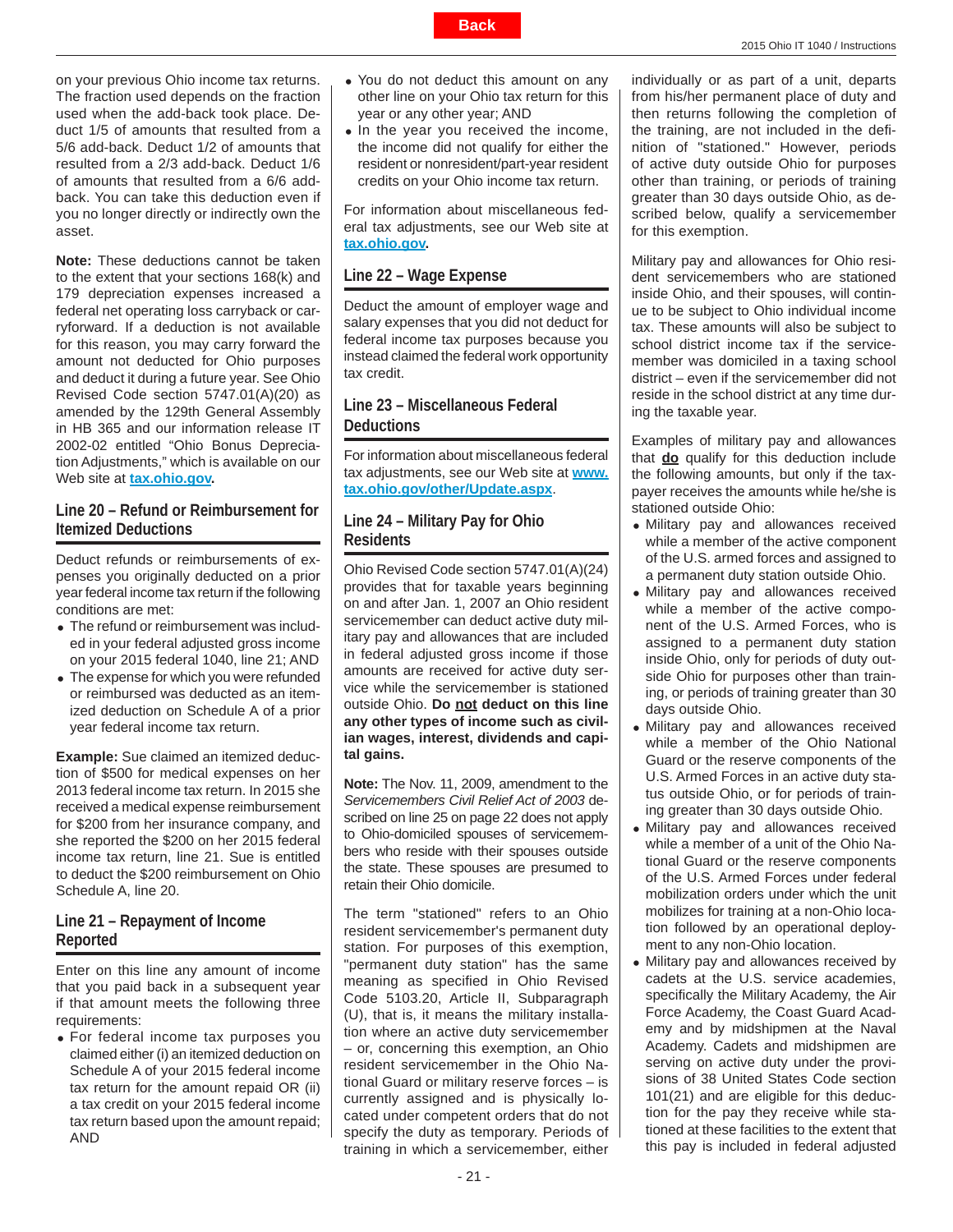<span id="page-21-0"></span>gross income (Ohio IT 1040, line 1). However, this deduction is not available for pay received for service in the Reserve Officer Training Corps.

Examples of military pay and allowances that do **not** qualify for this deduction are explained in our information release IT 2008-02 entitled "Military Taxpayer Guide to Taxable Income and Deductions," which is available on our Web site at **[tax.ohio.gov.](http://tax.ohio.gov/)**

### **Line 25 – Income Earned By Military Nonresidents**

The *Servicemembers Civil Relief Act of 2003*, as amended in 2009, is a federal law that provides that a state cannot consider a servicemember or his/her spouse to be a resident or a nonresident simply because he/she is present in the state – or absent from the state – due to military orders of the servicemember. Additionally, the 2009 amendment to the act provides that the wage and salary income of the nonresident spouse of a servicemember is exempt from the income tax of the state in which the servicemember and spouse are stationed and living, provided that the servicemember and spouse are residents of the same state. This provision does not apply to taxable years prior to 2009. Military payroll authorities will generally withhold income tax for the state of legal residence shown on the servicemember's federal DD 2058. A servicemember who had state income tax withheld in error should have the military payroll authorities correct the state of legal residence shown on his/her federal DD 2058. A servicemember's nonresident spouse who had Ohio income tax withheld and who claims exemption under the 2009 amendment to the Servicemembers Civil Relief Act of 2003 should file an Ohio income tax return claiming a refund. Free electronic filing of Ohio income tax forms is available at **[tax.ohio.gov](http://tax.ohio.gov/)** through our Income Tax Online Services.

### **Line 26 – Uniformed Services Retirement Income**

**Uniformed Services Retirement Income.** Taxpayers who retired from the uniformed services can deduct their military retirement income to the extent that income is not otherwise deducted or excluded in computing federal or Ohio adjusted gross income. "Uniformed services" includes the active or reserve components of the U.S. Army, Navy, Air Force, Marine Corps, Coast Guard and National Guard, and the commissioned corps of both the National Ocean and Atmospheric Administration and the Public Health Service.

Taxpayers who served in the military and receive a federal civil service retirement pension are also eligible for a limited deduction if any portion of their federal retirement pay is based on credit for their military service. These retirees can deduct only the amount of their federal retirement pay that is attributable to their military service.

If you are eligible for this limited deduction, refer to your federal civil service retirement benefit handbook to determine the number of years of your military service. Divide the number of years of military service by the total number of years of combined military service and civilian employment with the U.S. government. Take this fraction and multiply it by the amount of your federal civil service pension you have included on line 1 of this return. The resulting number is the amount of your federal civil service pension that you can deduct on Ohio Schedule A, line 26.

**Example:** Included on line 1 of Ohio IT 1040 is \$60,000, which the taxpayer received as a federal civil service pension. The taxpayer has 15 years of military service and 45 years of combined military service and civilian employment with the U.S. government. The fraction is  $15/45 = 1/3$ . The taxpayer can deduct \$20,000 on line 26: 1/3 X \$60,000.

If you do not have your federal civil service retirement handbook, contact the U.S. Office of Personnel Management (OPM) at 1-888- 767-6738 or TDD 1-800-878-5707. You can also e-mail OPM at **retire@opm.gov** or use its Web site at **www.opm.gov/retire** to request the booklet. It's important that you specify that you want a **replacement** booklet (there are other types). An OPM customer service representative will tell you how much military and total service time you have in your retirement calculation and can mail you a screen print or short form letter with the information.

The military retirement income also applies to such amounts received by the surviving spouse or the former spouse of each military retiree who is receiving payments under the Survivor Benefit Plan.

We may later ask you for a copy of the divorce agreement and federal 1099-R as verification for the deduction. **Note:** Child support receipts, regardless of the source, are not included in federal adjusted gross income, so you cannot deduct these amounts.

# **Line 27 – Military Injury Relief Fund**

**Military Injury Relief Fund.** Enter on this line military injury relief fund amounts that you reported on Ohio IT 1040, line 1

(federal adjusted gross income). If not included in federal adjusted gross income, then you cannot enter on Ohio Schedule A, line 27, those military injury relief fund amounts you received on account of physical injuries or psychological injuries, such as post-traumatic stress disorder, if those injuries are a direct result of military action in Operation Iraqi Freedom or Operation Enduring Freedom. But you must include on Ohio IT 1040, line 1 and Ohio Schedule A, line 27 any other military injury relief fund amounts you received.

# **Line 28 – Ohio National Guard Reimbursements and Benefi ts**

Deduct on line 28 the following amounts, but only if (i) these amounts are in your federal adjusted gross income (Ohio IT 1040, line 1) and (ii) you have not already deducted these amounts elsewhere on Ohio Schedule A:

- Receipt of Ohio Adjutant Generalauthorized Ohio National Guard reimbursement for group life insurance premiums paid; AND
- Receipt of Ohio Adjutant Generalauthorized payment of death benefits received as a beneficiary of an active duty member of the Ohio National Guard who died while performing active duty.

# **Line 29 – Tuition Investments in Ohio CollegeAdvantage Savings Plan**

**Contribution Deduction.** You may deduct purchases of tuition units and contributions to the Ohio Tuition Trust Authority's CollegeAdvantage 529 Savings Plan, up to \$2,000 per beneficiary per year if these amounts do not qualify as a deduction on page 1 of federal 1040. Qualifying purchases exceeding the \$2,000 limitation may be deducted on future years' returns, subject to the annual \$2,000-per-beneficiary limitation. Married taxpayers may deduct up to a maximum of \$2,000 per beneficiary whether their filing status is married filing jointly or married filing separately.For information on contribution carryovers, see page 19, line 3.

**Adjustment for Earnings on Certain Distributions.** The earnings portion of distributions from Internal Revenue Code section 529 programs can generally be excluded from federal adjusted gross income if the distribution is used solely to fund qualified higher-education expenses. If the earnings portion of a 2015 distribution from Ohio's CollegeAdvantage program is excluded from federal adjusted gross income (Ohio IT 1040, line 1), then no further adjustment is allowed on line 29.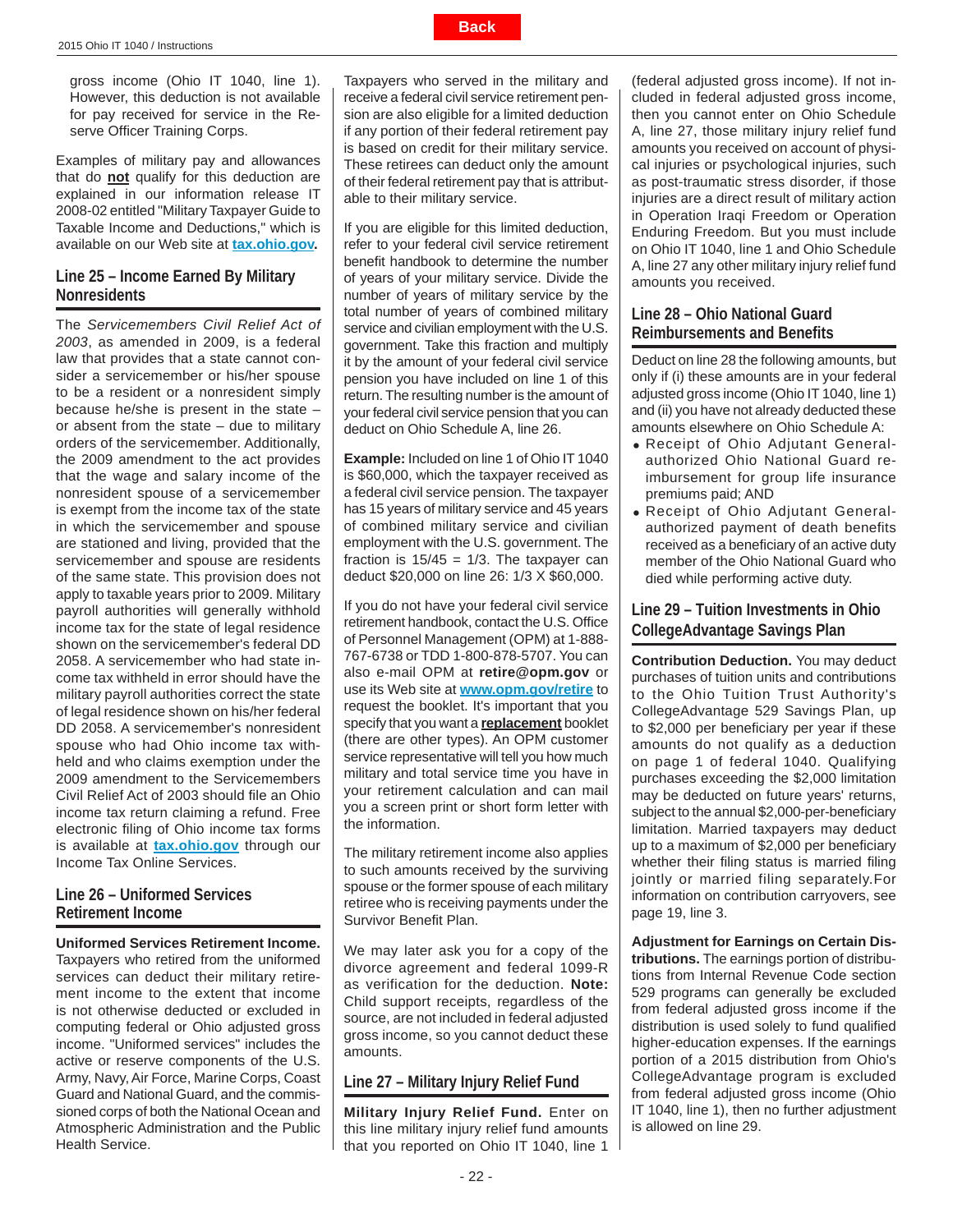<span id="page-22-0"></span>For federal income tax purposes, however, there are certain situations where, due to the coordination of benefits from an Internal Revenue Code 529 program with other federal tax benefits for highereducation expenses (such as the federal American Opportunity Tax Credit), the earnings on a distribution from the CollegeAdvantage program **that are actually used to pay qualified higher-education expenses** cannot be excluded from federal adjusted gross income. If any portion of the earnings reported to you on your 2015 federal 1099-Q from the CollegeAdvantage program **is used to pay quali**fied higher-education expenses, and if because of certain federal tax limitations such earnings are **not** excluded from your federal adjusted gross income, you can exclude such portion by adding it to the total included on line 29.

**Adjustment for Distributions at a Loss.**  If a distribution reported to you on 2015 federal 1099-Q reflects a loss (the earnings in box 2 is negative), you can add this loss to your total on line 29 as a positive number if this loss is not deducted in computing federal adjusted gross income (Ohio IT 1040, line 1).

For more information, call 1-800-AFFORD-IT (1-800-233-6734) or visit the tuition trust Web site at **[www.collegeadvantage.com.](http://collegeadvantage.com)**

# **Line 30 – Portion of Certain College Grants Used To Pay Room and Board**

Deduct the federally taxable portion of a federal Pell Grant and/or Ohio College Opportunity Grant used to pay room and board.

You qualify for this deduction if you, your spouse or your dependent was a student enrolled in a post-secondary educational institution, used a portion of a Pell Grant and/or an Ohio College Opportunity Grant to pay room and board expenses, and this portion was included in your federal adjusted gross income. The room and board, including meal plans, must have been furnished at the facilities of the educational institution for which the grant was awarded. See the worksheet at right.

#### **Line 31 – Disability and Survivorship Benefi ts**

#### You **may** deduct the following:

• Benefits from an employee's disability plan paid as the result of a permanent physical or mental disability. **Note:** The disability must be (or presumed to be) permanent. "Disability" means a permanent physical or mental impairment that

makes you unable to work for pay in jobs for which you are qualified by training and experience.

**Back**

• Survivorship benefits paid from a qualified survivorship plan as the result of the death of a covered employee.

You **may not** deduct the following:

- Payments that otherwise qualify as retirement or pension benefits. Upon reaching your plan's minimum retirement age, the disability benefits received under that plan become retirement or pension benefits and are no longer deductible as disability or survivorship. If you are uncertain of the minimum retirement age under your plan, contact your plan administrator for this information.
- Temporary wage-continuation plans.
- Payments for temporary illnesses or injuries (for example, sick pay provided by an employer or third party).
- Pension payments that another individual was receiving but he/she died and you are now receiving these payments (pension continuation benefits). These amounts are not deductible survivorship benefits.

See Ohio Administrative Code (Ohio Rule) 5703-7-08 on our Web site at **[tax.ohio.gov.](http://tax.ohio.gov/)**

**Line 32 – Unreimbursed Long-Term Care Insurance Premiums, Unsubsidized Health Care Insurance Premiums and Excess Health Care Expenses**

There are several deductions for unreimbursed medical expenses:

 Excess medical care expenses and subsidized medical care insurance premiums for dental, vision and health;

- Unsubsidized medical care insurance premiums for dental, vision and health;
- Unsubsidized long-term care insurance premiums; AND
- Accident and health insurance premiums paid for qualifying dependent relatives.

#### **Line 1**

Select on line 1 of the worksheet on page 24 your eligibility status to participate in any subsidized health plan/Medicare.

A subsidized health plan is a plan for which your current or former employer or your spouse's current or former employer pays for any part of the plan's costs and reimburses you or your spouse for any portion of the plan's cost. Most people who receive wage or salary income from an employer participate in one or more subsidized plans; such plans are not unsubsidized health plans. If you are participating in a subsidized health plan, pre-tax premiums may be reflected on your pay stub or W-2, box 12. If you are unsure, check with your employer. If you were not eligible to participate in a subsidized plan for any part of the year, check box B on line 1. Otherwise, check box A or C. See Note 1 on the worksheet.

#### **Line 2**

Enter on line 2 of the worksheet the costs for qualifying medical care expenses. Some examples of qualifying expenses include unreimbursed costs for the following:

- Prescription medicine or insulin;
- Hospital costs and nursing care;
- Medical, dental and vision examinations and treatment by a certified health professional;

# **Portion of Certain College Grants Used To Pay Room and Board for Ohio Schedule A, Line 30**

| 1. Enter the amount of Pell Grant(s) and/or Ohio College Opportunity<br>Grant(s) that you received in 2015. This is reported on a letter re-                                                                                                                                           |  |
|----------------------------------------------------------------------------------------------------------------------------------------------------------------------------------------------------------------------------------------------------------------------------------------|--|
| 2. Enter the portion of line 1 used to pay qualified education expenses,<br>including tuition and fees, course-related expenses such as books,<br>supplies, equipment and any special fees required for a course 2.                                                                    |  |
| 3. Enter here line 1 minus line 2. If -0-, you are not eligible for the Pell<br>Grant and/or Ohio College Opportunity Grant deduction. If greater                                                                                                                                      |  |
| 4. Enter here the portion of line 3 that you reported as a taxable<br>amount on federal 1040, line 7; federal 1040EZ, line 1; or federal<br>1040A, line 7. If -0-, you are not eligible for the Pell Grant and/or<br>Ohio College Opportunity Grant deduction. If greater than -0-, go |  |
| 5. Enter here the portion of line 4 applied to room and board expenses<br>only. Also enter this amount on Ohio Schedule A, line 30  5.                                                                                                                                                 |  |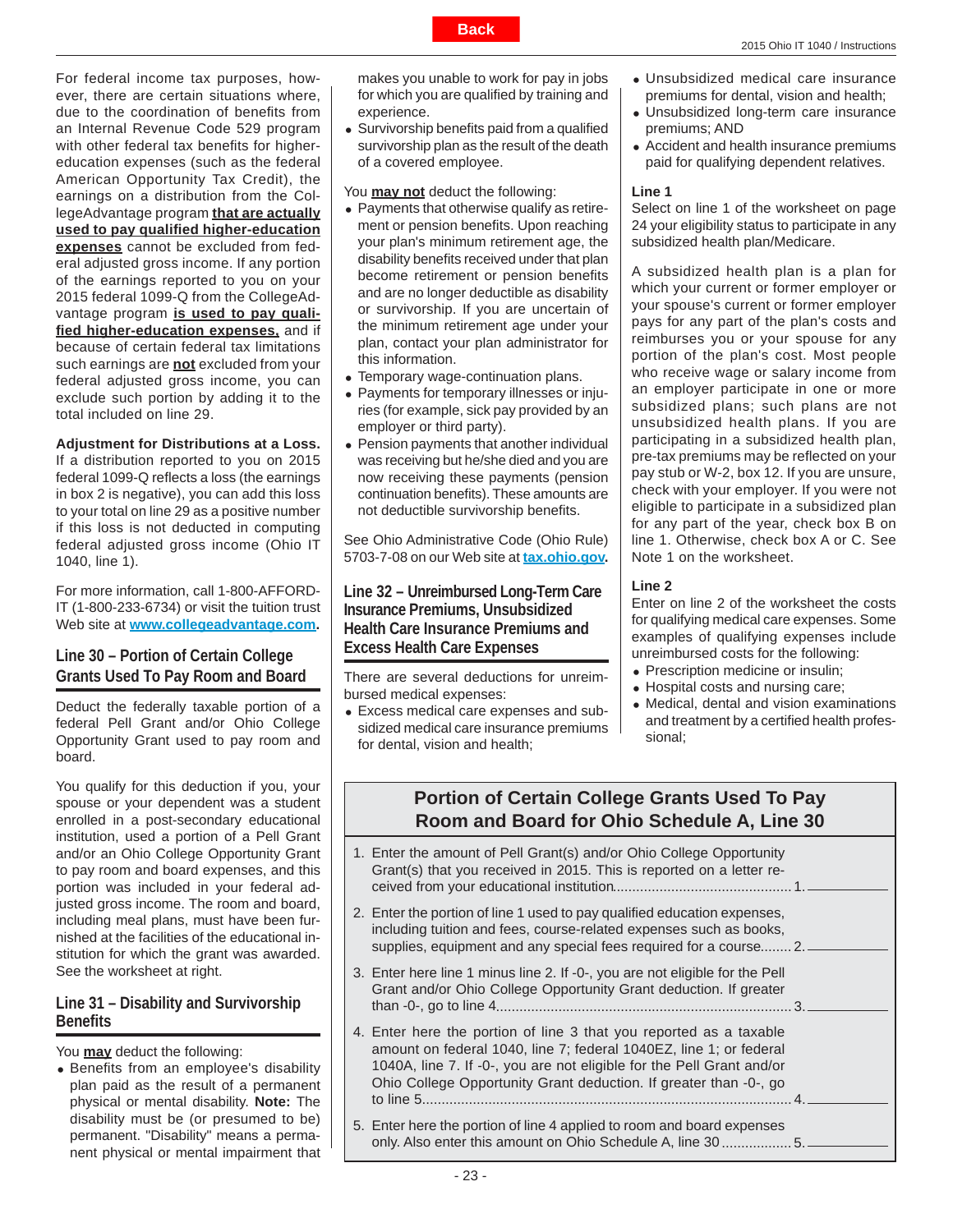- Eyeglasses, hearing aids, braces, crutches and wheelchairs; AND
- Subsidized premiums for medical care insurance, to include Medicare premiums and supplemental Medicare insurance.

Refer to IRS publication 502 for allowable items and expenses.

**Example 1:** Sue has a health care insurance plan through her employer. The health care insurance premium for this coverage is \$265 every two weeks, of which \$100 is deducted from Sue's post-tax pay and \$165 is paid by her employer. The taxpayer can include on line 2 of the worksheet the \$100 insurance premiums that she paid.

#### **Line 2a – Unsubsidized Medical Care Insurance Premiums**

If you were eligible to participate in a subsidized health care plan, enter on line 2a of

the worksheet the costs for unsubsidized medical care insurance premiums you paid for dental, vision and health insurance for you, your spouse and dependents. If you or your spouse were eligible to participate in a subsidized plan for part of the year, enter on this line the unsubsidized premiums for the portion of the year during which you or your spouse were eligible to participate in a Medicare and/or a subsidized health insurance plan.

**Note:** You must reduce the unsubsidized medical care insurance premium amount you enter on line 2a of the worksheet by the amount of the self-employed health insurance deduction that you claimed on federal 1040, line 29.

**Example 1:** Sue has a health care insurance plan through her employer. She has \$50 deducted from her paycheck (posttax) each month to pay for her portion of her health care insurance premium costs. Her employer contributes \$450 each month toward the health care insurance premium costs that total \$500 each month. This is a subsidized plan, so Sue is not participating in an unsubsidized health care insurance plan. Sue cannot use her \$50 monthly payment on line 2a of the worksheet, but she can include this amount on line 2.

**Example 2:** Sue is retired and qualifies for Medicare for the entire year. She pays \$50 each month for unsubsidized supplemental health insurance and \$20 each month for Medicare B premiums. Sue can include her \$50 monthly premium payments on line 2a of the worksheet as she is eligible for a subsidized plan through Medicare; Also, on line 2 she can include the \$20 Medicare B premium payments amounts.

| Unreimbursed Health Care Expenses Worksheet for Ohio Schedule A, Line 32                                                                                                                                                                                                                                                                                                                                                                                                                                                                       |
|------------------------------------------------------------------------------------------------------------------------------------------------------------------------------------------------------------------------------------------------------------------------------------------------------------------------------------------------------------------------------------------------------------------------------------------------------------------------------------------------------------------------------------------------|
| Do not include on this worksheet any amounts excluded from federal adjusted gross income<br>under a cafeteria plan (see Internal Revenue Code 125) or under any flexible spending account.                                                                                                                                                                                                                                                                                                                                                     |
| 1. Were you eligible to participate in any <b>subsidized</b> health insurance plan / Medicare for (check one of the following):                                                                                                                                                                                                                                                                                                                                                                                                                |
| A. The entire year;<br>B. None of the year; OR<br>C. Part of the year (see Note 1, below)                                                                                                                                                                                                                                                                                                                                                                                                                                                      |
| 2. Enter the medical care expenses you paid and any <b>subsidized</b> medical insurance premiums you<br>paid for dental, vision and health insurance. Ohio Revised Code (R.C.) 5747.01(A)(11)(b) 2.                                                                                                                                                                                                                                                                                                                                            |
| 2a. Enter the amount you paid for <i>unsubsidized</i> medical care insurance premiums for dental, vision and<br>health insurance. R.C. 5747.01(A)(11)(b)<br>. If you checked A on line 1, enter your <i>unsubsidized</i> premiums on this line.<br>• If you checked B on line 1, enter -0-.                                                                                                                                                                                                                                                    |
| . If you checked C on line 1, enter your <i>unsubsidized</i> premiums for the part of the year in which you                                                                                                                                                                                                                                                                                                                                                                                                                                    |
|                                                                                                                                                                                                                                                                                                                                                                                                                                                                                                                                                |
| 4. Enter your federal adjusted gross income (from Ohio IT 1040, line 1). If less than -0-, enter -0-4.                                                                                                                                                                                                                                                                                                                                                                                                                                         |
|                                                                                                                                                                                                                                                                                                                                                                                                                                                                                                                                                |
|                                                                                                                                                                                                                                                                                                                                                                                                                                                                                                                                                |
| 7. Enter the amount for <b>unsubsidized</b> premiums you paid for long-term care insurance (see Note 2,                                                                                                                                                                                                                                                                                                                                                                                                                                        |
| 8. Enter the amount you paid for <i>unsubsidized</i> medical care insurance premiums, including those for<br>dental, vision and health insurance. R.C. 5747.01(A)(11)(a)<br>• If you checked A on line 1, enter -0-.<br>. If you checked B on line 1, enter your <i>unsubsidized</i> premiums on this line<br>• If you checked C on line 1, enter this amount for the part of the year that you were not eligible to                                                                                                                           |
| 9. Enter the amount paid by your employer and included in your federal adjusted gross income solely<br>because it relates to an "accident and health plan" for qualifying relatives and any amounts included in<br>your federal adjusted gross income that were paid through an employer-subsidized accident and health<br>plan to reimburse you for medical care expenses for qualifying relatives (see instructions on page 25,                                                                                                              |
|                                                                                                                                                                                                                                                                                                                                                                                                                                                                                                                                                |
| Note 1: If you or your spouse were eligible to participate in a subsidized plan for part of the year, check C on line 1 above and enter on line 2a these unsubsidized premiums<br>for the portion of the year during which you or your spouse were eligible to participate in a Medicare and/or a subsidized health insurance plan. Enter on line 8 any portion<br>of the unsubsidized premiums paid for dental, vision and health insurance for the portion of the year during which you or your spouse were not eligible to participate in a |

Medicare and/or a subsidized health insurance plan (see Example 3 on page 25). **Note 2:** Do not enter any amounts on line 7 that are included on lines 2, 2a, 8 or 9.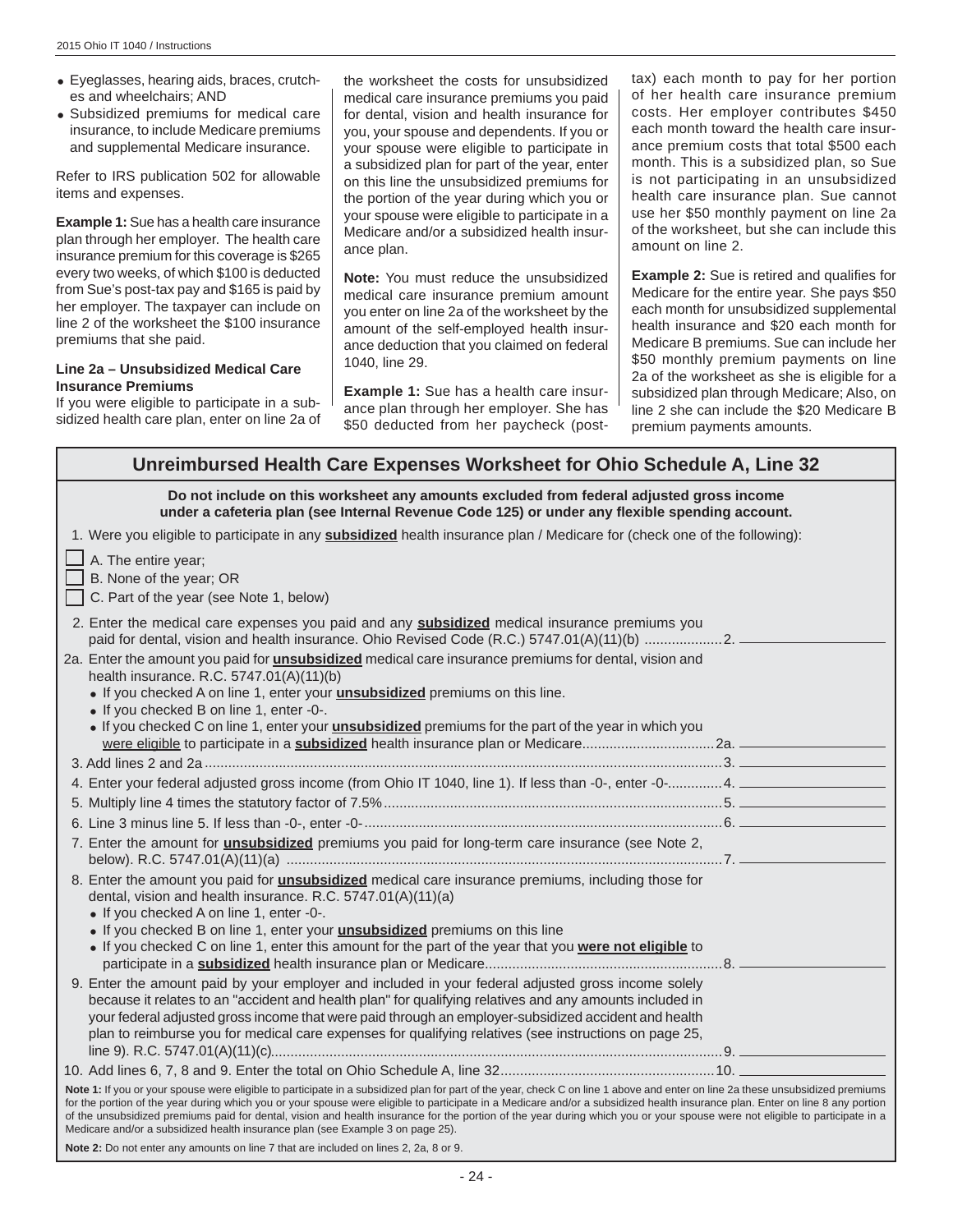<span id="page-24-0"></span>**Note:** If you are eligible for Medicare coverage, you can use line 2a of the worksheet to report any unsubsidized medical care insurance premiums paid while you were eligible for Medicare coverage.

**Example 3:** From Jan. 1 through June 30, Sue paid unsubsidized medical care insurance premiums. Sue became eligible for Medicare on July 1. On that same day, she begins to pay Medicare Part B premiums and \$50 of supplemental medical care insurance premiums each month. Sue can claim her unsubsidized medical care insurance premiums paid Jan. 1 through June 30 on line 8. Sue can also claim her supplemental medical care premiums paid from July 1 through Dec. 31 on line 2a of the worksheet and her Medicare Part B premiums on line 2.

#### **Line 7 – Unreimbursed Long-Term Care Insurance Premiums**

Enter on line 7 of the worksheet the amounts paid during 2015 for unreimbursed longterm care insurance premiums for you, your spouse and your dependents that covers nursing home care, home care or adult day care.

#### **Line 8 – Unsubsidized Medical Care Insurance Premiums**

If you were not eligible to participate in a subsidized health care plan, enter on line 8 of the worksheet the costs for unsubsidized medical care insurance premiums you paid for dental, vision and health insurance for you, your spouse and dependents. If you selected C for line 1, refer to Example 3.

#### **Line 9 – Accident and Health Insurance Plan and Medical Expense Reimbursement for Qualifying Relatives**

You may be able to take a deduction for contributions made by your employer for accident and health insurance for "qualifying relatives." You are permitted to deduct income included in your federal adjusted gross income on the basis of an employerpaid plan covering a "qualifying relative." See the definition at right of a qualifying relative for this deduction.

You are also permitted to deduct amounts received as an employee through an accident and health insurance plan that are paid, directly or indirectly, to you to reimburse you for expenses incurred for the medical care of the same qualifying relatives. See the definition below of a qualifying relative for this deduction.

This deduction is only available for "qualifying relatives" who are not eligible to participate in any subsidized medical care insurance plan offered by their employer and who are not eligible for Medicare or Medicaid. A subsidized health insurance plan is a plan where your employer, your spouse's employer, a retirement plan or Medicare pays any portion of the total premium for health insurance coverage. The deduction is not available to self-employed taxpayers because such taxpayers deduct all of their family accident and health insurance premiums on federal 1040 before arriving at federal adjusted gross income.

If you answer "Yes" to either question below, you are not eligible to take these deductions:

1. Did you claim the self-employed health insurance deduction on federal 1040, line 29?  $\Box$  Yes  $\Box$  No

2. During the year, was your qualifying relative eligible for medical care coverage through Medicare or Medicaid?  $\Box$  Yes  $\Box$  No

For line 9 of the worksheet only, the definition of "qualifying relative" is expanded to include those who would be a qualifying relative under the Internal Revenue Code definition, without regard to the gross income test or the support test. For purposes of this deduction only, a "qualifying relative" is a citizen or national of the United States or a resident of the United States, Mexico or Canada that also bears one of the following relationships to the taxpayer:

- A child or a descendent of a child.
- A brother, sister, stepbrother or stepsister.
- The father or mother, or an ancestor of either.
- A stepfather or stepmother.
- A son or daughter of a brother or sister of the taxpayer.
- A brother or sister of the father or mother of the taxpayer.
- A son-in-law, daughter-in-law, fatherin-law, mother-in-law, brother-in-law or sister-in-law.
- An individual (other than an individual who at any time during the taxable year was the spouse of the taxpayer) who, for the taxable year of the taxpayer, has the same principal place of abode as the taxpayer and is a member of the taxpayer's household.

Below are a few examples of a taxpayer who can or cannot take this deduction:

**Example 1:** Sue, who is a self-employed independent contractor, purchases an accident and health insurance plan for herself, her husband and her 25-year-old daughter. Sue is a sole proprietor and earns a net profit of \$100,000. She pays accident and health insurance premiums of \$10,000 a year. The company does not offer health insurance

coverage for her employees. Her daughter works with her and is paid an annual salary of \$25,000, lives in her own home and is selfsupporting. Sue cannot include the \$10,000 on line 9 of the worksheet because she took the deduction on line 29 of the federal return for health insurance premiums paid by self-employed individuals. For additional information, visit the Ohio Department of Insurance's Web site at **insurance.ohio.gov.**

**Example 2:** Sue's employer offers a health insurance plan that offers coverage for children up to the age of 29. Sue enrolls in coverage to cover her 28-year-old son. Sue's son earns \$25,000 per year, lives on his own and pays for his own support. Sue's son is not eligible for any subsidized health plan through his employer, nor is he eligible for Medicare or Medicaid. Sue's employer pays \$5,000 in health insurance premiums on behalf of her son. Under federal law, Sue's son is not a dependent because he fails to meet the income and support test of a qualifying relative. Thus, the \$5,000 paid on behalf of Sue's son is imputed as income and included in her federal adjusted gross income. However, in Ohio, Sue can deduct the \$5,000 from gross income on line 9 of the worksheet because her son meets the definition of a qualifying relative and thus qualifies for this deduction.

### **Line 33 – Medical Savings Account**

You may be able to deduct the amount of funds you deposited into a medical savings account. If filing a joint return, your spouse may also be able to deduct his/her funds deposited into his/her medical savings account. For 2015 the maximum amount of deposited funds you may be able to deduct is \$4,636. If filing a joint return, each spouse may deduct up to \$4,636 of funds deposited into his/her account for a maximum joint deduction of \$9,272. Any investment income or interest earned on the funds deposited into a medical savings account is also deductible **if the income or interest is included in your federal adjusted gross income** (Ohio IT 1040, line 1). **Note:** You must reduce the amount of this deduction by any amount that you claimed on your federal 1040, line 25.

To determine if you are eligible for this deduction, complete the medical savings account worksheet on page 19. For further information, see "What Is a Medical Savings Account and What Are the Qualifications?" on page 11.

**Example:** Bob and Sue file a joint tax return. Bob contributed \$2,000 to his medical savings account while Sue contributed \$5,000 to hers. Bob's account earned \$120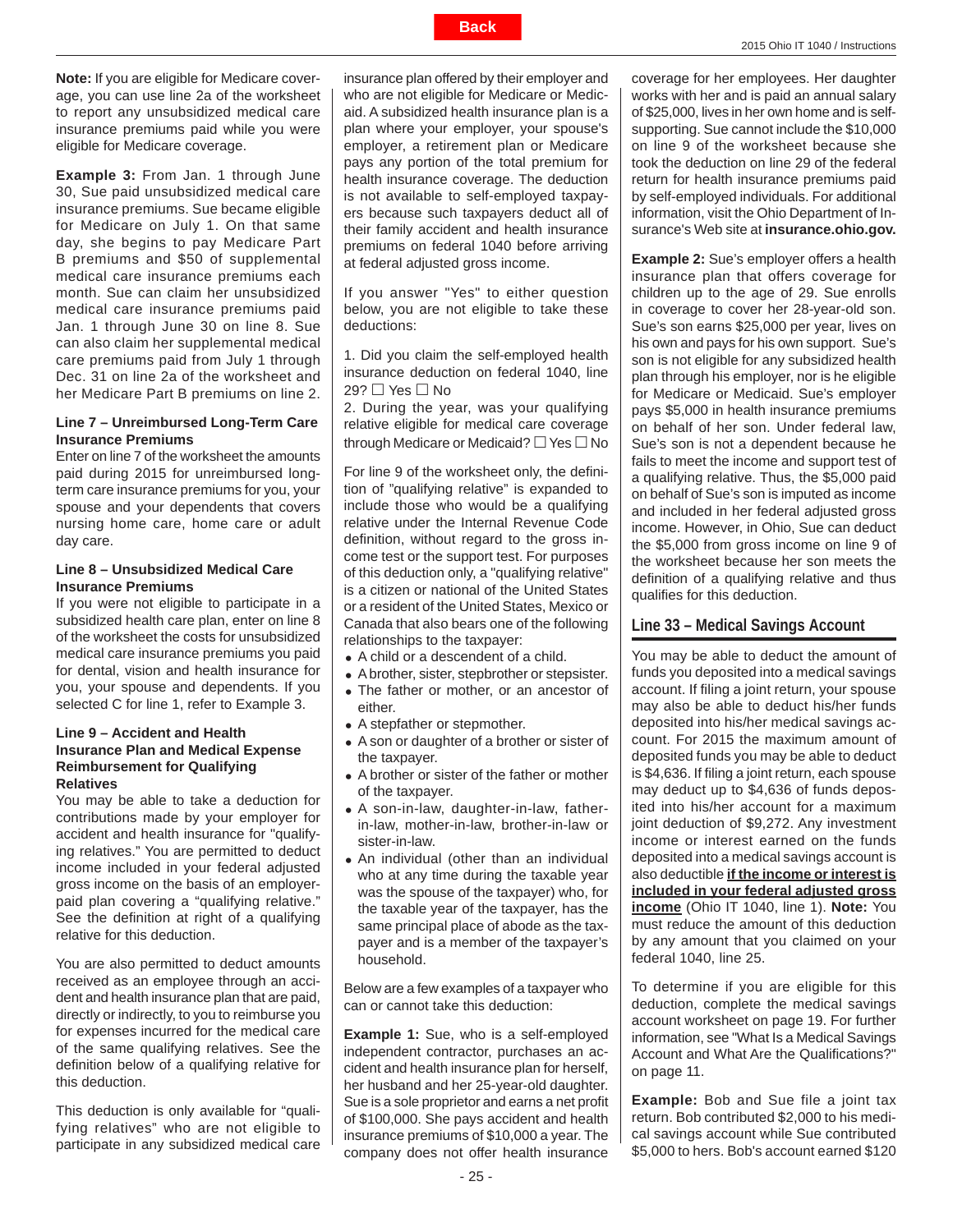in interest and Sue's earned \$300, which were included in their federal adjusted gross income. These amounts are not deductible in arriving at federal adjusted income. They are entitled to a medical savings account deduction of \$7,056 (\$2,000 for Bob's contribution, \$4,636 for Sue's contribution and the combined interest income of \$420).

### Line 34 – Qualified Organ Donor **Expenses**

Deduct on this line up to \$10,000 of qualified organ donation expenses you incurred during the taxable year. If your filing status is married filing jointly, each of you can deduct on this line up to \$10,000 of qualified organ donation expenses you each incurred during the taxable year. "Qualified organ donation expenses" means unreimbursed travel and lodging expenses that you incur in connection with your donation, to another human being, of your human liver, pancreas, kidney, intestine, lung or any portion of your human bone marrow.

You can claim this deduction only once for all taxable years. If you claim the deduction for this year, you cannot claim this deduction

in any subsequent year. If your filing status is married filing jointly and if you and your spouse both claim the deduction for this year, both you and your spouse cannot claim this deduction in any subsequent year. However, if your filing status is married filing jointly but only one spouse claims this deduction for this year, the other spouse can claim the deduction in a subsequent year, regardless of your spouse's filing status in that subsequent year.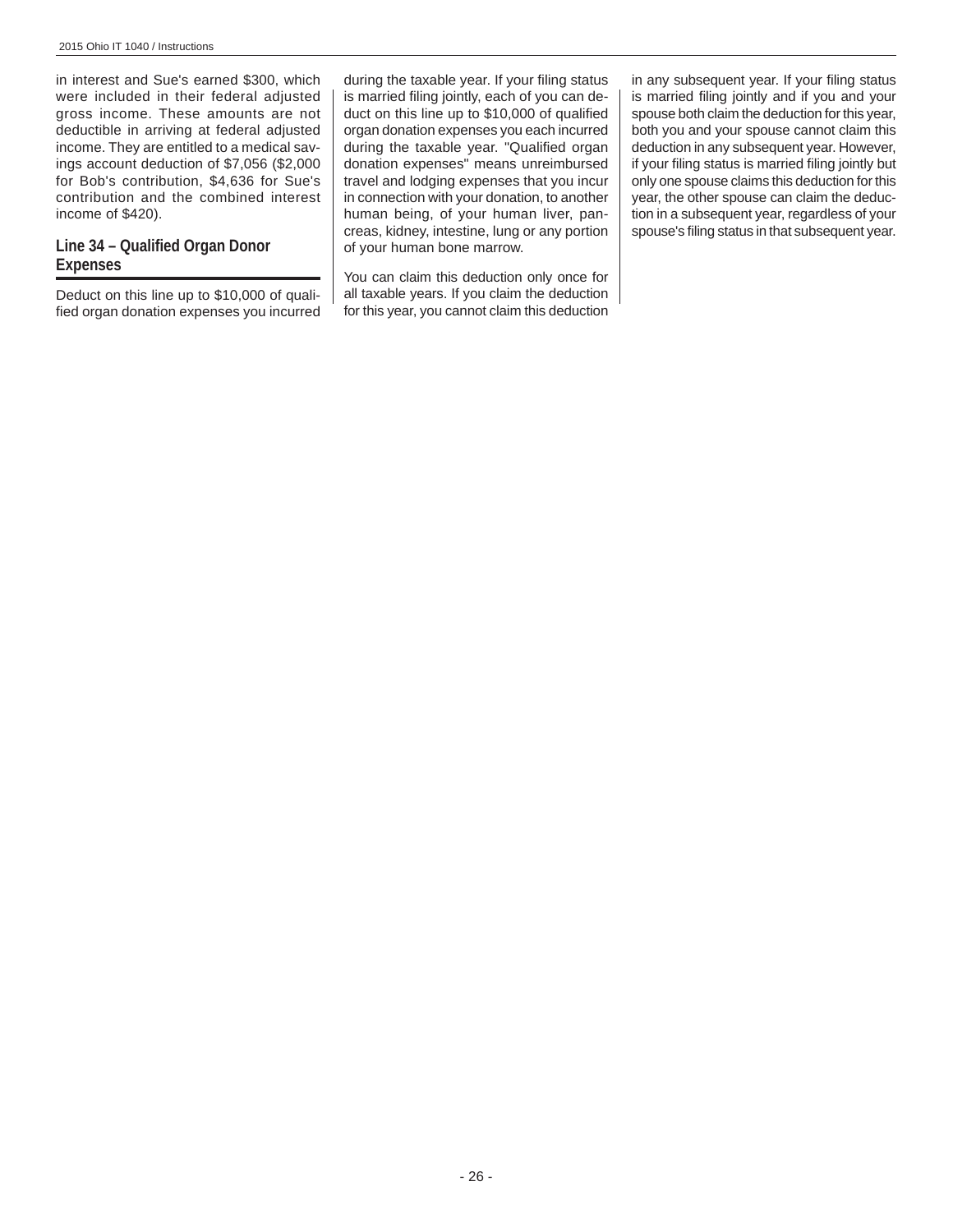# **Ohio Schedule of Credits**

**Back**

**Read the line instructions on pages 27-33 if you claim any credits on Ohio IT 1040, line 9 and/or line 16.**

### <span id="page-26-0"></span>**Line 2 – Retirement Income Credit**

To qualify for the Ohio retirement income credit, you **must** meet all of the following:

- Your adjusted gross income less exemptions (Ohio IT 1040, line 5) is less than \$100,000; AND
- You received retirement benefits, annuities or distributions that were made from a pension, retirement or profit-sharing plan; AND
- You received this income because you have retired; AND
- This income is included in your adjusted gross income on Ohio IT 1040, line 3. **Note:** Uniformed services retirement income required to be shown on Ohio Schedule A, line 26 and Social Security and certain railroad retirement benefits required to be shown on Ohio Schedule A, line 15 do **not** qualify for this credit.

| The Amount of the Credit is as Follows:<br><b>Amount of qualifying</b><br>retirement income<br>during the taxable<br>year: | Line 2<br>retirement<br>income credit<br>for taxable year: |
|----------------------------------------------------------------------------------------------------------------------------|------------------------------------------------------------|
|                                                                                                                            |                                                            |
| More than \$500, but<br>not more than \$1,500 \$ 25                                                                        |                                                            |
| More than \$1,500, but<br>not more than \$3,000 \$ 50                                                                      |                                                            |
| More than \$3,000, but<br>not more than \$5,000 \$ 80                                                                      |                                                            |
| More than \$5,000, but<br>not more than \$8,000 \$130<br>More than \$8,000 \$20                                            |                                                            |

**The Maximum Credit Per Return is \$200.**  If you are filing a joint return, combine the total qualifying retirement income for both spouses to determine the credit from the table above.

#### **If the taxpayer has previously taken a lump sum retirement income credit, they cannot take the retirement income credit on this year's return or any future year's return to which this taxpayer is a party.**

**Note:** Retirement buy-out amounts, attrition buy-out amounts and other similar amounts reported on federal form W-2 qualify for this credit **only** if the amounts are paid under a retirement plan.

**Example:** Bob and Sue are retired and file a joint return. Bob has \$5,000 in qualifying retirement income included in adjusted gross income on Ohio IT 1040, line 3. Sue has \$2,000 in qualifying retirement income included in Ohio adjusted gross income on line 3. The total of the two qualifying retirement incomes is \$7,000. The table at left shows a credit of \$130 for retirement income of more than \$5,000, but not more than \$8,000. They are entitled to claim on Ohio Schedule of Credits, line 2 an Ohio retirement income credit of \$130.

### **Line 3 – Lump Sum Retirement Credit**

To be eligible for this credit, your adjusted gross income less exemptions (Ohio IT 1040, line 5) must be less than \$100,000. Lump sum distributions that you received on account of retirement from a qualified retirement plan may qualify for the lump sum retirement credit. A lump sum distribution is one where you receive your entire balance from a qualified pension, retirement or profitsharing plan during one taxable year.

**If you take this credit, you cannot take the retirement income credit on this year's return or on any future year return to which this taxpayer is a party.** For more information on lump sum distribution and lump sum retirement credits, see Ohio LS WKS, page 1, which is available on our Web site at **[tax.ohio.gov.](http://tax.ohio.gov/)**

**Note 1:** Retirement buy-out amounts, attrition buy-out amounts and other similar amounts reported on federal W-2 do **not** qualify for this credit.

**Note 2:** Distributions from university retirement plans and from governmentsponsored deferred compensation plans do **not** qualify for this credit because these plans are not described in Internal Revenue Code section 401(a).

# **Line 4 – Senior Citizen Credit**

To be eligible for this credit, your adjusted gross income less exemptions (Ohio IT 1040, line 5) must be less than \$100,000. You can claim a \$50 credit if you were 65 or older before Jan. 1, 2016. If you are filing a joint return, **only one credit of \$50 is allowed** even if you and your spouse are both 65 or older.

**If you take or have previously taken the lump sum distribution credit, you cannot take the \$50 senior citizen credit on this year's return or any future year's return.**

### **Line 5 – Lump Sum Distribution Credit**

To be eligible for this credit, your adjusted gross income less exemptions (Ohio IT 1040, line 5) must be less than \$100,000. This credit is available only to individuals 65 or older before Jan. 1, 2016. If you received a lump sum distribution from a pension, retirement or profit-sharing plan, whether on account of retirement or separation from employment, and if you are 65 or older, you may be able to take advantage of a special tax treatment that uses the \$50 senior citizen tax credit multiplied by your expected remaining life years.

**If the answers to questions 1 through 6 below are all "Yes," you can claim the lump sum distribution credit. If you answer "No" to any of the questions, you do not qualify for this credit.**

- 1. Were you 65 or older before Jan. 1, 2016?
- 2. Was the lump sum distributed from a qualified employee benefit plan (pension, profit-sharing, stock bonus, Keogh, Internal Revenue Code 401(k), STRS, PERS, SERS, etc.)?
- 3. Was the distribution made from all of the employer's qualified plans of one kind in which the employee had funds?
- 4. Was the distribution for the full amount credited to the employee?
- 5. Was the distribution paid within a single taxable year?
- 6. Was the distribution made because the employee died, quit, retired, or was laid off or fired?

**If you take this credit, you cannot take the \$50 senior citizen's credit on this year's return or on any future year return to which this taxpayer is a party.** For more information, see Ohio LS WKS, page 2, which is available on our Web site at **[tax.](http://tax.ohio.gov/) [ohio.gov.](http://tax.ohio.gov/)**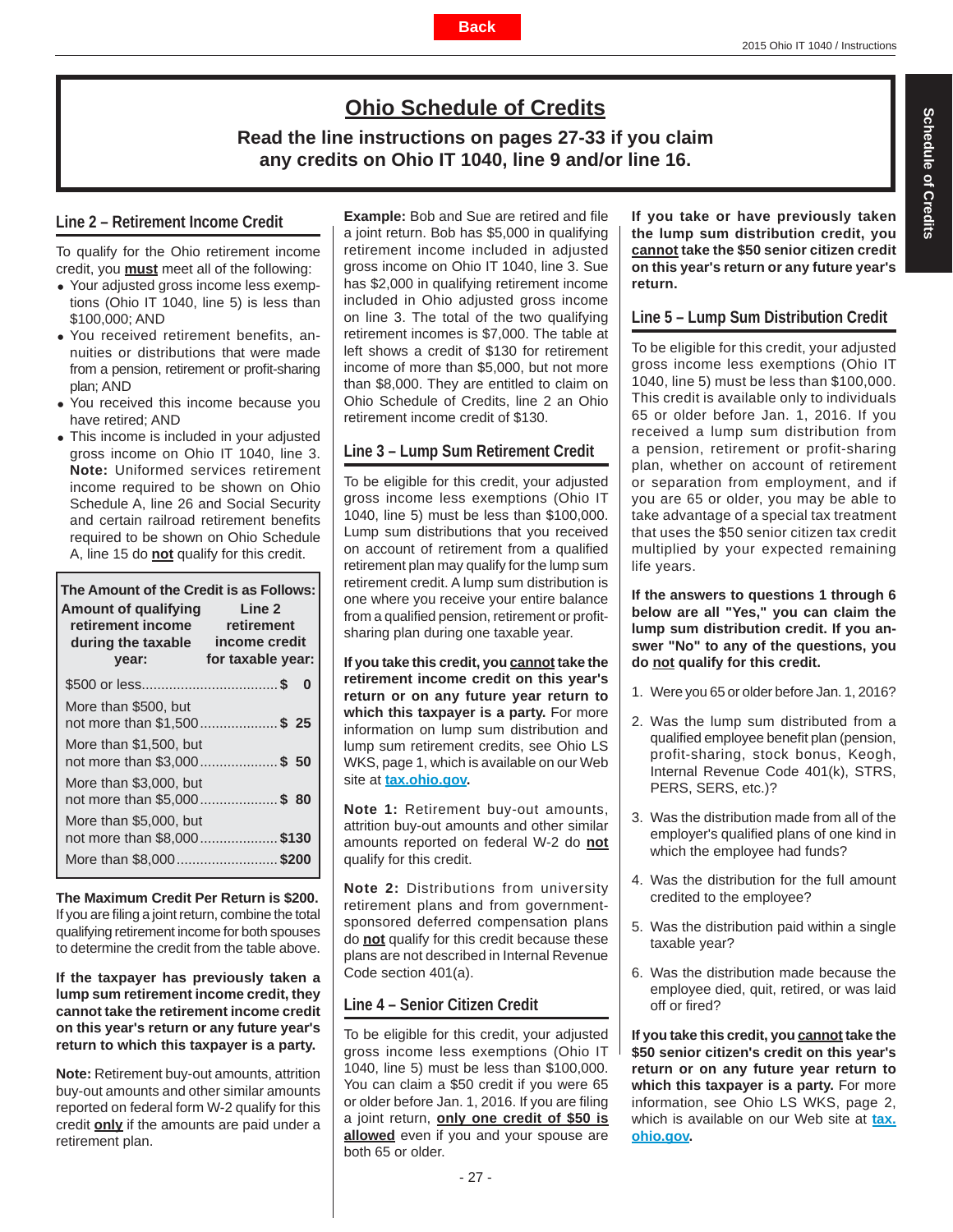<span id="page-27-0"></span>**Note 1:** Retirement buy-out amounts, attrition buy-out amounts and other similar amounts reported on federal W-2 do **not** qualify for this credit.

**Note 2:** Distributions from university retirement plans and from governmentsponsored deferred compensation plans do **not** qualify for this credit because these plans are not described in Internal Revenue Code section 401(a).

# **Line 6 – Child Care and Dependent Care Credit**

If your adjusted gross income (Ohio IT 1040, line 3) is less than \$40,000 and if you made payments that qualified for the federal child care and/or dependent care credit, you are entitled to this credit. Complete the worksheet below to calculate the amount of credit that you may claim.

# **Child Care and Dependent Care Worksheet for Ohio Schedule of Credits, Line 6**

- 1. Enter the amount from federal 2441, line 9, Child and Dependent Care Expenses ................................................................................. 1.
- X % 2. If your Ohio IT 1040, line 3 is less than \$20,000, enter 100% on this line. If your Ohio IT 1040, line 3 is equal to or greater than \$20,000, but less than \$40,000, enter 25% on this line. All others enter -0- on this line .............................................................................................. 2.
- 3. Multiply line 1 of this worksheet by the rate shown on line 2. Enter this amount here and on Ohio Schedule of Credits, line 6 ............................ 3.

**Note:** If Ohio IT 1040, line 3 is \$40,000 or more, you are **not** entitled to this credit.

# **Line 8 – Displaced Worker Training Credit**

Ohio law provides a \$500 maximum credit per taxpayer for amounts you pay for qualified displaced worker training during the 12-month period after you lose your job. Qualified displaced worker training is job training or education that improves your ability to perform a new job after you have lost your previous job. Displaced worker training includes apprenticeships, internships and educational classes. Complete the worksheet below.

It does **not** include amounts paid for computer purchases or upgrades, professional organizational fees, meals, mileage, transportation or outplacement firms that help you to develop skills to find a new job  $-$  for example, career planning, profile analysis, skills assessment, resume writing, market-

# **Displaced Worker Training Credit Worksheet for Ohio Schedule of Credits, Line 8**

**Such training qualifi es for this credit only if you can check "Yes" for questions 1, 2 and 3 below. Your spouse can also claim the credit on this return if (i) your spouse can also answer "Yes" to all of the questions and (ii) you fi le a joint return with your spouse.**

| 1. Did you lose your job because the place where you worked either permanently closed or moved, or because<br>your employer abolished your job or shift? Note: Abolishment of job or shift does not include layoffs resulting | Yes | <b>No</b> |  |
|-------------------------------------------------------------------------------------------------------------------------------------------------------------------------------------------------------------------------------|-----|-----------|--|
|                                                                                                                                                                                                                               |     |           |  |
| Date of separation_                                                                                                                                                                                                           |     |           |  |
| 2. During the 12-month period beginning when you lost your job, did you pay for any displaced worker training?                                                                                                                |     |           |  |
| 3. While you were receiving displaced worker training, were you either unemployed or working no more than                                                                                                                     |     |           |  |
| If you and/or your spouse checked "Yes" to all of the questions above, complete the worksheet below:                                                                                                                          |     |           |  |
| 1. Enter the amount of displaced worker training expenses you paid during 2014 and 2015 for displaced worker<br>training during the 12-month period beginning when you lost your job. Do not include any amount that was      |     |           |  |
|                                                                                                                                                                                                                               |     |           |  |
|                                                                                                                                                                                                                               |     |           |  |
| 4. Enter the amount of displaced worker training credit, if any, that you claimed on last year's Ohio IT 1040,                                                                                                                |     |           |  |
| 5. Subtract line 4 from line 3 (but not less than -0-). If your filing status is single, qualifying widow(er),<br>married filing separately or head of household, stop here. Line 5 is your displaced worker training         |     |           |  |
| If your filing status is married filing jointly and your spouse also answered "Yes" to the three questions<br>at the top of this worksheet, complete the remainder of this worksheet.                                         |     |           |  |
| 6. Enter the amount of displaced worker training expenses your spouse paid during 2014 and 2015 for dis-<br>placed worker training during the 12-month period beginning when he/she lost his/her job. Do not include          |     |           |  |
|                                                                                                                                                                                                                               |     |           |  |
|                                                                                                                                                                                                                               |     |           |  |
| 9. Enter the amount of displaced worker training credit, if any, that your spouse claimed on last year's Ohio IT                                                                                                              |     |           |  |
|                                                                                                                                                                                                                               |     |           |  |
|                                                                                                                                                                                                                               |     |           |  |
|                                                                                                                                                                                                                               |     |           |  |

|--|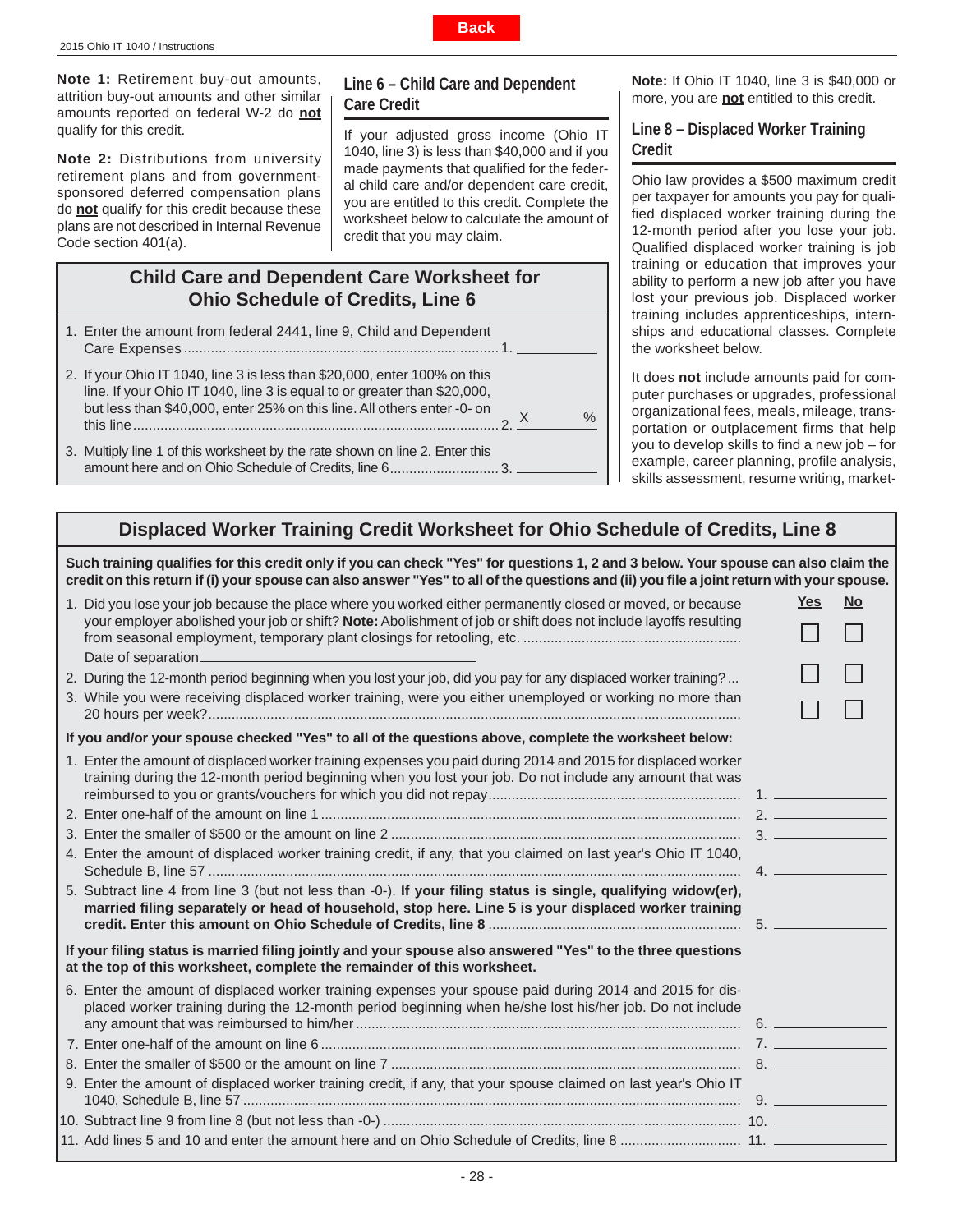<span id="page-28-0"></span>ing action plan, etc. – that are paid in one's endeavor to find a new job. These training classes are not to improve the skills that one would use in performing the functions or tasks associated with a new job.

**Line 9 – Ohio Political Contributions Credit**

You can claim a credit against your tax for monetary contributions you made during the year to the campaign committee of candidates for any of the following Ohio offices:

- Governor
- Lieutenant governor
- Secretary of state
- Auditor of state
- Treasurer of state
- Attorney general
- Chief justice of the Ohio Supreme Court
- Justice of the Ohio Supreme Court
- Ohio Board of Education
- Ohio Senate
- Ohio House of Representatives

The amount of the credit is the lesser of the combined total cash contributions you made during the year or \$50 (\$100 for married filing joint returns).

#### **Line 10 – Exemption Credit**

For taxable years beginning on or after Jan. 1, 2014, the \$20 personal and dependent exemption credit is only available to taxpayers with Ohio income tax base of less than \$30,000. Ohio income tax base is defined as Ohio adjusted gross income less exemptions. If Ohio income tax base is less than \$30,000, multiply your total number of personal and dependent exemptions by \$20 and enter on Ohio Schedule of Credits, line 10.

#### **Line 13 – Joint Filing Credit**



**To qualify for this credit, you and your spouse must each have qualifying Ohio adjusted gross income of at**  least \$500 after you have fig-

#### **ured your Ohio Schedule A adjustments.**

If you are a married couple filing a joint Ohio income tax return, you may qualify for a joint filing credit. You can take this credit only if each spouse has qualifying Ohio adjusted gross income of \$500 or more. **Qualifying Ohio adjusted gross income** does not include income from Social Security benefits, most railroad retirement benefits, uniformed services retirement income, interest, dividend and capital gain distributions, royalties, rents, capital gains, and state or local income tax refunds. This credit is limited to a maximum of \$650 (see the following examples).

**Example 1:** Bob and Sue file a joint return. Sue earned \$200,000 from her current employment. Bob's only source of income is \$500 from his state and municipal income tax refunds included in federal adjusted gross income. This \$500 is deducted on Ohio Schedule A, line 14 and is not included in Bob and Sue's Ohio adjusted gross income. Therefore, they do not qualify for Ohio's joint filing credit. However, if Bob had another source of qualifying income of \$500 or more not deducted on Ohio Schedule A, he and Sue would qualify for the credit.

If you **do not** qualify for the joint filing credit, enter -0- on Ohio Schedule of Credits, line 13. If you **do** qualify for the joint filing credit, calculate it this way:

| If Ohio income tax base<br>(IT 1040, line 5) is: | Your credit is: |
|--------------------------------------------------|-----------------|
| \$25,000 or less 20% of line 12                  |                 |
| More than \$25,000,<br>but not more than         |                 |
| More than \$50,000.<br>but not more than         |                 |
| More than \$75,000 5% of line 12                 |                 |
| This credit is limited to a maximum<br>of \$650. |                 |

**Example 2:** If your Ohio income tax base (Ohio IT 1040, line 5) is \$20,000 and the amount on line 12 is \$303, then the joint filing credit will be \$61:

\$303 – from line 12 x .20 – from table above

Joint filing credit  $= $61$  (rounded)

If you qualify for this credit, but you and your spouse do not each have a W-2 form showing \$500 or more of income, then you **must** include with the return a separate statement explaining the income that qualifies for this credit. You **must** show that each spouse has \$500 or more of qualifying income included in adjusted gross income (Ohio IT 1040, line 3) in order to take the joint filing credit.

#### **Line 14 – Earned Income Credit**

For taxable years beginning on or after Jan. 1, 2014, nonrefundable earned income credit is available for taxpayers who were eligible for the federal earned income tax credit (EITC) on their federal tax returns. The Ohio earned income credit is equal to 10% of the taxpayer's federal EITC.

However, if the taxpayer's Ohio income tax base (Ohio adjusted gross income less exemptions) exceeds \$20,000 on either an individual or joint tax return, then the credit is limited to 50% of the tax otherwise due after deducting all other credits that precede the credit except for the joint filing credit. See the worksheet on page 30.

#### **Line 15 – Ohio Adoption Credit**

You can claim a credit against your tax if you adopted a minor child (under 18 years of age) during the taxable year. The amount of the credit for each minor child legally adopted by the taxpayer shall equal the greater of the following:

- 1. \$1,500 (one-thousand five-hundred dollars);
- 2. The amount of expenses incurred by the taxpayer and the taxpayer's spouse to legally adopt the child, not to exceed \$10,000 (ten-thousand dollars). For the purposes of this division, expenses incurred to legally adopt a child include expenses described in Ohio Revised Code section 3107.055, division (C).

**This is a one-time credit per child.** Any unused amounts can be carried forward for up to five years. The adoption must be final and recognizable under Ohio law in the year for which you first claim the credit. "Legally adopt" does not include the adoption of a minor child by the child's stepparent.

# **Line 16 – Job Retention Credit, Nonrefundable Portion**

Administered by the Ohio Tax Credit Authority through the Ohio Development Services Agency, the nonrefundable portion of the job retention credit applies to "eligible businesses" that commit to a substantial capital investment project that will retain jobs in Ohio. In consideration of an eligible business' commitment to acquire, construct, renovate or repair buildings, machinery or equipment, or conduct basic research and new product development at the Ohio project site, the authority will grant a tax credit equal to a percent of the Ohio income tax withheld from the taxpayer's employees at the project site over the term of the credit.

An "eligible business" must apply to the authority for review and approval of the taxpayer's proposed capital investment project. Following the authority's approval of the taxpayer's project, the eligible business and the authority can enter a tax credit agreement. While the particulars can vary from agreement to agreement, depending on the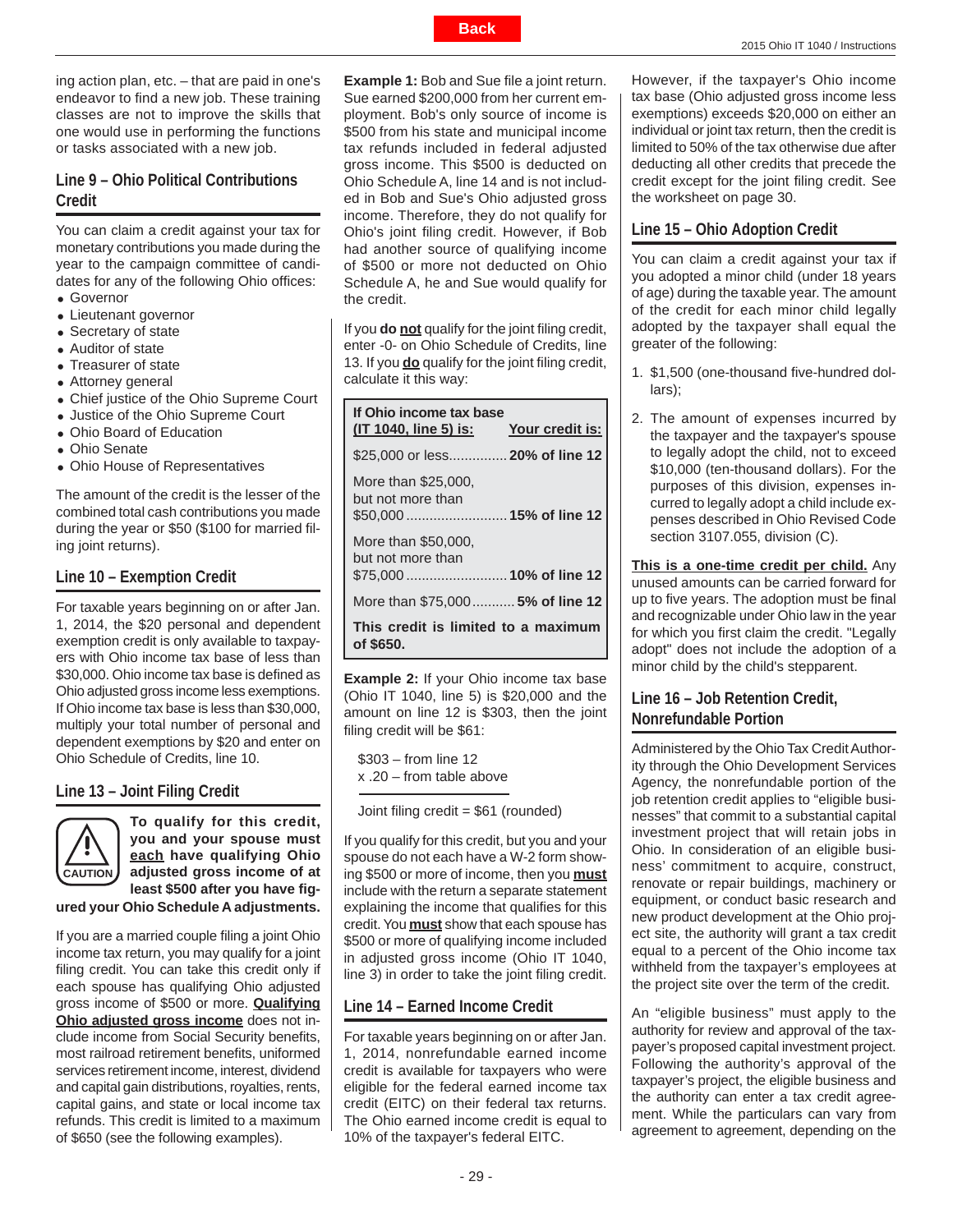number of full-time equivalent employees at the project and the value of the project, the credit cannot exceed 75% of the tax withheld, and the credit term is limited to 15 years. The taxpayer must maintain operations at the project site for the greater of (a) the term of the credit plus three years, or (b) seven years.

For each taxable year for which the taxpayer claims the credit, the taxpayer is required to submit a copy of the Ohio Development Services Agency's certificate of verification with the taxpayer's tax report. However, failure to submit a copy of the certificate with the report does not invalidate a claim for the credit if the taxpayer submits a copy of the certificate to the commissioner within 60 days after the commissioner requests it.

A pass-through entity will generally claim this credit as a credit against the pass-through entity's commercial activity tax (CAT) liability. Nevertheless, a pass-through entity can make an irrevocable election to pass-through the credit to its owners. If the pass-through entity makes the election, those owners that are individuals can claim their share of the credit against either their CAT liability on a stand-alone basis or against their Ohio individual income tax liability. See Ohio Revised Code sections 122.171(I) and 5747.058(B).

For additional information please contact the Ohio Development Services Agency's Office of Grants and Tax Incentives at (614) 466-4551 or (800) 848-1300.

# **Line 17 – Credit for New Employee in an Enterprise Zone**

An employer that is complying with an enterprise zone agreement under R.C. 5709.62 and 5709.63 and that has not closed or reduced employment at any place of business in Ohio within the previous 12 months may apply to the director of the Ohio Development Services Agency for an "employee tax credit certificate" for each "eligible new employee," which the employer hires after June 30, 1994 at the facility to which the enterprise zone agreement applies.

An employer that receives a tax credit certificate for an eligible employee may claim a \$1,000 nonrefundable credit for each taxable year covered under the enterprise zone agreement during which the employer employs the eligible new employee. If an eligible employee is employed for less than the employer's full taxable year, the taxpayer's credit is proportionately reduced. See R.C. 5709.66(B)(1).

An "eligible employee" is a new employee at the facility to which the enterprise zone agreement applies who at the time hired was a recipient of aid to dependent children or general assistance and who resided for at least one year in the county in which the facility is located. See R.C. 5709.66(B)(2)(a).

**Important:** Taxpayers who claim this credit should maintain for four years a supporting schedule that provides the following information for **each** eligible employee for which an employee tax credit certificate is received from the director of the Ohio Development Services Agency: (a) name of employee, (b) date hired (and date of termination of employment if applicable) and (c) amount of credit claimed. If a taxpayer claims the R.C. 5709.66 enterprise zone new employee tax credit with respect to an employee, the taxpayer may not claim the R.C. 122.17 new jobs refundable credit with respect to that employee. See R.C. 5709.66(B) (2)(b)(i) and 122.17(A).

The employer calculates the credit. If the employer is a pass-through entity, each investor in the pass-through entity may claim a proportionate share of the credit. Unused credit amounts may be carried forward for three taxable years following the taxable year in which the credit is generated.

# Line 18 - Credit for Certified Ethanol **Plant Investments**

A taxpayer may claim a credit if the taxpayer invests in a certified ethanol plant. The investment must be made after Jan. 1, 2002 and before Dec. 31, 2012.

The amount of the credit is equal to 50% of the money the taxpayer invests in a certified ethanol plant up to a maximum of \$5,000 per taxpayer per ethanol plant regardless of the number of years in which the taxpayer makes investments. The credit shall be claimed for the taxable year during which the investment was made.

"Ethanol" means the fermentation of ethyl alcohol from agricultural products, including potatoes, cereal, grains, cheese whey, sugar beets, forest products and other renewable resources that meet all of the specifications of the American Society for Testing and Material. Certified ethanol plant means a facility at which ethanol is produced **and** for which the Ohio Department of Agriculture has issued a certificate under R.C. 901.13.

If the investor is a pass-through entity, each equity investor in the pass-through entity may claim a proportionate share of the credit. The total credit for all years may not exceed the maximum limit of \$5,000 per taxpayer per certified ethanol plant.

# **Ohio Earned Income Credit Worksheet, Ohio Schedule of Credits, Line 14**

If you do not qualify for the federal earned income tax credit (EITC), you do not qualify for the Ohio earned income credit (EIC).

If you have claimed the low income credit on the Ohio Schedule of Credits, line 7, your tax liability is already \$0, therefore you do not benefit from this nonrefundable EIC. **Stop here.** 

If Ohio income tax base is \$20,000 or less for single or married filing joint return, complete only lines 1-3 of the worksheet below.

| 3. Ohio EIC limit – 10% of line 1 above. If Ohio income tax base is \$20,000 or less for single or married filing<br>joint return, this is your EIC. Enter here and on line 14 of Ohio Schedule of Credits, and stop here3. |  |
|-----------------------------------------------------------------------------------------------------------------------------------------------------------------------------------------------------------------------------|--|
| If Ohio income tax base is greater than \$20,000 for single or married filing joint return, complete the rest of<br>this worksheet to determine your Ohio EIC.                                                              |  |
|                                                                                                                                                                                                                             |  |
|                                                                                                                                                                                                                             |  |
|                                                                                                                                                                                                                             |  |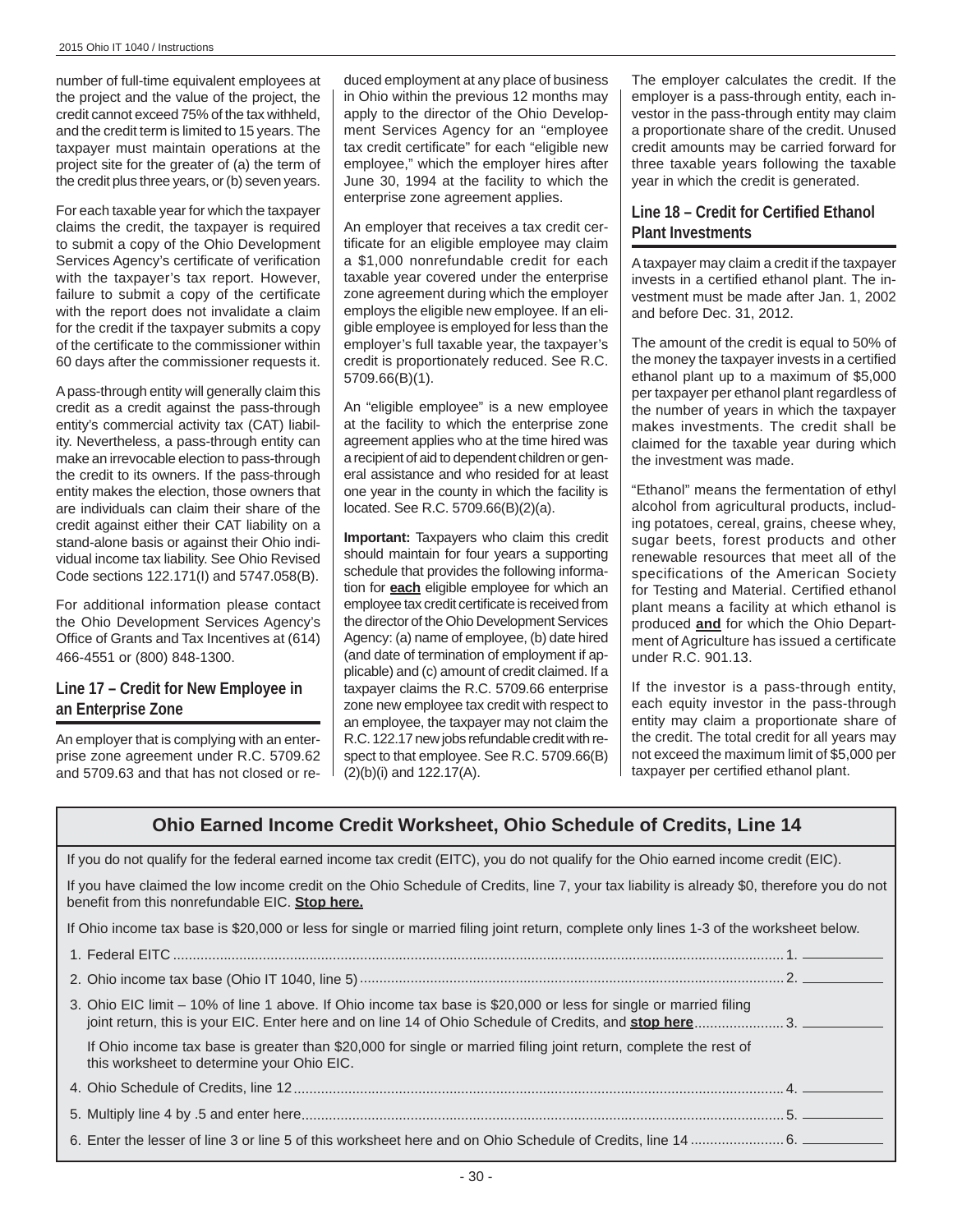The Ohio Department of Agriculture administers this credit. To obtain additional information, please contact the **Ohio Department of Agriculture, 8995 East Main Street, Reynoldsburg, OH 43068; general phone number: 614-466-2732; e-mail address: agri@odant.agri.state.oh.us.**

# **Line 19 – Credit for Purchases of Grape Production Property**

Grape producers may claim a credit equal to 10% of the cost of purchasing and installing or constructing qualifying property on or after Jan. 1, 1994. Qualifying property is any property, plant or equipment used in growing, harvesting or producing grapes in Ohio. The credit is subject to recapture if the taxpayer disposes of the property or ceases to use it as qualifying property within seven years after placing it in operation. The grape producer calculates the credit. If the producer is a pass-through entity, each investor in the pass-through entity may claim a proportionate share of the credit. Unused credit amounts may be carried forward for seven taxable years following the taxable year in which the credit is generated. After that time the unused portion of the credit expires.

# **Line 20 – Invest Ohio Credit**

InvestOhio provides a nonrefundable personal income tax credit to investors that infuse new equity (cash) into Ohio small businesses to acquire an ownership interest in the company. The small business is required to reinvest that infusion of cash into one of five categories of allowable expenses within six months of its receipt. The investor must retain his or her ownership interest for a two-year holding period before the tax credit may be claimed. The small business must similarly retain the property that it purchased from the cash infusion for the entire two-year holding period.

The Ohio Development Services Agency administers this program in collaboration with the Ohio Department of Taxation. For more information, go to **[http://development.ohio.gov/bs/bs\\_invest](http://development.ohio.gov/bs/bs_investohio.htm)  [ohio.htm.](http://development.ohio.gov/bs/bs_investohio.htm)**

**Line 21 – Enterprise Zone Day Care and Training Credit**

#### **Enterprise Zone Day Care Credit**

Employers who hold a Tax Incentive Qualification Certificate issued by the Ohio Development Services Agency and who reimburse "qualifying new employees" (defined at right) for all or part of day-care services necessary to enable such employees to be employed at the enterprise zone facility to which the tax incentive qualification certificate applies, can claim a nonrefundable tax credit equal to the amount reimbursed. However, the credit is limited to a maximum of \$300 for each child or dependent of the qualifying new employee receiving the day-care services. Only reimbursements of amounts that new employees pay to day-care centers licensed by the Ohio Department of Human Services for day-care services provided during the first 24 months of employment are eligible for this credit. The credit is available for the taxable year in which the reimbursement is made.

**Important:** Taxpayers claiming the daycare credit should maintain for four years a supporting schedule that provides the following information for **each** qualifying new employee receiving reimbursement for day-care expenses:

- Name of employee
- Date hired
- Number of children or dependents receiving day-care services
- Amount reimbursed to employee.

For purposes of the enterprise zone daycare credit and the enterprise zone training credit, R.C. 5709.64(A)(2) defines "qualifying new employees" as persons who at the time they were hired were one of the following:

- Unemployed persons residing for at least six months in the county in which the enterprise's project site is located,
- "Job Training Partnership Act" eligible employees residing for at least six months in the county in which the enterprise's project site is located,
- Recipients of aid to dependent children, general relief or unemployment compensation benefits who reside for at least six months in the county in which the enterprise's project site is located,
- Handicapped persons as defined under R.C. 3304.11(A), residing for at least six months in the county in which the enterprise's project site is located, or
- Residents for at least one year of an enterprise zone located in the county in which the enterprise's facility is located.

The employer calculates the credit. If the employer is a pass-through entity, each equity investor in the pass-through entity may claim a proportionate share of the credit Credit amounts that are not used in the year generated can be carried forward to the next succeeding taxable year(s) until fully utilized.

#### **Enterprise Zone Training Credit**

Employers that hold a tax incentive qualification certificate issued by the Ohio Development Services Agency and that pay or reimburse all or part of the cost of participation by "qualifying new employees" in a "qualified training program" can claim a nonrefundable tax credit equal to the amount that the employer pays or reimburses the qualifying new employee for the training program. However, the maximum credit is \$1,000 per employee. In addition, the employee must be employed by the enterprise for at least 90 days following completion of the training program. This credit is allowed for the taxable year in which the employee completes the 90 days of subsequent employment.

**Important:** Taxpayers claiming the training credit should maintain for four years a supporting schedule providing the following information for **each** qualifying new employee for whom the taxpayer is claiming the credit:

- Name of employee
- Date hired and date of termination (if applicable)
- Amount paid or reimbursed for all or part of the cost of the employee's participation in the qualified training program

R.C. 5709.61(P) defines a "qualified training program" as any noncredit training program or course of study that is offered by any of the following:

- State college or university
- University branch district
- Community college
- Technical college
- College or university certified under R.C. 1713.02
- School district
- Joint vocational school district
- School registered under R.C. 3332.05
- An entity administering any federal, state or local adult education and training program; OR
- Any enterprise.

In addition, a qualified training program must meet all the following requirements:

- The training program is approved by the director of the Ohio Development Services Agency; AND
- The purpose of the training program is to satisfy the need of a particular industry or enterprise for skilled or semi-skilled employees; AND
- An individual is required to complete the course or program before filling a position at the enterprise's facility.

The employer calculates the credit. If the employer is a pass-through entity, each equity investor may claim a proportionate share of the credit. Credit amounts that are not used can be carried forward to the succeeding taxable year(s) until fully utilized.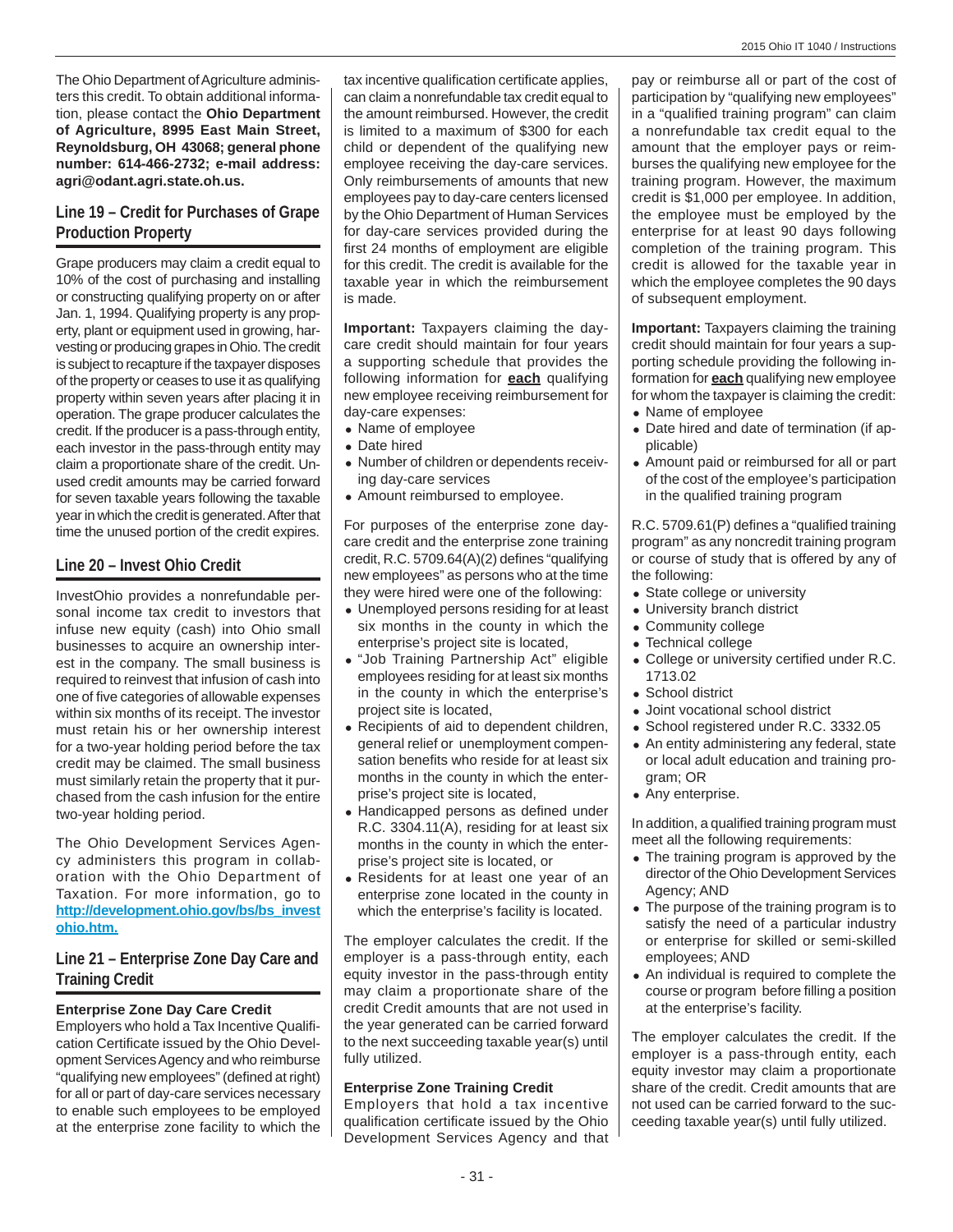# <span id="page-31-0"></span>**Line 22 – Research and Development Credit**

Beginning with taxable year 2003, a nonrefundable credit is allowed equal to a borrower's research and development loan payments made during a calendar year that includes the last day of the taxable year for which the credit is claimed. The amount of the credit for a taxable year shall not exceed \$150,000. No taxpayer is eligible to claim this credit unless it has obtained a certificate issued by the director of Ohio Development Services Agency and submits a copy with the tax return filing for that taxable year. The credit shall be claimed in the order required under R.C. section 5747.98.

# **Line 23 – Historic Preservation Credit**

Include a copy of the certificate that you received from the Ohio Development Services Agency (ODSA). For additional information, visit the ODSA's Web site at **[http://develop](http://development.ohio.gov/cs/cs_ohptc.htm)[ment.ohio.gov/cs/cs\\_ohptc.htm](http://development.ohio.gov/cs/cs_ohptc.htm)** or call 614-995-2292 or 1-800-848-1300.

# **Line 26 – Income Not Earned or Received in Ohio (Nonresident Credit)**

Enter the portion of Ohio adjusted gross income from Ohio IT 1040, line 3 that was not earned or received in Ohio. You must complete and include Ohio IT NRC (which is available on our Web site at **[tax.ohio.gov](http://tax.ohio.gov/)**) to calculate this credit unless your only income from Ohio sources were wages reported on your W-2(s) and you and/or your family members do not directly or indirectly own the business that paid you those wages.

Do **not** include on this line pass-through entity distributive shares of income allocated or apportioned to Ohio.

**Note:** Retirement buy-out amounts, attrition buy-out amounts and other similar amounts reported on your W-2(s) should **not** be included on this line to the extent that such amounts are based upon employment or previous employment within Ohio. Do not include on this line any severance pay, termination pay, final pay or "golden parachute" amounts if you (i) earned in Ohio any portion of such amounts and/or (ii) were employed in Ohio by the payor or the payor's affiliate prior to or at the time of your receipt of such amounts.

# **Line 28 – Determining the Factor**

The factor must be four digits to the right of the decimal. Do **not** round to the nearest ten-thousandth. **Example:** Enter .435762 as .4357.

# **Line 29 – Income Subjected to Tax by Other States (Resident Credit)**

If you were a full-year Ohio resident during 2015 and you had income subjected to tax by other states or the District of Columbia, you may qualify for the Ohio resident tax credit. The credit is the **lesser** of lines 31 or 32.

This line amount is the portion of your Ohio adjusted gross income subjected to a tax on income in other states or the District of Columbia while you were a resident of Ohio, less related deductions allowed in computing federal adjusted gross income and increased or decreased by related adjustments on the Ohio Schedule of Credits.

**Limitation:** Do **not** include income for which you have directly or indirectly deducted, or were entitled to deduct in computing federal adjusted gross income. See our information release IT 2006-02 entitled "Inapplicability of Ohio Resident Credit with Kentucky Corporate Income Tax," which is on our Web site at **[tax.ohio.gov.](http://tax.ohio.gov/)**

**Do not include wages, salaries, tips or commissions earned by full-year Ohio residents in Indiana, Kentucky, West Virginia, Michigan or Pennsylvania that is shown on Ohio Schedule A, line 13 and certain income earned by military nonresidents that is shown on Ohio Schedule A, line 25. This income is not taxed and does not qualify for the credit.**

# **Line 31 – Determining the Factor**

The factor must be four digits to the right of the decimal. Do **not** round to the nearest ten-thousandth. **Example:** Enter .435762 as .4357.

# **Line 32 – Other States' Income Tax**

Enter the amount of 2015 income tax, less all related nonrefundable credits other than withholding, estimated tax payments and carryforwards from previous years, paid to other states or the District of Columbia. In general, this amount will be the amount shown on the line of the other state's income tax return that is equivalent to Ohio IT 1040, line 13.

**Note:** See our information release IT 2006- 02 entitled "Inapplicability of Ohio Resident Credit with Kentucky Corporate Income Tax," which is on our Web site at **[tax.ohio.](http://tax.ohio.gov/) [gov.](http://tax.ohio.gov/)**

# **Line 34 – Manufacturing Equipment Grant**

For taxable years ending on or after July 1, 2005, the R.C. 5747.31 manufacturer's credit converts to a grant administered by the Ohio Development Services Agency (DSA). For taxable years ending before July 1, 2005, the credit continues to apply.

The manufacturer's grant applies to each sole proprietor who purchased new manufacturing machinery and equipment during the qualifying purchase period of July 1, 1995 to June 30, 2005. The manufacturer's grant also applies to each taxpayer having an interest in pass-through entities that purchased new manufacturing machinery and equipment during the same period. In all cases, the taxpayer or the pass-through entity must have installed the new manufacturing machinery and equipment in Ohio no later than June 30, 2006.

The grant is claimed as a direct reduction to the taxpayer's 2015 Ohio income tax liability and is nonrefundable. The concepts, definitions and computations that apply to the credit also apply to the grant.

If the taxpayer's taxable year ended on or after July 1, 2005, the grant applies not only to the qualifying new manufacturing machinery and equipment purchased during the period of Jan. 1, 2005 to June 30, 2005, but also to qualifying equipment purchased in 2004 and earlier purchase years. Thus, for each taxpayer whose taxable year ended on or after July 1, 2005, the grant applies to (i) the 1/7 amounts from 2005 qualifying purchases, (ii) the 1/7 amounts from pre-2005 qualifying purchases for which the taxpayer claimed the manufacturer's credit on prior years' income tax returns and (iii) unused credit carryforwards (limited to a three-year carryforward period).

If a C corporation elected S corporation status and at the time of the election the C corporation would have been able to claim the manufacturing credit or grant, then those individuals who owned the stock in the corporation at the time of the election can claim the grant for "unused" manufacturing credits. For purposes of claiming the grant, unused manufacturing credits include both the (i) unused 1/7 amounts that would have been available to the C corporation in each of the next six franchise tax years had the C corporation not made the "S" election and (ii) unused carryforward amounts that would have been available to the C corporation in each of the next three franchise tax years had the C corporation not made the "S" election.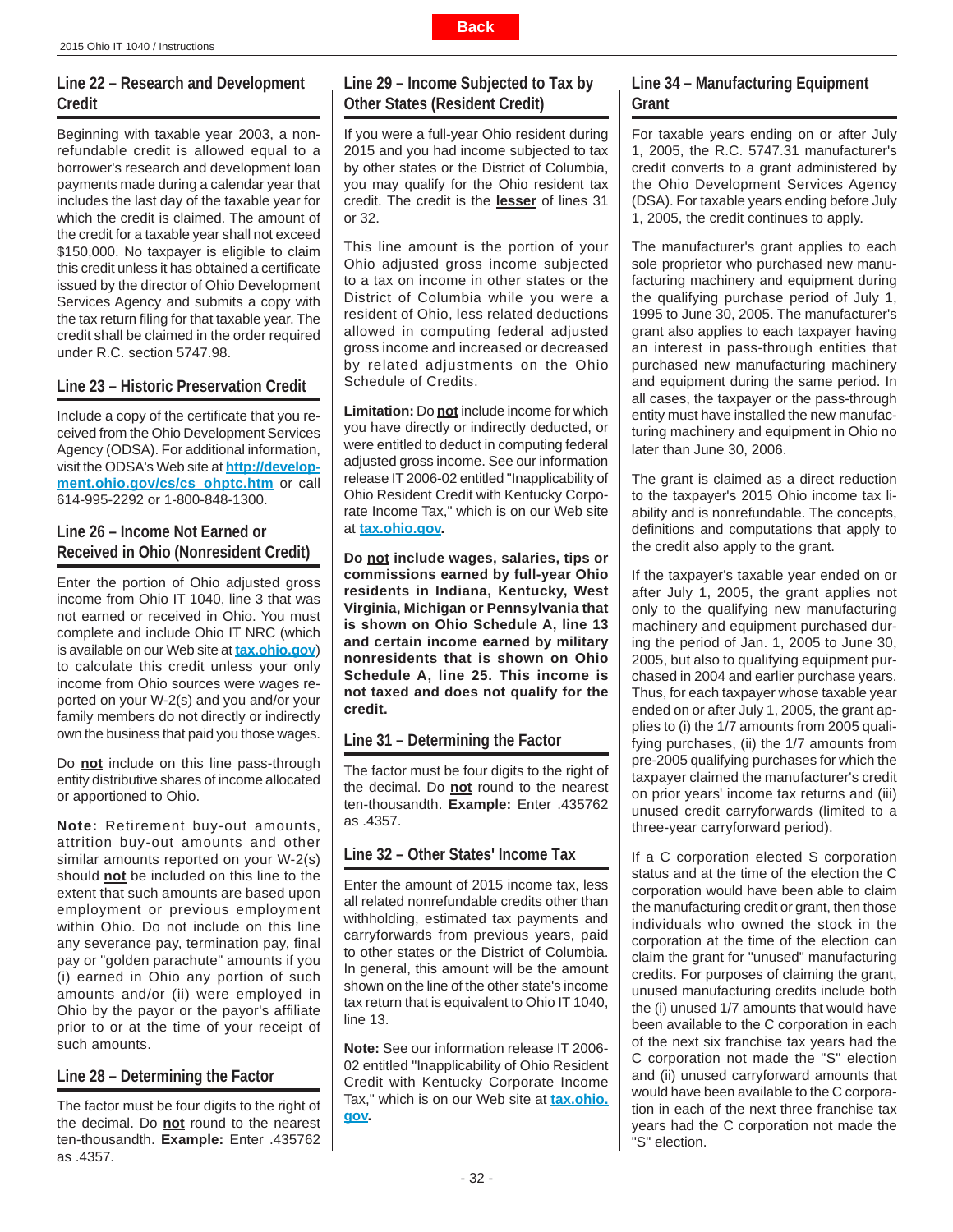<span id="page-32-0"></span>**Note:** The grant applies only if both of the following conditions are met:

- **1. The taxpayer fi les a grant request form with the taxpayer's 2015 individual Ohio income tax return.** The grant request form is available on our Web site at **[tax.ohio.gov;](http://tax.ohio.gov/)** AND
- **2. The purchaser of the qualifying new manufacturing machinery and equipment fi led a notice of intent with the DSA by the date of the taxpayer's timely fi led Ohio tax return, including extensions, for the taxpayer's taxable year that included Sept. 30,**  2005. However, a timely filed notice of the intent to claim the credit constitutes a timely filed notice of the intent to claim the grant.

#### **Line 36 – Historic Preservation Credit**

Include a copy of the certificate that you received from the Ohio Development Services Agency (ODSA). For additional information, visit the ODSA's Web site at **[http://develop](http://development.ohio.gov/cs/cs_ohptc.htm)[ment.ohio.gov/cs/cs\\_ohptc.htm](http://development.ohio.gov/cs/cs_ohptc.htm)** or call 614-995-2292 or 1-800-848-1300.

#### **Line 37 – Business Jobs Credit**

If the Ohio Tax Credit Authority of the Ohio Development Services Agency (ODSA) has granted you this credit for 2015, you should enter the certified amount on Ohio Schedule of Credits, line 37. This amount is considered a payment that can be refunded in whole or in part if your total payments on Ohio IT 1040, line 18 exceed the amount shown on Ohio IT 1040, line 13. For further details about this credit, call the ODSA at 614-466-4551 or 1-800-848-1300.

#### **Line 38 – Pass-Through Entity Credit**

If you are a direct or indirect investor in a passthrough entity that filed and paid Ohio tax on Ohio IT 4708 (Composite Income Tax Return for Certain Investors in a Pass-Through Entity) or Ohio IT 1140 (Pass-Through Entity and Trust Withholding Tax Return), you should enter the amount of Ohio tax paid on your behalf by the pass-through entity or trust. Investors and trust beneficiaries who claim this credit for taxes paid on their behalf **must include federal K-1(s)**, which reflect the amount of Ohio tax paid. In addition, see instructions for Ohio Schedule A, line 2 on page 19.

The K-1(s) should show the amount of your distributive share of income, the amount of Ohio tax paid, the legal name of the entity and the entity's federal employer identification number.

### **Line 39 – Motion Picture Production Credit**

Include a copy of the certificate that you received from the Ohio Development Services Agency (ODSA). For additional information, visit the ODSA's Web site at **[http://www.](http://www.ohiofilmoffice.com/Incentives.htm) ohiofi lmoffi [ce.com/Incentives.htm](http://development.ohio.gov/cs/cs_ohptc.htm)l** or call 614-644-5156 or 1-800-848-1300.

### **Line 40 – Financial Institutions Tax Credit**

If you are an investor in a pass-through entity or trust that is responsible to file and pay the Ohio Financial Institutions Tax, you may claim a credit to the extent of the proportionate share of the amount paid on your behalf by the pass-through entity or trust. Investors and trust beneficiaries who claim this credit for taxes paid on their behalf must include the federal  $K-1(s)$ , which reflect the Ohio tax paid.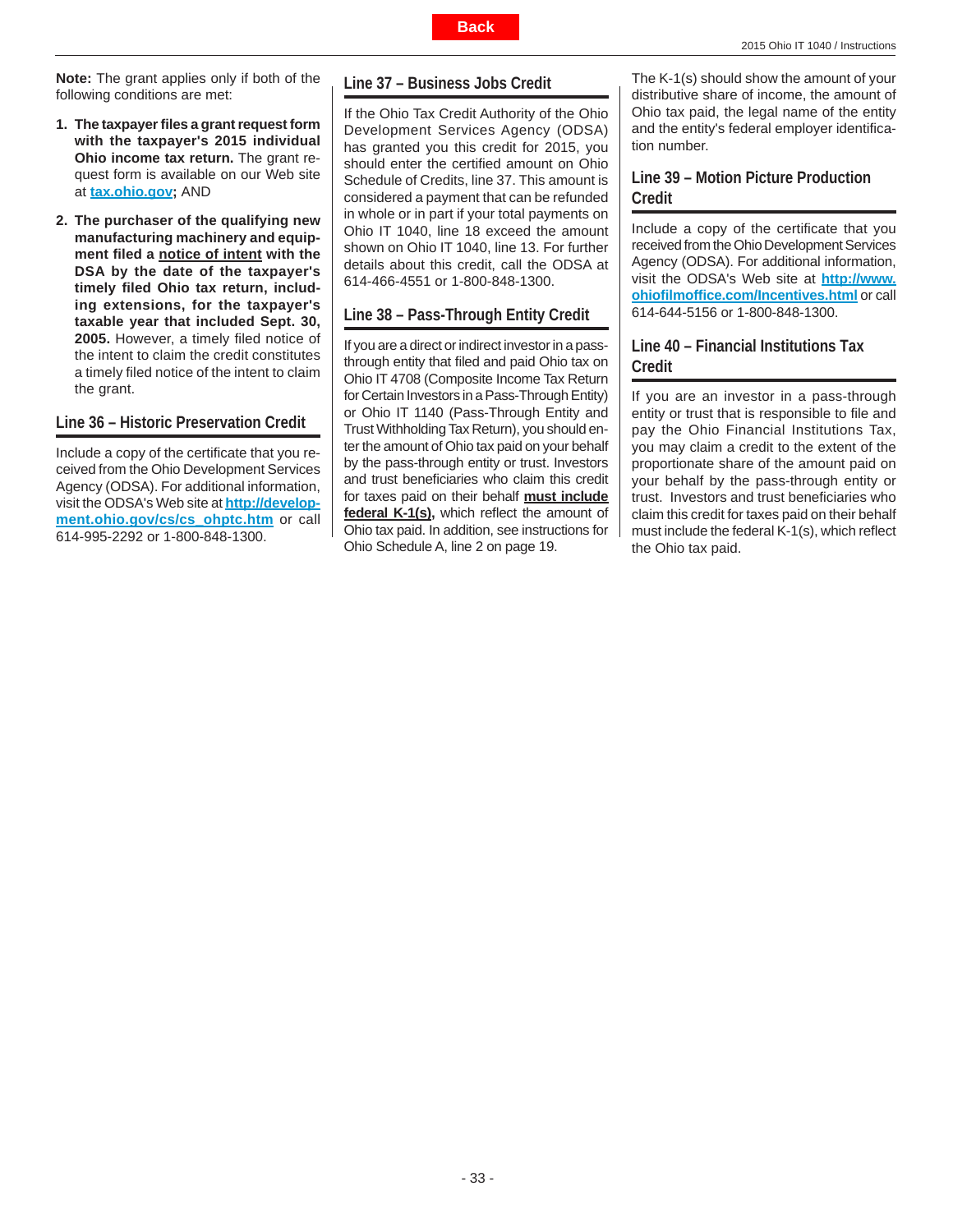**Unpaid Use (Sales) Tax Explanation and Instructions for Ohio IT 1040**

<span id="page-33-0"></span>**TIP:** This line will be -0- if you made no catalog, Internet or out-of-state purchases. If you do have catalog, Internet or out-of-state purchases, many out-ofstate retailers already collect use (sales) tax on your purchase. Your receipt will show it as a sales tax amount. If the retailer charges you sales tax on your purchase, you do **not** have to use the Ohio income tax return to pay additional use tax to Ohio.

Use Ohio IT 1040, line 12 to report the amount of unpaid use (sales) tax (if any) on out-of-state purchases that you made if you used, stored or consumed in Ohio the item or service you purchased (for example, Internet, television/radio ads, catalog purchases or purchases made directly from an out-of-state company) and for which you paid **no** sales tax on such purchase(s). **Complete the use tax worksheet on page 35 to determine if you owe this tax.**

**Note:** Any unpaid portion of the Ohio use tax is subject to collection, including penalty and interest, under Ohio Revised Code Chapter 5747. If you previously paid your Ohio use tax by filing Ohio VP USE, then you do not have to report the use tax on Ohio IT 1040, line 12.

# **Ohio's Use Tax**

Ohio's use tax has been part of our tax laws since 1936. The use tax rate is equal to the sales tax rate in your county. Every state with a sales tax also has a companion use tax. The use tax laws were passed to eliminate the disadvantage to Ohio retailers when Ohio shoppers buy from out-of-state sellers who do not collect Ohio sales tax.

#### **Who Benefits From the Tax?**

- ✔ **You and Our Schools:** One-third of Ohio's sales and use tax supports our elementary and secondary schools. The remaining two-thirds pays for state services – higher education, parks, public safety, etc.
- ✔ **County Governments and Transit Authorities:** The sales and use tax is the largest source of financing for the local criminal justice system and public transportation systems.
- ✔ **Ohio Retailers:** The use tax protects Ohio jobs and helps Ohio retailers by keeping prices competitive with out-of-state merchants who don't collect sales tax.

#### **Can You Give Me an Example?**

If you buy a taxable item or service from an out-of-state retailer and pay no sales tax, Ohio requires you to pay the Ohio use tax if you will use, store or consume the item or service in Ohio. The use tax applies when you buy from catalog or Internet retailers. The use tax rate is equal to the sales tax rate in the Ohio county where you will use, store or consume the item or service.

**Example:** Rita lives in Tuscarawas County. She orders a new bedspread from the Catalog Linen Company based in New York. The price is \$125. The catalog company collects no sales tax. Rita is liable for paying Ohio's use tax:

**Taxable purchase:** \$125

**Ohio + Tuscarawas County use tax rate**  $= 6.75%$ 

**Use tax:** \$125 x .0675 = **\$8.44**

**Round this \$8.44 use tax amount to the nearest whole dollar: \$8**

**Rita would enter \$8 on Ohio IT 1040, line 12.**

**What if I Have Already Paid Tax on My Out-of-State Purchase?**

If you previously paid to another state sales tax on the purchase or if you have previously paid your Ohio use tax by filing Ohio VP USE, then you do not have to report on Ohio IT 1040, line 12 any use tax on that purchase.

#### **I Owe Ohio Use Tax – How Do I Pay It?**

You can pay your use tax when you file your Ohio income tax return. Complete the worksheet on page 35.

If you do not have to file an Ohio income tax return (see page 9) but you owe Ohio use tax, you must file Ohio VP USE to pay the tax. This form is on our Web site at **[tax.ohio.gov.](http://tax.ohio.gov/)**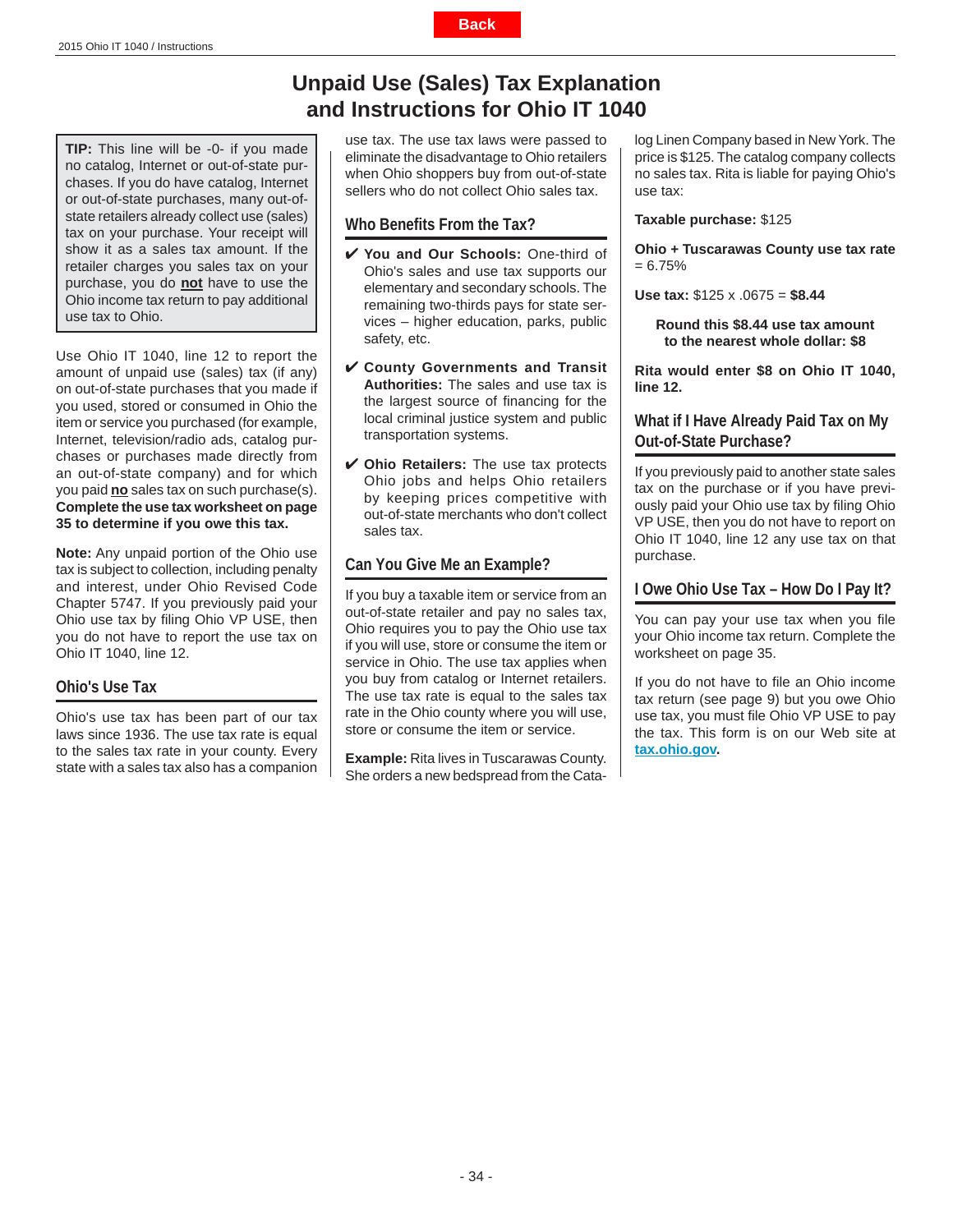<span id="page-34-0"></span>

| How to Calculate Use Tax for Ohio IT 1040                                                                                                                                                                                                                                                                                                                                                                                                                                                                                                                                                           |           |
|-----------------------------------------------------------------------------------------------------------------------------------------------------------------------------------------------------------------------------------------------------------------------------------------------------------------------------------------------------------------------------------------------------------------------------------------------------------------------------------------------------------------------------------------------------------------------------------------------------|-----------|
| If during 2015 you made any out-of-state purchase of goods or services that you used, stored or consumed in Ohio (e.g., Internet,<br>television/radio ads, catalog purchases or purchases made directly from an out-of-state company) and if you paid no sales tax in any<br>state on that purchase, you are required to complete this worksheet to determine the Ohio use tax that you owe on that purchase.<br>Complete the following worksheet to determine if you owe any Ohio use tax (which is the Ohio sales tax on your out-of-state purchase).<br>For additional information, see page 34. |           |
| a. During 2015 did you make any of the purchases described above?<br>No - STOP - You do not need to report on your Ohio income tax return any Ohio use tax. Enter<br>-0- on line e below and on Ohio IT 1040, line 12.<br>Yes – Complete line b of this worksheet to determine if you owe Ohio use tax on your purchase(s).                                                                                                                                                                                                                                                                         |           |
| b. Did the retailer charge you sales tax (Ohio or any other state) on your out-of-state purchase(s)?<br>Yes - STOP - You do not owe any Ohio use tax. Enter -0- on line e below and on line Ohio IT 1040,<br>line 12.<br>No – You owe Ohio use tax on your purchase(s). Complete lines c, d and e of this worksheet.                                                                                                                                                                                                                                                                                |           |
| c. Enter the total of your out-of-state purchases on which you paid no sales tax and no Ohio use tax.                                                                                                                                                                                                                                                                                                                                                                                                                                                                                               | \$<br>.00 |
| d. Enter your county use tax rate. Use the decimal chart below to calculate your use tax.                                                                                                                                                                                                                                                                                                                                                                                                                                                                                                           |           |
| e. Multiply line c by line d. This is the amount of Ohio use tax that you owe on your out-of-state purchase(s).<br>Write the amount here (round to the nearest dollar) and on Ohio IT 1040, line 12. This amount is part of your<br>income tax liability.                                                                                                                                                                                                                                                                                                                                           |           |

# **County Sales and Use Tax Rates**

State and county sales and use tax rates changed during the year. The following chart reflects sales and use tax rates in effect on Oct. 1, 2015. You can access our Web site at **[tax.ohio.gov](http://tax.ohio.gov/)** for specific tax rates in effect at the time of your purchase.

|                                        | Rate                             |                                  |                                                      | Rate                             |                                  |                   | Rate           |                |
|----------------------------------------|----------------------------------|----------------------------------|------------------------------------------------------|----------------------------------|----------------------------------|-------------------|----------------|----------------|
| County                                 | <b>Decimal</b>                   | <b>Percent</b>                   | County                                               | <b>Decimal</b>                   | <b>Percent</b>                   | County            | <b>Decimal</b> | <b>Percent</b> |
| Adams                                  | .0725                            | 7.25%                            | Hamilton                                             | .0700                            | 7.00%                            | Ottawa            | .0700          | 7.00%          |
| Allen                                  | .0675                            | 6.75%                            | Hancock                                              | .0675                            | 6.75%                            | Paulding          | .0725          | 7.25%          |
| Ashland                                | .0700                            | 7.00%                            | Hardin                                               | .0725                            | 7.25%                            | Perry             | .0725          | 7.25%          |
| Ashtabula                              | .0675                            | 6.75%                            | Harrison                                             | .0725                            | 7.25%                            | Pickaway          | .0725          | 7.25%          |
| Athens                                 | .0700                            | 7.00%                            | Henry                                                | .0725                            | 7.25%                            | Pike              | .0725          | 7.25%          |
| Auglaize                               | .0725                            | 7.25%                            | Highland                                             | .0725                            | 7.25%                            | Portage           | .0700          | 7.00%          |
| <b>Belmont</b>                         | .0725                            | 7.25%                            | Hocking                                              | .0700                            | 7.00%                            | Preble            | .0725          | 7.25%          |
| <b>Brown</b>                           | .0725                            | 7.25%                            | <b>Holmes</b>                                        | .0675                            | 6.75%                            | Putnam            | .0700          | 7.00%          |
| <b>Butler</b>                          | .0650                            | 6.50%                            | Huron                                                | .0725                            | 7.25%                            | Richland          | .0725          | 7.25%          |
| Carroll                                | .0675                            | 6.75%                            | Jackson                                              | .0725                            | 7.25%                            | Ross              | .0725          | 7.25%          |
| Champaign                              | .0725                            | 7.25%                            | Jefferson                                            | .0725                            | 7.25%                            | Sandusky          | .0725          | 7.25%          |
| Clark                                  | .0725                            | 7.25%                            | Knox                                                 | .0675                            | 6.75%                            | Scioto            | .0725          | 7.25%          |
| Clermont                               | .0675                            | 6.75%                            | Lake                                                 | .0700                            | 7.00%                            | Seneca            | .0725          | 7.25%          |
| Clinton                                | .0725                            | 7.25%                            | Lawrence                                             | .0725                            | 7.25%                            | Shelby            | .0725          | 7.25%          |
| Columbiana                             | .0725                            | 7.25%                            | Licking                                              | .0725                            | 7.25%                            | <b>Stark</b>      | .0650          | 6.50%          |
| Coshocton                              | .0725                            | 7.25%                            | Licking (COTA)                                       | .0775                            | 7.75%                            | Summit            | .0675          | 6.75%          |
| Crawford                               | .0725                            | 7.25%                            | Logan                                                | .0725                            | 7.25%                            | Trumbull          | .0675          | 6.75%          |
| Cuyahoga                               | .0800                            | 8.00%                            | Lorain                                               | .0650                            | 6.50%                            | <b>Tuscarawas</b> | .0675          | 6.75%          |
| Darke                                  | .0725                            | 7.25%                            | Lucas                                                | .0725                            | 7.25%                            | Union             | .0700          | 7.00%          |
| Defiance                               | .0675                            | 6.75%                            | Madison                                              | .0700                            | 7.00%                            | Union (COTA)      | .0750          | 7.50%          |
| Delaware                               | .0700                            | 7.00%                            | Mahoning                                             | .0725                            | 7.25%                            | Van Wert          | .0725          | 7.25%          |
| Delaware (COTA)                        | .0750                            | 7.50%                            | Marion                                               | .0725                            | 7.25%                            | Vinton            | .0725          | 7.25%          |
| Erie                                   | .0675                            | 6.75%                            | Medina                                               | .0675                            | 6.75%                            | Warren            | .0675          | 6.75%          |
| Fairfield                              | .0675                            | 6.75%                            | Meigs                                                | .0725                            | 7.25%                            | Washington        | .0725          | 7.25%          |
| Fairfield (COTA)                       | .0725                            | 7.25%                            | Mercer                                               | .0725                            | 7.25%                            | Wavne             | .0650          | 6.50%          |
| Fayette                                | .0725                            | 7.25%                            | Miami                                                | .0700                            | 7.00%                            | Williams          | .0725          | 7.25%          |
| Franklin                               | .0750                            | 7.50%                            | Monroe                                               | .0725                            | 7.25%                            | Wood              | .0675          | 6.75%          |
| Fulton                                 | .0725                            | 7.25%                            | Montgomery                                           | .0725                            | 7.25%                            | Wyandot           | .0725          | 7.25%          |
| Gallia<br>Geauga<br>Greene<br>Guernsey | .0700<br>.0675<br>.0675<br>.0725 | 7.00%<br>6.75%<br>6.75%<br>7.25% | Morgan<br><b>Morrow</b><br>Muskingum<br><b>Noble</b> | .0725<br>.0725<br>.0725<br>.0725 | 7.25%<br>7.25%<br>7.25%<br>7.25% |                   |                |                |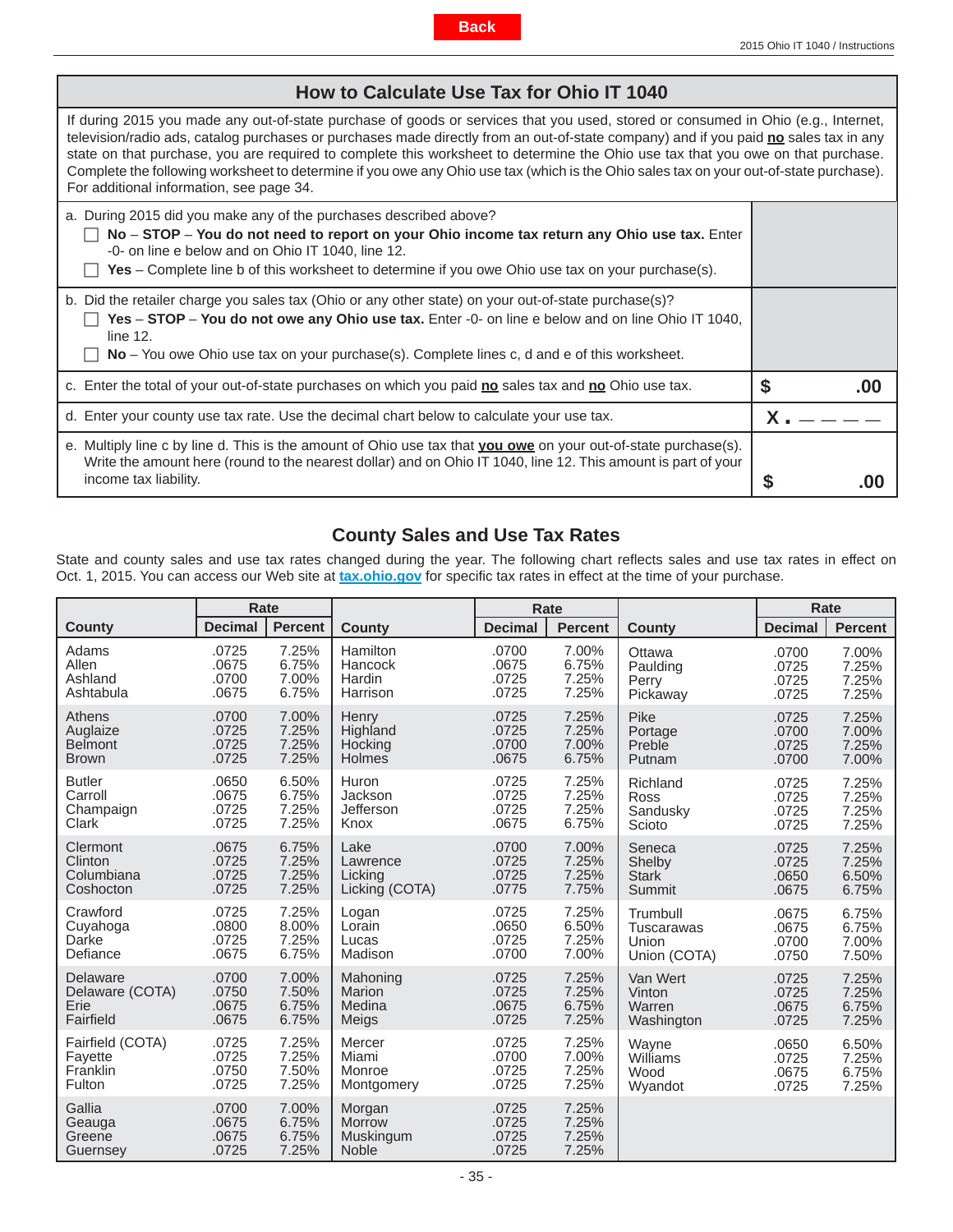# **Donations that Apply to Ohio IT 1040**

<span id="page-35-0"></span>**A donation will reduce the amount of the refund that you are due. If you decide to donate, this decision is fi nal. You cannot change your mind and later ask for your donations to be refunded. If you do not want to donate, do not enter an amount on Ohio IT 1040, lines 26a-f.** 

Because your tax return is confidential, we cannot release your name to the fund administrators, but the administrators extend appreciation to those who donate. Please note that your donation may be tax-deductible on the year 2016 federal income tax return.

**Military Injury Relief –** Use Ohio IT 1040, line 26a, to donate to the Military Injury Relief Fund. The Military Injury Relief Fund provides grants to individuals injured while in active service as a member of the United States armed forces and to individuals diagnosed with post-traumatic stress disorder while serving, or after having served, in Operation Iraqi Freedom, Operation New Dawn or Operation Enduring Freedom.

If you do not have an overpayment on Ohio IT 1040, line 24, but you want to donate to provide grants to such individuals, you may do so by writing a check payable to "Ohio Treasurer of State (ODVS)" and mailing it to:

Ohio Department of Veterans Services Military Injury Relief Fund P.O. Box 373 Sandusky, OH 44871

**Ohio History Fund –** Use Ohio IT 1040, line 26b to donate to the Ohio History Fund. The Ohio History Fund is a 501(c)(3) nonprofit organization that allocates these funds toward a matching grants program to support state and local history-related projects throughout Ohio.

If you do not have an overpayment on Ohio IT 1040, line 24, but you want to donate to provide grants to promote and protect Ohio's rich history, you may do so by writing a check payable to "The Ohio History Connection Income Tax Contribution Fund" and mailing it to:

> The Ohio History Connection Attn: Business Office 800 E. 17th Ave. Columbus, OH 43211-2474

Donations may also be made online at **www.ohiohistory.org.**

**State Nature Preserves** – Use Ohio IT 1040, line 26c to donate to protecting Ohio's state nature preserves, natural areas and endangered species habitat. Donations are desperately needed to make the difference between adequate management of Ohio's most fragile habitats and ongoing degradation due to invasive exotic species and other threats. Please assist us in protecting your natural heritage.

If you do not have an overpayment on Ohio IT 1040, line 24, but you want to donate to protect Ohio's natural areas, you may do so by writing a check payable to the "Natural Areas and Endangered Species Fund" and mailing it to:

Ohio Department of Natural Resources Division of Natural Areas and Preserves 2045 Morse Road, Building C-3 Columbus, OH 43229-6693

To learn more, visit **[http://naturepreserves.](http://naturepreserves.ohiodnr.gov) [ohiodnr.gov](http://naturereserves.ohiodnr.gov)** and select "Support Natural Areas."

**Breast and Cervical Cancer Project –** Use Ohio IT 1040, line 26d to donate to the Breast and Cervical Cancer Project. Contributions made to the project are used to provide free breast and cervical cancer screening, diagnostic and outreach/case management services to uninsured and underinsured Ohio women. The project is administered by the Ohio Department of Health and is operated through 11 regional agencies, which enroll women in the program and schedule them for services with clinical providers in the agency's service area.

If you do not have an overpayment on Ohio IT 1040, line 24, but you want to donate to provide grants for free breast and cervical cancer screening, you may do so by writing a check payable to "Ohio Treasurer of State" or "Ohio Department of Health" and mailing it to:

> Ohio Department of Health Attn: Breast & Cervical Cancer P.O. Box 15278 Columbus, Ohio 43215-0278

In the description on the check, please write "Breast and Cervical Cancer Donation."

**Wishes for Sick Children –** Use Ohio IT 1040, line 26e, to donate to Wishes for Sick Children. Contributions are distributed by the Ohio Department of Health to fund a program administered by a nonprofit corporation that grants the wishes of individuals who are under the age of 18, are residents of the state, and have been diagnosed with a life-threatening medical condition.

If you do not have an overpayment on Ohio IT 1040, line 24, but you want to donate to provide funds for Wishes for Sick Children, you may do so by writing a check payable to "Ohio Treasurer of State" or "Ohio Department of Health" and mailing it to:

> Ohio Department of Health Attn: Wishes for Sick Children P.O. Box 15278 Columbus, OH 43215-0278

**Wildlife Species and Endangered Wildlife –** Use Ohio IT 1040, line 26f to donate to help all of Ohio's wildlife. The Division of Wildlife uses these funds to establish habitat and protect open spaces for wildlife. Past donations have helped to restore populations of endangered species. Your generous donation will continue to help support Ohio's native wildlife – a natural treasure!

If you do not have an overpayment on Ohio IT 1040, line 24, but you want to donate to provide grants to protect Ohio's natural heritage, you may do so by writing a check payable to the "Nongame and Endangered Wildlife Special Account" and mailing it to:

Ohio Department of Natural Resources Division of Wildlife 2045 Morse Road, Building G-2 Columbus, OH 43229-6693

To make a donation online or to learn more, visit **[www.wildohio.com](http://wildohio.com)**, scroll to the bottom and select "Support Wildlife – Donate Today!"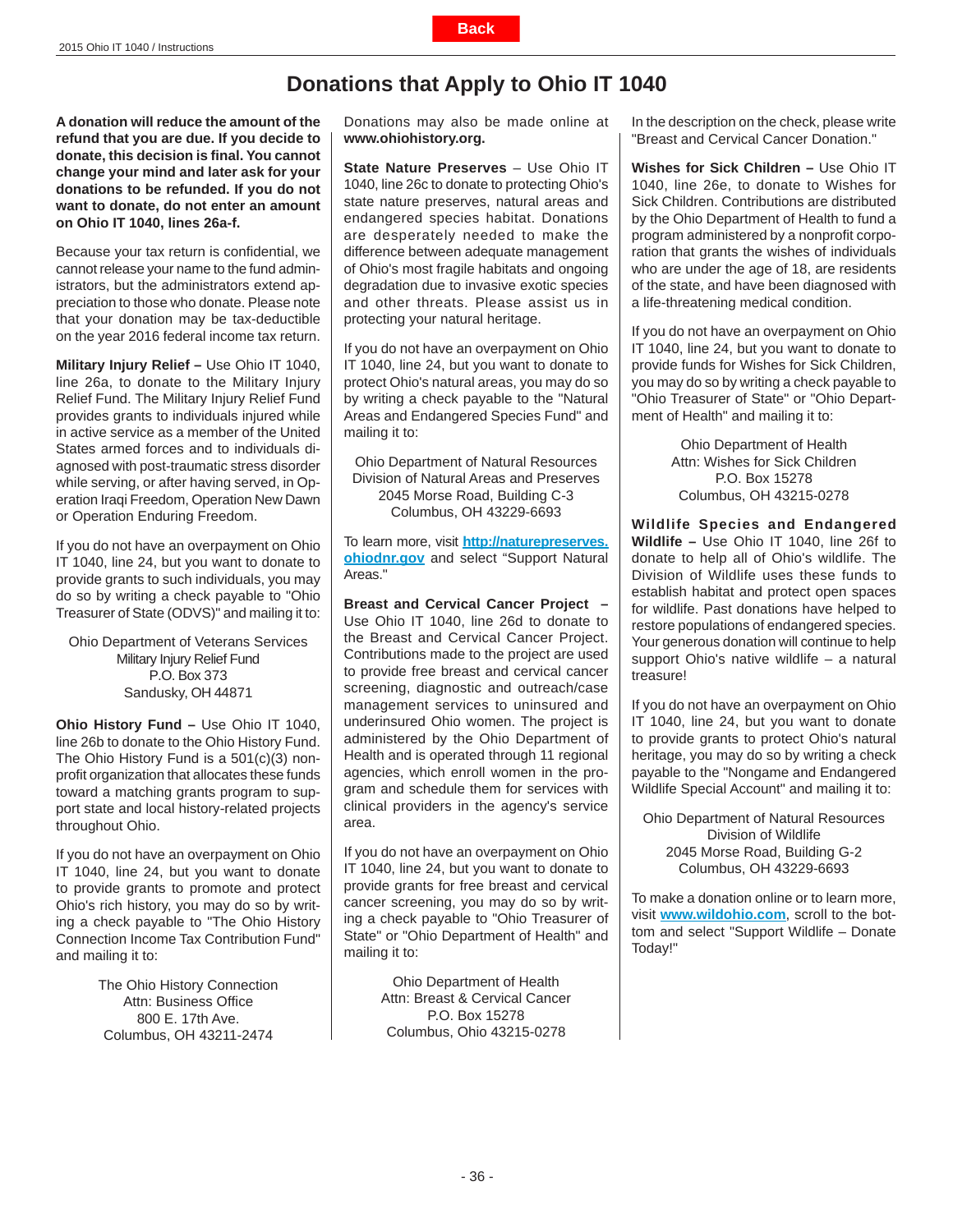<span id="page-36-0"></span>

|                |                           |                   |                |                           |           | 2015 Income Tax Table 1 for Ohio IT 1040 |                |           |                  |                           |            |                  |                           |            |
|----------------|---------------------------|-------------------|----------------|---------------------------|-----------|------------------------------------------|----------------|-----------|------------------|---------------------------|------------|------------------|---------------------------|------------|
|                | If your line 7 amount is: |                   |                | If your line 7 amount is: |           | If your line 7 amount is:                |                |           |                  | If your line 7 amount is: |            |                  | If your line 7 amount is: |            |
| At least:      | Less than:                | Ohio tax:         | At least:      | Less than:                | Ohio tax: | At least:                                | Less than:     | Ohio tax: | At least:        | Less than:                | Ohio tax:  | At least:        | Less than:                | Ohio tax:  |
|                | <b>UP то \$1,000</b>      |                   |                | \$3,000                   |           |                                          | \$6,000        |           |                  | \$9,000                   |            |                  | \$12,000                  |            |
| \$0            | \$50                      | \$0               | \$3,000        | \$3,050                   | \$15      | \$6,000                                  | \$6,050        | \$34      | \$9,000          | \$9,050                   | \$64       | \$12,000         | \$12,050                  | \$109      |
| 50             | 100                       | 0                 | 3,050          | 3,100                     | 15        | 6,050                                    | 6,100          | 34        | 9,050            | 9,100                     | 64         | 12,050           | 12,100                    | 110        |
| 100            | 150                       | 1                 | 3,100          | 3,150                     | 15        | 6,100                                    | 6,150          | 35        | 9,100            | 9,150                     | 65         | 12,100           | 12,150                    | 111        |
| 150            | 200                       | 1                 | 3,150          | 3,200                     | 16        | 6,150                                    | 6,200          | 35        | 9,150            | 9,200                     | 65         | 12,150           | 12,200                    | 112        |
| 200<br>250     | 250<br>300                | $\mathbf{1}$<br>1 | 3,200<br>3,250 | 3,250<br>3,300            | 16<br>16  | 6,200<br>6,250                           | 6,250<br>6,300 | 36<br>36  | 9,200<br>9,250   | 9,250<br>9,300            | 66<br>66   | 12,200<br>12,250 | 12,250<br>12,300          | 113<br>114 |
| 300            | 350                       | 2                 | 3,300          | 3,350                     | 16        | 6,300                                    | 6,350          | 37        | 9,300            | 9,350                     | 67         | 12,300           | 12,350                    | 115        |
| 350            | 400                       | 2                 | 3,350          | 3,400                     | 17        | 6,350                                    | 6,400          | 37        | 9,350            | 9,400                     | 67         | 12,350           | 12,400                    | 116        |
| 400            | 450                       | $\mathbf 2$       | 3,400          | 3,450                     | 17        | 6,400                                    | 6,450          | 38        | 9,400            | 9,450                     | 68         | 12,400           | 12,450                    | 117        |
| 450            | 500                       | $\overline{2}$    | 3,450          | 3,500                     | 17        | 6,450                                    | 6,500          | 38        | 9,450            | 9,500                     | 68         | 12,450           | 12,500                    | 118        |
| 500            | 550                       | 3                 | 3,500          | 3,550                     | 17        | 6,500                                    | 6,550          | 39        | 9,500            | 9,550                     | 69         | 12,500           | 12,550                    | 119        |
| 550            | 600                       | 3                 | 3,550          | 3,600                     | 18        | 6,550                                    | 6,600          | 39        | 9,550            | 9,600                     | 69         | 12,550           | 12,600                    | 120        |
| 600            | 650                       | 3                 | 3,600          | 3,650                     | 18        | 6,600                                    | 6,650          | 40        | 9,600            | 9,650                     | 70         | 12,600           | 12,650                    | 121        |
| 650            | 700                       | 3                 | 3,650          | 3,700                     | 18        | 6,650                                    | 6,700          | 40        | 9,650            | 9,700                     | 70         | 12,650           | 12,700                    | 122        |
| 700<br>750     | 750<br>800                | 4<br>4            | 3,700<br>3,750 | 3,750<br>3,800            | 18<br>19  | 6,700<br>6,750                           | 6,750<br>6,800 | 41<br>41  | 9,700<br>9,750   | 9,750<br>9,800            | 71<br>71   | 12,700<br>12,750 | 12,750<br>12,800          | 123<br>124 |
| 800            | 850                       | 4                 | 3,800          | 3,850                     | 19        | 6,800                                    | 6,850          | 42        | 9,800            | 9,850                     | 72         | 12,800           | 12,850                    | 125        |
| 850            | 900                       | 4                 | 3,850          | 3,900                     | 19        | 6,850                                    | 6,900          | 42        | 9,850            | 9,900                     | 72         | 12,850           | 12,900                    | 126        |
| 900            | 950                       | 5                 | 3,900          | 3,950                     | 19        | 6,900                                    | 6,950          | 43        | 9,900            | 9,950                     | 73         | 12,900           | 12,950                    | 127        |
| 950            | 1,000                     | 5                 | 3,950          | 4,000                     | 20        | 6,950                                    | 7,000          | 43        | 9,950            | 10,000                    | 73         | 12,950           | 13,000                    | 128        |
|                | \$1,000                   |                   |                | \$4,000                   |           |                                          | \$7,000        |           |                  | \$10,000                  |            |                  | \$13,000                  |            |
| \$1,000        | \$1,050                   | \$5               | \$4,000        | \$4,050                   | \$20      | \$7,000                                  | \$7,050        | \$44      |                  | \$10,000 \$10,050         | \$74       | \$13,000         | \$13,050                  | \$129      |
| 1,050          | 1,100                     | 5                 | 4,050          | 4,100                     | 20        | 7,050                                    | 7,100          | 44        | 10,050           | 10,100                    | 74         | 13,050           | 13,100                    | 130        |
| 1,100          | 1,150                     | 6                 | 4,100          | 4,150                     | 20        | 7,100                                    | 7,150          | 45        | 10,100           | 10,150                    | 74         | 13,100           | 13,150                    | 131        |
| 1,150          | 1,200                     | 6                 | 4,150          | 4,200                     | 21        | 7,150                                    | 7,200          | 45        | 10,150           | 10,200                    | 75         | 13,150           | 13,200                    | 132        |
| 1,200          | 1,250                     | 6                 | 4,200          | 4,250                     | 21        | 7,200                                    | 7,250          | 46        | 10,200           | 10,250                    | 75         | 13,200           | 13,250                    | 133        |
| 1,250          | 1,300                     | 6                 | 4,250          | 4,300                     | 21        | 7,250                                    | 7,300          | 46        | 10,250           | 10,300                    | 76         | 13,250           | 13,300                    | 134        |
| 1,300          | 1,350                     | $\overline{7}$    | 4,300          | 4,350                     | 21        | 7,300                                    | 7,350          | 47        | 10,300           | 10,350                    | 76         | 13,300           | 13,350                    | 135        |
| 1,350          | 1,400                     | 7                 | 4,350          | 4,400                     | 22        | 7,350                                    | 7,400          | 47        | 10,350           | 10,400                    | 77         | 13,350           | 13,400                    | 136        |
| 1,400          | 1,450                     | $\overline{7}$    | 4,400          | 4,450                     | 22        | 7,400                                    | 7,450          | 48        | 10,400           | 10,450                    | 78         | 13,400           | 13,450                    | 137        |
| 1,450          | 1,500                     | 7                 | 4,450          | 4,500                     | 22<br>22  | 7,450                                    | 7,500          | 48        | 10,450           | 10,500                    | 79         | 13,450           | 13,500                    | 138        |
| 1,500<br>1,550 | 1,550<br>1,600            | 8<br>8            | 4,500<br>4,550 | 4,550<br>4,600            | 23        | 7,500<br>7,550                           | 7,550<br>7,600 | 49<br>49  | 10,500<br>10,550 | 10,550<br>10,600          | 80<br>81   | 13,500<br>13,550 | 13,550<br>13,600          | 139<br>140 |
| 1,600          | 1,650                     | 8                 | 4,600          | 4,650                     | 23        | 7,600                                    | 7,650          | 50        | 10,600           | 10,650                    | 82         | 13,600           | 13,650                    | 141        |
| 1,650          | 1,700                     | 8                 | 4,650          | 4,700                     | 23        | 7,650                                    | 7,700          | 50        | 10,650           | 10,700                    | 83         | 13.650           | 13,700                    | 142        |
| 1,700          | 1,750                     | 9                 | 4,700          | 4,750                     | 23        | 7,700                                    | 7,750          | 51        | 10,700           | 10,750                    | 84         | 13,700           | 13,750                    | 143        |
| 1,750          | 1,800                     | 9                 | 4,750          | 4,800                     | 24        | 7,750                                    | 7,800          | 51        | 10,750           | 10,800                    | 85         | 13,750           | 13,800                    | 144        |
| 1,800          | 1,850                     | 9                 | 4,800          | 4,850                     | 24        | 7,800                                    | 7,850          | 52        | 10,800           | 10,850                    | 86         | 13,800           | 13,850                    | 145        |
| 1,850          | 1,900                     | 9                 | 4,850          | 4,900                     | 24        | 7,850                                    | 7,900          | 52        | 10,850           | 10,900                    | 87         | 13,850           | 13,900                    | 146        |
| 1,900          | 1,950                     | 10                | 4,900          | 4,950                     | 24        | 7,900                                    | 7,950          | 53        | 10,900           | 10,950                    | 88         | 13,900           | 13,950                    | 147        |
| 1,950          | 2,000                     | 10                | 4,950          | 5,000                     | 25        | 7,950                                    | 8,000          | 53        | 10,950           | 11,000                    | 89         | 13,950           | 14,000                    | 148        |
|                | \$2,000                   |                   |                | \$5,000                   |           |                                          | \$8,000        |           |                  | \$11,000                  |            |                  | \$14,000                  |            |
| \$2,000        | \$2,050                   | \$10              | \$5,000        | \$5,050                   | \$25      | \$8,000                                  | \$8,050        | \$54      | \$11,000         | \$11,050                  | \$90       | \$14,000         | \$14,050                  | \$149      |
| 2,050          | 2,100                     | 10                | 5,050          | 5,100                     | 25        | 8,050                                    | 8,100          | 54        | 11,050           | 11,100                    | 91         | 14,050           | 14,100                    | 150        |
| 2,100          | 2,150                     | 11                | 5,100          | 5,150                     | 25        | 8,100                                    | 8,150          | 55        | 11,100           | 11,150                    | 92         | 14,100           | 14,150                    | 151        |
| 2,150          | 2,200                     | 11                | 5,150          | 5,200                     | 26        | 8,150                                    | 8,200          | 55        | 11,150           | 11,200                    | 93         | 14,150           | 14,200                    | 152        |
| 2,200          | 2,250<br>2,300            | 11<br>11          | 5,200<br>5,250 | 5,250<br>5,300            | 26<br>26  | 8,200<br>8,250                           | 8,250<br>8,300 | 56<br>56  | 11,200           | 11,250<br>11,300          | 94<br>95   | 14,200<br>14,250 | 14,250                    | 153        |
| 2,250<br>2,300 | 2,350                     | 12                | 5,300          | 5,350                     | 27        | 8,300                                    | 8,350          | 57        | 11,250<br>11,300 | 11,350                    | 96         | 14,300           | 14,300<br>14,350          | 154<br>155 |
| 2,350          | 2,400                     | 12                | 5,350          | 5,400                     | 27        | 8,350                                    | 8,400          | 57        | 11,350           | 11,400                    | 97         | 14,350           | 14,400                    | 156        |
| 2,400          | 2,450                     | 12                | 5,400          | 5,450                     | 28        | 8,400                                    | 8,450          | 58        | 11,400           | 11,450                    | 98         | 14,400           | 14,450                    | 157        |
| 2,450          | 2,500                     | 12                | 5,450          | 5,500                     | 28        | 8,450                                    | 8,500          | 58        | 11,450           | 11,500                    | 99         | 14,450           | 14,500                    | 158        |
| 2,500          | 2,550                     | 12                | 5,500          | 5,550                     | 29        | 8,500                                    | 8,550          | 59        | 11,500           | 11,550                    | 99         | 14,500           | 14,550                    | 159        |
| 2,550          | 2,600                     | 13                | 5,550          | 5,600                     | 29        | 8,550                                    | 8,600          | 59        | 11,550           | 11,600                    | 100        | 14,550           | 14,600                    | 160        |
| 2,600          | 2,650                     | 13                | 5,600          | 5,650                     | 30        | 8,600                                    | 8,650          | 60        | 11,600           | 11,650                    | 101        | 14,600           | 14,650                    | 161        |
| 2,650          | 2,700                     | 13                | 5,650          | 5,700                     | 30        | 8,650                                    | 8,700          | 60        | 11,650           | 11,700                    | 102        | 14,650           | 14,700                    | 162        |
| 2,700          | 2,750                     | 13                | 5,700          | 5,750                     | 31        | 8,700                                    | 8,750          | 61        | 11,700           | 11,750                    | 103        | 14,700           | 14,750                    | 163        |
| 2,750          | 2,800                     | 14<br>14          | 5,750<br>5,800 | 5,800<br>5,850            | 31<br>32  | 8,750<br>8,800                           | 8,800<br>8,850 | 61<br>62  | 11,750           | 11,800                    | 104<br>105 | 14,750           | 14,800                    | 164        |
| 2,800<br>2,850 | 2,850<br>2,900            | 14                | 5,850          | 5,900                     | 32        | 8,850                                    | 8,900          | 62        | 11,800<br>11,850 | 11,850<br>11,900          | 106        | 14,800<br>14,850 | 14,850<br>14,900          | 165<br>166 |
| 2,900          | 2,950                     | 14                | 5,900          | 5,950                     | 33        | 8,900                                    | 8,950          | 63        | 11,900           | 11,950                    | 107        | 14,900           | 14,950                    | 167        |
| 2,950          | 3,000                     | 15                | 5,950          | 6,000                     | 33        | 8,950                                    | 9,000          | 63        | 11,950           | 12,000                    | 108        | 14,950           | 15,000                    | 168        |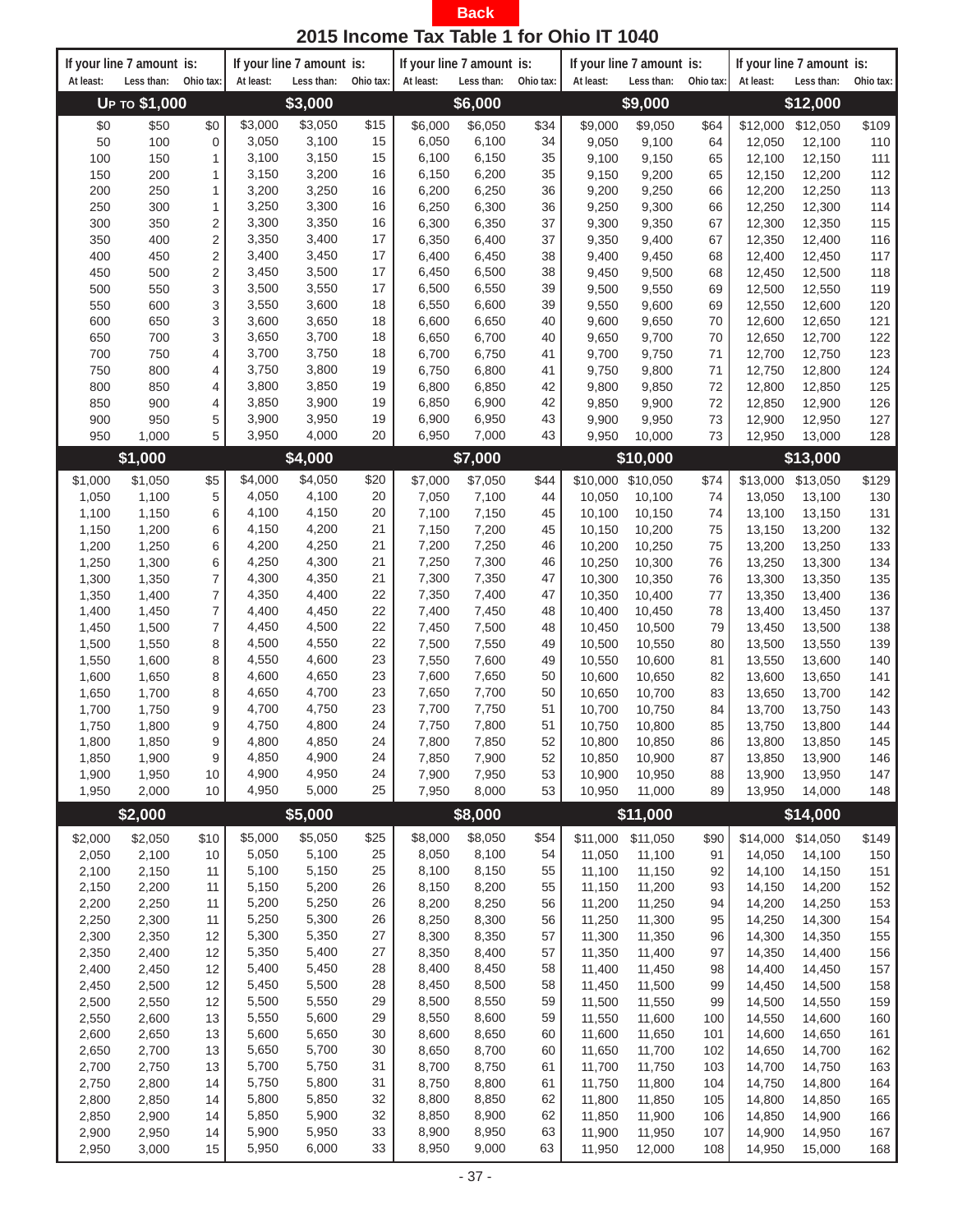| At least:        | If your line 7 amount is:<br>Less than: | Ohio tax:  | At least:        | If your line 7 amount is:<br>Less than: | Ohio tax:  | At least:        | If your line 7 amount is:<br>Less than: | Ohio tax:  | If your line 7 amount is:<br>At least: | Less than:       | Ohio tax:  | At least:        | If your line 7 amount is:<br>Less than: | Ohio tax:  |
|------------------|-----------------------------------------|------------|------------------|-----------------------------------------|------------|------------------|-----------------------------------------|------------|----------------------------------------|------------------|------------|------------------|-----------------------------------------|------------|
|                  | \$15,000                                |            |                  | \$18,000                                |            |                  | \$21,000                                |            |                                        | \$24,000         |            |                  | \$27,000                                |            |
| \$15,000         | \$15,050                                | \$169      | \$18,000         | \$18,050                                | \$240      | \$21,000         | \$21,050                                | \$315      | \$24,000                               | \$24,050         | \$404      | \$27,000         | \$27,050                                | \$493      |
| 15,050           | 15,100                                  | 170        | 18,050           | 18,100                                  | 241        | 21,050           | 21,100                                  | 316        | 24,050                                 | 24,100           | 405        | 27,050           | 27,100                                  | 494        |
| 15,100           | 15,150                                  | 171        | 18,100           | 18,150                                  | 242        | 21,100           | 21,150                                  | 318        | 24,100                                 | 24,150           | 407        | 27,100           | 27,150                                  | 496        |
| 15,150           | 15,200                                  | 172        | 18,150           | 18,200                                  | 244        | 21,150           | 21,200                                  | 319        | 24,150                                 | 24,200           | 408        | 27,150           | 27,200                                  | 497        |
| 15,200           | 15,250                                  | 173        | 18,200           | 18,250                                  | 245        | 21,200           | 21,250                                  | 321        | 24,200                                 | 24,250           | 410        | 27,200<br>27,250 | 27,250<br>27,300                        | 499<br>500 |
| 15,250<br>15,300 | 15,300<br>15,350                        | 174<br>175 | 18,250<br>18,300 | 18,300<br>18,350                        | 246<br>247 | 21,250<br>21,300 | 21,300<br>21,350                        | 322<br>324 | 24,250<br>24,300                       | 24,300<br>24,350 | 411<br>413 | 27,300           | 27,350                                  | 502        |
| 15,350           | 15,400                                  | 176        | 18,350           | 18,400                                  | 249        | 21,350           | 21,400                                  | 325        | 24,350                                 | 24,400           | 414        | 27,350           | 27,400                                  | 503        |
| 15,400           | 15,450                                  | 177        | 18,400           | 18,450                                  | 250        | 21,400           | 21,450                                  | 327        | 24,400                                 | 24,450           | 416        | 27,400           | 27,450                                  | 505        |
| 15,450           | 15,500                                  | 178        | 18,450           | 18,500                                  | 251        | 21,450           | 21,500                                  | 328        | 24,450                                 | 24,500           | 417        | 27,450           | 27,500                                  | 506        |
| 15,500           | 15,550                                  | 179        | 18,500           | 18,550                                  | 252        | 21,500           | 21,550                                  | 330        | 24,500                                 | 24,550           | 419        | 27,500           | 27,550                                  | 508        |
| 15,550           | 15,600                                  | 180        | 18,550           | 18,600                                  | 254        | 21,550<br>21,600 | 21,600<br>21,650                        | 331<br>333 | 24,550<br>24,600                       | 24,600<br>24,650 | 420<br>422 | 27,550<br>27,600 | 27,600<br>27,650                        | 509<br>511 |
| 15,600<br>15,650 | 15,650<br>15,700                        | 181<br>182 | 18,600<br>18,650 | 18,650<br>18,700                        | 255<br>256 | 21,650           | 21,700                                  | 334        | 24,650                                 | 24,700           | 423        | 27,650           | 27,700                                  | 512        |
| 15,700           | 15,750                                  | 183        | 18,700           | 18,750                                  | 257        | 21,700           | 21,750                                  | 336        | 24,700                                 | 24,750           | 425        | 27,700           | 27,750                                  | 514        |
| 15,750           | 15,800                                  | 184        | 18,750           | 18,800                                  | 259        | 21,750           | 21,800                                  | 337        | 24,750                                 | 24,800           | 426        | 27,750           | 27,800                                  | 515        |
| 15,800           | 15,850                                  | 186        | 18,800           | 18,850                                  | 260        | 21,800           | 21,850                                  | 339        | 24,800                                 | 24,850           | 428        | 27,800           | 27,850                                  | 517        |
| 15,850           | 15,900                                  | 187        | 18,850           | 18,900                                  | 261        | 21,850           | 21,900                                  | 340        | 24,850                                 | 24,900           | 429        | 27,850           | 27,900                                  | 518        |
| 15,900<br>15,950 | 15,950<br>16,000                        | 188<br>189 | 18,900<br>18,950 | 18,950<br>19,000                        | 262<br>263 | 21,900<br>21,950 | 21,950<br>22,000                        | 342<br>343 | 24,900<br>24,950                       | 24,950<br>25,000 | 431<br>432 | 27,900<br>27,950 | 27,950<br>28,000                        | 520<br>521 |
|                  |                                         |            |                  |                                         |            |                  |                                         |            |                                        |                  |            |                  |                                         |            |
|                  | \$16,000                                |            |                  | \$19,000                                |            |                  | \$22,000                                |            |                                        | \$25,000         |            |                  | \$28,000                                |            |
| \$16,000         | \$16,050                                | \$190      | \$19,000         | \$19,050                                | \$265      | \$22,000         | \$22,050                                | \$345      | \$25,000                               | \$25,050         | \$434      | \$28,000         | \$28,050                                | \$523      |
| 16,050           | 16,100<br>16,150                        | 192<br>193 | 19,050<br>19,100 | 19,100<br>19,150                        | 266<br>267 | 22,050<br>22,100 | 22,100<br>22,150                        | 346<br>348 | 25,050<br>25,100                       | 25,100<br>25,150 | 435<br>437 | 28,050<br>28,100 | 28,100<br>28,150                        | 524<br>526 |
| 16,100<br>16,150 | 16,200                                  | 194        | 19,150           | 19,200                                  | 268        | 22,150           | 22,200                                  | 349        | 25,150                                 | 25,200           | 438        | 28,150           | 28,200                                  | 527        |
| 16,200           | 16,250                                  | 195        | 19,200           | 19,250                                  | 270        | 22,200           | 22,250                                  | 350        | 25,200                                 | 25,250           | 440        | 28,200           | 28,250                                  | 529        |
| 16,250           | 16,300                                  | 197        | 19,250           | 19,300                                  | 271        | 22,250           | 22,300                                  | 352        | 25,250                                 | 25,300           | 441        | 28,250           | 28,300                                  | 530        |
| 16,300           | 16,350                                  | 198        | 19,300           | 19,350                                  | 272        | 22,300           | 22,350                                  | 353        | 25,300                                 | 25,350           | 443        | 28,300           | 28,350                                  | 532        |
| 16,350           | 16,400                                  | 199        | 19,350           | 19,400                                  | 273        | 22,350           | 22,400                                  | 355        | 25,350                                 | 25,400           | 444        | 28,350           | 28,400                                  | 533        |
| 16,400<br>16,450 | 16,450<br>16,500                        | 200<br>202 | 19,400<br>19,450 | 19,450<br>19,500                        | 275<br>276 | 22,400<br>22,450 | 22,450<br>22,500                        | 356<br>358 | 25,400<br>25,450                       | 25,450<br>25,500 | 446<br>447 | 28,400<br>28,450 | 28,450<br>28,500                        | 535<br>536 |
| 16,500           | 16,550                                  | 203        | 19,500           | 19,550                                  | 277        | 22,500           | 22,550                                  | 359        | 25,500                                 | 25,550           | 448        | 28,500           | 28,550                                  | 538        |
| 16,550           | 16,600                                  | 204        | 19,550           | 19,600                                  | 278        | 22,550           | 22,600                                  | 361        | 25,550                                 | 25,600           | 450        | 28,550           | 28,600                                  | 539        |
| 16,600           | 16,650                                  | 205        | 19,600           | 19,650                                  | 280        | 22,600           | 22,650                                  | 362        | 25,600                                 | 25,650           | 451        | 28,600           | 28,650                                  | 541        |
| 16,650           | 16,700                                  | 207        | 19,650           | 19,700                                  | 281        | 22,650           | 22,700                                  | 364        | 25,650                                 | 25,700           | 453        | 28,650           | 28,700                                  | 542        |
| 16,700           | 16,750                                  | 208        | 19,700           | 19,750                                  | 282        | 22,700           | 22,750                                  | 365        | 25,700                                 | 25,750           | 454        | 28,700           | 28,750                                  | 543        |
| 16,750<br>16,800 | 16,800<br>16,850                        | 209<br>210 | 19,750<br>19,800 | 19,800<br>19,850                        | 283<br>285 | 22,750<br>22,800 | 22,800<br>22,850                        | 367<br>368 | 25,750<br>25,800                       | 25,800<br>25,850 | 456<br>457 | 28,750<br>28,800 | 28,800<br>28,850                        | 545<br>546 |
| 16,850           | 16,900                                  | 212        | 19,850           | 19,900                                  | 286        | 22,850           | 22,900                                  | 370        | 25,850                                 | 25,900           | 459        | 28,850           | 28,900                                  | 548        |
| 16,900           | 16,950                                  | 213        | 19,900           | 19,950                                  | 287        | 22,900           | 22,950                                  | 371        | 25,900                                 | 25,950           | 460        | 28,900           | 28,950                                  | 549        |
| 16,950           | 17,000                                  | 214        | 19,950           | 20,000                                  | 288        | 22,950           | 23,000                                  | 373        | 25,950                                 | 26,000           | 462        | 28,950           | 29,000                                  | 551        |
|                  | \$17,000                                |            |                  | \$20,000                                |            |                  | \$23,000                                |            |                                        | \$26,000         |            |                  | \$29,000                                |            |
| \$17,000         | \$17,050                                | \$215      | \$20,000         | \$20,050                                | \$289      | \$23,000         | \$23,050                                | \$374      | \$26,000                               | \$26,050         | \$463      | \$29,000         | \$29,050                                | \$552      |
| 17,050           | 17,100                                  | 216        | 20,050           | 20,100                                  | 291        | 23,050           | 23,100                                  | 376        | 26,050                                 | 26,100           | 465        | 29,050           | 29,100                                  | 554        |
| 17,100           | 17,150                                  | 218        | 20,100           | 20,150                                  | 292        | 23,100           | 23,150                                  | 377        | 26,100                                 | 26,150           | 466        | 29,100           | 29,150                                  | 555        |
| 17,150           | 17,200                                  | 219        | 20,150           | 20,200                                  | 293        | 23,150           | 23,200                                  | 379        | 26,150                                 | 26,200           | 468        | 29,150           | 29,200                                  | 557        |
| 17,200<br>17,250 | 17,250<br>17,300                        | 220<br>221 | 20,200<br>20,250 | 20,250<br>20,300                        | 294<br>296 | 23,200<br>23,250 | 23,250<br>23,300                        | 380<br>382 | 26,200<br>26,250                       | 26,250<br>26,300 | 469<br>471 | 29,200<br>29,250 | 29,250<br>29,300                        | 558<br>560 |
| 17,300           | 17,350                                  | 223        | 20,300           | 20,350                                  | 297        | 23,300           | 23,350                                  | 383        | 26,300                                 | 26,350           | 472        | 29,300           | 29,350                                  | 561        |
| 17,350           | 17,400                                  | 224        | 20,350           | 20,400                                  | 298        | 23,350           | 23,400                                  | 385        | 26,350                                 | 26,400           | 474        | 29,350           | 29,400                                  | 563        |
| 17,400           | 17,450                                  | 225        | 20,400           | 20,450                                  | 299        | 23,400           | 23,450                                  | 386        | 26,400                                 | 26,450           | 475        | 29,400           | 29,450                                  | 564        |
| 17,450           | 17,500                                  | 226        | 20,450           | 20,500                                  | 301        | 23,450           | 23,500                                  | 388        | 26,450                                 | 26,500           | 477        | 29,450           | 29,500                                  | 566        |
| 17,500           | 17,550                                  | 228        | 20,500           | 20,550                                  | 302        | 23,500           | 23,550                                  | 389        | 26,500                                 | 26,550           | 478        | 29,500           | 29,550                                  | 567        |
| 17,550           | 17,600                                  | 229<br>230 | 20,550           | 20,600                                  | 303<br>304 | 23,550<br>23,600 | 23,600<br>23,650                        | 391<br>392 | 26,550<br>26,600                       | 26,600<br>26,650 | 480<br>481 | 29,550<br>29,600 | 29,600<br>29,650                        | 569<br>570 |
| 17,600<br>17,650 | 17,650<br>17,700                        | 231        | 20,600<br>20,650 | 20,650<br>20,700                        | 306        | 23,650           | 23,700                                  | 394        | 26,650                                 | 26,700           | 483        | 29,650           | 29,700                                  | 572        |
| 17,700           | 17,750                                  | 233        | 20,700           | 20,750                                  | 307        | 23,700           | 23,750                                  | 395        | 26,700                                 | 26,750           | 484        | 29,700           | 29,750                                  | 573        |
| 17,750           | 17,800                                  | 234        | 20,750           | 20,800                                  | 308        | 23,750           | 23,800                                  | 397        | 26,750                                 | 26,800           | 486        | 29,750           | 29,800                                  | 575        |
| 17,800           | 17,850                                  | 235        | 20,800           | 20,850                                  | 309        | 23,800           | 23,850                                  | 398        | 26,800                                 | 26,850           | 487        | 29,800           | 29,850                                  | 576        |
| 17,850           | 17,900                                  | 236        | 20,850           | 20,900                                  | 311        | 23,850           | 23,900                                  | 399        | 26,850                                 | 26,900           | 489        | 29,850           | 29,900                                  | 578        |
| 17,900<br>17,950 | 17,950<br>18,000                        | 237<br>239 | 20,900<br>20,950 | 20,950<br>21,000                        | 312<br>313 | 23,900<br>23,950 | 23,950<br>24,000                        | 401<br>402 | 26,900<br>26,950                       | 26,950<br>27,000 | 490<br>492 | 29,900<br>29,950 | 29,950<br>30,000                        | 579<br>581 |
|                  |                                         |            |                  |                                         |            |                  |                                         |            |                                        |                  |            |                  |                                         |            |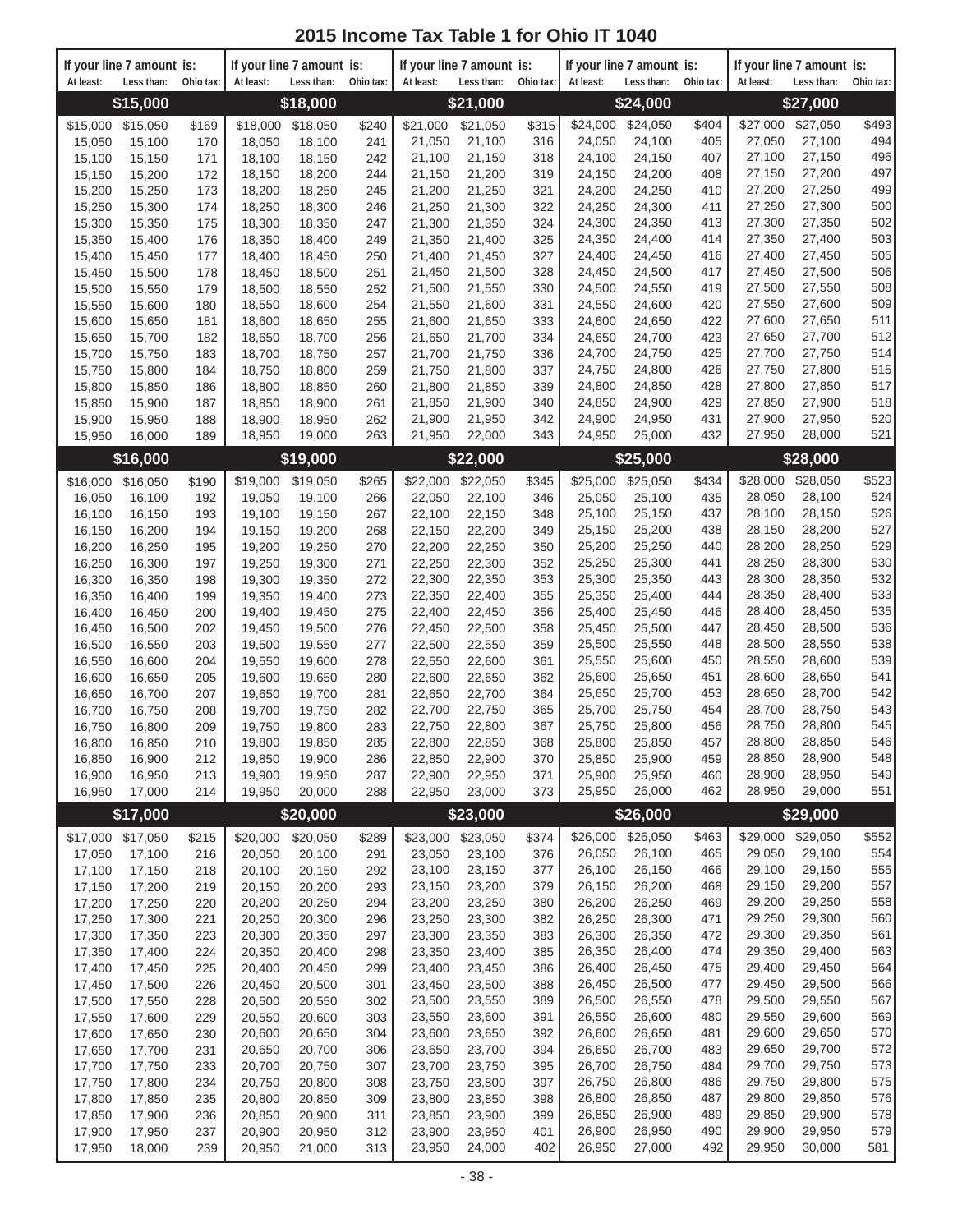|                    | If your line 7 amount is: |              | If your line 7 amount is: |                        |              |                    | If your line 7 amount is: |              | If your line 7 amount is: |                        |              | If your line 7 amount is: |                        |                |
|--------------------|---------------------------|--------------|---------------------------|------------------------|--------------|--------------------|---------------------------|--------------|---------------------------|------------------------|--------------|---------------------------|------------------------|----------------|
| At least:          | Less than:<br>\$30,000    |              | Ohio tax: At least:       | Less than:<br>\$33,000 | Ohio tax:    | At least:          | Less than:<br>\$36,000    | Ohio tax:    | At least:                 | Less than:<br>\$39,000 | Ohio tax:    | At least:                 | Less than:<br>\$42,000 | Ohio tax:      |
|                    |                           |              |                           |                        |              | \$36,000           | \$36,050                  | \$760        | \$39,000                  | \$39,050               | \$849        | \$42,000                  | \$42,050               |                |
| \$30,000<br>30,050 | \$30,050<br>30,100        | \$582<br>584 | \$33,000<br>33,050        | \$33,050<br>33,100     | \$671<br>673 | 36,050             | 36,100                    | 762          | 39.050                    | 39,100                 | 851          | 42,050                    | 42,100                 | \$940<br>942   |
| 30,100             | 30,150                    | 585          | 33,100                    | 33,150                 | 674          | 36,100             | 36,150                    | 763          | 39,100                    | 39,150                 | 852          | 42,100                    | 42,150                 | 943            |
| 30,150             | 30,200                    | 587          | 33,150                    | 33,200                 | 676          | 36,150             | 36,200                    | 765          | 39,150                    | 39,200                 | 854          | 42,150                    | 42,200                 | 945            |
| 30,200             | 30,250                    | 588          | 33,200                    | 33,250                 | 677          | 36,200             | 36,250                    | 766          | 39,200                    | 39,250                 | 855          | 42,200                    | 42,250                 | 947            |
| 30,250             | 30,300                    | 590          | 33,250                    | 33,300                 | 679          | 36,250             | 36,300                    | 768          | 39,250                    | 39,300                 | 857          | 42,250                    | 42,300                 | 949            |
| 30,300             | 30,350                    | 591          | 33,300                    | 33,350                 | 680          | 36,300             | 36,350                    | 769          | 39,300                    | 39,350                 | 858          | 42,300                    | 42,350                 | 950            |
| 30,350<br>30,400   | 30,400<br>30,450          | 592<br>594   | 33,350<br>33,400          | 33,400<br>33,450       | 682<br>683   | 36,350<br>36,400   | 36,400<br>36,450          | 771<br>772   | 39,350<br>39,400          | 39,400<br>39,450       | 860<br>861   | 42,350<br>42,400          | 42,400<br>42,450       | 952<br>954     |
| 30,450             | 30,500                    | 595          | 33,450                    | 33,500                 | 685          | 36,450             | 36,500                    | 774          | 39,450                    | 39,500                 | 863          | 42,450                    | 42,500                 | 956            |
| 30,500             | 30,550                    | 597          | 33,500                    | 33,550                 | 686          | 36,500             | 36,550                    | 775          | 39,500                    | 39,550                 | 864          | 42,500                    | 42,550                 | 957            |
| 30,550             | 30,600                    | 598          | 33,550                    | 33,600                 | 687          | 36,550             | 36,600                    | 777          | 39,550                    | 39,600                 | 866          | 42,550                    | 42,600                 | 959            |
| 30,600             | 30,650                    | 600          | 33,600                    | 33,650                 | 689          | 36,600             | 36,650                    | 778          | 39,600                    | 39,650                 | 867          | 42,600                    | 42,650                 | 961            |
| 30,650             | 30,700                    | 601          | 33,650                    | 33,700                 | 690          | 36,650             | 36,700                    | 780          | 39,650                    | 39,700                 | 869          | 42,650                    | 42,700                 | 962            |
| 30,700             | 30,750                    | 603          | 33,700                    | 33,750                 | 692          | 36,700             | 36,750                    | 781          | 39,700                    | 39,750                 | 870          | 42,700                    | 42,750                 | 964            |
| 30,750             | 30,800                    | 604          | 33,750                    | 33,800                 | 693          | 36,750             | 36,800                    | 782          | 39.750                    | 39,800                 | 872          | 42,750                    | 42,800                 | 966            |
| 30,800             | 30,850                    | 606          | 33,800                    | 33,850                 | 695          | 36,800             | 36,850                    | 784          | 39,800<br>39,850          | 39,850                 | 873<br>875   | 42,800                    | 42,850                 | 968            |
| 30,850<br>30,900   | 30,900<br>30,950          | 607<br>609   | 33,850<br>33,900          | 33,900<br>33,950       | 696<br>698   | 36,850<br>36,900   | 36,900<br>36,950          | 785<br>787   | 39.900                    | 39,900<br>39,950       | 876          | 42,850<br>42,900          | 42,900<br>42,950       | 969<br>971     |
| 30,950             | 31,000                    | 610          | 33,950                    | 34,000                 | 699          | 36,950             | 37,000                    | 788          | 39,950                    | 40,000                 | 877          | 42,950                    | 43,000                 | 973            |
|                    | \$31,000                  |              |                           | \$34,000               |              |                    | \$37,000                  |              |                           | \$40,000               |              |                           | \$43,000               |                |
|                    |                           |              |                           |                        |              |                    |                           |              |                           |                        |              |                           |                        |                |
| \$31,000<br>31,050 | \$31,050<br>31,100        | \$612<br>613 | \$34,000<br>34,050        | \$34,050<br>34,100     | \$701<br>702 | \$37,000<br>37,050 | \$37,050<br>37,100        | \$790<br>791 | \$40,000<br>40,050        | \$40,050<br>40,100     | \$879<br>880 | \$43,000<br>43,050        | \$43,050<br>43.100     | \$975<br>976   |
| 31,100             | 31,150                    | 615          | 34,100                    | 34,150                 | 704          | 37,100             | 37,150                    | 793          | 40,100                    | 40,150                 | 882          | 43,100                    | 43,150                 | 978            |
| 31,150             | 31,200                    | 616          | 34,150                    | 34,200                 | 705          | 37,150             | 37,200                    | 794          | 40,150                    | 40,200                 | 883          | 43,150                    | 43,200                 | 980            |
| 31,200             | 31,250                    | 618          | 34,200                    | 34,250                 | 707          | 37,200             | 37,250                    | 796          | 40,200                    | 40,250                 | 885          | 43,200                    | 43,250                 | 982            |
| 31,250             | 31,300                    | 619          | 34,250                    | 34,300                 | 708          | 37,250             | 37,300                    | 797          | 40,250                    | 40,300                 | 886          | 43,250                    | 43,300                 | 983            |
| 31,300             | 31,350                    | 621          | 34,300                    | 34,350                 | 710          | 37,300             | 37,350                    | 799          | 40,300                    | 40,350                 | 888          | 43,300                    | 43,350                 | 985            |
| 31,350             | 31,400                    | 622          | 34,350                    | 34,400                 | 711          | 37,350             | 37,400                    | 800          | 40,350                    | 40,400                 | 889          | 43,350                    | 43,400                 | 987            |
| 31,400             | 31,450                    | 624          | 34,400                    | 34,450                 | 713          | 37,400             | 37,450                    | 802          | 40,400                    | 40,450                 | 891          | 43,400                    | 43,450                 | 988            |
| 31,450             | 31,500                    | 625          | 34,450                    | 34,500                 | 714          | 37,450             | 37,500                    | 803          | 40,450                    | 40,500                 | 892          | 43,450                    | 43,500                 | 990            |
| 31,500<br>31,550   | 31,550<br>31,600          | 627<br>628   | 34,500<br>34,550          | 34,550<br>34,600       | 716<br>717   | 37,500<br>37,550   | 37,550<br>37,600          | 805<br>806   | 40,500<br>40,550          | 40,550<br>40,600       | 894<br>895   | 43,500<br>43,550          | 43,550<br>43,600       | 992<br>994     |
| 31,600             | 31,650                    | 630          | 34,600                    | 34,650                 | 719          | 37,600             | 37,650                    | 808          | 40,600                    | 40.650                 | 897          | 43.600                    | 43,650                 | 995            |
| 31,650             | 31,700                    | 631          | 34,650                    | 34,700                 | 720          | 37,650             | 37,700                    | 809          | 40,650                    | 40,700                 | 898          | 43,650                    | 43,700                 | 997            |
| 31,700             | 31,750                    | 633          | 34,700                    | 34,750                 | 722          | 37,700             | 37,750                    | 811          | 40,700                    | 40,750                 | 900          | 43,700                    | 43,750                 | 999            |
| 31,750             | 31,800                    | 634          | 34,750                    | 34,800                 | 723          | 37,750             | 37,800                    | 812          | 40,750                    | 40,800                 | 901          | 43,750                    | 43,800                 | 1,001          |
| 31,800             | 31,850                    | 636          | 34,800                    | 34,850                 | 725          | 37,800             | 37,850                    | 814          | 40,800                    | 40,850                 | 903          | 43,800                    | 43,850                 | 1,002          |
| 31,850             | 31,900                    | 637          | 34,850                    | 34,900                 | 726          | 37,850             | 37,900                    | 815          | 40,850                    | 40,900                 | 904          | 43,850                    | 43,900                 | 1,004          |
| 31,900             | 31,950                    | 638          | 34,900                    | 34,950                 | 728          | 37,900             | 37,950                    | 817          | 40,900                    | 40,950                 | 906          | 43,900                    | 43,950                 | 1,006          |
| 31,950             | 32,000                    | 640          | 34,950                    | 35,000                 | 729          | 37,950             | 38,000                    | 818          | 40,950                    | 41,000                 | 907          | 43,950                    | 44,000                 | 1,008          |
|                    | \$32,000                  |              |                           | \$35,000               |              |                    | \$38,000                  |              |                           | \$41,000               |              |                           | \$44,000               |                |
|                    | \$32,000 \$32,050         | \$641        | \$35,000                  | \$35,050               | \$731        | \$38,000 \$38,050  |                           | \$820        | \$41,000                  | \$41,050               | \$909        | \$44,000                  | \$44,050               | \$1,009        |
| 32,050             | 32,100                    | 643          | 35,050                    | 35,100                 | 732          | 38,050             | 38,100                    | 821          | 41,050                    | 41,100                 | 910          | 44,050                    | 44,100                 | 1,011          |
| 32,100             | 32,150                    | 644<br>646   | 35,100                    | 35,150                 | 734<br>735   | 38,100<br>38,150   | 38,150<br>38,200          | 823<br>824   | 41,100<br>41,150          | 41,150<br>41,200       | 912<br>913   | 44,100<br>44,150          | 44,150<br>44,200       | 1,013          |
| 32,150<br>32,200   | 32,200<br>32,250          | 647          | 35,150<br>35,200          | 35,200<br>35,250       | 736          | 38,200             | 38,250                    | 826          | 41,200                    | 41,250                 | 915          | 44,200                    | 44,250                 | 1,014<br>1,016 |
| 32,250             | 32,300                    | 649          | 35,250                    | 35,300                 | 738          | 38,250             | 38,300                    | 827          | 41,250                    | 41,300                 | 916          | 44,250                    | 44,300                 | 1,018          |
| 32,300             | 32,350                    | 650          | 35,300                    | 35,350                 | 739          | 38,300             | 38,350                    | 829          | 41,300                    | 41,350                 | 918          | 44,300                    | 44,350                 | 1,020          |
| 32,350             | 32,400                    | 652          | 35,350                    | 35,400                 | 741          | 38,350             | 38,400                    | 830          | 41,350                    | 41,400                 | 919          | 44,350                    | 44,400                 | 1,021          |
| 32,400             | 32,450                    | 653          | 35,400                    | 35,450                 | 742          | 38,400             | 38,450                    | 831          | 41,400                    | 41,450                 | 921          | 44,400                    | 44,450                 | 1,023          |
| 32,450             | 32,500                    | 655          | 35,450                    | 35,500                 | 744          | 38,450             | 38,500                    | 833          | 41,450                    | 41,500                 | 922          | 44,450                    | 44,500                 | 1,025          |
| 32,500             | 32,550                    | 656          | 35,500                    | 35,550                 | 745          | 38,500             | 38,550                    | 834          | 41,500                    | 41,550                 | 924          | 44,500                    | 44,550                 | 1,027          |
| 32,550             | 32,600                    | 658          | 35,550                    | 35,600                 | 747          | 38,550             | 38,600                    | 836          | 41,550                    | 41,600                 | 925          | 44,550                    | 44,600                 | 1,028          |
| 32,600<br>32,650   | 32,650<br>32,700          | 659<br>661   | 35,600<br>35,650          | 35,650<br>35,700       | 748<br>750   | 38,600<br>38,650   | 38,650<br>38,700          | 837<br>839   | 41,600<br>41,650          | 41,650<br>41,700       | 926<br>928   | 44,600<br>44,650          | 44,650<br>44,700       | 1,030<br>1,032 |
| 32,700             | 32,750                    | 662          | 35,700                    | 35,750                 | 751          | 38,700             | 38,750                    | 840          | 41,700                    | 41,750                 | 929          | 44,700                    | 44,750                 | 1,034          |
| 32,750             | 32,800                    | 664          | 35,750                    | 35,800                 | 753          | 38,750             | 38,800                    | 842          | 41,750                    | 41,800                 | 930          | 44,750                    | 44,800                 | 1,035          |
| 32,800             | 32,850                    | 665          | 35,800                    | 35,850                 | 754          | 38,800             | 38,850                    | 843          | 41,800                    | 41,850                 | 931          | 44,800                    | 44,850                 | 1,037          |
| 32,850             | 32,900                    | 667          | 35,850                    | 35,900                 | 756          | 38,850             | 38,900                    | 845          | 41,850                    | 41,900                 | 933          | 44,850                    | 44,900                 | 1,039          |
| 32,900             | 32,950                    | 668          | 35,900                    | 35,950                 | 757          | 38,900             | 38,950                    | 846          | 41,900                    | 41,950                 | 935          | 44,900                    | 44,950                 | 1,040          |
| 32,950             | 33,000                    | 670          | 35,950                    | 36,000                 | 759          | 38,950             | 39,000                    | 848          | 41,950                    | 42,000                 | 937          | 44,950                    | 45,000                 | 1,042          |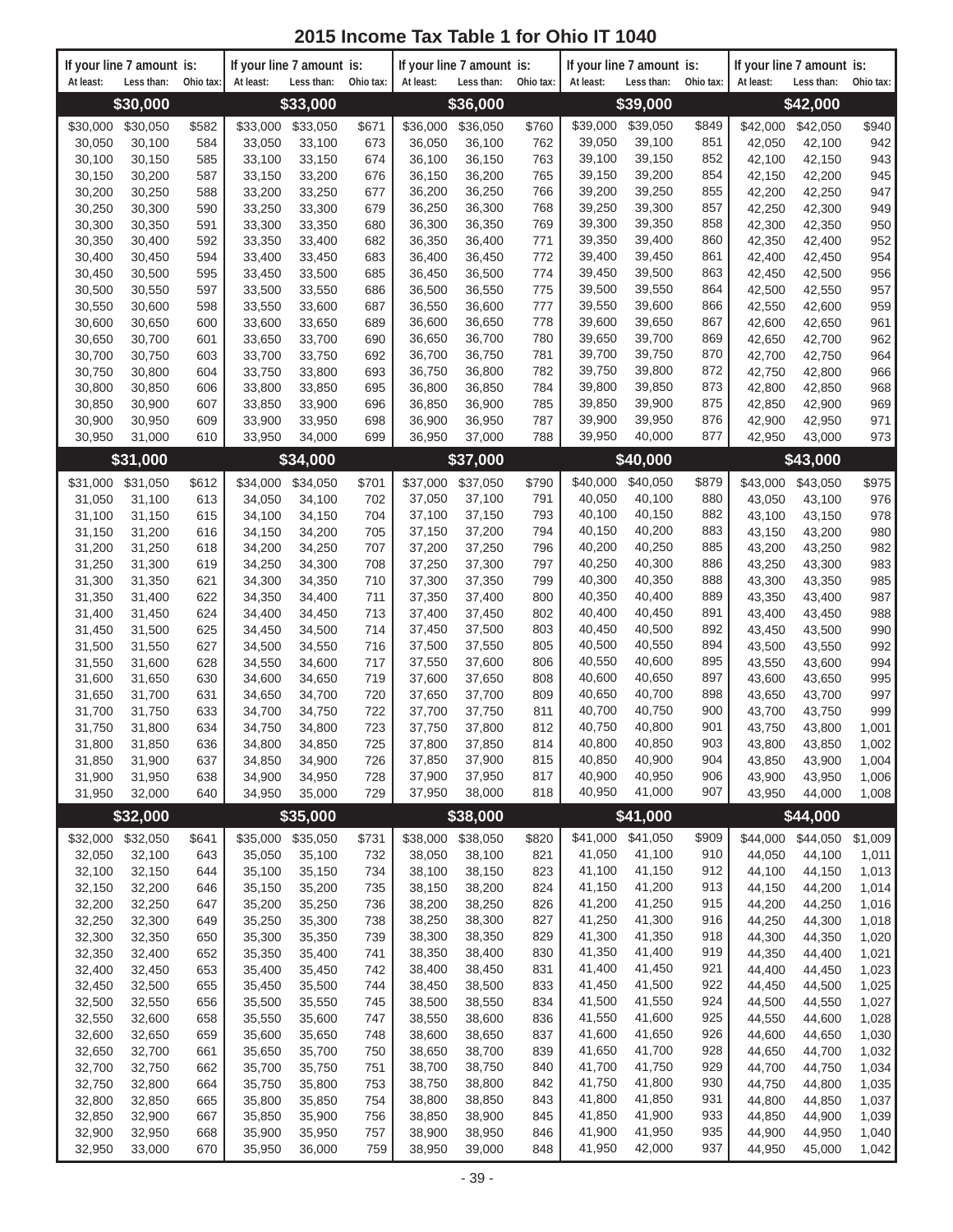|                  | If your line 7 amount is: |                |                  | If your line 7 amount is: |                |                  | If your line 7 amount is: |                |                  | If your line 7 amount is: |                |                  | If your line 7 amount is: |                |
|------------------|---------------------------|----------------|------------------|---------------------------|----------------|------------------|---------------------------|----------------|------------------|---------------------------|----------------|------------------|---------------------------|----------------|
| At least:        | Less than:                | Ohio tax:      | At least:        | Less than:                | Ohio tax:      | At least:        | Less than:                | Ohio tax:      | At least:        | Less than:                | Ohio tax:      | At least:        | Less than:                | Ohio tax:      |
|                  | \$45,000                  |                |                  | \$48,000                  |                |                  | \$51,000                  |                |                  | \$54,000                  |                |                  | \$57,000                  |                |
| \$45,000         | \$45,050                  | \$1,044        | \$48,000         | \$48,050                  | \$1,148        | \$51,000         | \$51,050                  | \$1,252        | \$54,000         | \$54,050                  | \$1,356        | \$57,000         | \$57,050                  | \$1,460        |
| 45,050           | 45,100                    | 1,046          | 48,050           | 48,100                    | 1,150          | 51,050<br>51,100 | 51,100<br>51,150          | 1,254<br>1,255 | 54,050<br>54,100 | 54,100<br>54,150          | 1,358<br>1,359 | 57,050<br>57,100 | 57,100<br>57,150          | 1,461<br>1,463 |
| 45,100<br>45,150 | 45,150<br>45,200          | 1,047<br>1,049 | 48,100<br>48,150 | 48,150<br>48,200          | 1,151<br>1,153 | 51,150           | 51,200                    | 1,257          | 54,150           | 54,200                    | 1,361          | 57,150           | 57,200                    | 1,465          |
| 45,200           | 45,250                    | 1,051          | 48,200           | 48,250                    | 1,155          | 51,200           | 51,250                    | 1,259          | 54,200           | 54,250                    | 1,363          | 57,200           | 57,250                    | 1,467          |
| 45,250           | 45,300                    | 1,053          | 48,250           | 48,300                    | 1,157          | 51,250           | 51,300                    | 1,260          | 54,250           | 54,300                    | 1,364          | 57,250           | 57,300                    | 1,468          |
| 45,300           | 45,350                    | 1,054          | 48,300           | 48,350                    | 1,158          | 51,300           | 51,350                    | 1,262          | 54,300           | 54,350                    | 1,366          | 57,300           | 57,350                    | 1,470          |
| 45,350           | 45,400                    | 1,056          | 48,350           | 48,400                    | 1,160          | 51,350           | 51,400                    | 1,264          | 54,350           | 54,400                    | 1,368          | 57,350           | 57,400                    | 1,472          |
| 45,400           | 45,450                    | 1,058          | 48,400           | 48,450                    | 1,162          | 51,400           | 51,450                    | 1,266          | 54,400           | 54,450                    | 1,370          | 57,400           | 57,450                    | 1,474          |
| 45,450<br>45,500 | 45,500<br>45,550          | 1,060<br>1,061 | 48,450<br>48,500 | 48,500<br>48,550          | 1,163<br>1,165 | 51,450<br>51,500 | 51,500<br>51,550          | 1,267<br>1,269 | 54,450<br>54,500 | 54,500<br>54,550          | 1,371<br>1,373 | 57,450<br>57,500 | 57,500<br>57,550          | 1,475<br>1,477 |
| 45,550           | 45,600                    | 1,063          | 48,550           | 48,600                    | 1,167          | 51,550           | 51,600                    | 1,271          | 54,550           | 54,600                    | 1,375          | 57,550           | 57,600                    | 1,479          |
| 45,600           | 45,650                    | 1,065          | 48,600           | 48,650                    | 1,169          | 51,600           | 51,650                    | 1,273          | 54,600           | 54,650                    | 1,377          | 57,600           | 57,650                    | 1,481          |
| 45,650           | 45,700                    | 1,066          | 48,650           | 48,700                    | 1,170          | 51,650           | 51,700                    | 1,274          | 54,650           | 54,700                    | 1,378          | 57,650           | 57,700                    | 1,482          |
| 45,700           | 45,750                    | 1,068          | 48,700           | 48,750                    | 1,172          | 51,700           | 51,750                    | 1,276          | 54,700           | 54,750                    | 1,380          | 57,700           | 57,750                    | 1,484          |
| 45,750           | 45,800                    | 1,070          | 48,750           | 48,800                    | 1,174          | 51,750           | 51,800                    | 1,278          | 54,750           | 54,800                    | 1,382          | 57,750           | 57,800                    | 1,486          |
| 45,800           | 45,850                    | 1,072          | 48,800           | 48,850                    | 1,176          | 51,800           | 51,850                    | 1,280          | 54,800           | 54,850                    | 1,383          | 57,800           | 57,850                    | 1,487          |
| 45,850           | 45,900<br>45,950          | 1,073<br>1,075 | 48,850<br>48,900 | 48,900<br>48,950          | 1,177<br>1,179 | 51,850<br>51,900 | 51,900<br>51,950          | 1,281<br>1,283 | 54,850<br>54,900 | 54,900<br>54,950          | 1,385<br>1,387 | 57,850<br>57,900 | 57,900<br>57,950          | 1,489<br>1,491 |
| 45,900<br>45,950 | 46,000                    | 1,077          | 48,950           | 49,000                    | 1,181          | 51,950           | 52,000                    | 1,285          | 54,950           | 55,000                    | 1,389          | 57,950           | 58,000                    | 1,493          |
|                  |                           |                |                  |                           |                |                  |                           |                |                  |                           |                |                  |                           |                |
|                  | \$46,000                  |                |                  | \$49,000                  |                |                  | \$52,000                  |                |                  | \$55,000                  |                |                  | \$58,000                  |                |
| \$46,000         | \$46,050                  | \$1,079        | \$49,000         | \$49,050                  | \$1,183        | \$52,000         | \$52,050                  | \$1,286        | \$55,000         | \$55,050                  | \$1,390        | \$58,000         | \$58,050                  | \$1,494        |
| 46,050           | 46,100<br>46,150          | 1,080<br>1,082 | 49,050<br>49,100 | 49,100<br>49,150          | 1,184<br>1,186 | 52,050<br>52,100 | 52,100<br>52,150          | 1,288<br>1,290 | 55,050<br>55,100 | 55,100<br>55,150          | 1,392<br>1,394 | 58,050<br>58,100 | 58,100<br>58,150          | 1,496<br>1,498 |
| 46,100<br>46,150 | 46,200                    | 1,084          | 49,150           | 49,200                    | 1,188          | 52,150           | 52,200                    | 1,292          | 55,150           | 55,200                    | 1,396          | 58,150           | 58,200                    | 1,500          |
| 46,200           | 46,250                    | 1,086          | 49,200           | 49,250                    | 1,189          | 52,200           | 52,250                    | 1,293          | 55,200           | 55,250                    | 1,397          | 58,200           | 58,250                    | 1,501          |
| 46,250           | 46,300                    | 1,087          | 49,250           | 49,300                    | 1,191          | 52,250           | 52,300                    | 1,295          | 55,250           | 55,300                    | 1,399          | 58,250           | 58,300                    | 1,503          |
| 46,300           | 46,350                    | 1,089          | 49,300           | 49,350                    | 1,193          | 52,300           | 52,350                    | 1,297          | 55,300           | 55,350                    | 1,401          | 58,300           | 58,350                    | 1,505          |
| 46,350           | 46,400                    | 1,091          | 49,350           | 49,400                    | 1,195          | 52,350           | 52,400                    | 1,299          | 55,350           | 55,400                    | 1,403          | 58,350           | 58,400                    | 1,506          |
| 46,400           | 46,450                    | 1,092          | 49,400           | 49,450                    | 1,196          | 52,400           | 52,450                    | 1,300          | 55,400           | 55,450                    | 1,404          | 58,400           | 58,450                    | 1,508          |
| 46,450           | 46,500                    | 1,094          | 49,450           | 49,500                    | 1,198          | 52,450           | 52,500<br>52,550          | 1,302          | 55,450<br>55,500 | 55,500                    | 1,406<br>1,408 | 58,450           | 58,500                    | 1,510          |
| 46,500<br>46,550 | 46,550<br>46,600          | 1,096<br>1,098 | 49,500<br>49,550 | 49,550<br>49,600          | 1,200<br>1,202 | 52,500<br>52,550 | 52,600                    | 1,304<br>1,306 | 55,550           | 55,550<br>55,600          | 1,409          | 58,500<br>58,550 | 58,550<br>58,600          | 1,512<br>1,513 |
| 46,600           | 46,650                    | 1,099          | 49.600           | 49,650                    | 1,203          | 52,600           | 52,650                    | 1,307          | 55,600           | 55,650                    | 1,411          | 58,600           | 58,650                    | 1,515          |
| 46,650           | 46,700                    | 1,101          | 49,650           | 49,700                    | 1,205          | 52,650           | 52,700                    | 1,309          | 55,650           | 55,700                    | 1,413          | 58,650           | 58,700                    | 1,517          |
| 46,700           | 46,750                    | 1,103          | 49,700           | 49,750                    | 1,207          | 52,700           | 52,750                    | 1,311          | 55,700           | 55,750                    | 1,415          | 58,700           | 58,750                    | 1,519          |
| 46,750           | 46.800                    | 1,105          | 49.750           | 49,800                    | 1,209          | 52,750           | 52,800                    | 1,312          | 55,750           | 55,800                    | 1,416          | 58,750           | 58,800                    | 1,520          |
| 46,800           | 46,850                    | 1,106          | 49,800           | 49,850                    | 1,210          | 52,800           | 52,850                    | 1,314          | 55,800           | 55,850                    | 1,418          | 58,800           | 58,850                    | 1,522          |
| 46,850           | 46,900                    | 1,108          | 49,850<br>49,900 | 49,900                    | 1,212          | 52,850           | 52,900<br>52,950          | 1,316          | 55,850           | 55,900<br>55,950          | 1,420<br>1,422 | 58,850           | 58,900<br>58,950          | 1,524          |
| 46,900<br>46,950 | 46,950<br>47,000          | 1,110<br>1,111 | 49,950           | 49,950<br>50,000          | 1,214<br>1,215 | 52,900<br>52,950 | 53,000                    | 1,318<br>1,319 | 55,900<br>55,950 | 56,000                    | 1,423          | 58,900<br>58,950 | 59,000                    | 1,526<br>1,527 |
|                  |                           |                |                  |                           |                |                  |                           |                |                  |                           |                |                  |                           |                |
|                  | \$47,000                  |                |                  | \$50,000                  |                |                  | \$53,000                  |                |                  | \$56,000                  |                |                  | \$59,000                  |                |
|                  | \$47,000 \$47,050         | \$1,113        | \$50,000         | \$50,050                  | \$1,217        | \$53,000         | \$53,050                  | \$1,321        | \$56,000         | \$56,050                  | \$1,425        | \$59,000         | \$59,050                  | \$1,529        |
| 47,050           | 47,100                    | 1,115          | 50,050<br>50,100 | 50,100<br>50,150          | 1,219<br>1,221 | 53,050<br>53,100 | 53,100<br>53,150          | 1,323<br>1,325 | 56,050<br>56,100 | 56,100<br>56,150          | 1,427<br>1,429 | 59,050<br>59,100 | 59,100<br>59,150          | 1,531<br>1,532 |
| 47,100<br>47,150 | 47,150<br>47,200          | 1,117<br>1,118 | 50,150           | 50,200                    | 1,222          | 53,150           | 53,200                    | 1,326          | 56,150           | 56,200                    | 1,430          | 59,150           | 59,200                    | 1,534          |
| 47,200           | 47,250                    | 1,120          | 50,200           | 50,250                    | 1,224          | 53,200           | 53,250                    | 1,328          | 56,200           | 56,250                    | 1,432          | 59,200           | 59,250                    | 1,536          |
| 47,250           | 47,300                    | 1,122          | 50,250           | 50,300                    | 1,226          | 53,250           | 53,300                    | 1,330          | 56,250           | 56,300                    | 1,434          | 59,250           | 59,300                    | 1,538          |
| 47,300           | 47,350                    | 1,124          | 50,300           | 50,350                    | 1,228          | 53,300           | 53,350                    | 1,332          | 56,300           | 56,350                    | 1,435          | 59,300           | 59,350                    | 1,539          |
| 47,350           | 47,400                    | 1,125          | 50,350           | 50,400                    | 1,229          | 53,350           | 53,400                    | 1,333          | 56,350           | 56,400                    | 1,437          | 59,350           | 59,400                    | 1,541          |
| 47,400           | 47,450                    | 1,127          | 50,400           | 50,450                    | 1,231          | 53,400           | 53,450                    | 1,335          | 56,400           | 56,450                    | 1,439          | 59,400           | 59,450                    | 1,543          |
| 47,450           | 47,500                    | 1,129          | 50,450           | 50,500                    | 1,233          | 53,450           | 53,500                    | 1,337          | 56,450           | 56,500                    | 1,441          | 59,450           | 59,500                    | 1,545          |
| 47,500<br>47,550 | 47,550<br>47,600          | 1,131<br>1,132 | 50,500<br>50,550 | 50,550<br>50,600          | 1,234<br>1,236 | 53,500<br>53,550 | 53,550<br>53,600          | 1,338<br>1,340 | 56,500<br>56,550 | 56,550<br>56,600          | 1,442<br>1,444 | 59,500<br>59,550 | 59,550<br>59,600          | 1,546<br>1,548 |
| 47,600           | 47,650                    | 1,134          | 50,600           | 50,650                    | 1,238          | 53,600           | 53,650                    | 1,342          | 56,600           | 56,650                    | 1,446          | 59,600           | 59,650                    | 1,550          |
| 47,650           | 47,700                    | 1,136          | 50,650           | 50,700                    | 1,240          | 53,650           | 53,700                    | 1,344          | 56,650           | 56,700                    | 1,448          | 59,650           | 59,700                    | 1,552          |
| 47,700           | 47,750                    | 1,137          | 50,700           | 50,750                    | 1,241          | 53,700           | 53,750                    | 1,345          | 56,700           | 56,750                    | 1,449          | 59,700           | 59,750                    | 1,553          |
| 47,750           | 47,800                    | 1,139          | 50,750           | 50,800                    | 1,243          | 53,750           | 53,800                    | 1,347          | 56,750           | 56,800                    | 1,451          | 59,750           | 59,800                    | 1,555          |
| 47,800           | 47,850                    | 1,141          | 50,800           | 50,850                    | 1,245          | 53,800           | 53,850                    | 1,349          | 56,800           | 56,850                    | 1,453          | 59,800           | 59,850                    | 1,557          |
| 47,850           | 47,900                    | 1,143          | 50,850           | 50,900                    | 1,247          | 53,850           | 53,900                    | 1,351          | 56,850           | 56,900                    | 1,455          | 59,850           | 59,900                    | 1,558          |
| 47,900           | 47,950                    | 1,144          | 50,900           | 50,950                    | 1,248          | 53,900           | 53,950                    | 1,352          | 56,900<br>56,950 | 56,950<br>57,000          | 1,456<br>1,458 | 59,900<br>59,950 | 59,950<br>60,000          | 1,560<br>1,562 |
| 47,950           | 48,000                    | 1,146          | 50,950           | 51,000                    | 1,250          | 53,950           | 54,000                    | 1,354          |                  |                           |                |                  |                           |                |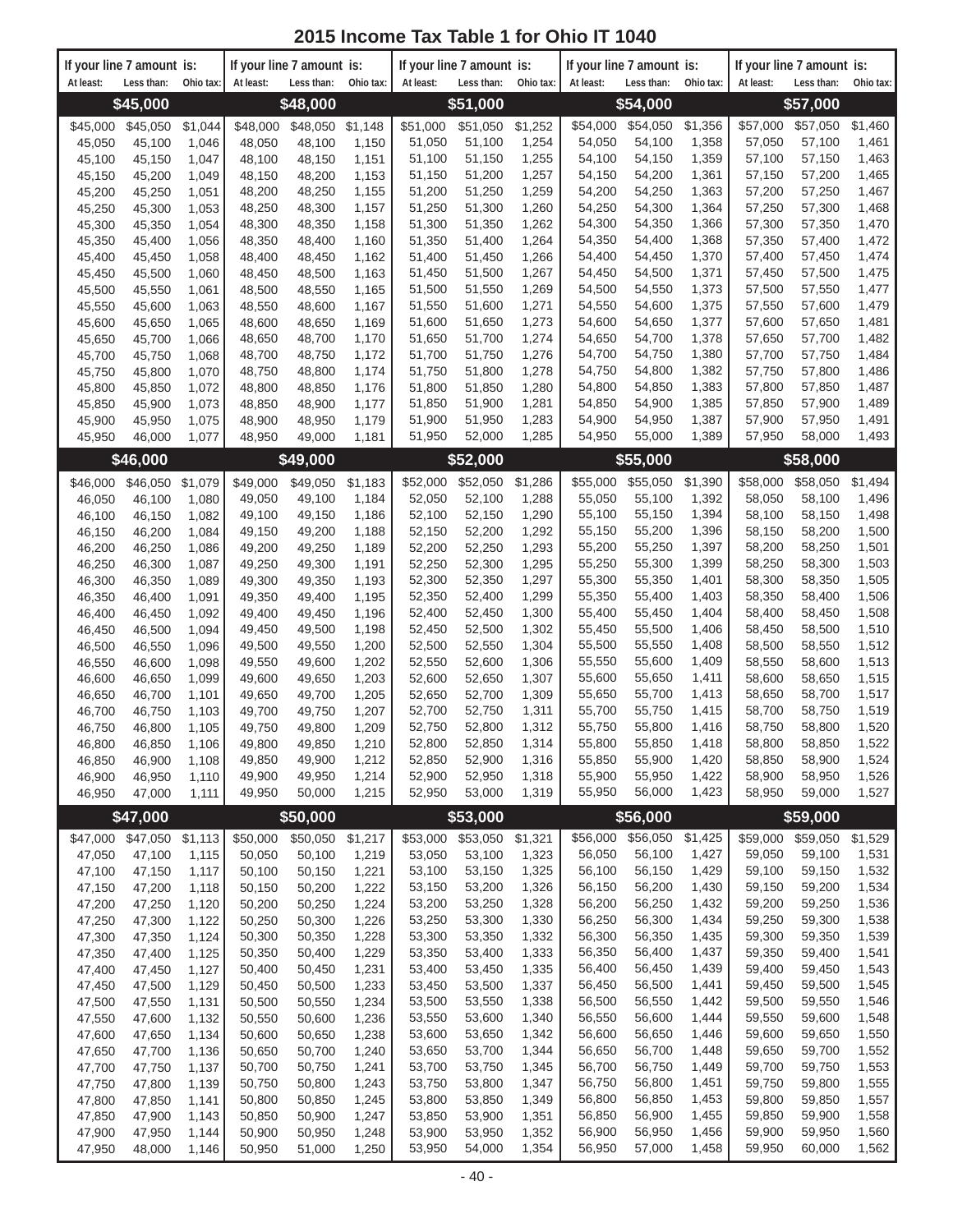| At least:        | If your line 7 amount is:<br>Less than: | Ohio tax:      | At least:        | If your line 7 amount is:<br>Less than: | Ohio tax:      | At least:        | If your line 7 amount is:<br>Less than: | Ohio tax:      | If your line 7 amount is:<br>At least: | Less than:       | Ohio tax:      | At least:        | If your line 7 amount is:<br>Less than: | Ohio tax:      |
|------------------|-----------------------------------------|----------------|------------------|-----------------------------------------|----------------|------------------|-----------------------------------------|----------------|----------------------------------------|------------------|----------------|------------------|-----------------------------------------|----------------|
|                  | \$60,000                                |                |                  | \$63,000                                |                |                  | \$66,000                                |                |                                        | \$69,000         |                |                  | \$72,000                                |                |
| \$60,000         | \$60,050                                | \$1,564        | \$63,000         | \$63,050                                | \$1,668        | \$66,000         | \$66,050                                | \$1,772        | \$69,000                               | \$69,050         | \$1,876        | \$72,000         | \$72,050                                | \$1,979        |
| 60,050           | 60,100                                  | 1,565          | 63,050           | 63,100                                  | 1,669          | 66,050           | 66,100                                  | 1,773          | 69,050                                 | 69,100           | 1,877          | 72,050           | 72,100                                  | 1,981          |
| 60,100           | 60,150                                  | 1,567          | 63,100           | 63,150                                  | 1,671          | 66,100           | 66,150                                  | 1,775          | 69,100                                 | 69,150           | 1,879          | 72,100           | 72,150                                  | 1,983          |
| 60,150           | 60,200                                  | 1,569          | 63,150           | 63,200                                  | 1,673          | 66,150           | 66,200                                  | 1,777          | 69,150                                 | 69,200           | 1,881          | 72,150           | 72,200                                  | 1,985          |
| 60,200           | 60,250                                  | 1,571          | 63,200           | 63,250                                  | 1,675          | 66,200           | 66,250                                  | 1,779          | 69,200                                 | 69,250           | 1,882          | 72,200           | 72,250                                  | 1,986          |
| 60,250           | 60,300                                  | 1,572          | 63,250           | 63,300                                  | 1,676          | 66,250           | 66,300                                  | 1,780          | 69,250                                 | 69,300           | 1,884          | 72,250           | 72,300                                  | 1,988          |
| 60,300           | 60,350                                  | 1,574          | 63,300           | 63,350                                  | 1,678          | 66,300           | 66,350                                  | 1,782          | 69,300                                 | 69,350           | 1,886          | 72,300           | 72,350                                  | 1,990          |
| 60,350           | 60,400                                  | 1,576          | 63,350           | 63,400                                  | 1,680          | 66,350           | 66,400                                  | 1,784          | 69,350                                 | 69,400           | 1,888          | 72,350           | 72,400                                  | 1,992          |
| 60,400           | 60,450                                  | 1,578          | 63,400           | 63,450                                  | 1,681          | 66,400           | 66,450                                  | 1,785          | 69,400                                 | 69,450           | 1,889          | 72,400           | 72,450                                  | 1,993          |
| 60,450           | 60,500                                  | 1,579          | 63,450           | 63,500                                  | 1,683          | 66,450           | 66,500                                  | 1,787          | 69,450                                 | 69,500           | 1,891          | 72,450           | 72,500                                  | 1,995          |
| 60,500           | 60,550                                  | 1,581          | 63,500           | 63,550                                  | 1,685          | 66,500           | 66,550                                  | 1,789          | 69,500                                 | 69,550           | 1,893          | 72,500           | 72,550                                  | 1,997          |
| 60,550           | 60,600                                  | 1,583          | 63,550           | 63,600                                  | 1,687          | 66,550           | 66,600                                  | 1,791          | 69,550                                 | 69,600           | 1,895          | 72,550           | 72,600                                  | 1,999          |
| 60,600           | 60,650                                  | 1,584          | 63,600           | 63,650                                  | 1,688          | 66,600           | 66,650                                  | 1,792          | 69,600<br>69,650                       | 69,650<br>69,700 | 1,896<br>1,898 | 72,600           | 72,650                                  | 2,000          |
| 60,650<br>60,700 | 60,700<br>60,750                        | 1,586<br>1,588 | 63,650<br>63,700 | 63,700<br>63,750                        | 1,690<br>1,692 | 66,650<br>66,700 | 66,700<br>66,750                        | 1,794<br>1,796 | 69,700                                 | 69,750           | 1,900          | 72,650<br>72,700 | 72,700<br>72,750                        | 2,002<br>2,004 |
| 60,750           | 60,800                                  | 1,590          | 63,750           | 63,800                                  | 1,694          | 66,750           | 66,800                                  | 1,798          | 69,750                                 | 69,800           | 1,902          | 72,750           | 72,800                                  | 2,005          |
| 60,800           | 60,850                                  | 1,591          | 63,800           | 63,850                                  | 1,695          | 66,800           | 66,850                                  | 1,799          | 69,800                                 | 69,850           | 1,903          | 72,800           | 72,850                                  | 2,007          |
| 60,850           | 60,900                                  | 1,593          | 63,850           | 63,900                                  | 1,697          | 66,850           | 66,900                                  | 1,801          | 69,850                                 | 69,900           | 1,905          | 72,850           | 72,900                                  | 2,009          |
| 60,900           | 60,950                                  | 1,595          | 63,900           | 63,950                                  | 1,699          | 66,900           | 66,950                                  | 1,803          | 69,900                                 | 69,950           | 1,907          | 72,900           | 72,950                                  | 2,011          |
| 60,950           | 61,000                                  | 1,597          | 63,950           | 64,000                                  | 1,701          | 66,950           | 67,000                                  | 1,804          | 69,950                                 | 70,000           | 1,908          | 72,950           | 73,000                                  | 2,012          |
|                  | \$61,000                                |                |                  |                                         |                |                  | \$67,000                                |                |                                        | \$70,000         |                |                  |                                         |                |
|                  |                                         |                |                  | \$64,000                                |                |                  |                                         |                |                                        |                  |                |                  | \$73,000                                |                |
| \$61,000         | \$61,050                                | \$1,598        | \$64,000         | \$64,050                                | \$1,702        | \$67,000         | \$67,050                                | \$1,806        | \$70,000                               | \$70,050         | \$1,910        | \$73,000         | \$73,050                                | \$2,014        |
| 61,050           | 61,100                                  | 1,600          | 64,050           | 64,100                                  | 1,704          | 67,050           | 67,100                                  | 1,808<br>1,810 | 70,050<br>70,100                       | 70,100<br>70,150 | 1,912<br>1,914 | 73,050           | 73,100                                  | 2,016          |
| 61,100<br>61,150 | 61,150<br>61,200                        | 1,602<br>1,604 | 64,100<br>64,150 | 64,150<br>64,200                        | 1,706<br>1,707 | 67,100<br>67,150 | 67,150<br>67,200                        | 1,811          | 70,150                                 | 70,200           | 1,915          | 73,100<br>73,150 | 73,150<br>73,200                        | 2,018<br>2,019 |
| 61,200           | 61,250                                  | 1,605          | 64,200           | 64,250                                  | 1,709          | 67,200           | 67,250                                  | 1,813          | 70,200                                 | 70,250           | 1,917          | 73,200           | 73,250                                  | 2,021          |
| 61,250           | 61,300                                  | 1,607          | 64,250           | 64,300                                  | 1,711          | 67,250           | 67,300                                  | 1,815          | 70,250                                 | 70,300           | 1,919          | 73,250           | 73,300                                  | 2,023          |
| 61,300           | 61,350                                  | 1,609          | 64,300           | 64,350                                  | 1,713          | 67,300           | 67,350                                  | 1,817          | 70,300                                 | 70,350           | 1,921          | 73,300           | 73,350                                  | 2,025          |
| 61,350           | 61,400                                  | 1,610          | 64,350           | 64,400                                  | 1,714          | 67,350           | 67,400                                  | 1,818          | 70,350                                 | 70,400           | 1,922          | 73,350           | 73,400                                  | 2,026          |
| 61,400           | 61,450                                  | 1,612          | 64,400           | 64,450                                  | 1,716          | 67,400           | 67,450                                  | 1,820          | 70,400                                 | 70,450           | 1,924          | 73,400           | 73,450                                  | 2,028          |
| 61,450           | 61,500                                  | 1,614          | 64,450           | 64,500                                  | 1,718          | 67,450           | 67,500                                  | 1,822          | 70,450                                 | 70,500           | 1,926          | 73,450           | 73,500                                  | 2,030          |
| 61,500           | 61,550                                  | 1,616          | 64,500           | 64,550                                  | 1,720          | 67,500           | 67,550                                  | 1,824          | 70,500                                 | 70,550           | 1,927          | 73,500           | 73,550                                  | 2,031          |
| 61,550           | 61,600                                  | 1,617          | 64,550           | 64,600                                  | 1,721          | 67,550           | 67,600                                  | 1,825          | 70,550                                 | 70,600           | 1,929          | 73,550           | 73,600                                  | 2,033          |
| 61,600           | 61,650                                  | 1,619          | 64,600           | 64,650                                  | 1,723          | 67,600           | 67,650                                  | 1,827          | 70,600                                 | 70,650           | 1,931          | 73,600           | 73,650                                  | 2,035          |
| 61,650           | 61,700                                  | 1,621          | 64,650           | 64,700                                  | 1,725          | 67,650           | 67,700                                  | 1,829          | 70,650                                 | 70,700           | 1,933          | 73,650           | 73,700                                  | 2,037          |
| 61,700           | 61,750                                  | 1,623          | 64,700           | 64,750                                  | 1,727          | 67,700           | 67,750                                  | 1,830          | 70,700                                 | 70,750           | 1,934          | 73,700           | 73,750                                  | 2,038          |
| 61,750           | 61,800                                  | 1,624          | 64,750           | 64,800                                  | 1,728          | 67,750           | 67,800                                  | 1,832          | 70,750<br>70,800                       | 70,800<br>70,850 | 1,936<br>1,938 | 73,750           | 73,800                                  | 2,040          |
| 61,800           | 61,850                                  | 1,626          | 64,800           | 64,850                                  | 1,730          | 67,800           | 67,850                                  | 1,834<br>1,836 | 70,850                                 | 70,900           | 1,940          | 73,800           | 73,850                                  | 2,042          |
| 61,850<br>61,900 | 61,900<br>61,950                        | 1,628<br>1,630 | 64,850<br>64,900 | 64,900<br>64,950                        | 1,732<br>1,733 | 67,850<br>67,900 | 67,900<br>67,950                        | 1,837          | 70,900                                 | 70,950           | 1,941          | 73,850<br>73,900 | 73,900<br>73,950                        | 2,044<br>2,045 |
| 61,950           | 62,000                                  | 1,631          | 64,950           | 65,000                                  | 1,735          | 67,950           | 68,000                                  | 1,839          | 70,950                                 | 71,000           | 1,943          | 73,950           | 74,000                                  | 2,047          |
|                  |                                         |                |                  |                                         |                |                  |                                         |                |                                        |                  |                |                  |                                         |                |
|                  | \$62,000                                |                |                  | \$65,000                                |                |                  | \$68,000                                |                |                                        | \$71,000         |                |                  | \$74,000                                |                |
| \$62,000         | \$62,050                                | \$1,633        | \$65,000         | \$65,050                                | \$1,737        | \$68,000         | \$68,050                                | \$1,841        | \$71,000                               | \$71,050         | \$1,945        | \$74,000         | \$74,050                                | \$2,049        |
| 62,050           | 62,100                                  | 1,635<br>1,636 | 65,050           | 65,100                                  | 1,739          | 68,050           | 68,100                                  | 1,843          | 71,050<br>71,100                       | 71,100<br>71,150 | 1,947<br>1,948 | 74,050           | 74,100                                  | 2,051<br>2,052 |
| 62,100           | 62,150                                  |                | 65,100<br>65,150 | 65,150<br>65,200                        | 1,740<br>1,742 | 68,100<br>68,150 | 68,150<br>68,200                        | 1,844<br>1,846 | 71,150                                 | 71,200           | 1,950          | 74,100<br>74,150 | 74,150<br>74,200                        | 2,054          |
| 62,150<br>62,200 | 62,200<br>62,250                        | 1,638<br>1,640 | 65,200           | 65,250                                  | 1,744          | 68,200           | 68,250                                  | 1,848          | 71,200                                 | 71,250           | 1,952          | 74,200           | 74,250                                  | 2,056          |
| 62,250           | 62,300                                  | 1,642          | 65,250           | 65,300                                  | 1,746          | 68,250           | 68,300                                  | 1,850          | 71,250                                 | 71,300           | 1,953          | 74,250           | 74,300                                  | 2,057          |
| 62,300           | 62,350                                  | 1,643          | 65,300           | 65,350                                  | 1,747          | 68,300           | 68,350                                  | 1,851          | 71,300                                 | 71,350           | 1,955          | 74,300           | 74,350                                  | 2,059          |
| 62,350           | 62,400                                  | 1,645          | 65,350           | 65,400                                  | 1,749          | 68,350           | 68,400                                  | 1,853          | 71,350                                 | 71,400           | 1,957          | 74,350           | 74,400                                  | 2,061          |
| 62,400           | 62,450                                  | 1,647          | 65,400           | 65,450                                  | 1,751          | 68,400           | 68,450                                  | 1,855          | 71,400                                 | 71,450           | 1,959          | 74,400           | 74,450                                  | 2,063          |
| 62,450           | 62,500                                  | 1,649          | 65,450           | 65,500                                  | 1,753          | 68,450           | 68,500                                  | 1,856          | 71,450                                 | 71,500           | 1,960          | 74,450           | 74,500                                  | 2,064          |
| 62,500           | 62,550                                  | 1,650          | 65,500           | 65,550                                  | 1,754          | 68,500           | 68,550                                  | 1,858          | 71,500                                 | 71,550           | 1,962          | 74,500           | 74,550                                  | 2,066          |
| 62,550           | 62,600                                  | 1,652          | 65,550           | 65,600                                  | 1,756          | 68,550           | 68,600                                  | 1,860          | 71,550                                 | 71,600           | 1,964          | 74,550           | 74,600                                  | 2,068          |
| 62,600           | 62,650                                  | 1,654          | 65,600           | 65,650                                  | 1,758          | 68,600           | 68,650                                  | 1,862          | 71,600                                 | 71,650           | 1,966          | 74,600           | 74,650                                  | 2,070          |
| 62,650           | 62,700                                  | 1,655          | 65,650           | 65,700                                  | 1,759          | 68,650           | 68,700                                  | 1,863          | 71,650                                 | 71,700           | 1,967          | 74,650           | 74,700                                  | 2,071          |
| 62,700           | 62,750                                  | 1,657          | 65,700           | 65,750                                  | 1,761          | 68,700           | 68,750                                  | 1,865          | 71,700                                 | 71,750           | 1,969          | 74,700           | 74,750                                  | 2,073          |
| 62,750           | 62,800                                  | 1,659          | 65,750           | 65,800                                  | 1,763          | 68,750           | 68,800                                  | 1,867          | 71,750                                 | 71,800           | 1,971          | 74,750           | 74,800                                  | 2,075          |
| 62,800           | 62,850                                  | 1,661          | 65,800           | 65,850                                  | 1,765          | 68,800           | 68,850                                  | 1,869          | 71,800                                 | 71,850           | 1,973          | 74,800           | 74,850                                  | 2,076          |
| 62,850           | 62,900                                  | 1,662          | 65,850           | 65,900                                  | 1,766          | 68,850           | 68,900                                  | 1,870          | 71,850                                 | 71,900           | 1,974          | 74,850           | 74,900                                  | 2,078          |
| 62,900           | 62,950                                  | 1,664          | 65,900           | 65,950                                  | 1,768          | 68,900           | 68,950                                  | 1,872          | 71,900<br>71,950                       | 71,950<br>72,000 | 1,976          | 74,900           | 74,950                                  | 2,080          |
| 62,950           | 63,000                                  | 1,666          | 65,950           | 66,000                                  | 1,770          | 68,950           | 69,000                                  | 1,874          |                                        |                  | 1,978          | 74,950           | 75,000                                  | 2,082          |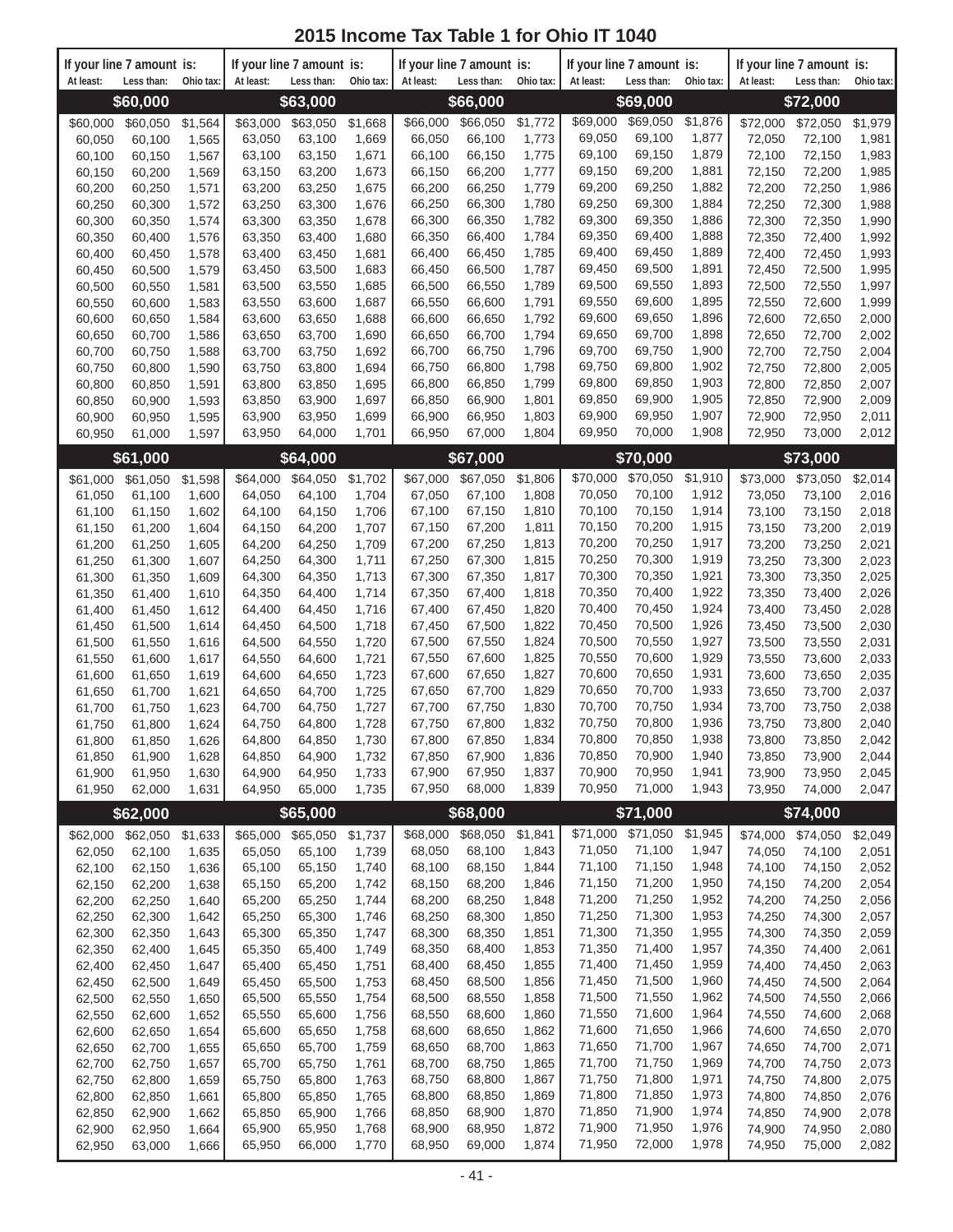| At least:        | If your line 7 amount is:<br>Less than: | Ohio tax:      | If your line 7 amount is:<br>At least: | Less than:       | Ohio tax:      | If your line 7 amount is:<br>At least: | Less than:       | Ohio tax:      | If your line 7 amount is:<br>At least: | Less than:       | Ohio tax:      | At least:        | If your line 7 amount is:<br>Less than: | Ohio tax:      |
|------------------|-----------------------------------------|----------------|----------------------------------------|------------------|----------------|----------------------------------------|------------------|----------------|----------------------------------------|------------------|----------------|------------------|-----------------------------------------|----------------|
|                  | \$75,000                                |                |                                        | \$78,000         |                |                                        | \$81,000         |                |                                        | \$84,000         |                |                  | \$87,000                                |                |
| \$75,000         |                                         | \$2,083        | \$78,000                               | \$78,050         | \$2,187        | \$81,000                               | \$81,050         | \$2,291        | \$84,000                               | \$84,050         | \$2,399        | \$87,000         | \$87,050                                | \$2,517        |
| 75,050           | \$75,050<br>75,100                      | 2,085          | 78,050                                 | 78,100           | 2,189          | 81.050                                 | 81,100           | 2,293          | 84,050                                 | 84,100           | 2,401          | 87,050           | 87,100                                  | 2,519          |
| 75,100           | 75,150                                  | 2,087          | 78,100                                 | 78,150           | 2,191          | 81,100                                 | 81,150           | 2,295          | 84,100                                 | 84,150           | 2,403          | 87,100           | 87,150                                  | 2,521          |
| 75,150           | 75,200                                  | 2,089          | 78,150                                 | 78,200           | 2,193          | 81,150                                 | 81,200           | 2,297          | 84,150                                 | 84,200           | 2,405          | 87,150           | 87,200                                  | 2,523          |
| 75,200           | 75,250                                  | 2,090          | 78,200                                 | 78,250           | 2,194          | 81,200                                 | 81,250           | 2,298          | 84,200                                 | 84,250           | 2,407          | 87,200           | 87,250                                  | 2,525          |
| 75,250           | 75,300                                  | 2,092          | 78,250                                 | 78,300           | 2,196          | 81,250                                 | 81,300           | 2,300          | 84,250                                 | 84,300           | 2,409          | 87,250<br>87,300 | 87,300<br>87,350                        | 2,527<br>2,529 |
| 75,300<br>75,350 | 75,350<br>75,400                        | 2,094<br>2,096 | 78,300<br>78,350                       | 78,350<br>78,400 | 2,198<br>2,199 | 81,300<br>81,350                       | 81,350<br>81,400 | 2,302<br>2,303 | 84,300<br>84,350                       | 84,350<br>84,400 | 2,410<br>2,412 | 87,350           | 87,400                                  | 2,531          |
| 75,400           | 75,450                                  | 2,097          | 78,400                                 | 78,450           | 2,201          | 81,400                                 | 81,450           | 2,305          | 84,400                                 | 84,450           | 2,414          | 87,400           | 87,450                                  | 2,533          |
| 75,450           | 75,500                                  | 2,099          | 78,450                                 | 78,500           | 2,203          | 81,450                                 | 81,500           | 2,307          | 84,450                                 | 84,500           | 2,416          | 87,450           | 87,500                                  | 2,535          |
| 75,500           | 75,550                                  | 2,101          | 78,500                                 | 78,550           | 2,205          | 81,500                                 | 81,550           | 2,309          | 84,500                                 | 84,550           | 2,418          | 87,500           | 87,550                                  | 2,537          |
| 75,550           | 75,600                                  | 2,102          | 78,550                                 | 78,600           | 2,206          | 81,550                                 | 81,600           | 2,310          | 84,550                                 | 84,600           | 2,420          | 87,550           | 87,600                                  | 2,539          |
| 75,600           | 75,650                                  | 2,104          | 78,600                                 | 78,650           | 2,208          | 81,600                                 | 81,650           | 2,312          | 84,600                                 | 84,650           | 2,422          | 87,600           | 87,650                                  | 2,541          |
| 75,650<br>75,700 | 75,700<br>75,750                        | 2,106<br>2,108 | 78,650<br>78,700                       | 78,700<br>78,750 | 2,210<br>2,212 | 81,650<br>81,700                       | 81,700<br>81,750 | 2,314<br>2,316 | 84,650<br>84,700                       | 84,700<br>84,750 | 2,424<br>2,426 | 87,650<br>87,700 | 87,700<br>87,750                        | 2,543<br>2,545 |
| 75,750           | 75,800                                  | 2,109          | 78,750                                 | 78,800           | 2,213          | 81,750                                 | 81,800           | 2,317          | 84,750                                 | 84,800           | 2,428          | 87,750           | 87,800                                  | 2,547          |
| 75,800           | 75,850                                  | 2,111          | 78,800                                 | 78,850           | 2,215          | 81,800                                 | 81,850           | 2,319          | 84,800                                 | 84,850           | 2,430          | 87,800           | 87,850                                  | 2,549          |
| 75,850           | 75,900                                  | 2,113          | 78,850                                 | 78,900           | 2,217          | 81,850                                 | 81,900           | 2,321          | 84,850                                 | 84,900           | 2,432          | 87,850           | 87,900                                  | 2,551          |
| 75,900           | 75,950                                  | 2,115          | 78,900                                 | 78,950           | 2,219          | 81,900                                 | 81,950           | 2,323          | 84,900                                 | 84,950           | 2,434          | 87,900           | 87,950                                  | 2,553          |
| 75,950           | 76,000                                  | 2,116          | 78,950                                 | 79,000           | 2,220          | 81,950                                 | 82,000           | 2,324          | 84,950                                 | 85,000           | 2,436          | 87,950           | 88,000                                  | 2,555          |
|                  | \$76,000                                |                |                                        | \$79,000         |                |                                        | \$82,000         |                |                                        | \$85,000         |                |                  | \$88,000                                |                |
| \$76.000         | \$76,050                                | \$2,118        | \$79,000                               | \$79,050         | \$2,222        | \$82,000                               | \$82,050         | \$2,326        | \$85,000                               | \$85,050         | \$2,438        | \$88,000         | \$88,050                                | \$2,557        |
| 76,050           | 76,100                                  | 2,120          | 79,050                                 | 79,100           | 2,224          | 82,050                                 | 82,100           | 2,328          | 85,050                                 | 85,100           | 2,440          | 88,050           | 88,100                                  | 2,559          |
| 76,100           | 76,150                                  | 2,122          | 79,100                                 | 79,150           | 2,225          | 82,100                                 | 82,150           | 2,329          | 85,100                                 | 85,150           | 2,442          | 88,100           | 88,150<br>88,200                        | 2,561<br>2,563 |
| 76,150<br>76,200 | 76,200<br>76,250                        | 2,123<br>2,125 | 79,150<br>79,200                       | 79,200<br>79,250 | 2,227<br>2,229 | 82,150<br>82,200                       | 82,200<br>82,250 | 2,331<br>2,333 | 85,150<br>85,200                       | 85,200<br>85,250 | 2,444<br>2,446 | 88,150<br>88,200 | 88,250                                  | 2,565          |
| 76,250           | 76,300                                  | 2,127          | 79,250                                 | 79,300           | 2,231          | 82,250                                 | 82,300           | 2,335          | 85,250                                 | 85,300           | 2,448          | 88,250           | 88,300                                  | 2,567          |
| 76,300           | 76,350                                  | 2,128          | 79,300                                 | 79,350           | 2,232          | 82,300                                 | 82,350           | 2,336          | 85,300                                 | 85,350           | 2,450          | 88,300           | 88,350                                  | 2,569          |
| 76,350           | 76,400                                  | 2,130          | 79,350                                 | 79,400           | 2,234          | 82,350                                 | 82,400           | 2,338          | 85,350                                 | 85,400           | 2,452          | 88,350           | 88,400                                  | 2,571          |
| 76,400           | 76,450                                  | 2,132          | 79,400                                 | 79,450           | 2,236          | 82,400                                 | 82,450           | 2,340          | 85,400                                 | 85,450           | 2,454          | 88,400           | 88,450                                  | 2,573          |
| 76,450           | 76,500                                  | 2,134          | 79,450                                 | 79,500           | 2,238          | 82,450                                 | 82,500           | 2,342          | 85,450                                 | 85,500           | 2,456          | 88,450           | 88,500                                  | 2,575          |
| 76,500<br>76,550 | 76,550<br>76,600                        | 2,135<br>2,137 | 79,500<br>79,550                       | 79,550<br>79,600 | 2,239<br>2,241 | 82,500<br>82,550                       | 82,550<br>82,600 | 2,343<br>2,345 | 85,500<br>85,550                       | 85,550<br>85,600 | 2,458<br>2,460 | 88,500<br>88,550 | 88,550<br>88,600                        | 2,577<br>2,579 |
| 76,600           | 76,650                                  | 2,139          | 79,600                                 | 79,650           | 2,243          | 82,600                                 | 82,650           | 2,347          | 85,600                                 | 85,650           | 2,462          | 88,600           | 88,650                                  | 2,581          |
| 76,650           | 76,700                                  | 2,141          | 79,650                                 | 79,700           | 2,245          | 82,650                                 | 82,700           | 2,348          | 85,650                                 | 85,700           | 2,464          | 88,650           | 88,700                                  | 2,583          |
| 76,700           | 76,750                                  | 2,142          | 79,700                                 | 79,750           | 2,246          | 82,700                                 | 82,750           | 2,350          | 85,700                                 | 85,750           | 2,466          | 88,700           | 88,750                                  | 2,585          |
| 76,750           | 76,800                                  | 2,144          | 79,750                                 | 79,800           | 2,248          | 82,750                                 | 82,800           | 2,352          | 85,750                                 | 85,800           | 2,468          | 88,750           | 88,800                                  | 2,587          |
| 76,800           | 76,850                                  | 2,146          | 79,800                                 | 79,850           | 2,250          | 82,800                                 | 82,850           | 2,354          | 85,800                                 | 85,850           | 2,470          | 88,800           | 88,850                                  | 2,589          |
| 76,850           | 76,900<br>76,950                        | 2,148          | 79,850                                 | 79,900           | 2,251          | 82,850<br>82,900                       | 82,900           | 2,355          | 85,850<br>85,900                       | 85,900<br>85,950 | 2,472<br>2,474 | 88,850<br>88,900 | 88,900<br>88,950                        | 2,591<br>2,593 |
| 76,900<br>76,950 | 77,000                                  | 2,149<br>2,151 | 79,900<br>79,950                       | 79,950<br>80,000 | 2,253<br>2,255 | 82,950                                 | 82,950<br>83,000 | 2,357<br>2,359 | 85,950                                 | 86,000           | 2,476          | 88,950           | 89,000                                  | 2,595          |
|                  |                                         |                |                                        | \$80,000         |                |                                        | \$83,000         |                |                                        | \$86,000         |                |                  | \$89,000                                |                |
| \$77,000         | \$77,000<br>\$77,050                    | \$2,153        | \$80,000                               | \$80,050         | \$2,257        | \$83,000                               | \$83,050         | \$2,361        | \$86,000                               | \$86,050         | \$2,478        | \$89,000         | \$89,050                                | \$2,597        |
| 77,050           | 77,100                                  | 2,154          | 80,050                                 | 80,100           | 2,258          | 83,050                                 | 83,100           | 2,362          | 86,050                                 | 86,100           | 2,480          | 89,050           | 89,100                                  | 2,599          |
| 77,100           | 77,150                                  | 2,156          | 80,100                                 | 80,150           | 2,260          | 83,100                                 | 83,150           | 2,364          | 86,100                                 | 86,150           | 2,482          | 89,100           | 89,150                                  | 2,601          |
| 77,150           | 77,200                                  | 2,158          | 80,150                                 | 80,200           | 2,262          | 83,150                                 | 83,200           | 2,366          | 86,150                                 | 86,200           | 2,484          | 89,150           | 89,200                                  | 2,603          |
| 77,200           | 77,250                                  | 2,160          | 80,200                                 | 80,250           | 2,264          | 83,200                                 | 83,250           | 2,368          | 86,200                                 | 86,250           | 2,486          | 89,200           | 89,250                                  | 2,605          |
| 77,250           | 77,300                                  | 2,161          | 80,250                                 | 80,300           | 2,265          | 83,250                                 | 83,300           | 2,369          | 86,250                                 | 86,300           | 2,488          | 89,250           | 89,300                                  | 2,607          |
| 77,300           | 77,350                                  | 2,163          | 80,300                                 | 80,350           | 2,267          | 83,300                                 | 83,350           | 2,371          | 86,300                                 | 86,350           | 2,490          | 89,300<br>89,350 | 89,350<br>89,400                        | 2,608<br>2,610 |
| 77,350<br>77,400 | 77,400<br>77,450                        | 2,165<br>2,167 | 80,350<br>80,400                       | 80,400<br>80,450 | 2,269<br>2,271 | 83,350<br>83,400                       | 83,400<br>83,450 | 2,373<br>2,375 | 86,350<br>86,400                       | 86,400<br>86,450 | 2,492<br>2,494 | 89,400           | 89,450                                  | 2,612          |
| 77,450           | 77,500                                  | 2,168          | 80,450                                 | 80,500           | 2,272          | 83,450                                 | 83,500           | 2,377          | 86,450                                 | 86,500           | 2,496          | 89,450           | 89,500                                  | 2,614          |
| 77,500           | 77,550                                  | 2,170          | 80,500                                 | 80,550           | 2,274          | 83,500                                 | 83,550           | 2,379          | 86,500                                 | 86,550           | 2,498          | 89,500           | 89,550                                  | 2,616          |
| 77,550           | 77,600                                  | 2,172          | 80,550                                 | 80,600           | 2,276          | 83,550                                 | 83,600           | 2,381          | 86,550                                 | 86,600           | 2,500          | 89,550           | 89,600                                  | 2,618          |
| 77,600           | 77,650                                  | 2,174          | 80,600                                 | 80,650           | 2,277          | 83,600                                 | 83,650           | 2,383          | 86,600                                 | 86,650           | 2,502          | 89,600           | 89,650                                  | 2,620          |
| 77,650           | 77,700                                  | 2,175          | 80,650                                 | 80,700           | 2,279          | 83,650                                 | 83,700           | 2,385          | 86,650                                 | 86,700           | 2,504          | 89,650           | 89,700                                  | 2,622          |
| 77,700           | 77,750                                  | 2,177          | 80,700                                 | 80,750           | 2,281          | 83,700<br>83,750                       | 83,750<br>83,800 | 2,387<br>2,389 | 86,700<br>86,750                       | 86,750<br>86,800 | 2,506<br>2,508 | 89,700<br>89,750 | 89,750<br>89,800                        | 2,624<br>2,626 |
| 77,750<br>77,800 | 77,800<br>77,850                        | 2,179<br>2,180 | 80,750<br>80,800                       | 80,800<br>80,850 | 2,283<br>2,284 | 83,800                                 | 83,850           | 2,391          | 86,800                                 | 86,850           | 2,509          | 89,800           | 89,850                                  | 2,628          |
| 77,850           | 77,900                                  | 2,182          | 80,850                                 | 80,900           | 2,286          | 83,850                                 | 83,900           | 2,393          | 86,850                                 | 86,900           | 2,511          | 89,850           | 89,900                                  | 2,630          |
| 77,900           | 77,950                                  | 2,184          | 80,900                                 | 80,950           | 2,288          | 83,900                                 | 83,950           | 2,395          | 86,900                                 | 86,950           | 2,513          | 89,900           | 89,950                                  | 2,632          |
| 77,950           | 78,000                                  | 2,186          | 80,950                                 | 81,000           | 2,290          | 83,950                                 | 84,000           | 2,397          | 86,950                                 | 87,000           | 2,515          | 89,950           | 90,000                                  | 2,634          |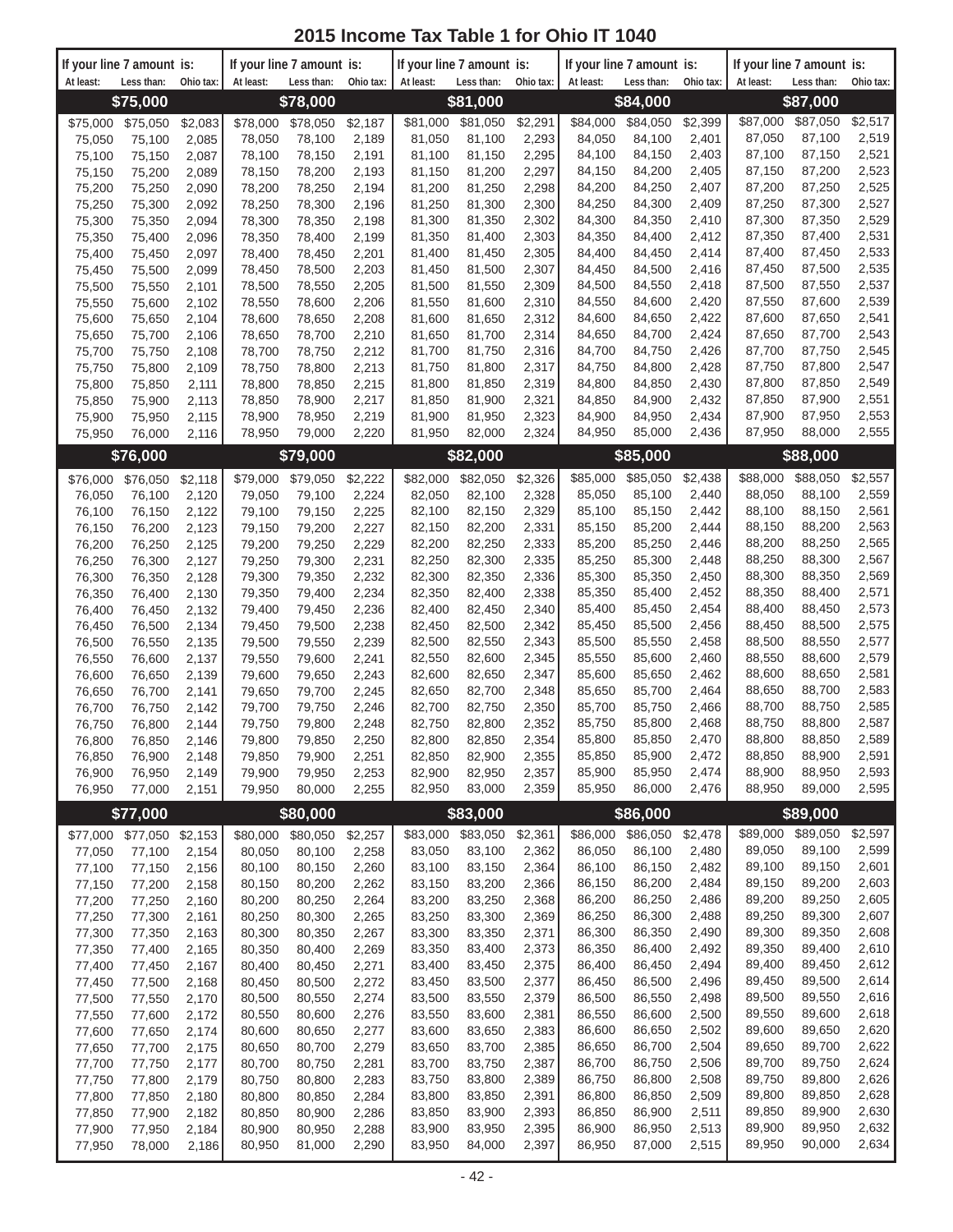| At least:          | If your line 7 amount is: |                  | At least: | If your line 7 amount is: |           | At least: | If your line 7 amount is: |           | At least: | If your line 7 amount is: | Ohio tax: | At least: | If your line 7 amount is: |                  |
|--------------------|---------------------------|------------------|-----------|---------------------------|-----------|-----------|---------------------------|-----------|-----------|---------------------------|-----------|-----------|---------------------------|------------------|
|                    | Less than:<br>\$90,000    | Ohio tax:        |           | Less than:<br>\$92,000    | Ohio tax: |           | Less than:<br>\$94,000    | Ohio tax: |           | Less than:<br>\$96,000    |           |           | Less than:<br>\$98,000    | Ohio tax:        |
|                    | \$90,050                  |                  | \$92,000  |                           | \$2,715   | \$94,000  | \$94,050                  | \$2,795   | \$96,000  | \$96,050                  | \$2,874   | \$98,000  |                           |                  |
| \$90,000<br>90,050 | 90,100                    | \$2,636<br>2,638 | 92,050    | \$92,050<br>92,100        | 2,717     | 94,050    | 94,100                    | 2,797     | 96,050    | 96,100                    | 2,876     | 98,050    | \$98,050<br>98,100        | \$2,953<br>2,955 |
| 90,100             | 90,150                    | 2,640            | 92,100    | 92,150                    | 2,719     | 94,100    | 94,150                    | 2,799     | 96,100    | 96,150                    | 2,878     | 98,100    | 98,150                    | 2,957            |
| 90,150             | 90,200                    | 2,642            | 92,150    | 92,200                    | 2,721     | 94,150    | 94,200                    | 2,801     | 96,150    | 96,200                    | 2,880     | 98,150    | 98,200                    | 2,959            |
| 90,200             | 90,250                    | 2,644            | 92,200    | 92,250                    | 2,723     | 94,200    | 94,250                    | 2,803     | 96,200    | 96,250                    | 2,882     | 98,200    | 98,250                    | 2,961            |
| 90,250             | 90,300                    | 2,646            | 92,250    | 92,300                    | 2,725     | 94,250    | 94,300                    | 2,805     | 96,250    | 96,300                    | 2,884     | 98,250    | 98,300                    | 2,963            |
| 90,300             | 90,350                    | 2,648            | 92,300    | 92,350                    | 2,727     | 94,300    | 94,350                    | 2,806     | 96,300    | 96,350                    | 2,886     | 98,300    | 98,350                    | 2,965            |
| 90,350             | 90,400                    | 2,650            | 92,350    | 92,400                    | 2,729     | 94,350    | 94,400                    | 2,808     | 96,350    | 96,400                    | 2,888     | 98,350    | 98,400                    | 2,967            |
| 90,400             | 90,450                    | 2,652            | 92,400    | 92,450                    | 2,731     | 94,400    | 94,450                    | 2,810     | 96,400    | 96,450                    | 2,890     | 98,400    | 98,450                    | 2,969            |
| 90,450             | 90,500                    | 2,654            | 92,450    | 92,500                    | 2,733     | 94,450    | 94,500                    | 2,812     | 96,450    | 96,500                    | 2,892     | 98,450    | 98,500                    | 2,971            |
| 90,500             | 90,550                    | 2,656            | 92,500    | 92,550                    | 2,735     | 94,500    | 94,550                    | 2,814     | 96,500    | 96,550                    | 2,894     | 98,500    | 98,550                    | 2,973            |
| 90,550             | 90,600                    | 2,658            | 92,550    | 92,600                    | 2,737     | 94,550    | 94,600                    | 2,816     | 96,550    | 96,600                    | 2,896     | 98,550    | 98,600                    | 2,975            |
| 90,600             | 90,650                    | 2,660            | 92.600    | 92,650                    | 2,739     | 94,600    | 94,650                    | 2,818     | 96,600    | 96,650                    | 2,898     | 98,600    | 98,650                    | 2,977            |
| 90,650             | 90,700                    | 2,662            | 92,650    | 92,700                    | 2,741     | 94,650    | 94,700                    | 2,820     | 96,650    | 96,700                    | 2,900     | 98,650    | 98,700                    | 2,979            |
| 90,700             | 90,750                    | 2,664            | 92,700    | 92,750                    | 2,743     | 94,700    | 94,750                    | 2,822     | 96,700    | 96,750                    | 2,902     | 98,700    | 98,750                    | 2,981            |
| 90,750             | 90,800                    | 2,666            | 92,750    | 92,800                    | 2,745     | 94,750    | 94,800                    | 2,824     | 96,750    | 96,800                    | 2,904     | 98,750    | 98,800                    | 2,983            |
| 90,800             | 90,850                    | 2,668            | 92,800    | 92,850                    | 2,747     | 94,800    | 94,850                    | 2,826     | 96,800    | 96,850                    | 2,905     | 98,800    | 98,850                    | 2,985            |
| 90,850             | 90,900                    | 2,670            | 92,850    | 92,900                    | 2,749     | 94,850    | 94,900                    | 2,828     | 96,850    | 96,900                    | 2,907     | 98,850    | 98,900                    | 2,987            |
| 90,900             | 90,950                    | 2,672            | 92,900    | 92,950                    | 2,751     | 94,900    | 94,950                    | 2,830     | 96,900    | 96,950                    | 2,909     | 98,900    | 98,950                    | 2,989            |
| 90,950             | 91,000                    | 2,674            | 92,950    | 93,000                    | 2,753     | 94,950    | 95,000                    | 2,832     | 96,950    | 97,000                    | 2,911     | 98,950    | 99,000                    | 2,991            |
|                    | \$91,000                  |                  |           | \$93,000                  |           |           | \$95,000                  |           |           | \$97,000                  |           |           | \$99,000                  |                  |
| \$91,000           | \$91,050                  | \$2,676          | \$93,000  | \$93,050                  | \$2,755   | \$95,000  | \$95,050                  | \$2,834   | \$97,000  | \$97,050                  | \$2,913   | \$99,000  | \$99,050                  | \$2,993          |
| 91.050             | 91.100                    | 2,678            | 93,050    | 93,100                    | 2,757     | 95,050    | 95,100                    | 2,836     | 97,050    | 97,100                    | 2,915     | 99,050    | 99.100                    | 2,995            |
| 91,100             | 91,150                    | 2,680            | 93,100    | 93,150                    | 2,759     | 95,100    | 95,150                    | 2,838     | 97,100    | 97,150                    | 2,917     | 99,100    | 99,150                    | 2,997            |
| 91,150             | 91,200                    | 2,682            | 93,150    | 93,200                    | 2,761     | 95,150    | 95,200                    | 2,840     | 97,150    | 97,200                    | 2,919     | 99,150    | 99,200                    | 2,999            |
| 91,200             | 91,250                    | 2,684            | 93,200    | 93,250                    | 2,763     | 95,200    | 95,250                    | 2,842     | 97,200    | 97,250                    | 2,921     | 99,200    | 99,250                    | 3,001            |
| 91,250             | 91,300                    | 2,686            | 93,250    | 93,300                    | 2,765     | 95,250    | 95,300                    | 2,844     | 97,250    | 97,300                    | 2,923     | 99,250    | 99,300                    | 3,003            |
| 91,300             | 91,350                    | 2,688            | 93,300    | 93,350                    | 2,767     | 95,300    | 95,350                    | 2,846     | 97,300    | 97,350                    | 2,925     | 99,300    | 99,350                    | 3,004            |
| 91,350             | 91,400                    | 2,690            | 93,350    | 93,400                    | 2,769     | 95,350    | 95,400                    | 2,848     | 97,350    | 97,400                    | 2,927     | 99,350    | 99,400                    | 3,006            |
| 91,400             | 91,450                    | 2,692            | 93,400    | 93,450                    | 2,771     | 95,400    | 95,450                    | 2,850     | 97,400    | 97,450                    | 2,929     | 99,400    | 99,450                    | 3,008            |
| 91,450             | 91,500                    | 2,694            | 93,450    | 93,500                    | 2,773     | 95,450    | 95,500                    | 2,852     | 97,450    | 97,500                    | 2,931     | 99,450    | 99,500                    | 3,010            |
| 91,500             | 91,550                    | 2,696            | 93,500    | 93,550                    | 2,775     | 95,500    | 95,550                    | 2,854     | 97,500    | 97,550                    | 2,933     | 99,500    | 99,550                    | 3,012            |
| 91,550             | 91,600                    | 2,698            | 93,550    | 93,600                    | 2,777     | 95,550    | 95,600                    | 2,856     | 97,550    | 97,600                    | 2,935     | 99,550    | 99,600                    | 3,014            |
| 91,600             | 91,650                    | 2,700            | 93,600    | 93,650                    | 2,779     | 95,600    | 95,650                    | 2,858     | 97,600    | 97,650                    | 2,937     | 99,600    | 99,650                    | 3,016            |
| 91,650             | 91,700                    | 2,702            | 93,650    | 93,700                    | 2,781     | 95,650    | 95,700                    | 2,860     | 97,650    | 97,700                    | 2,939     | 99,650    | 99,700                    | 3,018            |
| 91,700             | 91,750                    | 2,704            | 93,700    | 93,750                    | 2,783     | 95,700    | 95,750                    | 2,862     | 97,700    | 97,750                    | 2,941     | 99,700    | 99,750                    | 3,020            |
| 91,750             | 91,800                    | 2,706            | 93,750    | 93,800                    | 2,785     | 95,750    | 95,800                    | 2,864     | 97.750    | 97,800                    | 2,943     | 99,750    | 99,800                    | 3,022            |
| 91,800             | 91,850                    | 2,707            | 93,800    | 93,850                    | 2,787     | 95,800    | 95,850                    | 2,866     | 97,800    | 97,850                    | 2,945     | 99,800    | 99,850                    | 3,024            |
| 91,850             | 91,900                    | 2,709            | 93,850    | 93,900                    | 2,789     | 95,850    | 95,900                    | 2,868     | 97.850    | 97,900                    | 2,947     | 99,850    | 99,900                    | 3,026            |
| 91,900             | 91,950                    | 2,711            | 93,900    | 93,950                    | 2,791     | 95,900    | 95,950                    | 2,870     | 97,900    | 97,950                    | 2,949     | 99,900    | 99,950                    | 3,028            |
| 91,950             | 92,000                    | 2,713            | 93,950    | 94,000                    | 2,793     | 95,950    | 96,000                    | 2,872     | 97,950    | 98,000                    | 2,951     | 99,950    | 100,000                   | 3,030            |

# **2015 Income Tax Table 2 for Ohio IT 1040**

The income tax tables reflect a 6.3% reduction compared to taxable year 2014.

**Taxpayers with Ohio taxable nonbusiness income of \$100,000 or more must use this table. You must round your tax to the nearest dollar.**

| <b>Ohio Taxable Nonbusiness Income</b><br>(Ohio IT 1040, line 7) |                          |              | 2015 Ohio Nonbusiness Income Tax<br>(enter on Ohio IT 1040, line 8a) |      |        |                                        |  |
|------------------------------------------------------------------|--------------------------|--------------|----------------------------------------------------------------------|------|--------|----------------------------------------|--|
| 0                                                                | -                        | 5.200<br>S   |                                                                      |      | 0.495% | of Ohio taxable nonbusiness income     |  |
| $\mathbb{S}^-$<br>5,200                                          | —                        | \$10,400     | \$<br>25.74                                                          | plus | 0.990% | of the amount in excess of \$<br>5.200 |  |
| \$10,400                                                         | $\overline{\phantom{0}}$ | 15,650<br>\$ | \$<br>77.22                                                          | plus | 1.980% | of the amount in excess of \$10,400    |  |
| \$15,650                                                         | $\qquad \qquad -$        | \$20,900     | \$<br>181.17                                                         | plus | 2.476% | of the amount in excess of \$15,650    |  |
| \$20,900                                                         | $\overline{\phantom{0}}$ | \$41,700     | \$<br>311.16                                                         | plus | 2.969% | of the amount in excess of \$20,900    |  |
| \$41,700                                                         | $\overline{\phantom{0}}$ | \$83,350     | \$<br>928.71                                                         | plus | 3.465% | of the amount in excess of \$41,700    |  |
| \$83,350                                                         |                          | \$104,250    | \$2,371.88                                                           | plus | 3.960% | of the amount in excess of \$83,350    |  |
| \$104,250                                                        | $\qquad \qquad -$        | \$208,500    | \$3,199.52                                                           | plus | 4.597% | of the amount in excess of \$104,250   |  |
| more than                                                        |                          | \$208,500    | \$7,991.89                                                           | plus | 4.997% | of the amount in excess of \$208,500   |  |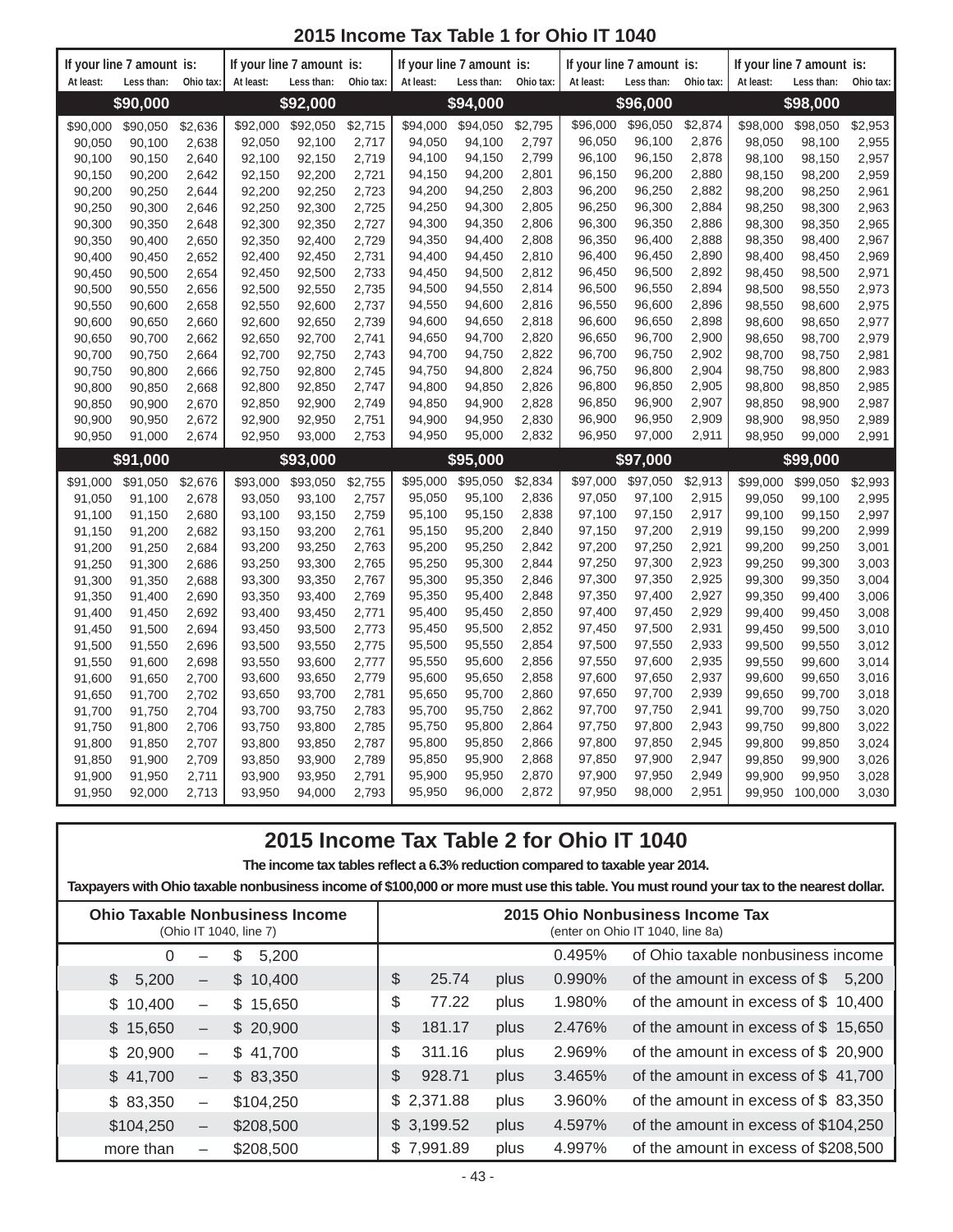# **The Finder**

**Back**

<span id="page-43-0"></span>**Do you know your Ohio public school district name and number?**

**Do you know if your Ohio public school district has an income tax?**



**If you need to find the name of your Ohio public school district, use The Finder.**

| <b>The Finder</b>                 |
|-----------------------------------|
| <b>Municipal Tax</b>              |
| <b>School District Income Tax</b> |
| <b>Sales and Use Tax</b>          |
| <b>Tax District Summary</b>       |

**Step 1 → Go to our Web site at <b>[tax.ohio.gov.](http://tax.ohio.gov/)** 

**Step 2**  Click on **The Finder.**

**Step 3 → Click on School District Income Tax. Follow** the directions to look up your school district.

**Step 4 → We will validate the street address and city.** 

**Step 5 → The Ohio public school district name and** number will appear on the screen with the applicable tax

rate if the school district has an income tax in effect. You will also see a reference number for each look-up inquiry.

**Step 6 →** Enter the Ohio public school district number in the space provided on the front of your Ohio IT 1040 or SD 100.

If you think the school district information we provide is incorrect, e-mail your inquiry to us by scrolling to the bottom of the screen page and clicking on "Contact Us."

# **Don't Have Access to the Internet?**

If you don't have access to the Internet, contact your county auditor or county board of elections to verify your Ohio public school district.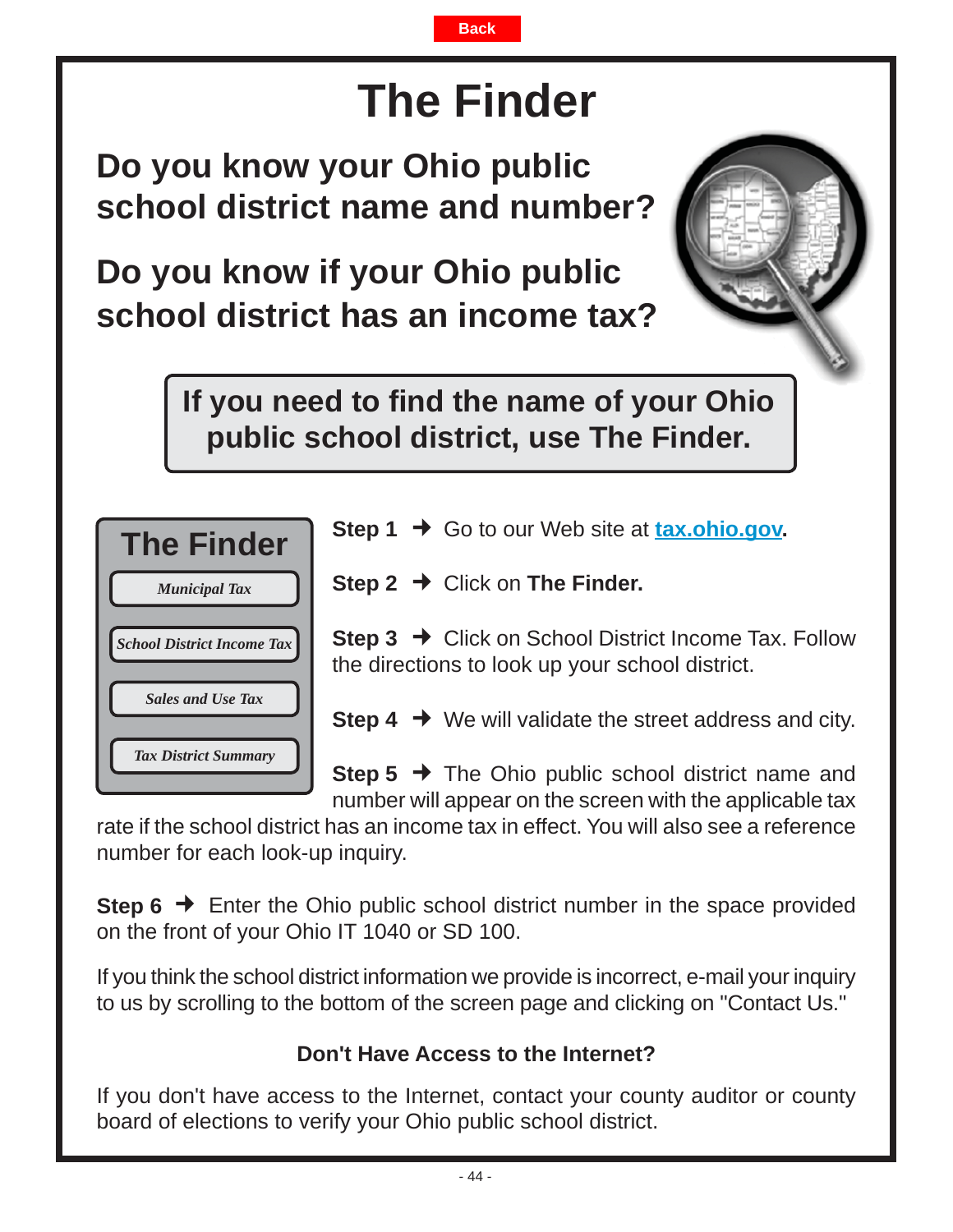# **Ohio Public School District Numbers**

<span id="page-44-0"></span>Below is a list of the identification numbers of all public school districts in Ohio. Enter on the front of Ohio IT 1040 or SD 100 the number of the school district where you lived (resided) or where you were domiciled for the majority of 2015. Each district is listed under the county or counties in which the school district is located. Do not use nonpublic or joint vocational school districts. **Full-year non-Ohio domiciliaries should use 9999.**

**An asterisk (\*) and bold print indicate a school district with an income tax in effect for 2015.** If you lived in (resided) or were domiciled in one of these school districts for all or part of the year, **you are required to file** a school district income tax return, Ohio SD 100.

If you do not know the public school district in which you live, see The Finder on page 44.

#### **ADAMS COUNTY**

| Adams County/Ohio Valley LSD0101 |  |
|----------------------------------|--|
|                                  |  |
|                                  |  |
| Manchester LSD0102               |  |
|                                  |  |

#### **ALLEN COUNTY**

| *Bluffton EVSD 0203          |  |
|------------------------------|--|
| *Columbus Grove LSD6901      |  |
|                              |  |
|                              |  |
|                              |  |
| *Pandora-Gilboa LSD6909      |  |
|                              |  |
|                              |  |
| *Spencerville LSD 0209       |  |
| *Waynesfield-Goshen LSD 0606 |  |

#### **ASHLAND COUNTY**

| Black River LSD5201                |  |
|------------------------------------|--|
|                                    |  |
|                                    |  |
| *Loudonville-Perrysville EVSD 0303 |  |
|                                    |  |
|                                    |  |
| *New London LSD3903                |  |
| *Northwestern LSD 8505             |  |
| West Holmes LSD 3802               |  |
|                                    |  |

#### **ASHTABULA COUNTY**

| Ashtabula Area CSD0401     |  |
|----------------------------|--|
|                            |  |
| Conneaut Area CSD 0403     |  |
| Geneva Area CSD 0404       |  |
|                            |  |
| Jefferson Area LSD0406     |  |
| *Ledgemont LSD 2805        |  |
| Pymatuning Valley LSD 0407 |  |
|                            |  |

#### **ATHENS COUNTY**

#### **AUGLAIZE COUNTY**

| Indian Lake LSD 4603    |  |
|-------------------------|--|
| *Jackson Center LSD7506 |  |
|                         |  |

**\*School district income tax in effect for 2015.**

| *New Bremen LSD0602          |  |
|------------------------------|--|
| *New Knoxville LSD 0603      |  |
| *Parkway LSD5405             |  |
|                              |  |
| *Spencerville LSD 0209       |  |
|                              |  |
| *Upper Scioto Valley LSD3306 |  |
| *Wapakoneta CSD 0605         |  |
| *Waynesfield-Goshen LSD 0606 |  |
|                              |  |

# **BELMONT COUNTY**

| Barnesville EVSD 0701             |  |
|-----------------------------------|--|
|                                   |  |
| Bridgeport EVSD 0703              |  |
|                                   |  |
| Harrison Hills CSD3402            |  |
| Martins Ferry CSD0704             |  |
| Shadyside LSD0705                 |  |
| St. Clairsville-Richland CSD 0706 |  |
| Switzerland of Ohio LSD5601       |  |
|                                   |  |

#### **BROWN COUNTY**

| Bethel-Tate LSD1302                   |  |
|---------------------------------------|--|
| Blanchester LSD1401                   |  |
| *Clermont-Northeastern LSD 1303       |  |
|                                       |  |
| Fayetteville-Perry LSD0802            |  |
| Georgetown EVSD 0803                  |  |
| Lynchburg-Clay LSD3605                |  |
| Ripley Union Lewis Huntington LSD0804 |  |
| Western Brown LSD 0805                |  |
| Williamsburg LSD 1309                 |  |
|                                       |  |

#### **BUTLER COUNTY**

| College Corner LSD6801  |  |
|-------------------------|--|
| Edgewood CSD 0901       |  |
|                         |  |
|                         |  |
|                         |  |
| *Madison LSD0905        |  |
|                         |  |
| Middletown CSD0906      |  |
|                         |  |
| *New Miami LSD0907      |  |
| Northwest LSD3113       |  |
| *Preble Shawnee LSD6804 |  |
| Princeton CSD 3116      |  |
|                         |  |
| *Southwest LSD 3118     |  |
| *Talawanda CSD 0909     |  |
|                         |  |

#### **CARROLL COUNTY**

|--|--|--|

| Conotton Valley Union LSD 3401 |  |
|--------------------------------|--|
|                                |  |
| Harrison Hills CSD3402         |  |
|                                |  |
|                                |  |
|                                |  |
|                                |  |

#### **CHAMPAIGN COUNTY**

| *Mechanicsburg EVSD1102       |  |
|-------------------------------|--|
| *Miami East LSD5504           |  |
| Northeastern LSD1203          |  |
|                               |  |
|                               |  |
|                               |  |
| *West Liberty-Salem LSD  1105 |  |

#### **CLARK COUNTY**

| *Cedar Cliff LSD 2902     |
|---------------------------|
| Clark-Shawnee LSD 1207    |
| *Fairborn CSD2903         |
|                           |
| Northeastern LSD1203      |
| *Northwestern LSD 1204    |
| *Southeastern LSD1205     |
|                           |
| Tecumseh LSD 1202         |
| *Yellow Springs EVSD 2907 |
|                           |

#### **CLERMONT COUNTY**

| Bethel-Tate LSD1302             |  |
|---------------------------------|--|
| Blanchester LSD1401             |  |
| *Clermont-Northeastern LSD 1303 |  |
| Felicity-Franklin LSD1304       |  |
| Forest Hills LSD3104            |  |
|                                 |  |
|                                 |  |
| Loveland CSD3108                |  |
|                                 |  |
| New Richmond EVSD1307           |  |
| West Clermont LSD 1308          |  |
| Western Brown LSD 0805          |  |
| Williamsburg LSD 1309           |  |

#### **CLINTON COUNTY**

| Clinton-Massie LSD1402     |  |
|----------------------------|--|
|                            |  |
|                            |  |
| Fayetteville-Perry LSD0802 |  |
| *Greeneview LSD 2904       |  |
| Lynchburg-Clay LSD3605     |  |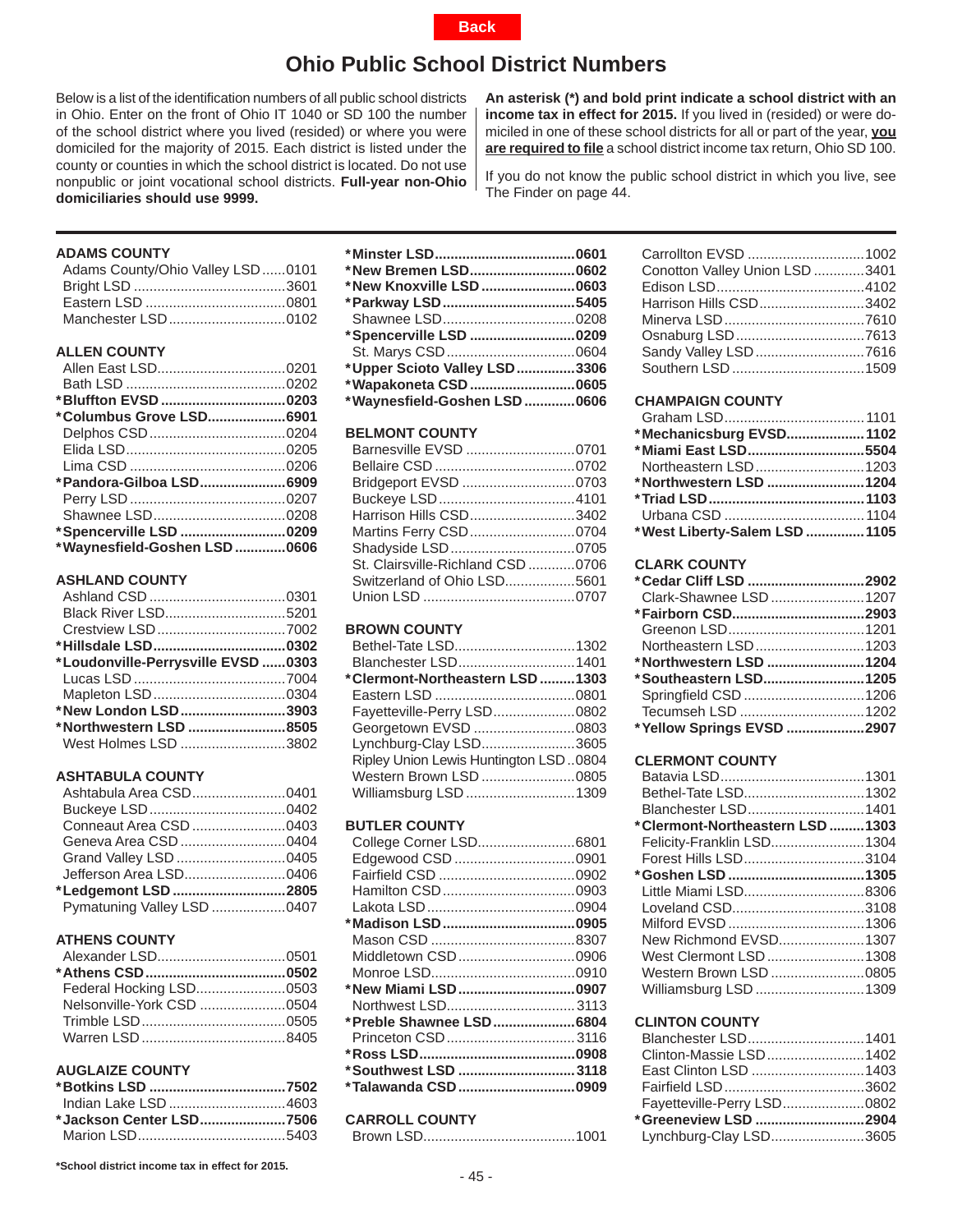| Miami Trace LSD 2401 |  |
|----------------------|--|
| *Wilmington CSD1404  |  |

#### **COLUMBIANA COUNTY**

| *Columbiana EVSD 1502   |  |
|-------------------------|--|
| *Crestview LSD1503      |  |
| East Liverpool CSD 1504 |  |
| East Palestine CSD 1505 |  |
| Leetonia EVSD 1506      |  |
|                         |  |
|                         |  |
|                         |  |
|                         |  |
|                         |  |
| Wellsville LSD 1511     |  |
| West Branch LSD 5012    |  |

#### **COSHOCTON COUNTY**

| East Knox LSD 4203      |  |
|-------------------------|--|
|                         |  |
| Newcomerstown EVSD 7905 |  |
| Ridgewood LSD1602       |  |
| River View LSD1603      |  |
|                         |  |
| West Holmes LSD 3802    |  |
|                         |  |

#### **CRAWFORD COUNTY**

| *Buckeye Central LSD 1701 |  |
|---------------------------|--|
|                           |  |
| *Colonel Crawford LSD1703 |  |
| *Crestline EVSD1704       |  |
|                           |  |
| *Mohawk LSD 8802          |  |
| *Plymouth-Shiloh LSD7007  |  |
|                           |  |
| *Upper Sandusky EVSD8803  |  |
|                           |  |
|                           |  |

#### **CUYAHOGA COUNTY**

| Bay Village CSD 1801                   |
|----------------------------------------|
| Beachwood CSD 1802                     |
|                                        |
|                                        |
| Brecksville-Broadview Heights CSD1806  |
|                                        |
| Chagrin Falls EVSD1808                 |
| Cleveland Hts.-University Hts. CSD1810 |
| Cleveland Municipal CSD1809            |
| Cuyahoga Heights LSD  1811             |
| East Cleveland CSD1812                 |
|                                        |
| Fairview Park CSD 1814                 |
| Garfield Heights CSD 1815              |
| Independence LSD1816                   |
| Lakewood CSD1817                       |
| Maple Heights CSD 1818                 |
|                                        |
| North Olmsted CSD1820                  |
| North Royalton CSD 1821                |
| Olmsted Falls CSD 1822                 |
|                                        |
|                                        |
| Richmond Heights LSD 1825              |

 Rocky River CSD .............................1826 Shaker Heights CSD........................1827 Solon CSD .......................................1828 South Euclid-Lyndhurst CSD ...........1829 Strongsville CSD..............................1830 Warrensville Heights CSD ...............1831 Westlake CSD .................................1832

#### **DARKE COUNTY**

| *Ansonia LSD 1901                              |  |
|------------------------------------------------|--|
| *Arcanum-Butler LSD 1902                       |  |
| *Bradford EVSD5502                             |  |
| *Fort Loramie LSD7504                          |  |
| *Fort Recovery LSD 5406                        |  |
| *Franklin Monroe LSD1903                       |  |
| *Greenville CSD1904                            |  |
|                                                |  |
|                                                |  |
|                                                |  |
| *Mississinawa Valley LSD 1905                  |  |
| *National Trail LSD6802                        |  |
|                                                |  |
| Northmont CSD 5709                             |  |
|                                                |  |
| St. Henry Consolidated LSD5407                 |  |
| *Tri-County North LSD6806                      |  |
| *Tri-Village LSD 1906<br>* Versailles EVSD1907 |  |

#### **DEFIANCE COUNTY**

| *Ayersville LSD2001   |  |
|-----------------------|--|
|                       |  |
| *Defiance CSD 2003    |  |
| *Edgerton LSD8602     |  |
| *Hicksville EVSD 2004 |  |
| Northeastern LSD2005  |  |

# **DELAWARE COUNTY**

| *Big Walnut LSD2101        |  |
|----------------------------|--|
| *Buckeye Valley LSD2102    |  |
| *Centerburg LSD 4201       |  |
| Delaware CSD2103           |  |
|                            |  |
|                            |  |
| *Highland LSD 5902         |  |
| *Johnstown-Monroe LSD 4503 |  |
|                            |  |
| *North Union LSD8003       |  |
| Northridge LSD4509         |  |
| Olentangy LSD 2104         |  |
| Westerville CSD2514        |  |

### **ERIE COUNTY**

| *Bellevue CSD 3901        |  |
|---------------------------|--|
|                           |  |
|                           |  |
|                           |  |
| Kelleys Island LSD2203    |  |
| Margaretta LSD 2204       |  |
| *Monroeville LSD3902      |  |
|                           |  |
|                           |  |
| Vermilion LSD2207         |  |
| *Western Reserve LSD 3906 |  |

#### **FAIRFIELD COUNTY**

| *Amanda-Clearcreek LSD2301 |  |
|----------------------------|--|
| *Berne Union LSD 2302      |  |
| *Bloom-Carroll LSD2303     |  |

| *Canal Winchester LSD 2502      |
|---------------------------------|
| *Fairfield Union LSD 2304       |
| *Lancaster CSD 2305             |
| *Liberty Union-Thurston LSD2306 |
|                                 |
| *Pickerington LSD2307           |
| *Reynoldsburg CSD2509           |
| *Southwest Licking LSD4510      |
| *Teays Valley LSD 6503          |
| *Walnut Township LSD 2308       |
|                                 |

#### **FAYETTE COUNTY**

| *Greeneview LSD 2904           |  |
|--------------------------------|--|
| *Greenfield EVSD 3603          |  |
| Madison-Plains LSD 4904        |  |
| Miami Trace LSD 2401           |  |
| Washington Court House CSD2402 |  |

### **FRANKLIN COUNTY**

| *Canal Winchester LSD 2502 |  |
|----------------------------|--|
| Columbus CSD2503           |  |
|                            |  |
| Gahanna-Jefferson CSD 2506 |  |
| Grandview Heights CSD2504  |  |
| Groveport Madison LSD 2507 |  |
|                            |  |
|                            |  |
| *Jonathan Alder LSD 4902   |  |
| Licking Heights LSD 4505   |  |
| Madison-Plains LSD 4904    |  |
| New Albany-Plain LSD2508   |  |
| Olentangy LSD 2104         |  |
| *Pickerington LSD2307      |  |
| *Reynoldsburg CSD2509      |  |
| South-Western CSD 2511     |  |
| *Teays Valley LSD 6503     |  |
| Upper Arlington CSD 2512   |  |
| Westerville CSD2514        |  |
| Whitehall CSD 2515         |  |
| Worthington CSD2516        |  |

#### **FULTON COUNTY**

| Anthony Wayne LSD 4801   |  |
|--------------------------|--|
|                          |  |
| Archbold-Area LSD2601    |  |
| *Evergreen LSD2602       |  |
| *Gorham Fayette LSD 2603 |  |
| *Liberty Center LSD 3502 |  |
| *Pettisville LSD2604     |  |
| Pike-Delta-York LSD2605  |  |
| *Swanton LSD2606         |  |
| Wauseon EVSD2607         |  |

# **GALLIA COUNTY**

| Gallia County LSD 2701 |  |
|------------------------|--|
|                        |  |
| Symmes Valley LSD 4407 |  |
| Vinton County LSD 8201 |  |

### **GEAUGA COUNTY**

| *Berkshire LSD2801     |  |
|------------------------|--|
|                        |  |
| Chagrin Falls EVSD1808 |  |
|                        |  |
|                        |  |

**\*School district income tax in effect for 2015.**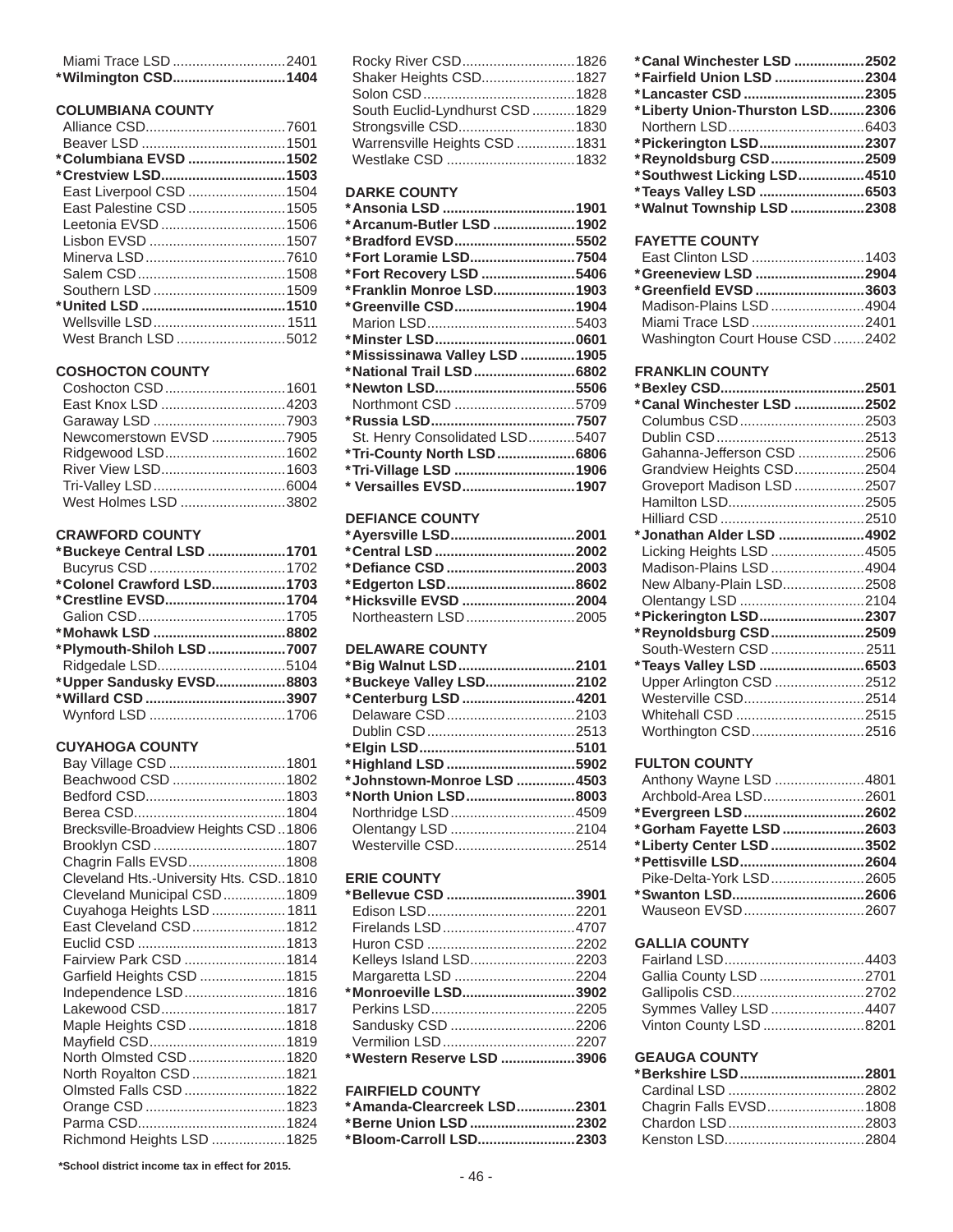| *Ledgemont LSD 2805 |  |
|---------------------|--|
|                     |  |
|                     |  |
|                     |  |
|                     |  |
| West Geauga LSD2807 |  |

# **GREENE COUNTY**

| Beavercreek LSD2901       |  |
|---------------------------|--|
| *Cedar Cliff LSD 2902     |  |
| Clinton-Massie LSD1402    |  |
| *Fairborn CSD2903         |  |
| *Greeneview LSD 2904      |  |
|                           |  |
| *Southeastern LSD1205     |  |
| Sugarcreek LSD 2905       |  |
|                           |  |
| *Wilmington CSD1404       |  |
| *Xenia Community CSD2906  |  |
| *Yellow Springs EVSD 2907 |  |

### **GUERNSEY COUNTY**

| Cambridge CSD3001        |  |
|--------------------------|--|
| East Guernsey LSD3002    |  |
| East Muskingum LSD 6001  |  |
| Newcomerstown EVSD  7905 |  |
|                          |  |
|                          |  |
| Rolling Hills LSD3003    |  |

### **HAMILTON COUNTY**

| Cincinnati CSD 3101               |  |
|-----------------------------------|--|
| Deer Park Community CSD3102       |  |
| Finneytown LSD 3103               |  |
| Forest Hills LSD3104              |  |
| Indian Hill EVSD 3106             |  |
| Lockland CSD3107                  |  |
| Loveland CSD3108                  |  |
|                                   |  |
| Mariemont CSD 3110                |  |
|                                   |  |
| Mount Healthy CSD 3111            |  |
| North College Hill CSD 3112       |  |
| Northwest LSD3113                 |  |
| Norwood CSD3114                   |  |
|                                   |  |
| Princeton CSD3116                 |  |
| Reading Community CSD3117         |  |
| *Southwest LSD 3118               |  |
| St. Bernard-Elmwood Place CSD3119 |  |
| Sycamore Community CSD3120        |  |
| Three Rivers LSD 3121             |  |
| Winton Woods CSD3105              |  |
| *Wyoming CSD 3122                 |  |

#### **HANCOCK COUNTY**

| *Arlington LSD3202       |  |
|--------------------------|--|
| *Bluffton EVSD 0203      |  |
| *Cory-Rawson LSD 3203    |  |
| *Elmwood LSD8703         |  |
|                          |  |
|                          |  |
| *Hardin Northern LSD3302 |  |
| *Liberty-Benton LSD3205  |  |

**\*School district income tax in effect for 2015.**

| *McComb LSD 3206          |  |
|---------------------------|--|
| *North Baltimore LSD 8705 |  |
| *Riverdale LSD 3305       |  |
| Van Buren LSD 3207        |  |
|                           |  |

#### **HARDIN COUNTY**

| Benjamin Logan LSD4602       |  |
|------------------------------|--|
|                              |  |
| *Hardin Northern LSD3302     |  |
|                              |  |
| *Ridgemont LSD3304           |  |
| *Riverdale LSD 3305          |  |
| *Upper Scioto Valley LSD3306 |  |

#### **HARRISON COUNTY**

| Conotton Valley Union LSD 3401 |  |
|--------------------------------|--|
|                                |  |
| Harrison Hills CSD3402         |  |
|                                |  |
|                                |  |

### **HENRY COUNTY**

| Archbold Area LSD 2601   |
|--------------------------|
| *Bowling Green CSD8701   |
|                          |
| *Liberty Center LSD 3502 |
| Napoleon Area CSD 3503   |
|                          |
| *Patrick Henry LSD 3504  |
| *Pettisville LSD2604     |
|                          |

#### **HIGHLAND COUNTY**

| Adams County/Ohio Valley LSD0101 |  |
|----------------------------------|--|
|                                  |  |
| East Clinton LSD 1403            |  |
|                                  |  |
|                                  |  |
| Fayetteville-Perry LSD0802       |  |
| *Greenfield EVSD 3603            |  |
| *Hillsboro CSD3604               |  |
| Lynchburg-Clay LSD3605           |  |
| Miami Trace LSD 2401             |  |
|                                  |  |

### **HOCKING COUNTY**

| *Berne Union LSD 2302     |  |
|---------------------------|--|
| *Fairfield Union LSD 2304 |  |
|                           |  |
| Logan-Hocking LSD3701     |  |
| Nelsonville-York CSD 0504 |  |
|                           |  |
| Vinton County LSD 8201    |  |

#### **HOLMES COUNTY**

| *Danville LSD4202                  |
|------------------------------------|
| East Holmes LSD 3801               |
|                                    |
| *Loudonville-Perrysville EVSD 0303 |
|                                    |
|                                    |
| West Holmes LSD 3802               |
|                                    |

# **HURON COUNTY**

| *Bellevue CSD 3901        |  |
|---------------------------|--|
| *Buckeye Central LSD 1701 |  |
|                           |  |

| *Monroeville LSD3902      |  |
|---------------------------|--|
| *New London LSD3903       |  |
| *Norwalk CSD 3904         |  |
| *Plymouth-Shiloh LSD7007  |  |
| *Seneca East LSD 7406     |  |
| *South Central LSD3905    |  |
| *Wellington EVSD4715      |  |
| *Western Reserve LSD 3906 |  |
|                           |  |
|                           |  |

#### **JACKSON COUNTY**

| Gallia County LSD 2701 |  |
|------------------------|--|
|                        |  |
| Oak Hill Union LSD4002 |  |
| Vinton County LSD 8201 |  |
|                        |  |

### **JEFFERSON COUNTY**

| Harrison Hills CSD3402 |
|------------------------|
| Indian Creek LSD 4103  |
|                        |
| Steubenville CSD4104   |
|                        |
|                        |

#### **KNOX COUNTY**

| *Centerburg LSD 4201               |  |
|------------------------------------|--|
| *Clear Fork Valley LSD7001         |  |
| *Danville LSD4202                  |  |
|                                    |  |
| Fredericktown LSD 4204             |  |
| *Loudonville-Perrysville EVSD 0303 |  |
| Mount Vernon CSD4205               |  |
| *North Fork LSD 4508               |  |
| Northridge LSD4509                 |  |
|                                    |  |

#### **LAKE COUNTY**

| Fairport Harbor EVSD4301    |  |
|-----------------------------|--|
|                             |  |
|                             |  |
|                             |  |
| Painesville City LSD 4305   |  |
|                             |  |
| Riverside LSD4306           |  |
|                             |  |
| Willoughby-Eastlake CSD4309 |  |
|                             |  |

#### **LAWRENCE COUNTY**

| Chesapeake Union EVSD 4401 |  |
|----------------------------|--|
| Dawson-Bryant LSD 4402     |  |
|                            |  |
|                            |  |
| Oak Hill Union LSD4002     |  |
|                            |  |
| South Point LSD 4406       |  |
| Symmes Valley LSD 4407     |  |

#### **LICKING COUNTY**

| *Centerburg LSD 4201       |  |
|----------------------------|--|
|                            |  |
|                            |  |
|                            |  |
| *Johnstown-Monroe LSD 4503 |  |
|                            |  |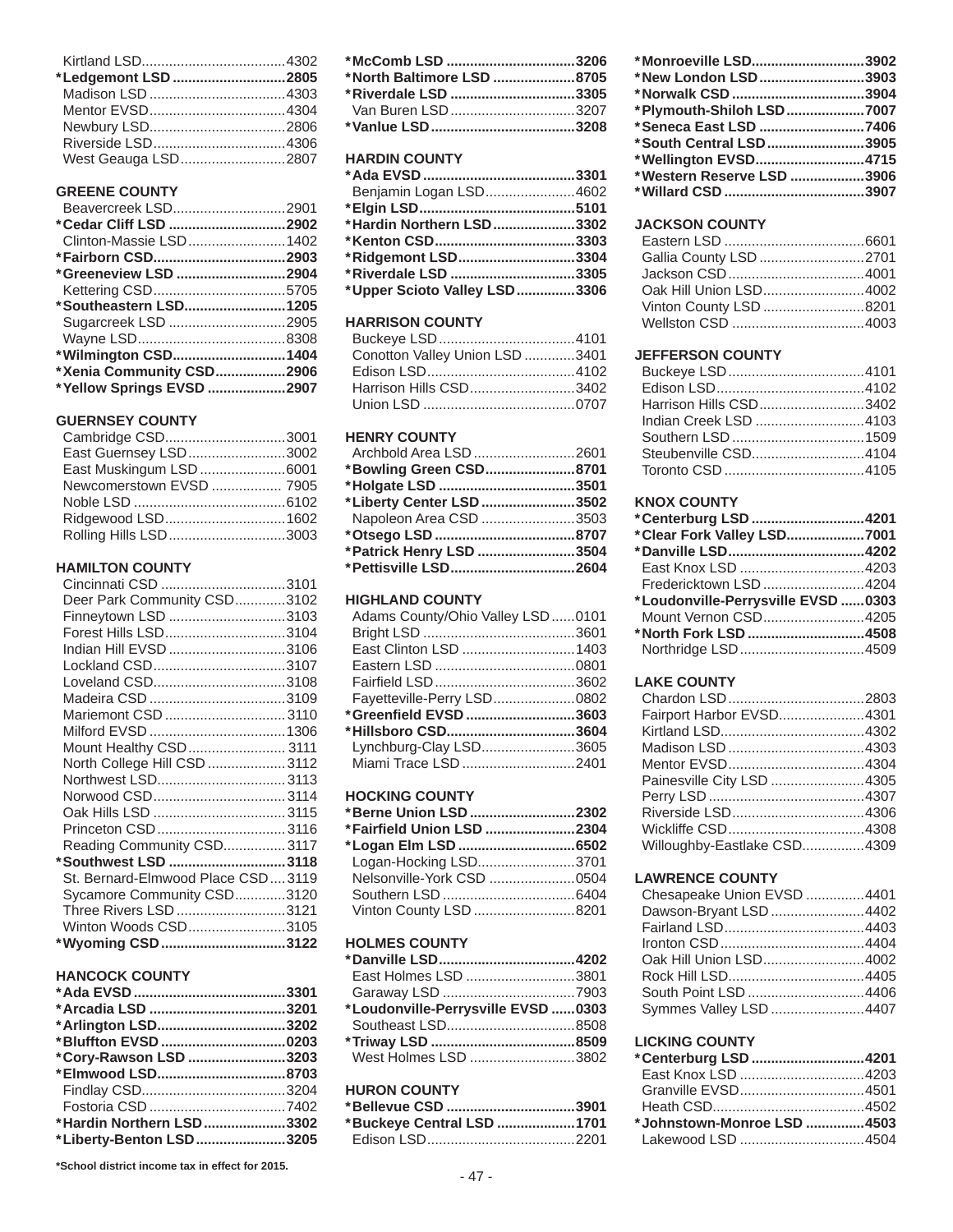| Licking Heights LSD 4505   |  |
|----------------------------|--|
| *Licking Valley LSD4506    |  |
| New Albany-Plain LSD2508   |  |
|                            |  |
| *North Fork LSD 4508       |  |
|                            |  |
| Northridge LSD4509         |  |
| *Reynoldsburg CSD2509      |  |
| River View LSD1603         |  |
| *Southwest Licking LSD4510 |  |
| West Muskingum LSD 6005    |  |

# **LOGAN COUNTY**

| Bellefontaine CSD 4601       |  |
|------------------------------|--|
| Benjamin Logan LSD4602       |  |
| Indian Lake LSD 4603         |  |
| *Jackson Center LSD7506      |  |
| *Ridgemont LSD3304           |  |
| *Riverside LSD 4604          |  |
|                              |  |
|                              |  |
| *Upper Scioto Valley LSD3306 |  |
| *Waynesfield-Goshen LSD 0606 |  |
| *West Liberty-Salem LSD 1105 |  |
|                              |  |

#### **LORAIN COUNTY**

| Amherst EVSD4701                  |  |
|-----------------------------------|--|
|                                   |  |
| Avon Lake CSD 4702                |  |
| Black River LSD5201               |  |
| Clearview LSD4704                 |  |
| Columbia LSD4705                  |  |
|                                   |  |
| Firelands LSD4707                 |  |
| Keystone LSD4708                  |  |
|                                   |  |
|                                   |  |
|                                   |  |
| *New London LSD3903               |  |
| North Ridgeville CSD 4711         |  |
|                                   |  |
| Olmsted Falls CSD 1822            |  |
| Sheffield-Sheffield Lake CSD 4713 |  |
| Strongsville CSD1830              |  |
| Vermilion LSD2207                 |  |
| *Wellington EVSD4715              |  |
|                                   |  |

### **LUCAS COUNTY**

| Anthony Wayne LSD 4801 |  |
|------------------------|--|
| *Evergreen LSD2602     |  |
| Maumee CSD 4802        |  |
|                        |  |
|                        |  |
| Ottawa Hills LSD4804   |  |
| Springfield LSD4805    |  |
| *Swanton LSD2606       |  |
|                        |  |
|                        |  |
| Washington LSD4808     |  |

### **MADISON COUNTY**

| *Fairbanks LSD8001       |  |
|--------------------------|--|
| *Jefferson LSD 4901      |  |
| *Jonathan Alder LSD 4902 |  |
|                          |  |
| Madison-Plains LSD 4904  |  |
| *Mechanicsburg EVSD 1102 |  |

**\*School district income tax in effect for 2015.**

| Miami Trace LSD 2401 |  |
|----------------------|--|
|                      |  |

#### **MAHONING COUNTY**

| Austintown LSD 5001      |  |
|--------------------------|--|
| Boardman LSD 5002        |  |
| Campbell CSD5003         |  |
|                          |  |
| *Columbiana EVSD 1502    |  |
| Hubbard EVSD 7809        |  |
| Jackson-Milton LSD5005   |  |
| Leetonia EVSD 1506       |  |
| Lowellville LSD 5006     |  |
|                          |  |
|                          |  |
| South Range LSD5009      |  |
| *Springfield LSD5010     |  |
|                          |  |
| Weathersfield LSD7821    |  |
| West Branch LSD 5012     |  |
| Western Reserve LSD 5013 |  |
| Youngstown CSD5014       |  |
|                          |  |

### **MARION COUNTY**

| *Buckeye Valley LSD2102      |  |
|------------------------------|--|
| *Cardington-Lincoln LSD 5901 |  |
|                              |  |
|                              |  |
| *Northmor LSD 5904           |  |
|                              |  |
|                              |  |
| River Valley LSD5105         |  |
| *Upper Sandusky EVSD8803     |  |

#### **MEDINA COUNTY**

| Black River LSD5201  |  |
|----------------------|--|
| Brunswick CSD5202    |  |
|                      |  |
| *Cloverleaf LSD 5204 |  |
|                      |  |
|                      |  |
| *Norwayne LSD 8504   |  |
|                      |  |
| Wadsworth CSD 5207   |  |

#### **MEIGS COUNTY**

### **MERCER COUNTY**

| *Coldwater EVSD5402            |  |
|--------------------------------|--|
| *Fort Recovery LSD 5406        |  |
|                                |  |
|                                |  |
| *New Bremen LSD0602            |  |
| *Parkway LSD5405               |  |
| St. Henry Consolidated LSD5407 |  |

#### **MIAMI COUNTY**

| *Bradford EVSD5502       |  |
|--------------------------|--|
| *Covington EVSD 5503     |  |
| *Franklin Monroe LSD1903 |  |

| *Miami East LSD5504    |  |
|------------------------|--|
| *Milton-Union EVSD5505 |  |
|                        |  |
| Northmont CSD 5709     |  |
|                        |  |
| Tecumseh LSD 1202      |  |
| Tipp City EVSD5508     |  |
|                        |  |

#### **MONROE COUNTY**

| Switzerland of Ohio LSD5601 |  |
|-----------------------------|--|

#### **MONTGOMERY COUNTY**

| Beavercreek LSD2901         |  |
|-----------------------------|--|
|                             |  |
|                             |  |
| Centerville CSD 5702        |  |
|                             |  |
| *Fairborn CSD2903           |  |
| Huber Heights CSD 5715      |  |
| Jefferson Township LSD 5704 |  |
| Kettering CSD5705           |  |
| Mad River LSD 5706          |  |
| Miamisburg CSD5707          |  |
| *New Lebanon LSD 5708       |  |
| Northmont CSD 5709          |  |
| Northridge LSD5710          |  |
| Oakwood CSD5711             |  |
| *Preble Shawnee LSD6804     |  |
| *Tri-County North LSD6806   |  |
| Trotwood-Madison CSD 5712   |  |
| *Valley View LSD 5713       |  |
| Vandalia-Butler CSD5714     |  |
| West Carrollton CSD 5716    |  |
|                             |  |

#### **MORGAN COUNTY**

| Federal Hocking LSD0503 |  |
|-------------------------|--|
|                         |  |
|                         |  |
|                         |  |

#### **MORROW COUNTY**

| *Buckeye Valley LSD2102      |  |
|------------------------------|--|
| *Cardington-Lincoln LSD 5901 |  |
| Fredericktown LSD 4204       |  |
|                              |  |
| *Highland LSD 5902           |  |
|                              |  |
| *Mount Gilead EVSD 5903      |  |
| *Northmor LSD 5904           |  |
|                              |  |

### **MUSKINGUM COUNTY**

| East Muskingum LSD 6001 |  |
|-------------------------|--|
|                         |  |
| *Licking Valley LSD4506 |  |
|                         |  |
|                         |  |
| River View LSD1603      |  |
| Rolling Hills LSD3003   |  |
|                         |  |
| West Muskingum LSD 6005 |  |
|                         |  |

# **NOBLE COUNTY**

| . |  |
|---|--|
|   |  |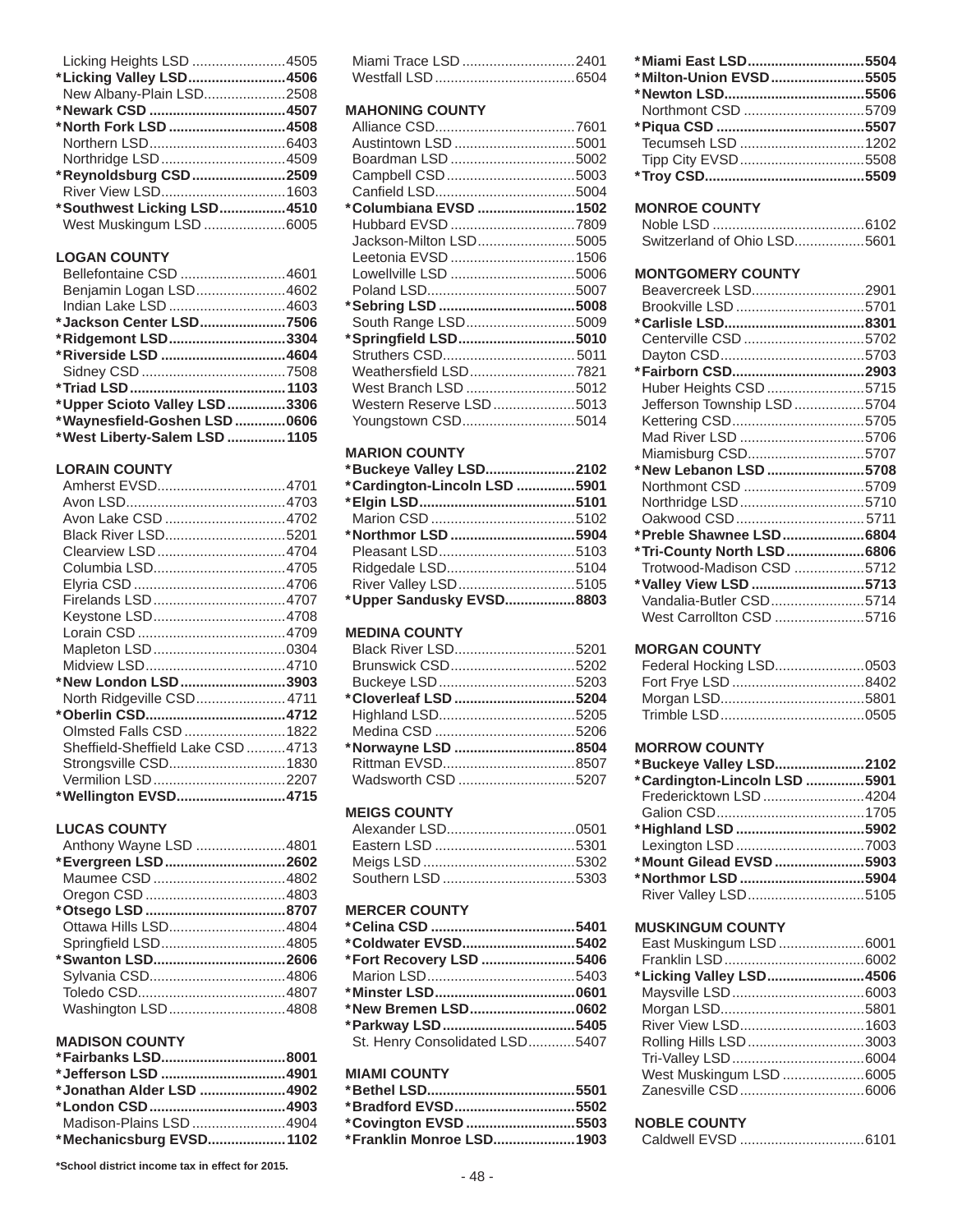| Rolling Hills LSD3003       |  |
|-----------------------------|--|
| Switzerland of Ohio LSD5601 |  |

#### **OTTAWA COUNTY**

| Benton-Carroll-Salem LSD 6201 |  |
|-------------------------------|--|
|                               |  |
| Genoa Area LSD6203            |  |
|                               |  |
|                               |  |
|                               |  |
|                               |  |
|                               |  |
| Woodmore LSD 7205             |  |
|                               |  |

#### **PAULDING COUNTY**

| *Defiance CSD 2003   |  |
|----------------------|--|
|                      |  |
| *Paulding EVSD6302   |  |
| *Wayne Trace LSD6303 |  |

#### **PERRY COUNTY**

| *Fairfield Union LSD 2304 |  |
|---------------------------|--|
|                           |  |
| Logan-Hocking LSD3701     |  |
| New Lexington CSD 6402    |  |
|                           |  |
|                           |  |

### **PICKAWAY COUNTY**

| *Logan Elm LSD 6502    |
|------------------------|
| Miami Trace LSD 2401   |
| South-Western CSD 2511 |
| *Teays Valley LSD 6503 |
|                        |
|                        |

#### **PIKE COUNTY**

#### **PORTAGE COUNTY**

| James A. Garfield LSD 6704 |  |
|----------------------------|--|
|                            |  |
|                            |  |
| Mogadore LSD7709           |  |
|                            |  |
|                            |  |
|                            |  |
| Springfield LSD7713        |  |
| Stow-Munroe Falls CSD 7714 |  |
|                            |  |
| Tallmadge CSD7715          |  |
|                            |  |
| West Branch LSD 5012       |  |
|                            |  |
|                            |  |

### **PREBLE COUNTY**

| College Corner LSD6801         |  |
|--------------------------------|--|
|                                |  |
|                                |  |
| *National Trail LSD6802        |  |
|                                |  |
| *Preble Shawnee LSD6804        |  |
| *Talawanda CSD 0909            |  |
| *Tri-County North LSD6806      |  |
| *Twin Valley Community LSD6805 |  |
| *Valley View LSD5713           |  |

# **PUTNAM COUNTY**

| *Columbus Grove LSD6901            |  |
|------------------------------------|--|
| *Continental LSD6902               |  |
| *Jennings LSD6903                  |  |
|                                    |  |
|                                    |  |
| *McComb LSD 3206                   |  |
| *Miller City-New Cleveland LSD6906 |  |
| *Ottawa-Glandorf LSD 6907          |  |
|                                    |  |
| *Pandora-Gilboa LSD6909            |  |
| *Patrick Henry LSD 3504            |  |
| *Paulding EVSD6302                 |  |
| *Wayne Trace LSD6303               |  |
|                                    |  |

#### **RICHLAND COUNTY**

| *Buckeye Central LSD 1701          |  |
|------------------------------------|--|
| *Clear Fork Valley LSD7001         |  |
| *Crestline EVSD1704                |  |
|                                    |  |
|                                    |  |
|                                    |  |
| *Loudonville-Perrysville EVSD 0303 |  |
|                                    |  |
|                                    |  |
| Mansfield CSD7006                  |  |
| *Northmor LSD 5904                 |  |
|                                    |  |
| *Plymouth-Shiloh LSD7007           |  |
|                                    |  |
| *South Central LSD3905             |  |

#### **ROSS COUNTY**

| *Greenfield EVSD 3603  |  |
|------------------------|--|
|                        |  |
| Miami Trace LSD 2401   |  |
|                        |  |
| Southeastern LSD 7105  |  |
| *Union-Scioto LSD 7106 |  |
|                        |  |
| Zane Trace LSD7107     |  |

### **SANDUSKY COUNTY**

| *Bellevue CSD 3901             |  |
|--------------------------------|--|
| *Clyde-Green Springs EVSD 7201 |  |
| *Fremont CSD7202               |  |
| *Gibsonburg EVSD7203           |  |
|                                |  |
| Margaretta LSD 2204            |  |
| *Old Fort LSD7405              |  |
| Woodmore LSD 7205              |  |

#### **SCIOTO COUNTY**

| Bloom-Vernon LSD7301     |  |
|--------------------------|--|
|                          |  |
|                          |  |
|                          |  |
|                          |  |
| New Boston LSD 7305      |  |
| Northwest LSD7306        |  |
| Portsmouth CSD7307       |  |
| Scioto Valley LSD 6602   |  |
|                          |  |
| Washington-Nile LSD 7309 |  |
| Wheelersburg LSD 7310    |  |

#### **SENECA COUNTY**

| *Arcadia LSD 3201              |  |
|--------------------------------|--|
|                                |  |
| *Bettsville LSD7401            |  |
| *Buckeye Central LSD 1701      |  |
|                                |  |
| *Clyde-Green Springs EVSD 7201 |  |
|                                |  |
| *Hopewell-Loudon LSD 7403      |  |
|                                |  |
| *Mohawk LSD 8802               |  |
| *New Riegel LSD 7404           |  |
|                                |  |
| *Seneca East LSD 7406          |  |
|                                |  |
|                                |  |
|                                |  |

#### **SHELBY COUNTY**

| *Bradford EVSD5502       |  |
|--------------------------|--|
| *Fairlawn LSD7503        |  |
| *Fort Loramie LSD7504    |  |
|                          |  |
| *Hardin-Houston LSD 7505 |  |
| *Jackson Center LSD7506  |  |
|                          |  |
| *New Bremen LSD0602      |  |
| *New Knoxville LSD 0603  |  |
| *Riverside LSD 4604      |  |
|                          |  |
|                          |  |
| *Versailles EVSD 1907    |  |
|                          |  |

#### **STARK COUNTY**

| Louisville CSD 7607   |  |
|-----------------------|--|
| Marlington LSD7608    |  |
|                       |  |
| Minerva LSD7610       |  |
| North Canton CSD7611  |  |
| *Northwest LSD7612    |  |
|                       |  |
|                       |  |
|                       |  |
| Sandy Valley LSD 7616 |  |
| Southeast LSD8508     |  |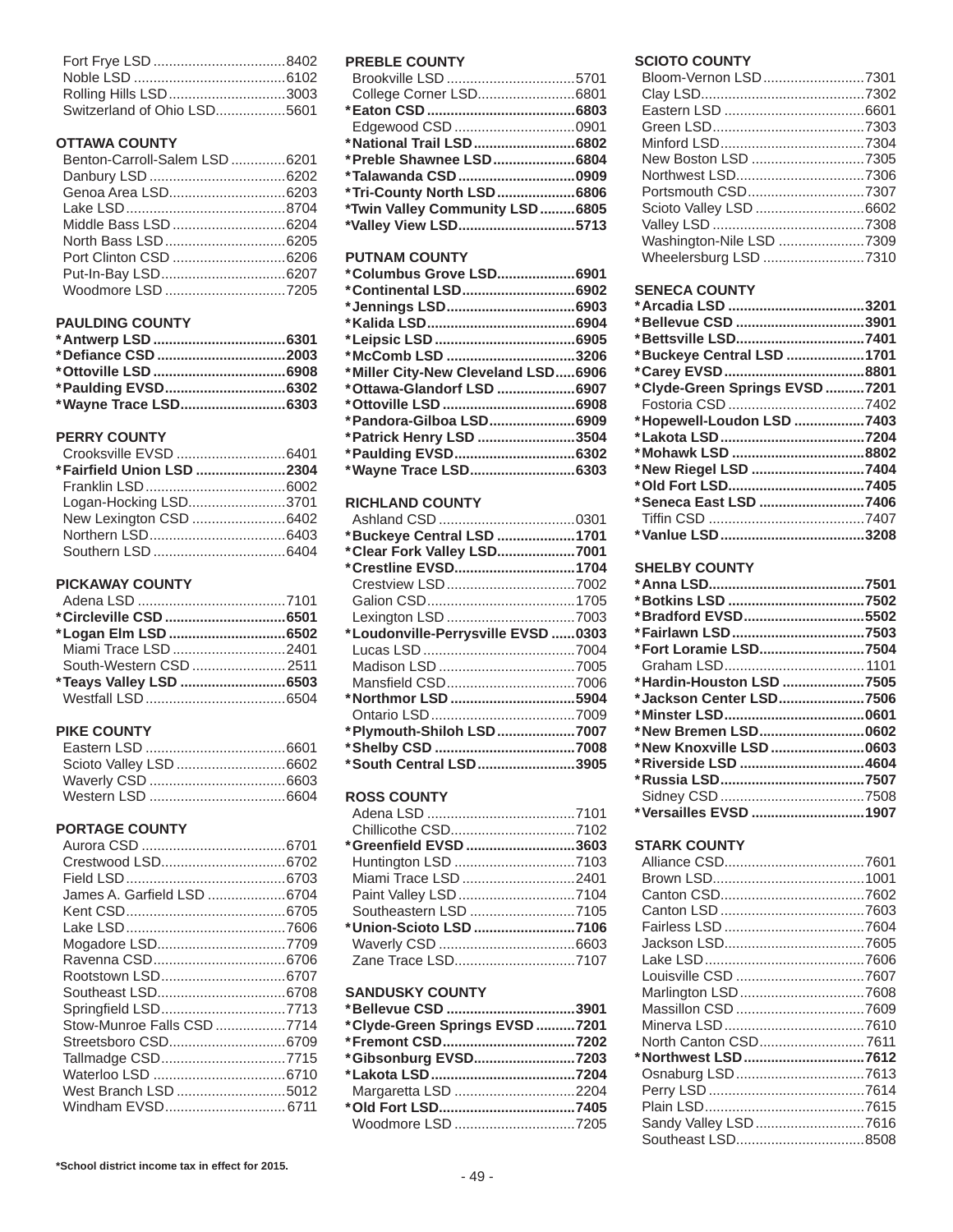| Tuscarawas Valley LSD7908 |  |
|---------------------------|--|
|                           |  |

#### **SUMMIT COUNTY**

| Barberton CSD 7702         |  |
|----------------------------|--|
| Copley-Fairlawn CSD 7703   |  |
| Coventry LSD 7704          |  |
| Cuyahoga Falls CSD  7705   |  |
|                            |  |
| Highland LSD5205           |  |
|                            |  |
|                            |  |
| Manchester LSD7706         |  |
| Mogadore LSD7709           |  |
| Nordonia Hills CSD7710     |  |
| *Northwest LSD7612         |  |
|                            |  |
|                            |  |
| Springfield LSD7713        |  |
| Stow-Munroe Falls CSD 7714 |  |
| Tallmadge CSD7715          |  |
| Twinsburg CSD7716          |  |
| Woodridge LSD 7717         |  |
|                            |  |

#### **TRUMBULL COUNTY**

| Brookfield LSD7803     |
|------------------------|
|                        |
|                        |
|                        |
| Champion LSD 7804      |
|                        |
|                        |
| Hubbard EVSD 7809      |
| Jackson-Milton LSD5005 |
| Joseph Badger LSD7810  |
|                        |
| Lakeview LSD7812       |
|                        |
| Lordstown LSD 7814     |
| Maplewood LSD 7815     |
| Mathews LSD 7806       |
| McDonald LSD7816       |
| Newton Falls EVSD 7817 |
|                        |
| Southington LSD7819    |
|                        |
| Weathersfield LSD7821  |
|                        |

# **TUSCARAWAS COUNTY**

| Harrison Hills CSD3402    |  |
|---------------------------|--|
| Indian Valley LSD 7904    |  |
| New Philadelphia CSD 7906 |  |

| Newcomerstown EVSD 7905     |  |
|-----------------------------|--|
|                             |  |
| Sandy Valley LSD 7616       |  |
| Strasburg-Franklin LSD 7907 |  |
| Tuscarawas Valley LSD7908   |  |

#### **UNION COUNTY**

| Benjamin Logan LSD4602   |  |
|--------------------------|--|
| *Buckeye Valley LSD2102  |  |
|                          |  |
| *Fairbanks LSD8001       |  |
|                          |  |
| *Jonathan Alder LSD 4902 |  |
| Marysville EVSD8002      |  |
| *North Union LSD8003     |  |
|                          |  |

# **VAN WERT COUNTY**

# **VINTON COUNTY**

| Logan-Hocking LSD3701  |  |
|------------------------|--|
| Vinton County LSD 8201 |  |

# **WARREN COUNTY**

| Blanchester LSD1401           |  |
|-------------------------------|--|
|                               |  |
| Clinton-Massie LSD1402        |  |
|                               |  |
|                               |  |
|                               |  |
|                               |  |
| Little Miami LSD8306          |  |
| Loveland CSD3108              |  |
|                               |  |
| Miamisburg CSD5707            |  |
| Middletown CSD0906            |  |
|                               |  |
| Princeton CSD3116             |  |
| Springboro Community CSD 8302 |  |
| Sugarcreek LSD 2905           |  |
|                               |  |
| *Xenia Community CSD2906      |  |

# **WASHINGTON COUNTY**

# **WAYNE COUNTY**

| *Chippewa LSD8501      |  |
|------------------------|--|
|                        |  |
| East Holmes LSD 3801   |  |
|                        |  |
|                        |  |
| *Northwest LSD7612     |  |
| *Northwestern LSD 8505 |  |
| *Norwayne LSD 8504     |  |
|                        |  |
|                        |  |
| Southeast LSD8508      |  |
|                        |  |
|                        |  |
| West Holmes LSD 3802   |  |
|                        |  |
|                        |  |

# **WILLIAMS COUNTY**

| *Edgerton LSD8602              |  |
|--------------------------------|--|
| Edon-Northwest LSD8603         |  |
| *Millcreek-West Unity LSD 8604 |  |
| *Montpelier EVSD8605           |  |
| North Central LSD 8606         |  |
|                                |  |
|                                |  |

#### **WOOD COUNTY**

| Anthony Wayne LSD 4801    |  |
|---------------------------|--|
| *Bowling Green CSD8701    |  |
| *Eastwood LSD8702         |  |
| *Elmwood LSD8703          |  |
|                           |  |
| *Gibsonburg ESVD7203      |  |
|                           |  |
|                           |  |
| *McComb LSD 3206          |  |
| *North Baltimore LSD 8705 |  |
| *Northwood LSD8706        |  |
|                           |  |
| *Patrick Henry LSD 3504   |  |
| *Perrysburg EVSD8708      |  |
| Rossford EVSD8709         |  |
|                           |  |

# **WYANDOT COUNTY**

| *Riverdale LSD 3305      |  |
|--------------------------|--|
| *Upper Sandusky EVSD8803 |  |
|                          |  |
|                          |  |
|                          |  |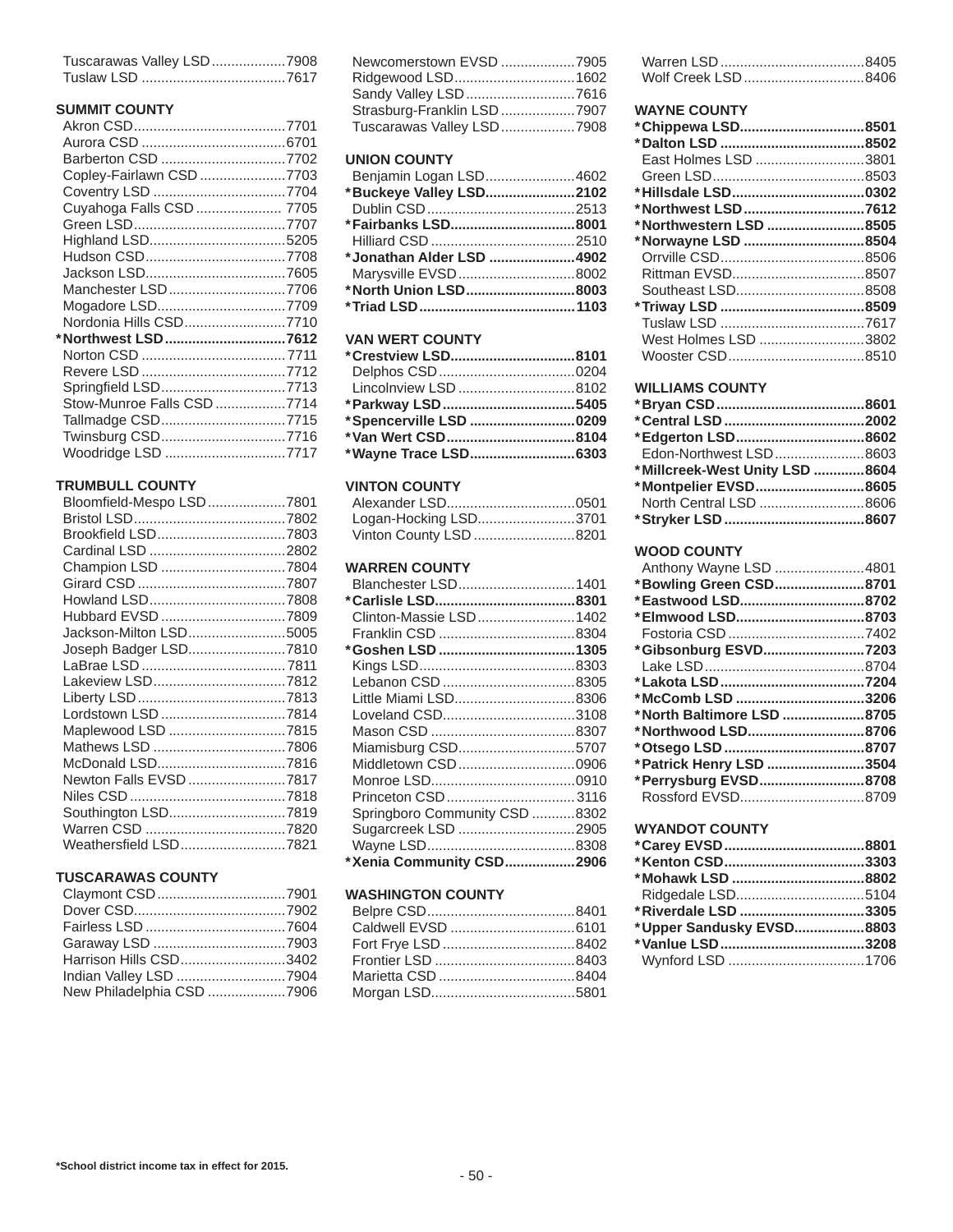<span id="page-50-0"></span>

# **General Information for Ohio SD 100**

# **Do I Have To File a School District Income Tax Return?**

#### **No, if ...**

- $\rightarrow$  you were neither a resident of, nor domiciled in, a school district with an income tax in effect during 2015; AND
- ▶ you had no school district income tax withheld.

#### **Yes, if ...**

- ‰you were a resident of, or were domiciled in, a school district with an income tax in effect for 2015 and either (i) had any income for a **traditional** tax base school district or (ii) had earned income for an **earned income** tax base school district (see "Tax Type" discussion below). Taxpayers residing in **traditional** tax base school districts must file Ohio SD 100 even if none of their income is subject to the tax; OR
- ‰ you received a W-2 with **erroneous school district withholding tax** taken out of your pay for 2015. If you are not liable for school district income tax, but had school district tax withheld in error, you must complete an Ohio SD 100 for that school district number in order to request a refund. If you are liable for tax in one school district, but you had withholding tax taken for another school district, you must file **separate** Ohio SD 100 returns under each school district number (see listings on pages SD 7-8).

#### **Tax Type**

**Traditional Tax Base School District Method –** Ohio Revised Code sections

5748.01(E)(1)(a) and 5748.01(E)(2) provide that the voters in each school district can vote to enact a school district income tax based upon income and deductions shown on the Ohio income tax return. Under these provisions of the law, individuals pay the school district income tax based upon Ohio income tax base (Ohio adjusted gross income less the exemption amount) as shown on Ohio IT 1040, line 5 and estates pay the school district income tax based upon Ohio taxable income as shown on Ohio IT 1041, line 3. Taxpayers filing an Ohio income tax return and residing in **traditional** tax base school districts must file Ohio SD 100 even if none of their income is subject to the tax.

**Earned Income Tax Base School District Method –** Ohio Revised Code section 5748.01(E)(1)(b) provides that voters in a school district can approve a school district income tax that will apply only to individuals – not to estates – and will apply only to each individual's earned income without any deductions. This method of taxation is an alternative to the **traditional** tax base school district method. For a listing of **earned income** tax base school districts, see page SD 7.

"Earned income" is defined as wages, salaries, tips, other employee compensation, and self-employment income from sole proprietorships and partnerships.

Under this alternative tax base, each taxpayer in the **earned income** tax base school district does **not** pay school district income tax on any other types of income

such as retirement income, unemployment compensation, Worker's Compensation, lottery winnings, interest, dividends, capital gains, profit from rental activities, distributive shares of profit from S corporations, alimony received, distributions from trusts and estates and all other types of income that are not earned income but that are part of Ohio adjusted gross income.

Taxpayers in **earned income** tax base school districts cannot claim any deductions such as the alimony paid deduction or the capital loss deduction. In addition to these limitations, taxpayers in the **earned income**  tax base school districts are not allowed a deduction for personal or dependency exemptions.

### **I Don't File an Ohio Income Tax Return. Must I File an Ohio SD 100?**

Yes, if you have a school district tax liability. To determine this liability, you should start with what your Ohio taxable income would be if you were filing an Ohio income tax return. Then, if you show an amount on Ohio SD 100, line 6 you must file the school district income tax return.

# **I'm Retired. Am I Liable for School District Tax?**

Yes, if you show any amount of tax on Ohio SD 100, line 6. Note that taxpayers who are 65 or older before Jan. 1, 2016 may claim on line 3 a senior citizen credit of \$50 **per return.**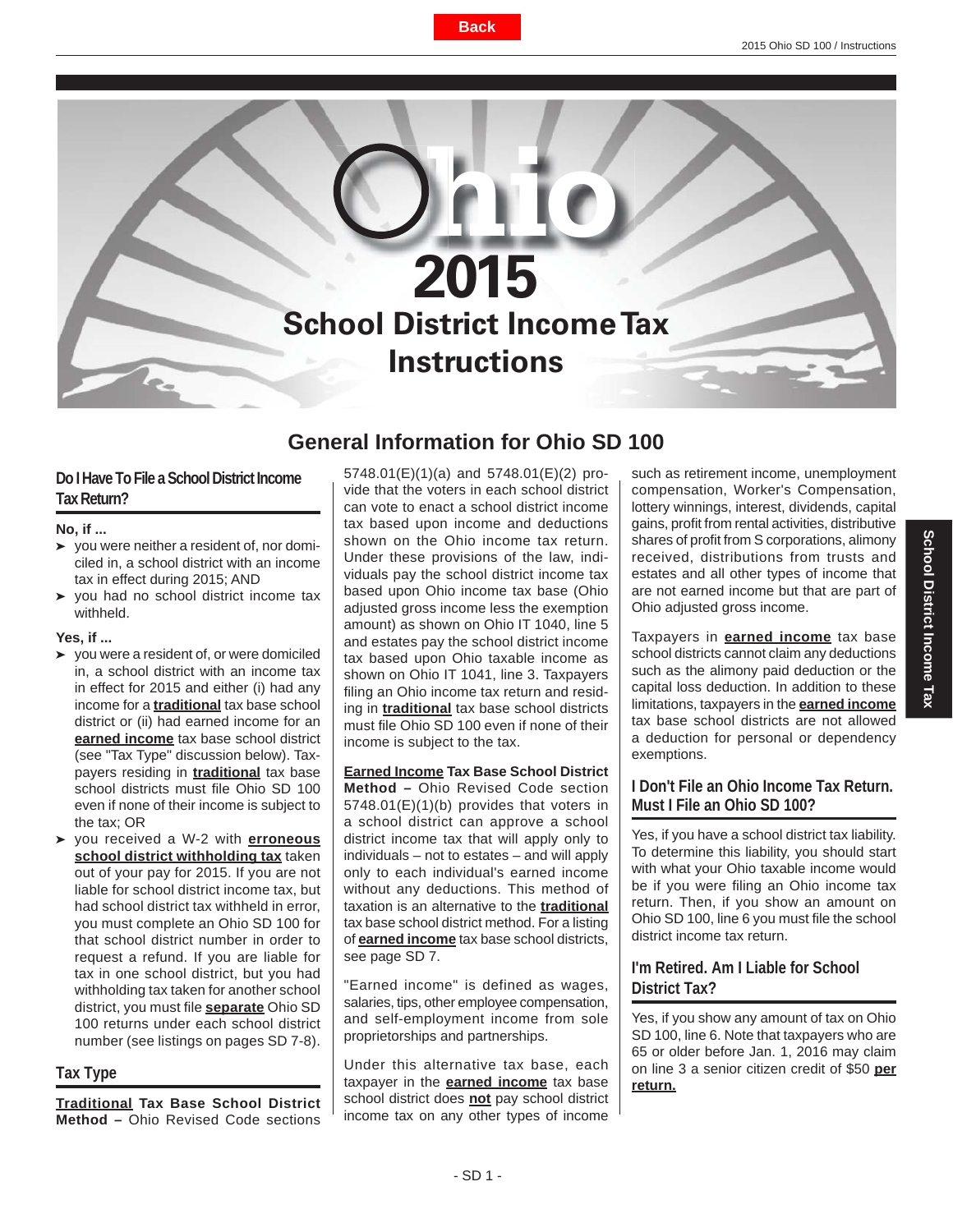# <span id="page-51-0"></span>**Are My Children Liable for the School District Tax?**

Your children are liable if they have school district taxable income (see Ohio SD 100, line 1). There is no age limit.

### **Filing Due Date**

- $\blacktriangleright$  Generally, you must file this return and make all payments by April 18, 2016. If you choose a paperless method and use direct deposit, most likely you will receive your refund in approximately 15 business days.
- $\blacktriangleright$  For due date exceptions that may apply, see "I Can't File My Ohio SD 100..." and "I'm Not Able to Pay..." below.
- ► If you were in a combat zone, see "Income Taxes and the Military" on page 12.

# **Can I e-File My School District Return?**

Yes. Residents, part-year residents and nonresidents of the school district for which you are filing may e-File. You also must file an electronic Ohio income tax return at the same time.

### **I Can't File My Ohio SD 100 By April 18, 2016. Can I Get an Extension?**

Yes, if you have an extension of time **to file** your federal 1040, 1040A or 1040EZ. Ohio does not have its own extension request form, but honors the federal extension of time to file. When you file Ohio SD 100, you must include a copy of your federal extension or extension confirmation number. However, there is no extension of time for **paying** your tax. You will owe interest and penalty on any payment you make after April 18, 2016.

**Exception to the General Rule:** Certain members of the military have an extended time to pay as well as an extended time to file. For more information see "Income Taxes and the Military" on page 12.

# **I'm Not Able To Pay By April 18, 2016. What Should I Do?**

By law all tax is due on this date except for certain members of the military (see "Exception to the General Rule" above). Whatever amount you pay by the required due date will reduce the amount of interest and late-payment penalty you will be charged. Even if you are unable to pay the full amount of tax, you **must** file your return by the due date.

# **Do I Owe Penalties and Interest?**

A **failure-to-fi le** penalty, the greater of \$50 per month up to a maximum of \$500, or 5% per month up to a maximum of 50% of the tax, may be charged if you fail to **file** your Ohio school district income tax return by the due date.

**Back**

A **failure-to-pay** penalty of double the interest charged generally will apply if you do not **pay** the tax by April 18, 2016.

An additional \$50 bad-check charge may be imposed against any taxpayer whose payment is dishonored by the bank.

Except for certain military servicemembers (see "Income Taxes and the Military" on page 12), interest is due from April 18, 2016 until the date the tax is paid.

If you file your return after the due date and you paid and/or will pay any tax after the due date, you owe interest **unless** your refund, if any, is greater than any tax you paid after the due date. Interest is due on late-paid tax even if the IRS has granted you a filing extension. The interest rate for calendar year 2016 is 3%.

### **How Can I Be Sure of the School District in Which I Live or Am Domiciled?**

If you are not sure of the school district in which you live, the Ohio Department of Taxation has an online resource called **The Finder** to assist you. Instructions for using The Finder are on page 44.

# **I Lived or Was Domiciled Only Part-Year in a Taxable School District. What Must I Do?**

You must file Ohio SD 100 for each taxing school district in which you lived during the year.

# **What if I Am a Part-Year Resident or a Part-Year Domiciliary of Two Taxing School Districts?**

You must file a separate Ohio SD 100 for **each** taxing school district. Be sure to include the correct school district number on each return.

# **Can I Apply My Refund Against Any Other Balance Due?**

No. You can't apply a refund against any of the following:

- A balance due for another school district's tax;
- A school district tax that has expired;
- Another person's tax;
- Any prior year's tax; OR
- Your Ohio individual income tax.

**What If I Received a W-2 With School District Income Tax Withheld, But I Am Not Domiciled in a School District With a Tax?**

You are not subject to the school district income tax. In order to get a full refund of the school district income tax withheld for a school district in which you were not domiciled at any time during the year, you must complete Ohio SD 100.

On the front page of the return be sure to (i) enter in the boxes provided the school district number shown on your W-2(s) and (ii) check the "full-year nonresident" box.

If school district income tax was withheld for a **traditional** tax base school district (see listings on pages SD 7-8), complete Ohio SD 100, Schedule A (lines 19-23). Complete lines 19 and 21, and enter on line 22 the same amount that you entered on line 21. Then enter a -0- on line 23 and on lines 1, 2, 4, 5 and 6. Enter the amount of school district income tax withheld on lines 7, 10, 12, 16 and 18.

If school district income tax was withheld for an **earned income** tax base school district (see listings on page SD 7), complete Ohio SD 100, Schedule B (lines 24-27) by entering a -0- on lines 24, 25 and 27. Then enter a -0- on lines 1, 2, 4, 5 and 6. Enter the amount of school district income tax withheld on lines 7, 10, 12, 16 and 18.

When you mail us your return, you must include a copy of the W-2(s) showing the school district income tax withheld for the school district number that you entered in the boxes in the upper right-hand corner on page 1 of your return.

### **My W-2 Does Not Show My School District Withholding. What Should I Do?**

You should ask your employer for either a corrected W-2 or a letter showing both the school district withholding amount and the four-digit school district number.

# **What Should I Do If My Employer Is Not Withholding Enough Tax or Any Tax?**

Employer withholding requirements are found in Ohio Revised Code section 5747.06(E). If your employer is not withholding either enough or any school district income tax and you will owe combined state and school district income tax of at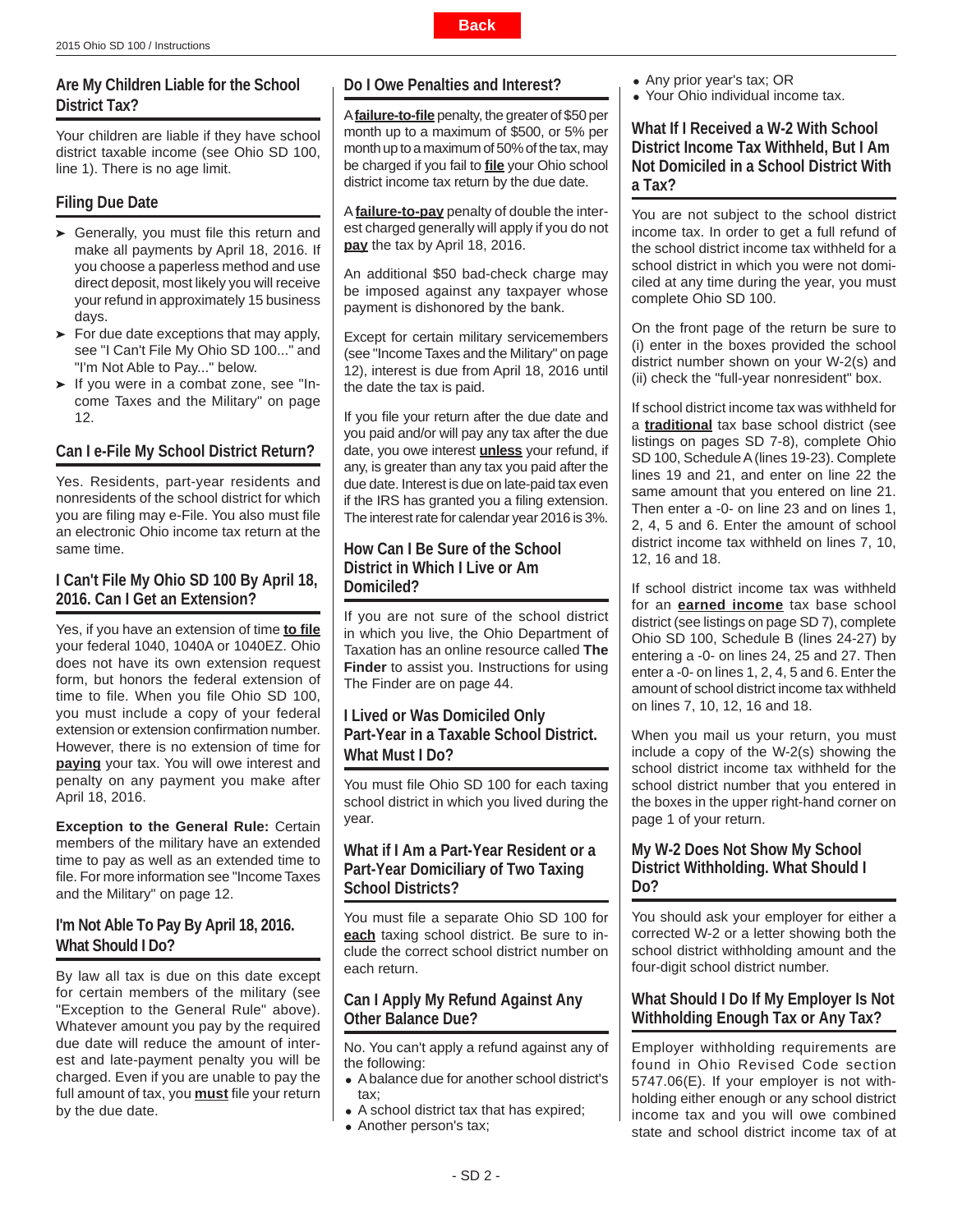<span id="page-52-0"></span>least \$500, you are required to file a school district estimated income tax voucher (Ohio SD 100ES), which is on our Web site at **tax. ohio.gov.**

If your employer is not withholding **any** tax, provide us with the facts in writing along with a copy of last year's W-2 (if you were with the employer then) and submit them to Employer Withholding Unit, P.O. Box 2476, Columbus, OH 43216-2476.

### **How to Complete the 2015 Ohio SD 100**

The 2015 Ohio SD 100 has been designed for electronic scanning, which allows for faster processing with fewer errors. In order to avoid unnecessary delays caused by manual processing, taxpayers should use the following guidelines:

1. Use black ink **ONLY.**

- 2. Use this form **ONLY** for the taxable year **2015.**
- 3. Round numbers to the nearest dollar. Do not print over the preprinted zeros in the boxes at the far right of the return, which designate cents (.00).
- 4. Print your numbers and letters **(UPPER-CASE only)** inside the boxes as shown below:

# 123 ANY STREET

If the boxes don't appear on your return, do **not** hand-draw the boxes.

**Name(s), Address and Social Security Number(s).** Enter your name and address on page 1 and your Social Security number on pages 1 and 2 of your return (if married filing jointly, also enter your spouse's name and Social Security number on page 1).

**Ohio School District Number:** Enter the school district number for which you are filing this return in the school district number box in the upper right-hand corner on page 1 of the return and in the school district number box at the top of page 2 of the return. Pages SD 7-8 list each taxing school district and its school district number.

**School District Domicile:** Check the appropriate box ("full-year resident," "part-

year resident" or "full-year nonresident") for the school district number that you have indicated on the return.

#### **Do Both Married Filing Jointly Taxpayers Have To Sign the Return?**

Both married filing jointly spouses must sign unless one of the spouses was not domiciled in the school district for the entire year. In this case the nondomiciled, married filing jointly spouse does not have to sign.

#### **Preparer's Name**

The Ohio Department of Taxation follows federal Notice 2004-54. For more information, see the section entitled "Does Ohio Follow the Alternative Preparer Signature Procedures?" on page 9.

Preparers should provide PTIN on the paper and/or electronically filed returns if available.

### **How Do I Correct My Ohio SD 100 After I Have Already Filed?**

Make any corrections to your return by filing an amended school district income tax return for the year that you are correcting. Mark "yes" on the amended return checkbox on Ohio SD 100 to indicate when filing an amended school district return and attach the 2015 Ohio SD IT RE, Reason and Explanation of Corrections. The amended return should reflect the total of the new values rather than the change in value. To speed up the processing of your amended return:

- $\bullet$  Include a copy of your W-2(s), W-2G(s) and 1099-R(s) if there was Ohio income tax withheld; AND
- Include documentation to support any adjustments to line items; AND
- If changing school district residency status to part-year or full-year nonresident, include documentation to support your claim.

If you correct your federal income tax return or if you are audited by the IRS, you must file Ohio amended school district income tax return within 60 days of the final determination of the IRS correction.



**The IRS tells us about all changes it makes to your federal income tax return. To avoid penalties, be sure to fi le your amended school district** 

**income tax return within 60 days of the fi nal determination of the federal change.**

### **Do I Have To Make School District Estimated Income Tax Payments for 2016?**

Except as discussed below, you must make school district estimated income tax payments if you will owe more than \$500 in combined state and local school district income tax for 2016 after subtracting your Ohio and school district income tax withholding amounts and overpayment carryforward from 2015 to 2016.

Even if you will owe more than \$500, you do not have to make estimated school district income tax payments if either (i) your 2016 combined Ohio and school district income tax withholding amounts and overpayment carryforwards from 2015 to 2016 are at least 90% of your 2016 combined state and school district income tax or (ii) your 2016 combined state and school district income tax withholding amounts and overpayment carryforwards from 2015 to 2016 are equal to or greater than your 2015 combined Ohio and school district income tax. For purposes of these tests, your year 2015 overpayment credited to year 2016 does not include any year 2015 tax payment that you made after April 18, 2016.

Estimated payments can be made electronically on our Web site at **[tax.ohio.gov.](http://tax.ohio.gov/)** Or you can obtain Ohio SD 100ES from our Web site at **[tax.ohio.gov](http://tax.ohio.gov/)** or by calling toll-free 1-800-282-1782.

# **Where Can I Find the Ohio Law References About School District Taxes?**

To see the sections of the Ohio Revised Code that relate to the line items on Ohio SD 100, go to our Web site at:

**[http://tax.ohio.gov/lawreferences/2015sd](http://tax.ohio.gov/lawreferences/2015sdlawreferences.stm) [lawreferences.stm.](http://tax.ohio.gov/lawreferences/2015sdlawreferences.stm)**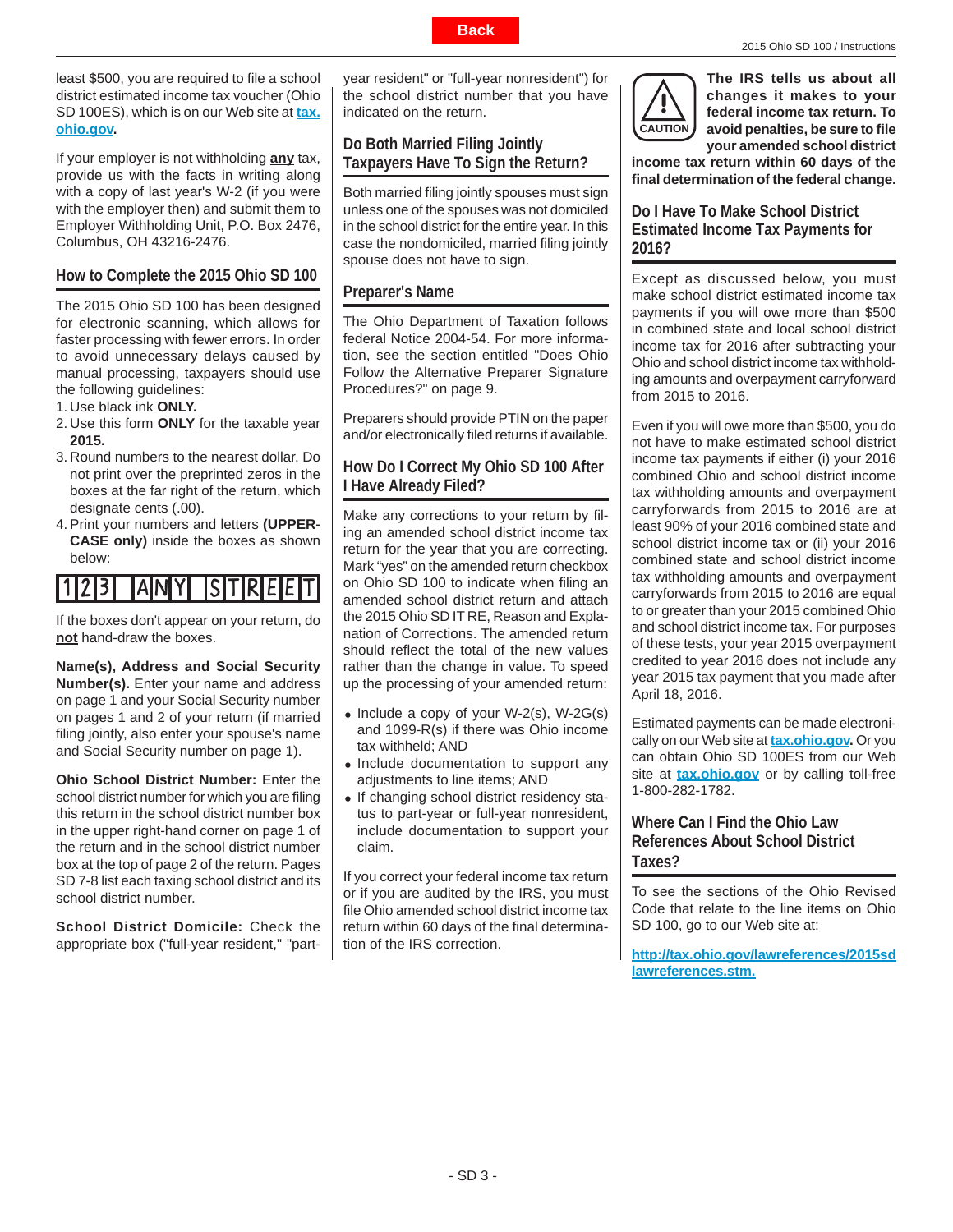# **Line Instructions for Ohio SD 100**

<span id="page-53-1"></span><span id="page-53-0"></span>**Be sure to keep a copy of this return for your records. If during 2015 you resided in or had school district income tax withheld for more than one of the school districts listed on pages SD 7-8, you must complete a separate return for each of those school districts.**

# **Line 1 – Traditional Tax Base School District Filer**

Complete Ohio SD 100, Schedule A (lines 19-23) and enter on line 1 the amount you show on line 23.

# **Line 1 – Earned Income Tax Base School District Filer**

Complete Ohio SD 100, Schedule B (lines 24-27) and enter on line 1 the amount you show on line 27.

# **Line 3 – Senior Citizen Credit**

To claim the senior citizen credit **(limit \$50 per return)**, you or your spouse, if married filing jointly, must be 65 or older before Jan. 1, 2016. If you are filing a joint return, only **one credit of \$50 is allowed** even if you and your spouse are both 65 or older.

# **Line 5 – Interest Penalty**

Except as set forth below, if the tax on line 4 minus the amount on line 10 is more than \$500, complete and enclose Ohio IT/SD 2210, which can be found on our Web site at **[tax.ohio.gov.](http://tax.ohio.gov/)** Enclose the corresponding worksheet only if you annualize. Last year's overpayment credited to this year and timely paid estimated taxes reduce the interest penalty you might otherwise owe.

**Exception:** You do not need to complete Ohio IT/SD 2210 if the sum of (i) line 7 of Ohio SD 100 and (ii) your 2014 school district income tax overpayment credited to 2015 is equal or greater than one of the following:

- 90% of your 2015 school district income tax (2015 Ohio SD 100, line 6); OR
- 100% of your 2014 school district income tax (2014 Ohio SD 100, line 6).

**Note:** For purposes of this exception, you must reduce your 2014 school district income tax overpayment credited to 2015 by any 2014 income tax you paid after April 18, 2016.

### **Line 7 – School District Income Tax Withheld**

Enter **only** the school district withholding tax that is identified on your  $W-2(s)$ ,  $W-2G(s)$ and/or 1099-R(s) for the school district for which you are filing this return (see the upper right-hand corner on page 1 of Ohio SD 100).

- Place **legible state copies** of your W-2(s), W-2G(s) and/or 1099-R(s) after the last page of Ohio SD 100. Do not staple or otherwise attach.
- Confirm that the withholding reported is for school district withholding and not local withholding. Generally, school district withholding appears directly below the local income tax in box 19 and the school district four-digit number or school district name appears in box 20. On occasion, the school district withholding may appear in box 14.
- $\bullet$  If you have W-2(s), W-2G(s) and/or 1099-R(s) for more than one taxing school district, you must file a separate Ohio SD 100 for **each** taxing school district. Be sure to include the correct school district number on each return.

### **Line 8 – 2015 Estimated and Extension Payments and 2015 Overpayment Credited to 2016**

Amounts carried over or paid for one school district cannot be used for any other school district.

# **Line 9 – Amount Previously Paid (Amended Returns Only)**

Enter on this line the amount previously paid with your original and/or amended return on line 13.

# **Line 11 – Overpayment Previously Received (Amended Returns Only)**

Enter the amount previously overpaid on your original and/or amended return, line 16. Enter on this line all of the following:

- Refunds you claimed on previously filed returns for the year and school district number shown on the front of this form – even if you have not yet received the refund;
- Amounts you previously claimed as an overpayment credit to the following year

Reduce the amount on this line by the interest penalty and interest and penalty shown on your originally filed return.

# **Line 14 – Interest and Penalty Due**

Except for certain military servicemembers (see "Income Taxes and the Military" on page

#### **Example of Part-Year Resident Adjustment Ohio SD 100, Line 22 – Traditional Tax Base Filers**

# **Computation of Federal Adjusted Gross Income**

|                                            | \$70,000  |  |
|--------------------------------------------|-----------|--|
|                                            | $-10,000$ |  |
|                                            | $-3,000$  |  |
|                                            | \$57,000  |  |
| <b>Computation of Ohio Income Tax Base</b> |           |  |
|                                            | $+5.000$  |  |

| + 5.UUU  |
|----------|
| $-2,000$ |
| \$60,000 |
| - 1.950  |
| \$58.050 |

#### **Computation for Ohio SD 100, Line 22, Adjustment for the Portion of Lee's Ohio Income Tax Base Not Earned While a Resident of the Reynoldsburg City School District**

| Income earned while not a resident of the Reynoldsburg                                                                                      |          |
|---------------------------------------------------------------------------------------------------------------------------------------------|----------|
| Less: Related deductions (\$10,000 alimony paid, \$3,000<br>capital loss deduction and \$2,000 medical savings account                      |          |
| Line 22 (Ohio SD 100) adjustment – the portion of school district<br>taxable income earned while Lee was not a resident of the Reynoldsburg |          |
|                                                                                                                                             |          |
| Reynoldsburg City School District taxable income (Ohio SD 100, line 23)                                                                     | \$42,050 |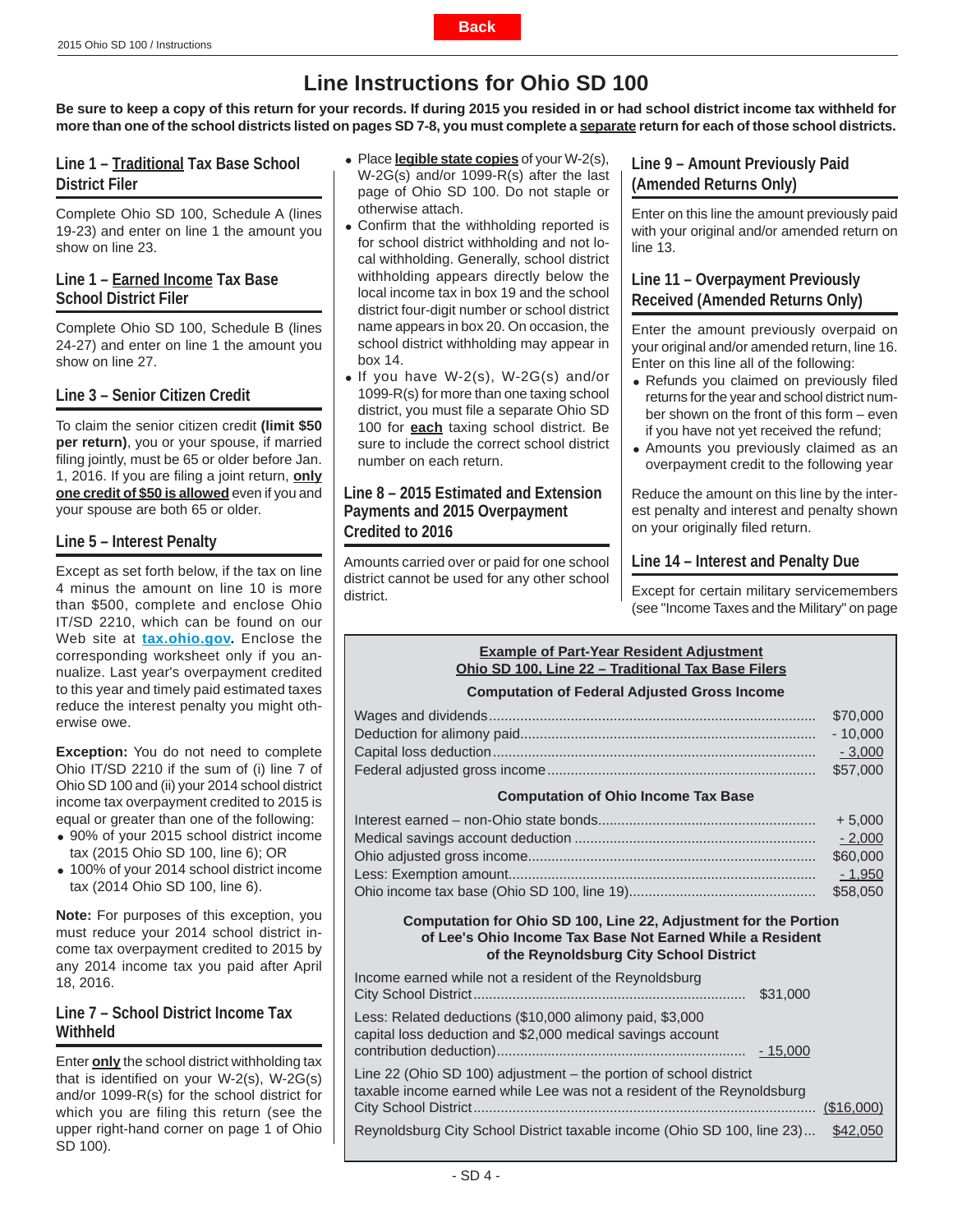<span id="page-54-0"></span>12), interest is due from April 18, 2016 until the date the tax is paid.

If you file your return after the due date and you paid and/or will pay any tax after the due date, you owe interest **unless** the refund, if any, shown on line 16 is greater than any tax you paid after the due date. Interest is due on late-paid tax even if the IRS has granted you a filing extension. The interest rate for calendar year 2016 is 3%.

Penalty may be due on late-filed returns and/or late-paid tax. For more information, see "Do I Owe Penalties and Interest?" on page SD 2.

# **Line 15 – Amount Due Plus Interest and Penalty**

Add lines 13 and 14 to calculate the amount you owe.

- Do **not** mail cash.
- Make payment by electronic check or credit card (see page 7); OR
- Make your paper check or money order payable to School District Income Tax. Write your school district number, the

last four numbers of your Social Security number and "2015 SD 100" on your paper check or money order. Include Ohio SD 40P (see our Web site at **[tax.ohio.gov](http://tax.ohio.gov/)**) and your payment with Ohio SD 100.

If you cannot pay the amount you owe, you still must file the return by April 18, 2016 to avoid the late filing penalty (for an exception, see "Income Taxes and the Military" on page 12). For additional information regarding payments, see page 7.

### **Line 17 – Overpayment Credited to Year 2016**

Indicate the amount of line 16 that you want us to credit to your 2016 school district tax liability. You can't apply a credit against a balance due for any of the following: another school district's tax, a school district tax that has expired, another person's tax, any prior year's tax or your Ohio income tax.

#### **Line 18 – Your Refund** ĺ

This is your refund after any reduction on line 14. If line 14 is more than the overpayment shown on line 16, you have an amount due. Enter this amount on line 15 and follow the instructions.



**If you move after fi ling your tax return and are expecting a refund, notify the post offi ce servicing your old address by fi lling out a change-of-address** 

**form. This does not guarantee that your refund will be forwarded because post**  offices are not required to forward gov**ernment checks. You should also notify our department of your address change.**

**Schedule A – Traditional Tax Base School District Method (Lines 19, 20, 21, 22 and 23)**

Complete Ohio SD 100, Schedule A only if you entered on page 1 of Ohio SD 100 a **traditional income** tax base school district number (see listings on pages SD 7-8).

**Note:** If your filing status is married filing jointly, then complete Ohio SD 100, Schedule A for both you and your spouse.

# **Sample W-2 – This form reports taxpayers' wages and withholding**

# **See "School District Income Tax Withheld" on page SD 4 of these instructions**

**Place all W-2 documents after the last page of your Ohio SD 100. Do not staple or otherwise attach.**

|                                                                                                                         | 22222                                                                                                     | a Employee's social security number       |                                   |                                                                           |                                         |
|-------------------------------------------------------------------------------------------------------------------------|-----------------------------------------------------------------------------------------------------------|-------------------------------------------|-----------------------------------|---------------------------------------------------------------------------|-----------------------------------------|
| <b>Box <math>b</math></b> – Employer                                                                                    | <b>b</b> Employer identification number (EIN)<br>$\blacktriangleright$ XX-XXXXXX                          | OMB No. 1545-0008                         |                                   | 1 Wages, tips, other compensation                                         | 2 Federal income tax withheld           |
| identification number                                                                                                   | c Employer 3 memo address, and ZIP code                                                                   |                                           | 3 Social security wages           | 4 Social security tax withheld                                            |                                         |
|                                                                                                                         |                                                                                                           |                                           |                                   | 5 Medicare wages and tips                                                 | 6 Medicare tax withheld                 |
|                                                                                                                         |                                                                                                           |                                           |                                   | 7 Social security tips                                                    | 8 Allocated tips                        |
|                                                                                                                         | d Control number                                                                                          |                                           |                                   | 9                                                                         | 10 Dependent care benefits              |
|                                                                                                                         | e Employee's first name and initial<br>Last name                                                          |                                           |                                   | Suff. 11 Nonqualified plans<br>12a<br>c                                   |                                         |
|                                                                                                                         |                                                                                                           |                                           |                                   | 13 Statutory<br>employee<br>Retirement<br>Third-party<br>sick pay<br>plan | 12 <sub>b</sub>                         |
| <b>Box 14 - Occasionally, you may</b><br>find school district withholding and<br>its school district number or name     |                                                                                                           |                                           |                                   | 14 Other<br>12c                                                           |                                         |
|                                                                                                                         |                                                                                                           |                                           |                                   | SD-XXXX<br>\$X,XXX.XX                                                     | 12d                                     |
| identified in box 14, instead of the                                                                                    | f Employee's address and ZIP code                                                                         |                                           |                                   |                                                                           |                                         |
| boxes below 19 and 20.                                                                                                  | Employer's state ID number<br>15 State<br>XX-XXXXXX<br><b>OH</b>                                          | 16 State wages, tips, etc.<br>\$XX,XXX.XX | 17 State income tax<br>\$X,XXX.XX | 18 Local wages, tips, etc.                                                | 19 Local income tax<br>20 Locality name |
|                                                                                                                         |                                                                                                           |                                           |                                   |                                                                           | \$X,XXX.XX<br>SD-XXXX D                 |
|                                                                                                                         | Wage and Tax<br>Statement<br>Department of the Treasury-Internal Revenue Service<br>$W-2$<br>2015<br>Form |                                           |                                   |                                                                           |                                         |
|                                                                                                                         | Copy 1-For State, City, or Local Tax Department                                                           |                                           |                                   |                                                                           |                                         |
| <b>Box 19/20</b> – Only claim the school district tax in box<br>19 for the school district that is identified in box 20 |                                                                                                           |                                           |                                   |                                                                           |                                         |

19 for the school district that is identified in box 20

(which will show "SD" and a four-digit code or "SD"

and the abbreviated name of the school district).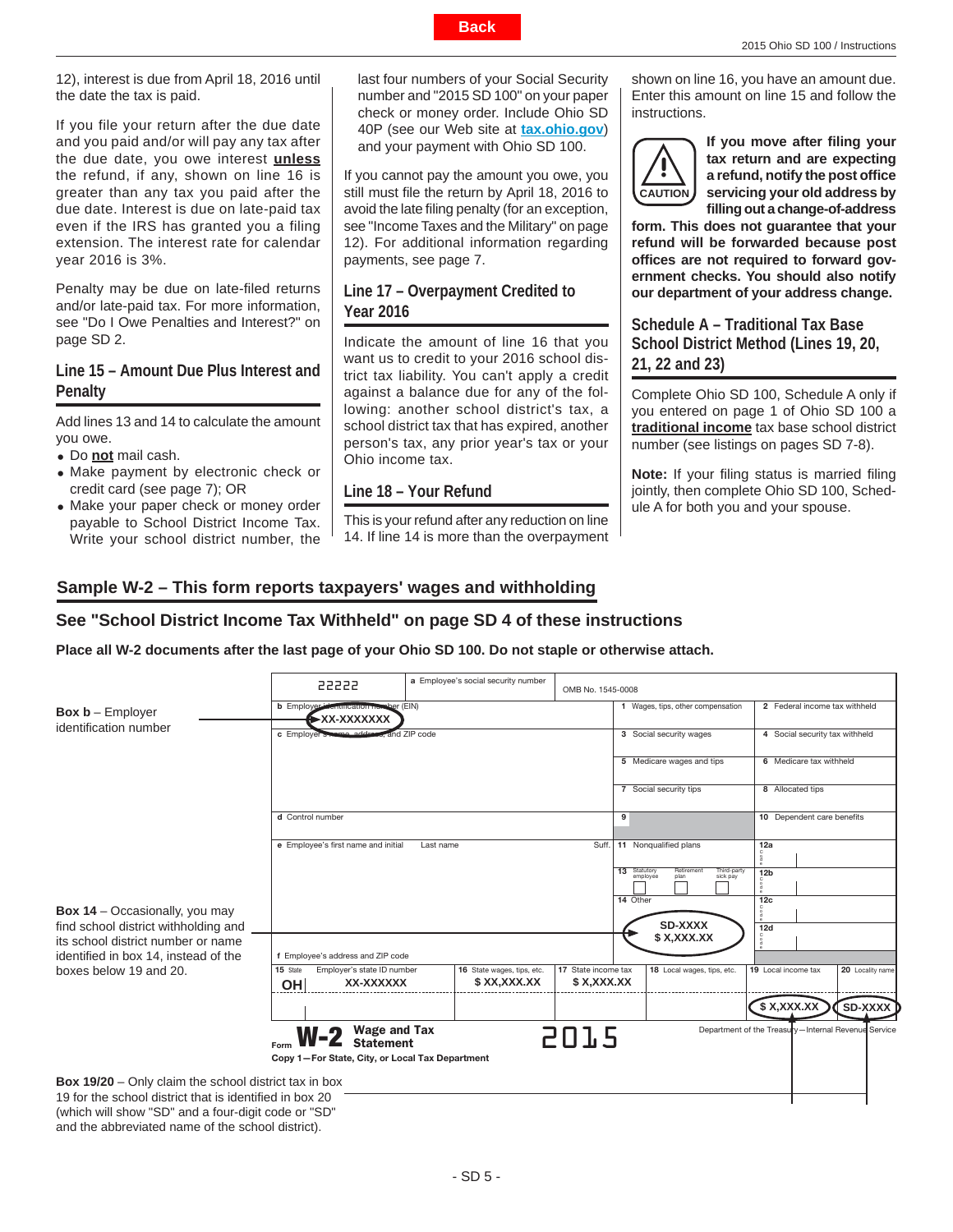# <span id="page-55-1"></span><span id="page-55-0"></span>**Line 19 – Ohio Income Tax Base**

If you filed your Ohio income tax return using Ohio IT 1040, enter the amount from line 5.

#### **Line 20 – Business Income Deduction Add-Back** i

If you took the business income deduction on Ohio Schedule A, line 12 enter this amount on line 20.

# **Line 22 – Adjustments for Part-Year Residents and Full-Year Nonresidents of Traditional Tax Base School Districts**

Complete this line only if you were either a part-year resident or a full-year nonresident of a **traditional** tax base school district.

Enclose with this return a detailed explanation telling us why you are entering an amount on this line. Common reasons include the following:

- Part-year resident of the **traditional** tax base school district.
- Full-year nonresident of the **traditional** tax base school district.
- An individual not domiciled in the **traditional** tax base school district but merely using a mailing address located within that school district.

If you claim that you are domiciled outside the school district, include in your explanation the full address where you claim to be domiciled.

**Note:** Be sure that your explanation includes your full name, your Social Security number and the phrase "2015 SD 100."

Show on this line the portion of your Ohio income tax base (Ohio IT 1040, line 5) that you earned while you were a resident of another school district. The amount you show on this line must be "net" of all related deductions that you claimed on the front page of your federal income tax return and on Ohio IT 1040, Schedule A (see example that follows).

**Example:** For only part of the year Lee was a resident of the Reynoldsburg City School District, which imposes a school district income tax and is **not** an **earned income** tax base school district. Lee lived in Columbus for the remainder of the year. There is no Columbus school district income tax.

While Lee was residing in the Reynoldsburg City School District, she earned \$39,000 in wages and \$5,000 in interest from bonds issued by another state (this interest is not subject to federal income tax, but is subject to Ohio income tax and to Reynoldsburg City School District income tax). While Lee was residing in the Columbus City School District she earned \$31,000 in wages and dividends, paid \$10,000 in alimony, incurred a \$3,000 capital loss and paid \$2,000 into a medical savings account she established on Dec. 31 (the \$2,000 contribution qualifies for the medical savings account deduction on Ohio IT 1040, Schedule A).

For a detailed example, see page SD 4.

**Schedule B – Earned Income Only Tax Base (Lines 24, 25, 26 and 27)**

Taxpayers domiciled in any of the **earned income** tax base school districts pay school district income tax only on qualifying earned income, which is generally limited to wages and self-employment income. For additional information, see the "Tax Type" discussion on page SD 1.

Complete Ohio SD 100, Schedule B only if you entered on Ohio SD 100, page 1 an **earned income** tax base school district number (see listings on page SD 7).

**Note:** If your filing status is married filing jointly, then complete Ohio SD 100, Schedule B for both you and your spouse.

#### **Line 24 – Wages and Other Compensation**

Show on this line the amount you reported on federal 1040, line 7; 1040A, line 7; or 1040EZ, line 1 that you earned while you were a resident of an **earned income** tax base school district.

**Note:** Do not include military pay and allowances, if any, that you received while you were stationed outside Ohio for active duty service in the U.S. Army, Air Force, Navy, Marine Corps, Coast Guard or Reserve components thereof, or the National Guard. The term "stationed" refers to an Ohio resident servicemember's permanent duty station, as defined in the Joint Federal Travel Regulations, Appendix A. This refers to the place where the servicemember performs his/her military duty. Periods of training in which a servicemember, either individually or as part of a unit, departs from his/her permanent place of duty and then returns following the completion of the training, is not included in the definition of "stationed."

# **Line 25 – Net Earnings from Self-Employment**

Show on this line your net earnings from selfemployment (see federal 1040, Schedule SE, Section A, line 4 or Section B, line 6) that (i) you earned while you were a resident of an **earned income** tax base school district and (ii) are included in Ohio income tax base (Ohio IT 1040, line 5). Do not include on this line minister housing allowances that are not part of Ohio IT 1040, line 5 even though they do constitute net earnings from self-employment.

Enter on this line only the portion of your net earnings while you were a resident of the **earned income** tax base school district. Enclose with this return a copy of federal 1040, Schedule SE. Be sure to enter the date of nonresidency on Ohio SD 100.

# **Line 26 – Depreciation Expense Adjustment**

This depreciation expense adjustment might be used if Ohio were not in conformity with the IRS based on entries from Ohio Schedule A, lines 3 and 7. At the time of this publication, Ohio was in conformity with the IRS, therefore all entries on this line would be "-0-." For more information, see **[tax.ohio.](http://tax.ohio.gov/) [gov](http://tax.ohio.gov/)** for our notice concerning Ohio Revised Code section 5701.11 and miscellaneous federal tax adiustments.

**For information on where to mail your return, see page 8.**

# **Back**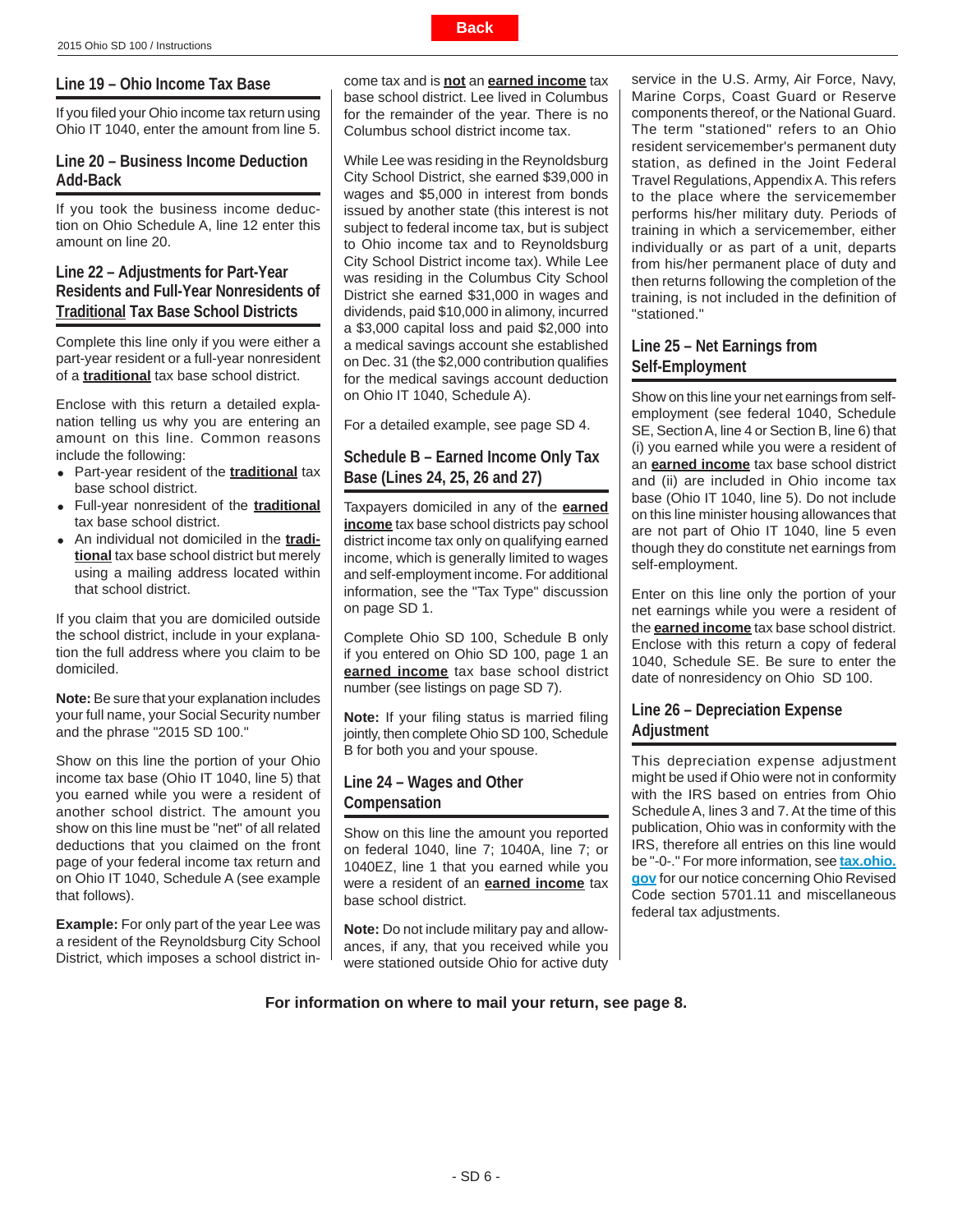# **School Districts With an Income Tax for 2015**

### **Boldface indicates a newly enacted rate, a rate change for 2015 or a change in the tax type.**

<span id="page-56-0"></span>

|                                                     | <b>SD# School District Name (and Counties)</b>                             | <b>Decimal</b><br>Rate | <b>Percent</b>   |
|-----------------------------------------------------|----------------------------------------------------------------------------|------------------------|------------------|
| <b>Earned Income Only Tax Base School Districts</b> |                                                                            |                        |                  |
| 2301                                                | Amanda-Clearcreek LSD (Fairfield)                                          | .0150                  | $1\frac{1}{2}\%$ |
| 0502                                                | Athens CSD (Athens)                                                        | .0100                  | 1%               |
| 2801                                                | Berkshire LSD (Geauga)                                                     | .0100                  | 1%               |
| 2302                                                | <b>Berne-Union LSD (Fairfield, Hocking)</b>                                | .0200                  | 2%               |
| 5501                                                | Bethel LSD (Miami)                                                         | .0075                  | $\frac{3}{4}$ %  |
| 7502                                                | Botkins LSD (Auglaize, Shelby)                                             | .0125                  | $1\frac{1}{4}$ % |
| 5901                                                | Cardington-Lincoln LSD (Marion,                                            |                        | $\frac{3}{4}$ %  |
| 5401                                                | Celina CSD (Mercer)                                                        | .0075<br>.0075         | $\frac{3}{4}$ %  |
| 8501                                                | Chippewa LSD (Wayne)                                                       | .0100                  | $1\%$            |
| 6501                                                | Circleville CSD (Pickaway)                                                 | .0075                  | $\frac{3}{4}$ %  |
| 7001                                                | Clear Fork Valley LSD (Knox,                                               |                        |                  |
|                                                     |                                                                            | .0100                  | 1%               |
| 5204<br>7201                                        | Cloverleaf LSD (Medina)<br>Clyde-Green Springs EVSD                        | .0125                  | $1\frac{1}{4}$ % |
|                                                     | (Sandusky, Seneca)                                                         | .0100                  | 1%               |
| 1704                                                | Crestline EVSD (Crawford, Richland)                                        | .0025                  | $\frac{1}{4}$ %  |
| 8702                                                | Eastwood LSD (Wood)                                                        | .0100                  | $1\%$            |
| 5101                                                | Elgin LSD (Delaware, Hardin, Marion)                                       | .0075                  | $\frac{3}{4}$ %  |
| 7203                                                | Gibsonburg EVSD (Sandusky, Wood)                                           | .0075                  | $\frac{3}{4}$ %  |
| 3603                                                | Greenfield EVSD (Fayette, Highland,                                        |                        | $1\frac{1}{4}$ % |
|                                                     | Hillsdale LSD (Ashland, Wayne)                                             | .0125<br>.0125         | $1\frac{1}{4}$ % |
| 0302                                                | Hopewell-Loudon LSD (Seneca)                                               |                        | $\frac{1}{2}\%$  |
| 7403<br>7506                                        | Jackson Center LSD (Auglaize,                                              | .0050                  |                  |
|                                                     |                                                                            | .0150                  | $1\frac{1}{2}\%$ |
| 4901<br>4902                                        | Jefferson LSD (Madison)<br>Jonathan Alder LSD (Franklin,                   | .0100                  | 1%               |
|                                                     |                                                                            | .0125                  | $1\frac{1}{4}$ % |
| 2305                                                | Lancaster CSD (Fairfield)                                                  | .0150                  | $1\frac{1}{2}\%$ |
| 6502                                                | Logan Elm LSD (Hocking, Pickaway)                                          | .0100                  | $1\%$            |
| 2805                                                | Ledgemont LSD (Astabula, Geauga)                                           | .0125                  | $1\frac{1}{4}$ % |
| 5504                                                | Miami East LSD (Champaign, Miami)                                          | .0175                  | $1\frac{3}{4}\%$ |
| 5505                                                | Milton-Union EVSD (Miami)                                                  | .0125                  | $1\frac{1}{4}\%$ |
| 3902                                                | Monroeville LSD (Erie, Huron)                                              | .0150                  | $1\frac{1}{2}\%$ |
| 8605                                                | Montpelier EVSD (Williams)                                                 | .0125                  | $1\frac{1}{4}$ % |
| 8705                                                | North Baltimore LSD (Hancock,                                              | .0125                  | $1\frac{1}{4}$ % |
| 4508                                                | North Fork LSD (Knox, Licking) .0100                                       |                        | $1\%$            |
| 7612                                                | Northwest LSD (Stark, Summit,                                              |                        |                  |
|                                                     |                                                                            | .0100                  | 1%               |
| 1204                                                | Northwestern LSD (Clark, Champaign)                                        | .0100                  | $1\%$            |
| 8706                                                | Northwood LSD (Wood)                                                       | .0025                  | $\frac{1}{4}$ %  |
| 8504                                                | Norwayne LSD (Medina, Wayne)                                               | .0075                  | $\frac{3}{4}\%$  |
| 0908                                                |                                                                            | .0075                  | $\frac{3}{4}\%$  |
| 5008                                                | Sebring LSD (Mahoning)                                                     | .0100                  | 1%               |
| 3118<br>6503                                        | Southwest LSD (Hamilton, Butler)<br>Teays Valley LSD (Fairfield, Franklin, | .0075                  | $\frac{3}{4}$ %  |
| 6806                                                | Tri-County North LSD (Darke,                                               | .0150                  | $1\frac{1}{2}\%$ |
|                                                     | Montgomery, Preble)                                                        | .0100                  | 1%               |
| 8509                                                | Triway LSD (Holmes, Wayne)                                                 | .0075                  | $\frac{3}{4}$ %  |
| 5509                                                |                                                                            | .0150                  | $1\frac{1}{2}\%$ |
| 2308                                                | Walnut Township LSD (Fairfield)                                            | .0175                  | $1\frac{3}{4}\%$ |
| 3907                                                | Willard CSD (Crawford, Huron)                                              | .0075                  | $\frac{3}{4}$ %  |

| SD#  | <b>School District Name (and Counties)</b>   | <b>Decimal</b><br>Rate | Percent          |
|------|----------------------------------------------|------------------------|------------------|
|      |                                              |                        |                  |
|      | <b>Traditional Tax Base School Districts</b> |                        |                  |
| 3301 | Ada EVSD (Hancock, Hardin)                   | .0150                  | $1\frac{1}{2}\%$ |
| 7501 | Anna LSD (Shelby)                            | .0125                  | $1\frac{1}{4}$ % |
| 1901 | Ansonia LSD (Darke)                          | .0175                  | 1¾%              |
| 6301 | Antwerp LSD (Paulding)                       | .0150                  | $1\frac{1}{2}\%$ |
| 3201 | Arcadia LSD (Hancock, Seneca)                | .0100                  | 1%               |
| 1902 | Arcanum-Butler LSD (Darke)                   | .0150                  | $1\frac{1}{2}\%$ |
| 3202 | Arlington LSD (Hancock)                      | .0125                  | $1\frac{1}{4}$ % |
| 2001 | Ayersville LSD (Defiance)                    | .0100                  | 1%               |
| 3901 | Bellevue CSD (Erie, Huron, Sandusky,         |                        |                  |
|      |                                              | .0050                  | $\frac{1}{2}\%$  |
| 2501 | Bexley CSD (Franklin)                        | .0075                  | $\frac{3}{4}$ %  |
| 2101 | Big Walnut LSD (Delaware)                    | .0075                  | $\frac{3}{4}$ %  |
| 2303 | Bloom-Carroll LSD (Fairfield)                | .0125                  | $1\frac{1}{4}$ % |
| 0203 | Bluffton EVSD (Allen, Hancock)               | .0050                  | $\frac{1}{2}\%$  |
| 8701 | Bowling Green CSD (Henry, Wood)              | .0050                  | $\frac{1}{2}\%$  |
| 5502 | Bradford EVSD (Darke, Miami, Shelby).        | .0175                  | $1\frac{3}{4}\%$ |
| 8601 | Bryan CSD (Williams)                         | .0100                  | 1%               |
| 1701 | Buckeye Central LSD (Crawford, Huron,        |                        |                  |
|      |                                              | .0150                  | $1\frac{1}{2}\%$ |
| 2102 | Buckeye Valley LSD (Delaware, Marion,        |                        |                  |
|      |                                              | .0100                  | $1\%$            |
| 2502 | Canal Winchester LSD (Fairfield,             |                        |                  |
|      |                                              | .0075                  | $\frac{3}{4}$ %  |
| 8801 | Carey EVSD (Seneca, Wyandot)                 | .0100                  | 1%               |
| 8301 | Carlisle LSD (Montgomery, Warren)            | .0100                  | 1%               |
| 2902 | Cedar Cliff LSD (Clark, Greene)              | .0125                  | $1\frac{1}{4}$ % |
| 4201 | Centerburg LSD (Delaware, Knox,              |                        |                  |
|      |                                              | .0075                  | $\frac{3}{4}\%$  |
| 2002 | Central LSD (Defiance, Williams)             | .0075                  | $\frac{3}{4}$ %  |
| 1303 | Clermont-Northeastern LSD (Brown,            |                        |                  |
|      |                                              | .0100                  | 1%               |
| 5402 | Coldwater EVSD (Mercer)                      | .0050                  | $\frac{1}{2}\%$  |
| 1703 | Colonel Crawford LSD (Crawford)              | .0125                  | $1\frac{1}{4}$ % |
| 1502 | Columbiana EVSD (Columbiana,                 |                        |                  |
|      |                                              | .0100                  | 1%               |
| 6901 | Columbus Grove LSD (Allen, Putnam)           | .0100                  | 1%               |
| 6902 | Continental LSD (Putnam)                     | .0100                  | 1%               |
| 3203 | Cory-Rawson LSD (Hancock)                    | .0175                  | $1\frac{3}{4}\%$ |
|      |                                              |                        |                  |
| 5503 | Covington EVSD (Miami)                       | .0200                  | 2%               |
| 1503 | Crestview LSD (Columbiana)                   | .0100                  | $1\%$            |
| 8101 | Crestview LSD (Van Wert)                     | .0100                  | 1%               |
| 8502 | Dalton LSD (Wayne)                           | .0075                  | $\frac{3}{4}$ %  |
| 4202 | Danville LSD (Holmes, Knox)                  | .0175                  | 1¾%              |
| 2003 | Defiance CSD (Defiance, Paulding)            | .0050                  | 1⁄2%             |
| 6803 | Eaton CSD (Preble)                           | .0150                  | $1\frac{1}{2}\%$ |
| 8602 | Edgerton LSD (Defiance, Williams)            | .0100                  | $1\%$            |
| 8703 | Elmwood LSD (Hancock, Wood)                  | .0125                  | $1\frac{1}{4}$ % |
| 2602 | Evergreen LSD (Fulton, Lucas)                | .0200                  | 2%               |
| 8001 | Fairbanks LSD (Madison, Union)               | .0100                  | 1%               |
| 2903 | Fairborn CSD (Clark, Greene,                 |                        |                  |
|      |                                              | .0050                  | ⅛%               |
| 2304 | Fairfield Union LSD (Fairfield, Hocking,     |                        |                  |
|      |                                              | .0200                  | 2%               |
| 7503 | Fairlawn LSD (Shelby)                        | .0075                  | $\frac{3}{4}$ %  |
| 7504 | Fort Loramie LSD (Darke, Shelby)             | .0150                  | $1\frac{1}{2}\%$ |
| 5406 | Fort Recovery LSD (Darke, Mercer)            | .0150                  | $1\frac{1}{2}\%$ |
| 1903 | Franklin Monroe LSD (Darke, Miami)           | .0075                  | $\frac{3}{4}$ %  |
| 7202 | Fremont CSD (Sandusky)                       | .0125                  | $1\frac{1}{4}$ % |

(continued on next page)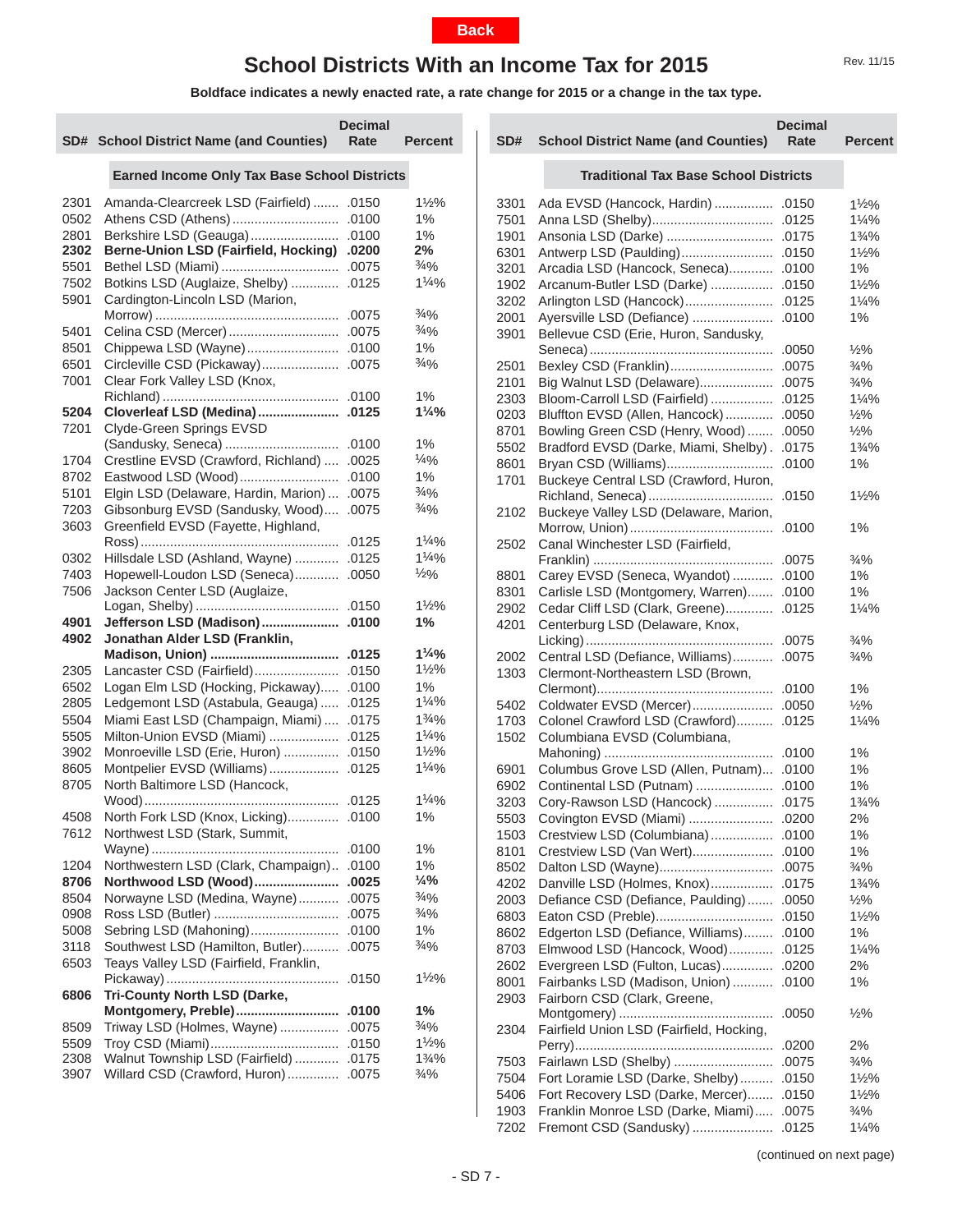# **School Districts With an Income Tax for 2015**

<span id="page-57-0"></span>

|              | <b>SD# School District Name (and Counties)</b>                                 | <b>Decimal</b><br>Rate | Percent          |
|--------------|--------------------------------------------------------------------------------|------------------------|------------------|
|              | Traditional Tax Base School Districts (cont'd.)                                |                        |                  |
| 2603         | Gorham Fayette LSD (Fulton)                                                    | .0100                  | 1%               |
| 1305<br>2904 | Goshen LSD (Clermont, Warren)<br>Greeneview LSD (Clinton, Fayette,             | .0100                  | 1%               |
|              |                                                                                | .0100                  | 1%               |
| 1904         | Greenville CSD (Darke)                                                         | .0050                  | $\frac{1}{2}\%$  |
| 7505<br>3302 | Hardin-Houston LSD (Shelby)<br>Hardin Northern LSD (Hancock,                   | .0075                  | $\frac{3}{4}\%$  |
|              |                                                                                | .0175                  | $1\frac{3}{4}\%$ |
| 2004         | Hicksville EVSD (Defiance)                                                     | .0075                  | $\frac{3}{4}$ %  |
| 5902         | Highland LSD (Delaware, Morrow)                                                | .0050                  | $\frac{1}{2}\%$  |
| 3604         | Hillsboro CSD (Highland)                                                       | .0100                  | 1%               |
| 3501         | Holgate LSD (Henry)                                                            | .0150                  | $1\frac{1}{2}\%$ |
| 6903<br>4503 | Jennings LSD (Putnam)<br>Johnstown-Monroe LSD (Delaware,                       | .0075                  | $\frac{3}{4}\%$  |
|              |                                                                                | .0100                  | 1%               |
| 6904         | Kalida LSD (Putnam)                                                            | .0100                  | 1%               |
| 3303         | Kenton CSD (Hardin, Wyandot)                                                   | .0150                  | $1\frac{1}{2}\%$ |
| 7204         | Lakota LSD (Sandusky, Seneca, Wood)                                            | .0150                  | $1\frac{1}{2}\%$ |
| 6905         | Leipsic LSD (Putnam)                                                           | .0075                  | $\frac{3}{4}$ %  |
| 3205         | Liberty-Benton LSD (Hancock)                                                   | .0075                  | $\frac{3}{4}\%$  |
| 3502<br>2306 | Liberty Center LSD (Fulton, Henry)<br>Liberty Union-Thurston LSD               | .0175                  | $1\frac{3}{4}\%$ |
|              |                                                                                | .0175                  | $1\frac{3}{4}\%$ |
| 4506         | Licking Valley LSD (Licking, Muskingum)                                        | .0100                  | 1%               |
| 4903         | London CSD (Madison)                                                           | .0100                  | 1%               |
| 0303         | Loudonville-Perrysville EVSD (Ashland,                                         |                        |                  |
|              | Holmes, Knox, Richland)                                                        | .0125                  | $1\frac{1}{4}$ % |
| 0905<br>3206 | Madison LSD (Butler)<br>McComb LSD (Hancock, Putnam,                           | .0050                  | $\frac{1}{2}\%$  |
| 1102         | Mechanicsburg EVSD (Champaign,                                                 | .0150                  | $1\frac{1}{2}\%$ |
|              |                                                                                | .0150                  | $1\frac{1}{2}\%$ |
| 8604         | Millcreek-West Unity LSD (Williams)                                            | .0100                  | 1%               |
| 6906<br>0601 | Miller City-New Cleveland LSD (Putnam)<br>Minster LSD (Auglaize, Darke, Mercer | .0125                  | $1\frac{1}{4}$ % |
|              |                                                                                | .0100                  | 1%               |
| 1905<br>8802 | Mississinawa Valley LSD (Darke)<br>Mohawk LSD (Crawford, Seneca,               | .0175                  | $1\frac{3}{4}\%$ |
|              |                                                                                | .0100                  | 1%               |
| 5903         | Mount Gilead EVSD (Morrow)                                                     | .0075                  | $\frac{3}{4}\%$  |
| 6802<br>0602 | National Trail LSD (Darke, Preble)<br>New Bremen LSD (Auglaize, Mercer,        | .0175                  | $1\frac{3}{4}\%$ |
|              |                                                                                | .0100                  | 1%               |
| 0603         | New Knoxville LSD (Auglaize, Shelby)                                           | .0125                  | $1\frac{1}{4}$ % |
| 5708<br>3903 | New Lebanon LSD (Montgomery)<br>New London LSD (Ashland, Huron,                | .0125                  | $1\frac{1}{4}$ % |
|              |                                                                                | .0100                  | 1%               |
| 0907         | New Miami LSD (Butler)                                                         | .0100                  | 1%               |
| 7404         | New Riegel LSD (Seneca)                                                        | .0150                  | $1\frac{1}{2}\%$ |
| 4507         | Newark CSD (Licking)                                                           | .0100                  | 1%               |
| 5506         | Newton LSD (Darke, Miami)                                                      | .0175                  | $1\frac{3}{4}\%$ |
| 8003         | North Union LSD (Delaware, Union)                                              | .0100                  | 1%               |
| 5904         | Northmor LSD (Marion, Morrow,                                                  | .0100                  | $1\%$            |
| 8505         | Northwestern LSD (Ashland, Wayne)                                              | .0125                  | $1\frac{1}{4}$ % |
| 3904         | Norwalk CSD (Huron)                                                            | .0050                  | $\frac{1}{2}\%$  |
| 4712         | Oberlin CSD (Lorain)                                                           | .0200                  | 2%               |
| 7405         | Old Fort LSD (Sandusky, Seneca)                                                | .0100                  | $1\%$            |
| 8707         | Otsego LSD (Henry, Lucas, Wood)                                                | .0100                  | $1\%$            |
| 6907         | Ottawa-Glandorf LSD (Putnam)                                                   | .0050                  | $\frac{1}{2}\%$  |
| 6908         | Ottoville LSD (Paulding, Putnam)                                               | .0075                  | $\frac{3}{4}$ %  |

|              |                                                                      | <b>Decimal</b> |                  |
|--------------|----------------------------------------------------------------------|----------------|------------------|
| SD#          | <b>School District Name (and Counties)</b>                           | Rate           | <b>Percent</b>   |
|              | Traditional Tax Base School Districts (cont'd.)                      |                |                  |
| 6909<br>5405 | Pandora-Gilboa LSD (Allen, Putnam)<br>Parkway LSD (Auglaize, Mercer, | .0175          | $1\frac{3}{4}\%$ |
| 3504         | Patrick Henry LSD (Henry, Putnam,                                    | .0100          | 1%               |
|              |                                                                      | .0175          | $1\frac{3}{4}\%$ |
| 6302         | Paulding EVSD (Paulding, Putnam)                                     | .0100          | 1%               |
| 8708         | Perrysburg EVSD (Wood)                                               | .0050          | 1⁄2%             |
| 2604         | Pettisville LSD (Fulton, Henry)                                      | .0100          | 1%               |
| 2307         | Pickerington LSD (Fairfield, Franklin)                               | .0100          | 1%               |
| 5507         | Piqua CSD (Miami)                                                    | .0125          | $1\frac{1}{4}$ % |
| 7007         | Plymouth-Shiloh LSD (Crawford, Huron,                                | .0100          | $1\%$            |
| 6804         | Preble Shawnee LSD (Butler,                                          |                |                  |
| 2509         | Montgomery, Preble)<br>Reynoldsburg CSD (Fairfield, Franklin,        | .0175          | $1\frac{3}{4}\%$ |
|              |                                                                      | .0050          | $\frac{1}{2}\%$  |
| 3304<br>3305 | Ridgemont LSD (Hardin, Logan)<br>Riverdale LSD (Hancock, Hardin,     | .0175          | $1\frac{3}{4}\%$ |
|              |                                                                      | .0100          | 1%               |
| 4604         | Riverside LSD (Logan, Shelby)                                        | .0175          | $1\frac{3}{4}\%$ |
| 7507         | Russia LSD (Darke, Shelby)                                           | .0075          | $\frac{3}{4}$ %  |
| 7406         | Seneca East LSD (Huron, Seneca)                                      | .0100          | 1%               |
| 7008         | Shelby CSD (Richland)                                                | .0100          | 1%               |
| 3905         | South Central LSD (Huron, Richland)                                  | .0125          | $1\frac{1}{4}$ % |
| 1205         | Southeastern LSD (Clark, Greene)                                     | .0100          | $1\%$            |
| 4510         | Southwest Licking LSD (Fairfield,                                    |                |                  |
|              |                                                                      | .0075          | $\frac{3}{4}$ %  |
| 0209         | Spencerville LSD (Allen, Auglaize,                                   |                |                  |
|              |                                                                      | .0100          | $1\%$            |
| 5010         | Springfield LSD (Mahoning)                                           | .0100          | 1%               |
| 8607         | Stryker LSD (Williams)                                               | .0150          | $1\frac{1}{2}\%$ |
| 2606         | Swanton LSD (Fulton, Lucas)                                          | .0075          | $\frac{3}{4}$ %  |
| 0909         | Talawanda CSD (Butler, Preble)                                       | .0100          | 1%               |
| 1103         | Triad LSD (Champaign, Logan, Union)                                  | .0150          | $1\frac{1}{2}\%$ |
| 1906         | Tri-Village LSD (Darke)                                              | .0150          | $1\frac{1}{2}\%$ |
| 6805         | Twin Valley Community LSD (Preble)                                   | .0150          | $1\frac{1}{2}\%$ |
| 7106         | Union-Scioto LSD (Ross)                                              | .0050          | 1⁄2%             |
| 1510         |                                                                      |                | $\frac{1}{2}\%$  |
| 8803         | Upper Sandusky EVSD (Crawford,                                       |                |                  |
| 3306         | Upper Scioto Valley LSD (Auglaize,                                   | .0125          | $1\frac{1}{4}$ % |
|              |                                                                      | .0050          | $\frac{1}{2}\%$  |
| 5713         | Valley View LSD (Montgomery, Preble) .0125                           |                | $1\frac{1}{4}$ % |
| 8104         | Van Wert CSD (Van Wert)                                              | .0100          | $1\%$            |
| 3208         | Vanlue LSD (Hancock, Seneca,                                         |                |                  |
|              |                                                                      | .0100          | $1\%$            |
| 1907         | Versailles EVSD (Darke, Shelby)                                      | .0100          | 1%               |
| 0605<br>6303 | Wapakoneta CSD (Auglaize)<br>Wayne Trace LSD (Paulding, Putnam,      | .0075          | $\frac{3}{4}$ %  |
|              |                                                                      | .0125          | $1\frac{1}{4}$ % |
| 0606         | Waynesfield-Goshen LSD (Allen,                                       | .0100          | $1\%$            |
| 4715         | Wellington EVSD (Huron, Lorain)                                      | .0100          | $1\%$            |
| 1105         | West Liberty-Salem LSD (Champaign,                                   |                |                  |
|              |                                                                      | .0175          | $1\frac{3}{4}\%$ |
| 3906         | Western Reserve LSD (Erie, Huron)                                    | .0125          | $1\frac{1}{4}$ % |
| 1404         | Wilmington CSD (Clinton, Greene)                                     | .0100          | 1%               |
| 3122         | Wyoming CSD (Hamilton)                                               | .0125          | $1\frac{1}{4}$ % |
| 2906         | Xenia Community CSD (Greene,                                         |                |                  |
|              |                                                                      | .0050          | $\frac{1}{2}\%$  |
| 2907         | Yellow Springs EVSD (Clark, Greene)                                  | .0100          | 1%               |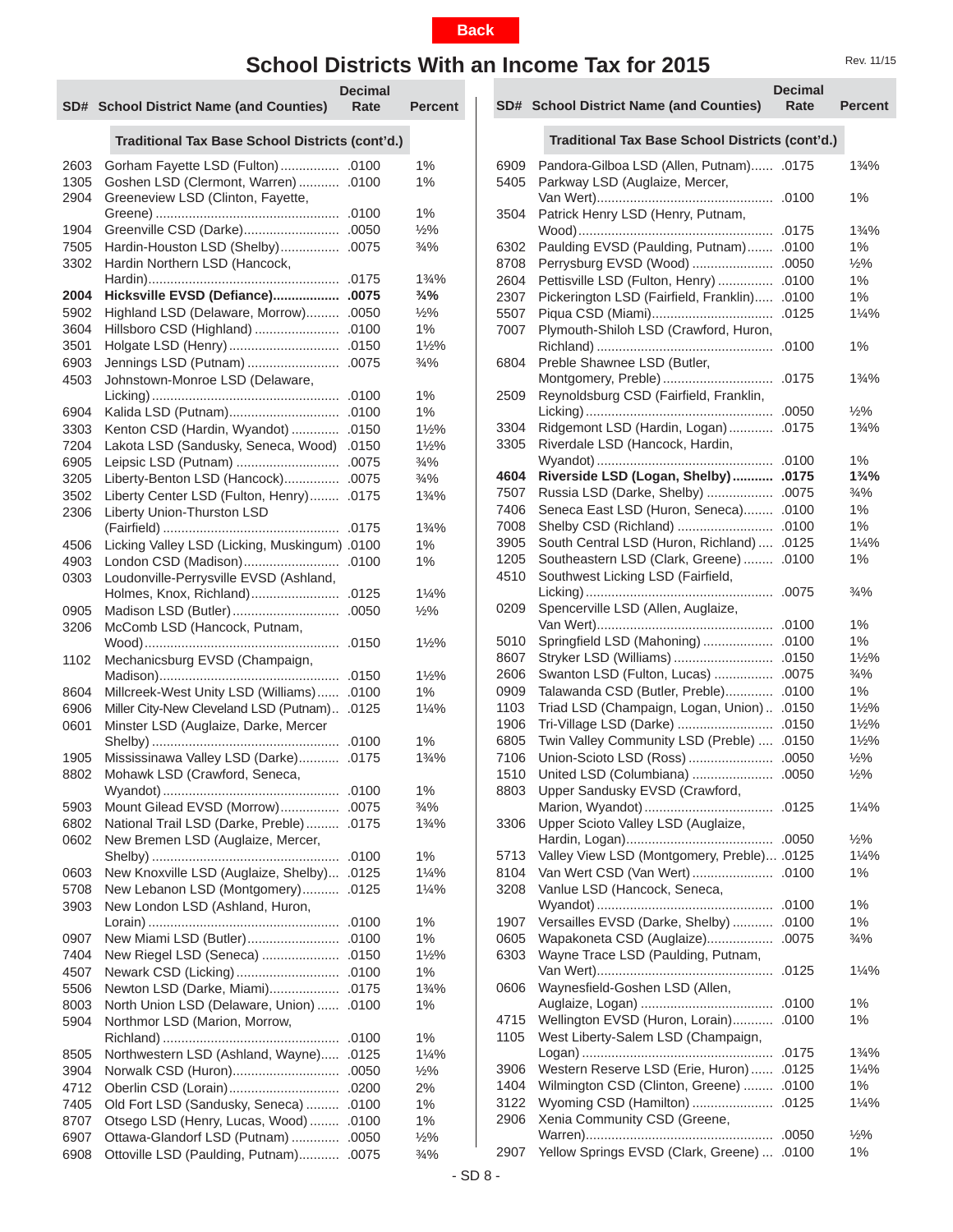# **Taxpayer Assistance**

# **By Internet**

# **Ohio Department of Taxation**

# **Web Site – [tax.ohio.gov](http://tax.ohio.gov/)**

**E-mail Us Frequently Asked Questions Information Releases Instructions Refund Status Tax Forms** 

# **By Phone**

# **Toll-Free Telephone Numbers**



Toll-Free 24-Hour **Refund Hotline** 1-800-282-1784 Toll-Free **Tax Questions** 1-800-282-1780

# **Written**



# **Ohio Department of Taxation Taxpayer Services Mailing Address**

Ohio Department of Taxation Taxpayer Services Division P.O. Box 182382 Columbus, OH 43218-2382

# **Walk-in**



# **Ohio Department of Taxation Taxpayer Service Center**

Office hours:  $8$  a.m.  $-5$  p.m. Monday through Friday 4485 Northland Ridge Blvd., 1st Floor Columbus, OH 43229-6596

**For the deaf, hearing-impaired or speech-impaired who use TTY or TDD only:** Contact the Ohio Relay Service at 7-1-1 or 1-800-750-0750 and give the communication assistant the Ohio Department of Taxation phone number that you wish to contact.

**Volunteer Income Tax Assistance Program (VITA) and Tax Counseling for the Elderly (TCE):** These programs help older, disabled, lowincome and non-English-speaking people fill in their state and federal returns. For locations in your area, call the IRS at 1-800-829-1040.

# **Need Help?**

We're available to help answer your questions and provide assistance to ensure that your tax returns are filed accurately if you call us toll-free at 1-800-282-1780. Agents will be available to assist you from 8 a.m. until 5 p.m., Monday through Friday, which are our standard hours of phone service; however, service will be extended until 7 p.m. from April 1, 2016 through April 18, 2016.

The tax commissioner is looking for ideas on how the Ohio Department of Taxation can better serve taxpayers. Contact him at contactthecommissioner@tax.state.oh.us.

> **Want to know the status of your refund? Need a tax form or have questions?**



**Visit our Web site at tax.ohio.gov.**